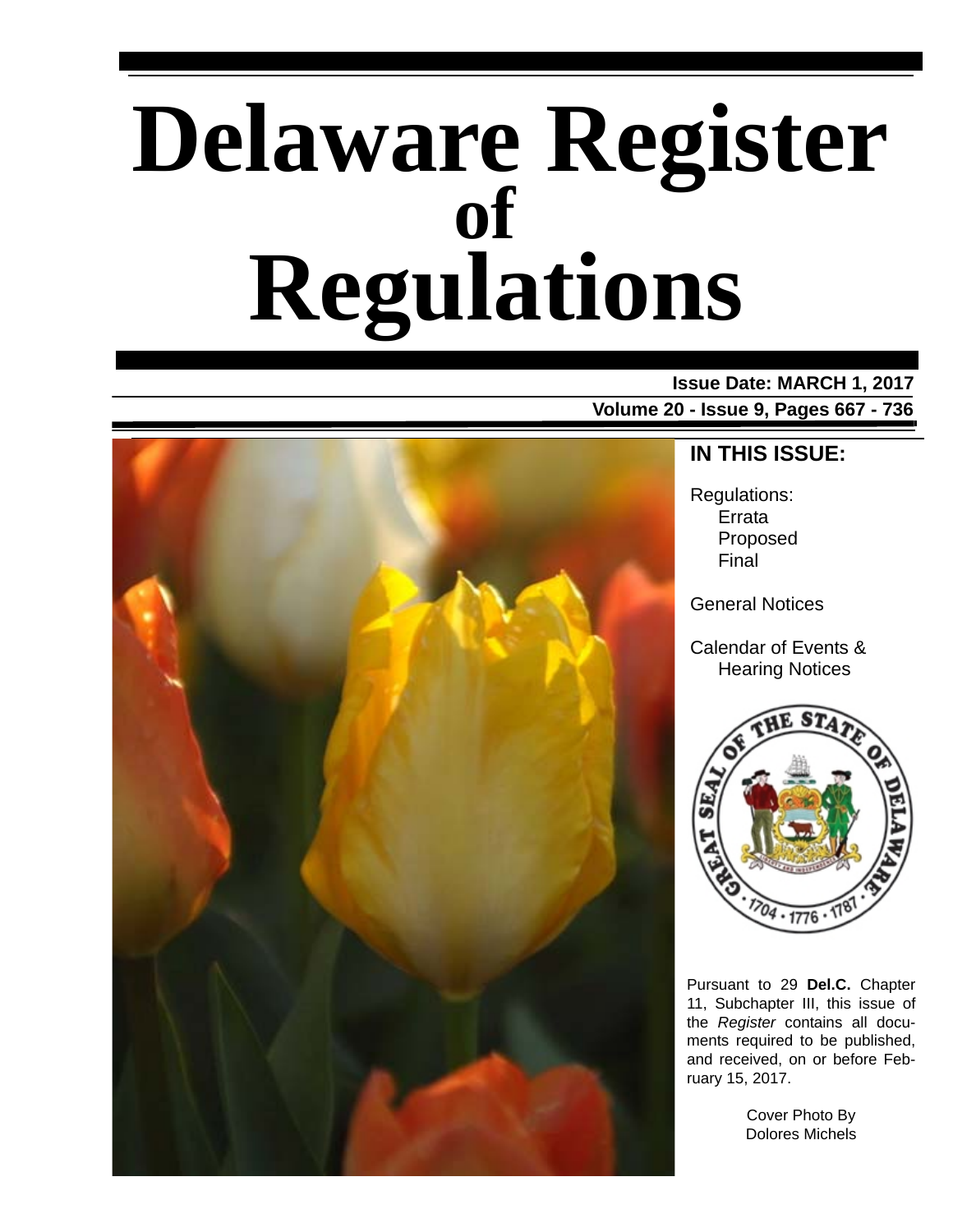**668**

# **INFORMATION ABOUT THE DELAWARE REGISTER OF REGULATIONS**

### **DELAWARE REGISTER OF REGULATIONS**

The *Delaware Register of Regulations* is an official State publication established by authority of 69 *Del. Laws*, c. 107 and is published on the first of each month throughout the year.

The *Delaware Register* will publish any regulations that are proposed to be adopted, amended or repealed and any emergency regulations promulgated.

The *Register* will also publish some or all of the following information:

- Governor's Executive Orders
- Governor's Appointments
- Agency Hearing and Meeting Notices
- Other documents considered to be in the public interest.

### **CITATION TO THE DELAWARE REGISTER**

The *Delaware Register of Regulations* is cited by volume, issue, page number and date. An example would be:

19 **DE Reg.** 1100 (06/01/16)

Refers to Volume 19, page 1100 of the *Delaware Register* issued on June 1, 2016.

### **SUBSCRIPTION INFORMATION**

The cost of a yearly subscription (12 issues) for the *Delaware Register of Regulations* is \$135.00. Single copies are available at a cost of \$12.00 per issue, including postage. For more information contact the Division of Research at 302-744-4114 or 1-800-282-8545 in Delaware.

### **CITIZEN PARTICIPATION IN THE REGULATORY PROCESS**

Delaware citizens and other interested parties may participate in the process by which administrative regulations are adopted, amended or repealed, and may initiate the process by which the validity and applicability of regulations is determined.

Under 29 **Del.C.** §10115 whenever an agency proposes to formulate, adopt, amend or repeal a regulation, it shall file notice and full text of such proposals, together with copies of the existing regulation being adopted, amended or repealed, with the Registrar for publication in the *Register of Regulations* pursuant to §1134 of this title. The notice shall describe the nature of the proceedings including a brief synopsis of the subject, substance, issues, possible terms of the agency action, a reference to the legal authority of the agency to act, and reference to any other regulations that may be impacted or affected by the proposal, and shall state the manner in which persons may present their views; if in writing, of the place to which and the final date by which such views may be submitted; or if at a public hearing, the date, time and place of the hearing. If a public hearing is to be held, such public hearing shall not be scheduled less than 20 days following publication of notice of the proposal in the *Register of Regulations*. If a public hearing will be held on the proposal, notice of the time, date, place and a summary of the nature of the proposal shall also be published in at least 2 Delaware newspapers of general circulation. The notice shall also be mailed to all persons who have made timely written requests of the agency for advance notice of its regulation-making proceedings.

**DELAWARE REGISTER OF REGULATIONS, VOL. 20, ISSUE 9, WEDNESDAY, MARCH 1, 2017**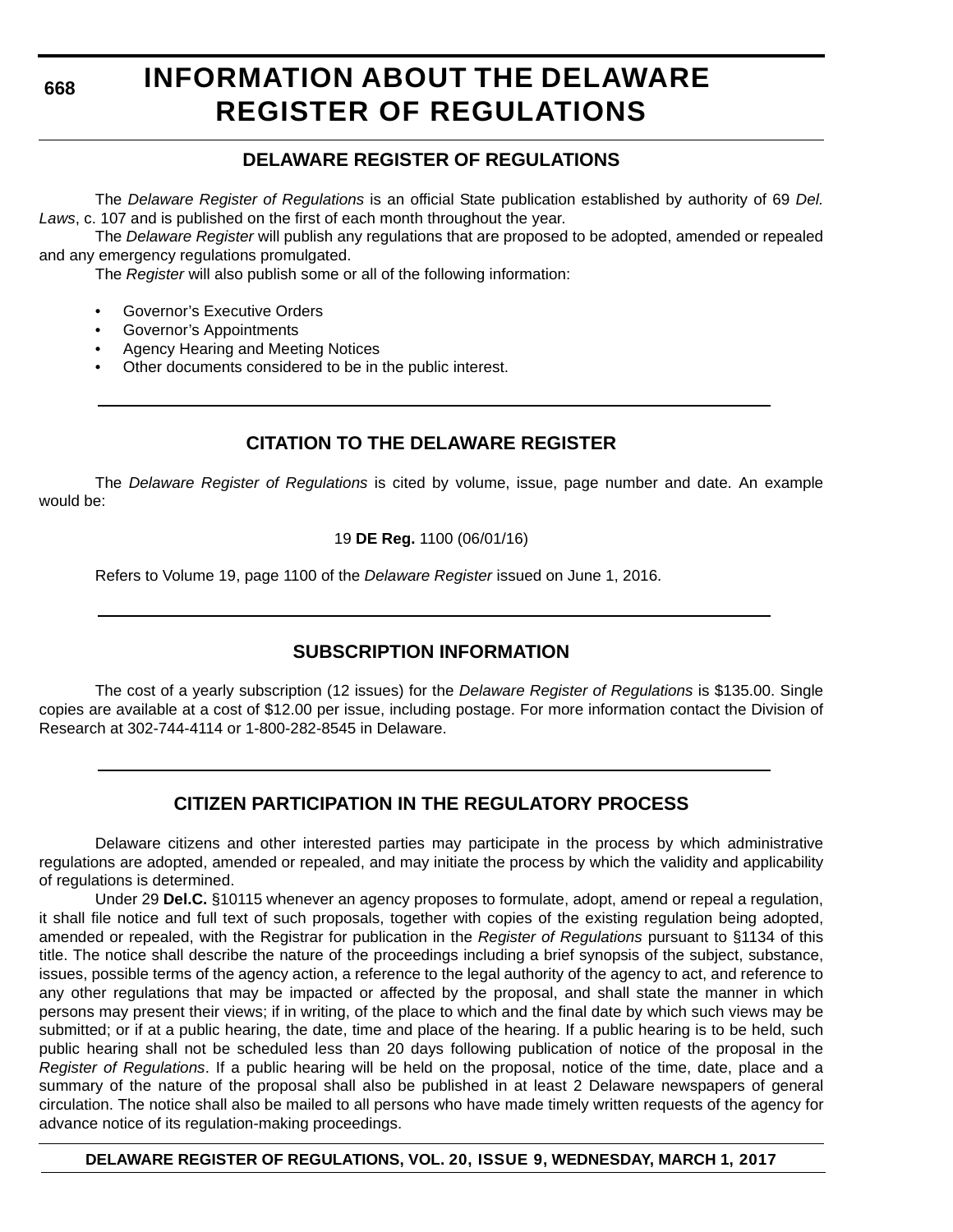# **INFORMATION ABOUT THE DELAWARE REGISTER OF REGULATIONS**

The opportunity for public comment shall be held open for a minimum of 30 days after the proposal is published in the *Register of Regulations*. At the conclusion of all hearings and after receipt, within the time allowed, of all written materials, upon all the testimonial and written evidence and information submitted, together with summaries of the evidence and information by subordinates, the agency shall determine whether a regulation should be adopted, amended or repealed and shall issue its conclusion in an order which shall include: (1) A brief summary of the evidence and information submitted; (2) A brief summary of its findings of fact with respect to the evidence and information, except where a rule of procedure is being adopted or amended; (3) A decision to adopt, amend or repeal a regulation or to take no action and the decision shall be supported by its findings on the evidence and information received; (4) The exact text and citation of such regulation adopted, amended or repealed; (5) The effective date of the order; (6) Any other findings or conclusions required by the law under which the agency has authority to act; and (7) The signature of at least a quorum of the agency members.

The effective date of an order which adopts, amends or repeals a regulation shall be not less than 10 days from the date the order adopting, amending or repealing a regulation has been published in its final form in the *Register of Regulations*, unless such adoption, amendment or repeal qualifies as an emergency under §10119.

Any person aggrieved by and claiming the unlawfulness of any regulation may bring an action in the Court for declaratory relief.

No action of an agency with respect to the making or consideration of a proposed adoption, amendment or repeal of a regulation shall be subject to review until final agency action on the proposal has been taken.

When any regulation is the subject of an enforcement action in the Court, the lawfulness of such regulation may be reviewed by the Court as a defense in the action.

Except as provided in the preceding section, no judicial review of a regulation is available unless a complaint therefor is filed in the Court within 30 days of the day the agency order with respect to the regulation was published in the *Register of Regulations*.

### **CLOSING DATES AND ISSUE DATES FOR THE DELAWARE REGISTER OF REGULATIONS**

| <b>ISSUE DATE</b> | <b>CLOSING DATE</b> |           |  | <b>CLOSING TIME</b> |  |
|-------------------|---------------------|-----------|--|---------------------|--|
| April 1           | March 15            | 4:30 p.m. |  |                     |  |
| May 1             | April 17            | 4:30 p.m. |  |                     |  |
| June 1            | May 15              | 4:30 p.m. |  |                     |  |
| July 1            | June 15             | 4:30 p.m. |  |                     |  |
| August 1          | July 17             | 4:30 p.m. |  |                     |  |

### **DIVISION OF RESEARCH STAFF**

**Lori Christiansen**, Director; **Mark J. Cutrona**, Deputy Director; **Julie Fedele**, Joint Sunset Research Analyst; **Bethany Fiske**, Assistant Registrar of Regulations; **Deborah Gottschalk**, Legislative Attorney; **Robert Lupo**, Graphics and Printing Technician IV; **Kathleen Morris**, Human Resources/Financial Manager; **Victoria Schultes,** Administrative Specialist II; **Don Sellers,** Print Shop Supervisor; **Yvette W. Smallwood**, Registrar of Regulations; **Holly Vaughn Wagner**, Legislative Attorney; **Rochelle Yerkes**, Office Manager; **Sara Zimmerman**, Legislative Librarian.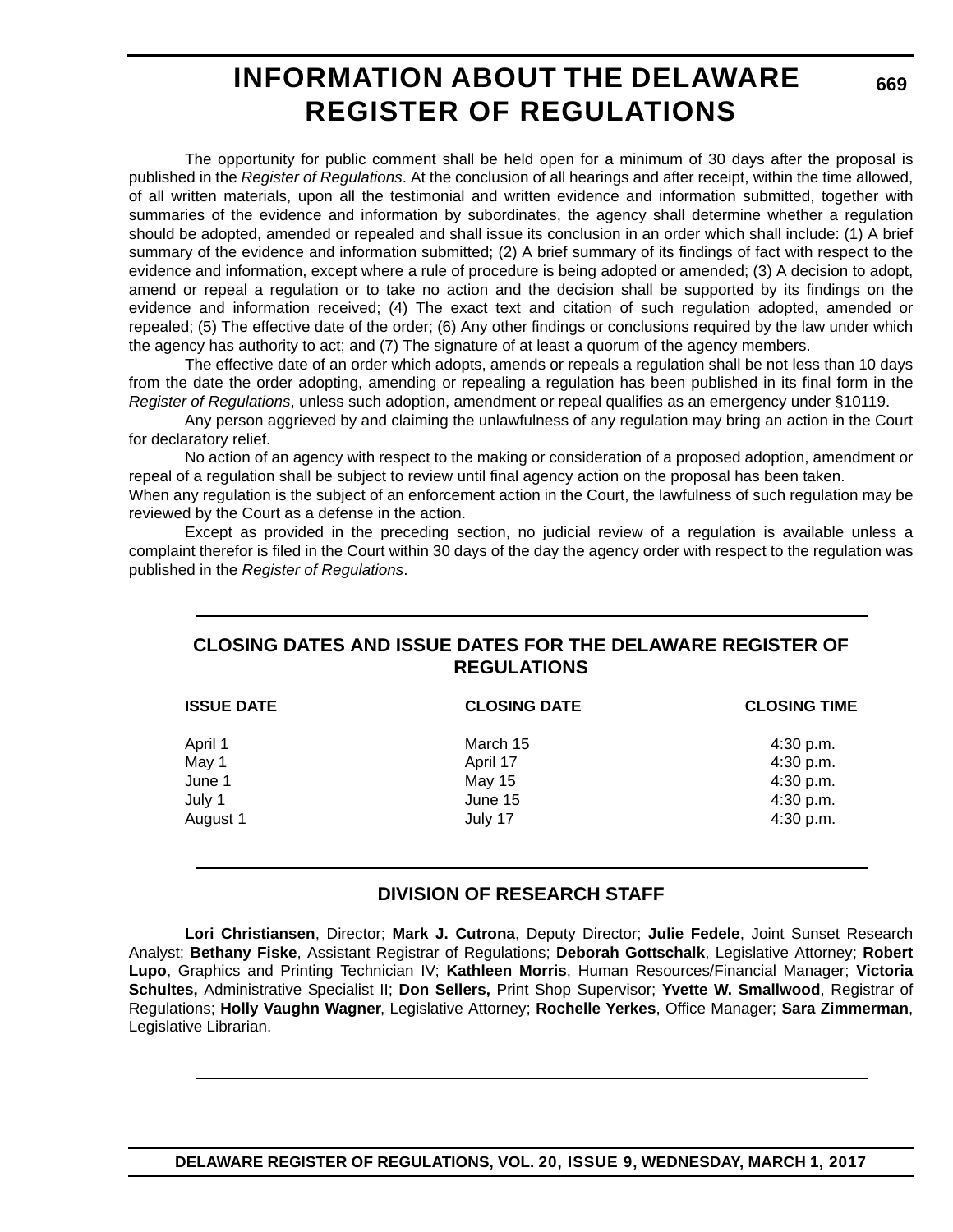<span id="page-3-0"></span>**670**

# **TABLE OF CONTENTS**

[Cumulative Tables............................................................................................................................. ............ 672](#page-5-0)

#### **ERRATA**

| DEPARTMENT OF NATURAL RESOURCES AND ENVIRONMENTAL CONTROL<br><b>Division of Air Quality</b>                                                                                                                                                                 |            |
|-------------------------------------------------------------------------------------------------------------------------------------------------------------------------------------------------------------------------------------------------------------|------------|
| Final Revisions to Delaware's State Implementation Plan ("SIP") to address the Start-up,<br>Shutdown, and Malfunction SIP Call of the United States Environmental Protection Agency                                                                         | 678        |
| <b>PROPOSED</b>                                                                                                                                                                                                                                             |            |
| <b>DEPARTMENT OF AGRICULTURE</b><br><b>Thoroughbred Racing Commission</b>                                                                                                                                                                                   | 681<br>682 |
| <b>DEPARTMENT OF EDUCATION</b><br><b>Office of the Secretary</b>                                                                                                                                                                                            | 684<br>685 |
| <b>Professional Standards Board</b>                                                                                                                                                                                                                         | 688<br>690 |
| <b>DEPARTMENT OF HEALTH AND SOCIAL SERVICES</b><br><b>Division of Long Term Care Residents Protection</b><br>3220 Training and Qualifications for Nursing Assistants and Certified Nursing Assistants<br><b>Division of Medicaid and Medical Assistance</b> | 693        |
| <b>Division of Public Health</b>                                                                                                                                                                                                                            | 694<br>697 |
| DEPARTMENT OF NATURAL RESOURCES AND ENVIRONMENTAL CONTROL<br><b>Division of Energy and Climate</b><br>2102 Implementation of Renewable Energy Portfolio Standards Cost Cap Provisions                                                                       | 698        |
| <b>Office of the Secretary</b><br>109 Regulations Governing the Guidelines to Evaluate Land Being Considered for Permanent                                                                                                                                  | 702        |
| <b>DEPARTMENT OF STATE</b><br><b>Division of Professional Regulation</b><br><b>Public Service Commission</b>                                                                                                                                                | 705<br>710 |
| 3008 Rules and Procedures to Implement the Renewable Energy Portfolio Standard (Opened                                                                                                                                                                      | 713        |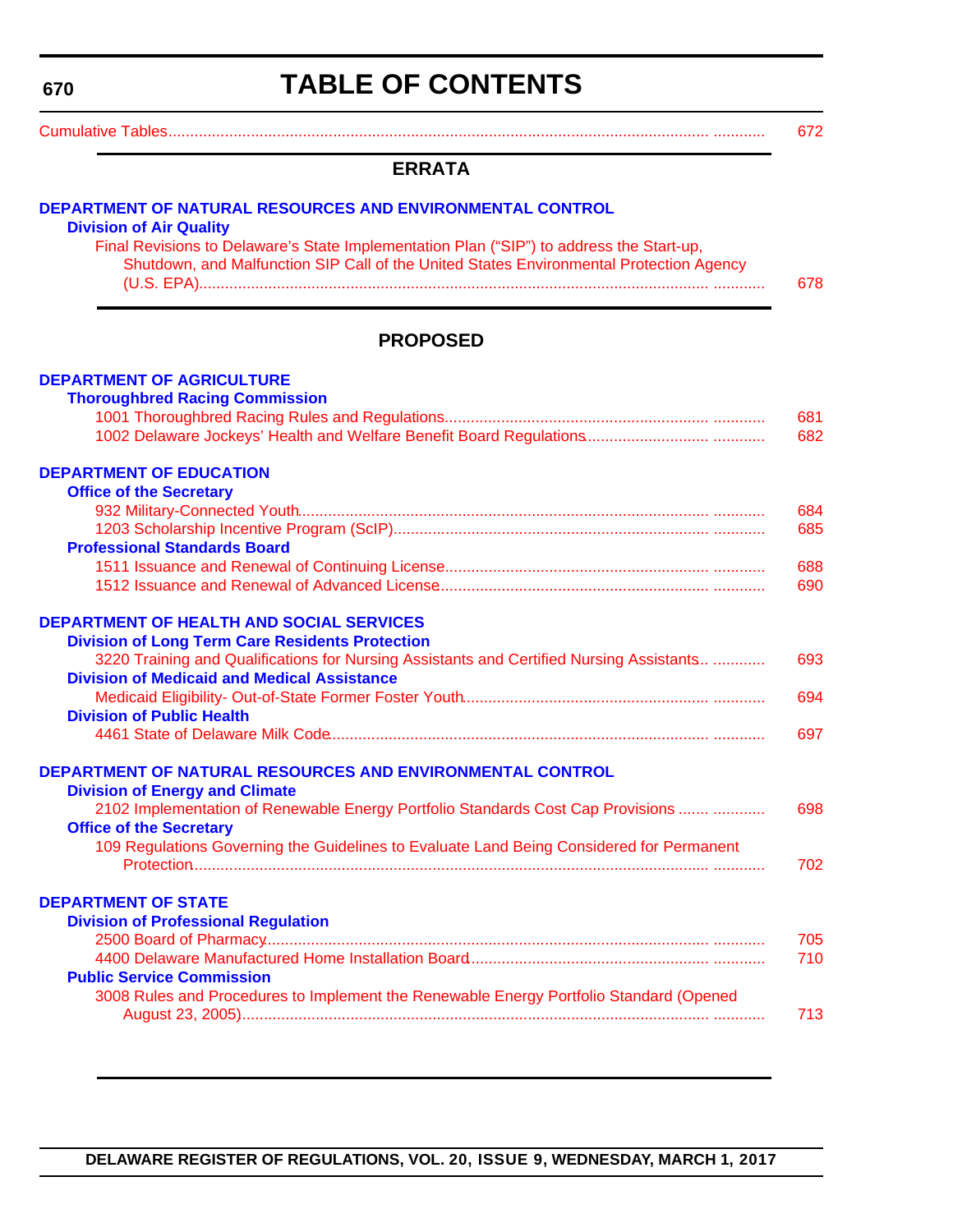# **TABLE OF CONTENTS**

### **FINAL**

<span id="page-4-0"></span>

| <b>DEPARTMENT OF EDUCATION</b>                     |     |
|----------------------------------------------------|-----|
| <b>Office of the Secretary</b>                     |     |
|                                                    | 716 |
|                                                    | 717 |
| <b>Professional Standards Board</b>                |     |
|                                                    | 718 |
| <b>DEPARTMENT OF HEALTH AND SOCIAL SERVICES</b>    |     |
| <b>Division of Medicaid and Medical Assistance</b> |     |
|                                                    | 720 |
|                                                    | 723 |
|                                                    | 726 |
|                                                    |     |
| <b>DEPARTMENT OF JUSTICE</b>                       |     |
| <b>Fraud and Consumer Protection Division</b>      |     |
|                                                    | 728 |
|                                                    |     |
|                                                    |     |
| <b>GENERAL NOTICES</b>                             |     |
| <b>DELAWARE RIVER BASIN COMMISSION</b>             |     |
|                                                    | 730 |
|                                                    |     |
| <b>DEPARTMENT OF HEALTH AND SOCIAL SERVICES</b>    |     |
| <b>Division of Management Services</b>             |     |
|                                                    | 731 |
|                                                    |     |

### **CALENDAR OF EVENTS/HEARING NOTICES**

| Dept. of Agriculture, Thoroughbred Racing Commission, Notices of Public Comment Periods                    | 732       |
|------------------------------------------------------------------------------------------------------------|-----------|
|                                                                                                            | 733       |
| Dept. of Health and Social Services, Div. of Long Term Care Residents Protection; Div. of Medicaid and     |           |
| Medical Assistance; Div. of Public Health, Notices of Public Comment Periods                               | 733 - 734 |
| Dept. of Natural Resources and Environmental Control, Div. of Energy and Climate; Office of the Secretary, |           |
|                                                                                                            | 734       |
| Dept. of State, Div. of Professional Regulation, Board of Pharmacy; Manufactured Home Installation         |           |
| Board; Public Service Commission, Notices of Public Hearings and Public Comment Periods.                   | 735 - 736 |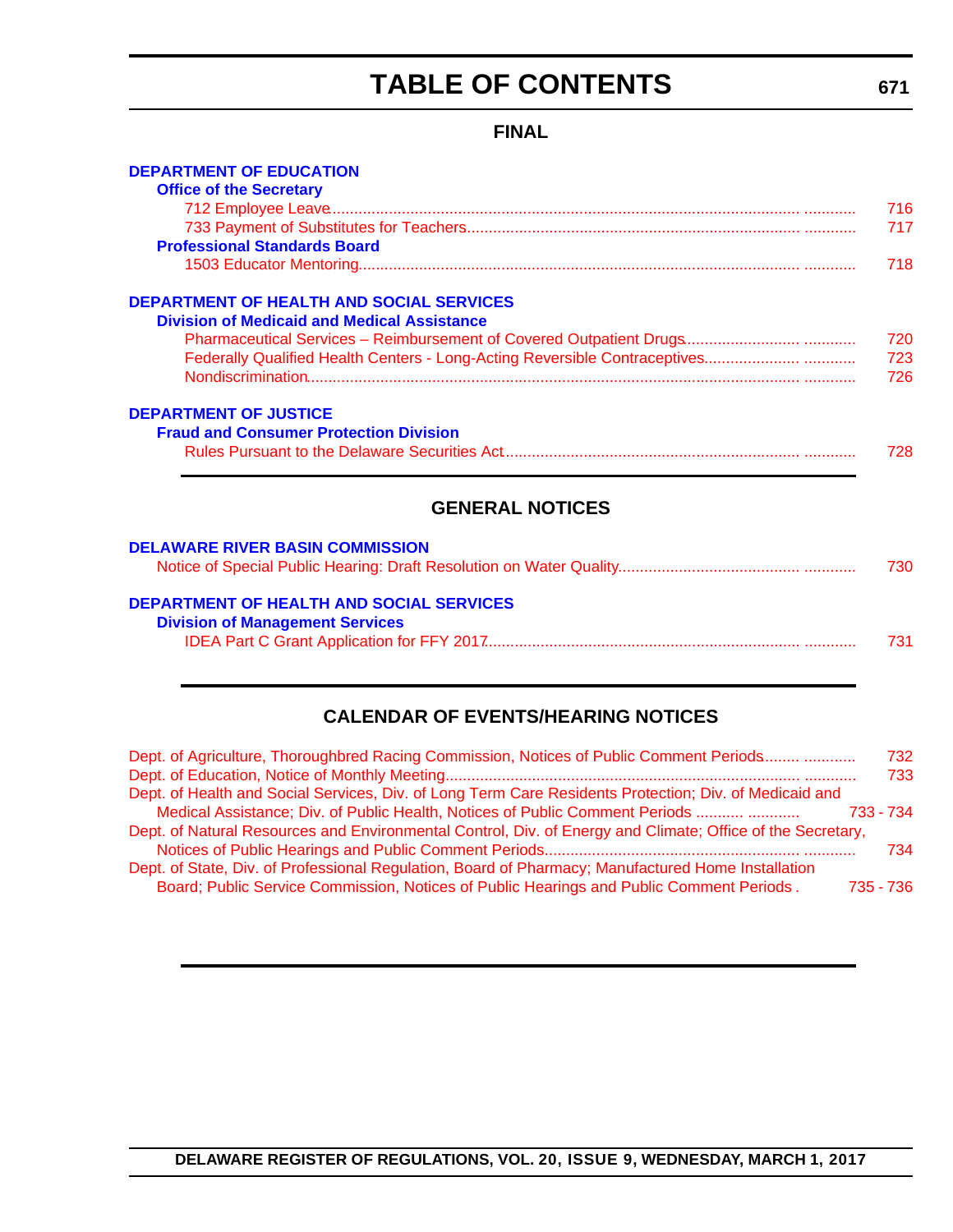#### <span id="page-5-0"></span>**672**

# **[CUMULATIVE TABLES](#page-3-0)**

The table printed below lists the regulations that have been proposed, adopted, amended or repealed in the preceding issues of the current volume of the *Delaware Register of Regulations*.

The regulations are listed alphabetically by the promulgating agency, followed by a citation to that issue of the *Register* in which the regulation was published. Proposed regulations are designated with (Prop.); Final regulations are designated with (Final); Emergency regulations are designated with (Emer.); and regulations that have been repealed are designated with (Rep.).

| <b>DELAWARE RIVER BASIN COMMISSION</b><br>Amendments to the Rules of Practice and Procedure Concerning Regulatory                                                                                             |                                                                            |
|---------------------------------------------------------------------------------------------------------------------------------------------------------------------------------------------------------------|----------------------------------------------------------------------------|
| Program Fees and to the Basin Regulations - Water Supply Charges                                                                                                                                              | 20 DE Reg. 627 (Final)                                                     |
| <b>DEPARTMENT OF AGRICULTURE</b><br><b>Harness Racing Commission</b>                                                                                                                                          |                                                                            |
| 502 Delaware Standardbred Breeders' Fund Regulations                                                                                                                                                          | 20 DE Reg. 219 (Prop.)                                                     |
| <b>DEPARTMENT OF EDUCATION</b>                                                                                                                                                                                |                                                                            |
| <b>Office of the Secretary</b><br>255 Definition of Public School, Private School and Nonpublic School                                                                                                        | 20 DE Reg. 9 (Prop.)<br>20 DE Reg. 338 (Prop.)<br>20 DE Reg. 547 (Final)   |
| 260 General Administrative Review Procedures for the Child and Adult Care<br>Food Programs of the United States Department of Agriculture                                                                     |                                                                            |
|                                                                                                                                                                                                               | 20 DE Reg. 396 (Prop.)<br>20 DE Reg. 632 (Final)                           |
| 262 General Administrative Appeal Procedures for National School Lunch<br>Programs (NSLP), the School Breakfast Program (SBP) and the After<br>School Snack Program (ASSP) of the United States Department of |                                                                            |
|                                                                                                                                                                                                               | 20 DE Reg. 399 (Prop.)<br>20 DE Reg. 633 (Final)                           |
| 264 General Administrative Appeal Procedures for the Summer Food Service<br>Programs of the United States Department of Agriculture CACFP/USDA                                                                | 20 DE Reg. 402 (Prop.)                                                     |
|                                                                                                                                                                                                               | 20 DE Reg. 634 (Final)<br>20 DE Reg. 220 (Prop.)                           |
| 612 Possession, Use or Distribution of Drugs and Alcohol                                                                                                                                                      | 20 DE Reg. 435 (Final)<br>20 DE Reg. 223 (Prop.)<br>20 DE Reg. 436 (Final) |
| 616 Uniform Due Process Procedures for Alternative Placement Meetings                                                                                                                                         | 20 DE Reg. 277 (Final)                                                     |
|                                                                                                                                                                                                               | 20 DE Reg. 602 (Prop.)                                                     |
| 706 Credit for Experience for Full Time Active Duty Service in the Armed                                                                                                                                      | 20 DE Reg. 89 (Prop.)                                                      |
|                                                                                                                                                                                                               | 20 DE Reg. 281 (Final)<br>20 <b>DE Reg.</b> 517 (Prop.)                    |
| 716 Maintenance of Local School District and Charter School Personnel                                                                                                                                         | 20 DE Reg. 603 (Prop.)                                                     |
|                                                                                                                                                                                                               | 20 DE Reg. 605 (Prop.)                                                     |
| 750 Support Personnel Salary Supplements for Additional Training                                                                                                                                              | 20 DE Reg. 519 (Prop.)<br>20 DE Reg. 607 (Prop.)                           |
|                                                                                                                                                                                                               | 20 DE Reg. 227 (Prop.)<br>20 DE Reg. 441 (Final)                           |
|                                                                                                                                                                                                               | 20 DE Reg. 231 (Prop.)                                                     |
|                                                                                                                                                                                                               | 20 DE Reg. 445 (Final)<br>20 DE Reg. 405 (Prop.)                           |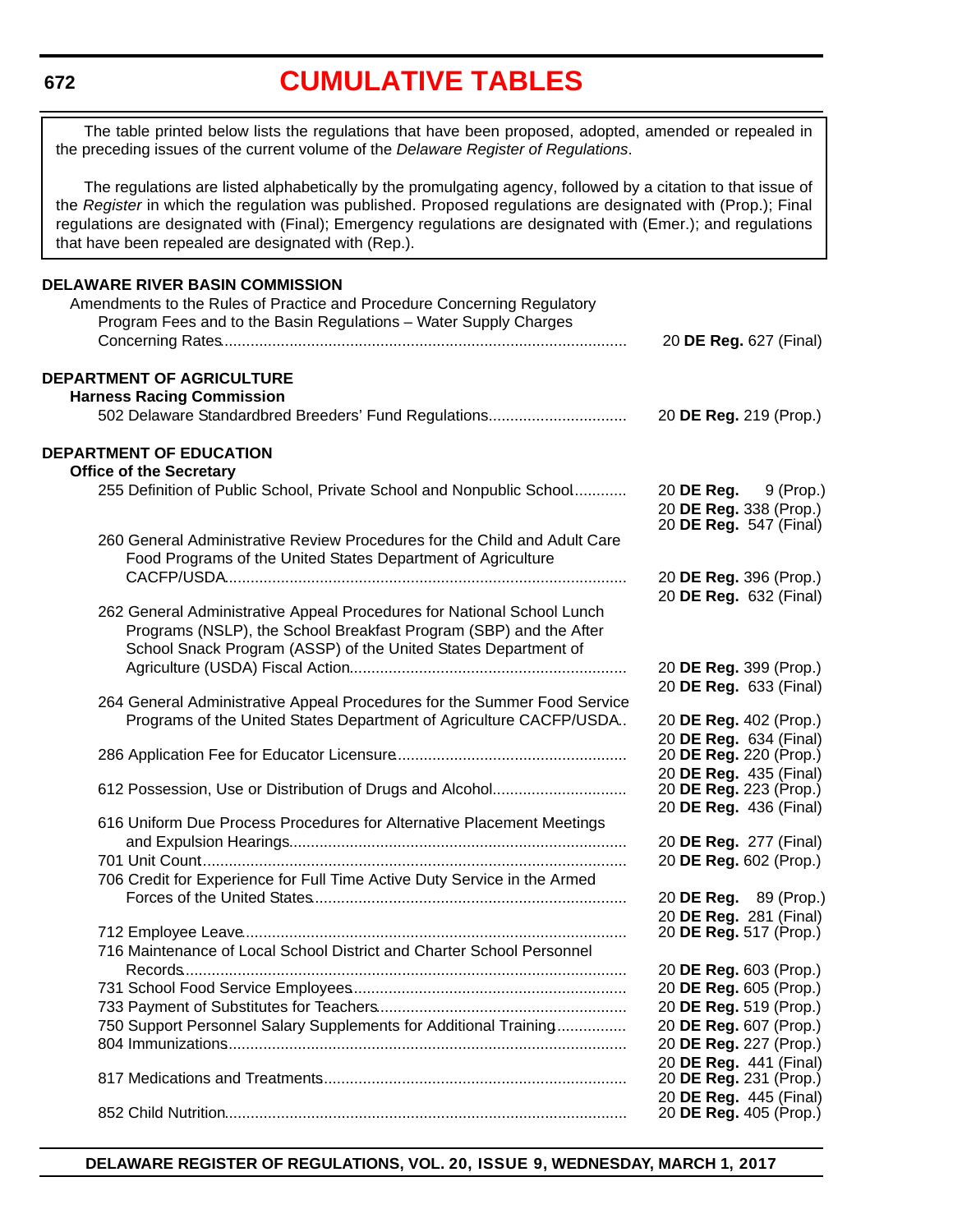|                                                                                   |            | 20 DE Reg. 635 (Final)                                 |
|-----------------------------------------------------------------------------------|------------|--------------------------------------------------------|
| 922 Children with Disabilities Subpart A, Purposes and Definitions                |            | 20 DE Reg. 116 (Final)                                 |
| 925 Children with Disabilities Subpart D, Evaluations, Eligibility Determination, |            |                                                        |
|                                                                                   |            | 20 DE Reg. 172 (Final)                                 |
|                                                                                   |            | 20 DE Reg. 233 (Prop.)                                 |
|                                                                                   |            | 20 <b>DE Reg.</b> 549 (Final)                          |
| 926 Children with Disabilities Subpart E Procedural Safeguards for Parents        |            |                                                        |
|                                                                                   |            | 20 DE Reg. 234 (Prop.)                                 |
|                                                                                   |            | 20 DE Reg. 550 (Final)                                 |
| 1105 Standards for School Buses Placed in Production on or after January          |            |                                                        |
|                                                                                   |            | 20 DE Reg. 141 (Prop.)                                 |
|                                                                                   |            | 20 DE Reg. 365 (Final)<br>20 DE Reg. 237 (Prop.)       |
|                                                                                   |            | 20 DE Reg. 446 (Final)                                 |
| <b>Professional Standards Board</b>                                               |            |                                                        |
|                                                                                   |            | 20 DE Reg. 520 (Prop.)                                 |
|                                                                                   |            | 20 DE Reg. 174 (Final)                                 |
|                                                                                   |            | 20 DE Reg. 522 (Prop.)                                 |
|                                                                                   |            | 20 DE Reg. 42 (Final)                                  |
|                                                                                   |            | 20 DE Reg. 45 (Final)                                  |
|                                                                                   |            | 20 DE Reg. 240 (Prop.)                                 |
|                                                                                   |            | 20 DE Reg. 447 (Final)                                 |
| 1562 English to Speakers of Other Languages (ESOL) Teacher                        |            | 20 DE Reg. 142 (Prop.)                                 |
|                                                                                   |            | 20 DE Reg. 366 (Final)                                 |
|                                                                                   |            | 20 DE Reg. 244 (Prop.)                                 |
|                                                                                   |            | 20 DE Reg. 448 (Final)<br>20 <b>DE Reg.</b> 49 (Final) |
|                                                                                   |            |                                                        |
| <b>DEPARTMENT OF FINANCE</b>                                                      |            |                                                        |
| <b>Office of the State Lottery</b>                                                |            |                                                        |
|                                                                                   |            | 20 DE Reg. 370 (Final)                                 |
|                                                                                   |            |                                                        |
| <b>DEPARTMENT OF HEALTH AND SOCIAL SERVICES</b>                                   |            |                                                        |
| <b>Division of Medicaid and Medical Assistance</b>                                |            |                                                        |
|                                                                                   |            | 20 DE Reg. 407 (Prop.)                                 |
|                                                                                   |            | 20 DE Reg. 636 (Final)                                 |
| Covered Outpatient Drugs for the Categorically Needy - Nonprescription Drug       |            |                                                        |
|                                                                                   |            | 20 DE Reg. 83 (Emer.)                                  |
|                                                                                   |            | 20 DE Reg. 91 (Prop.)                                  |
| Delaware Healthy Children Program State Plan - Health Services Initiative:        |            |                                                        |
|                                                                                   |            | 20 DE Reg. 610 (Prop.)<br>20 DE Reg. 612 (Prop.)       |
| Federally Qualified Health Centers - Long-Acting Reversible Contraceptives        |            | 20 DE Reg. 523 (Prop.)                                 |
| Financial Institution Accounts - Delaware Achieving a Better Life Experience      |            |                                                        |
|                                                                                   |            | 20 DE Reg. 283 (Final)                                 |
| Long-Term Care Eligibility; Spousal Impoverishment Undue Hardship                 | 20 DE Reg. | 52 (Final)                                             |
| Long-Term Care Facilities-Eligibility Determinations and Post-Eligibility Treat-  |            |                                                        |
|                                                                                   |            | 20 DE Reg. 117 (Final)                                 |
|                                                                                   |            | 20 DE Reg. 526 (Prop.)                                 |
| Patient Pay Calculation for Division of Developmental Disabilities Services       |            |                                                        |
|                                                                                   |            | 20 DE Reg. 340 (Prop.)                                 |
|                                                                                   |            | 20 DE Reg. 552 (Final)                                 |
| Pharmaceutical Services - Reimbursement of Covered Outpatient Drugs               |            | 20 DE Reg. 342 (Prop.)                                 |
|                                                                                   |            | 20 DE Reg. 412 (Prop.)                                 |
| Target Case Management Services for Individuals with Intellectual and             |            |                                                        |
|                                                                                   |            | 20 DE Reg. 247 (Prop.)                                 |
|                                                                                   |            |                                                        |

**DELAWARE REGISTER OF REGULATIONS, VOL. 20, ISSUE 9, WEDNESDAY, MARCH 1, 2017**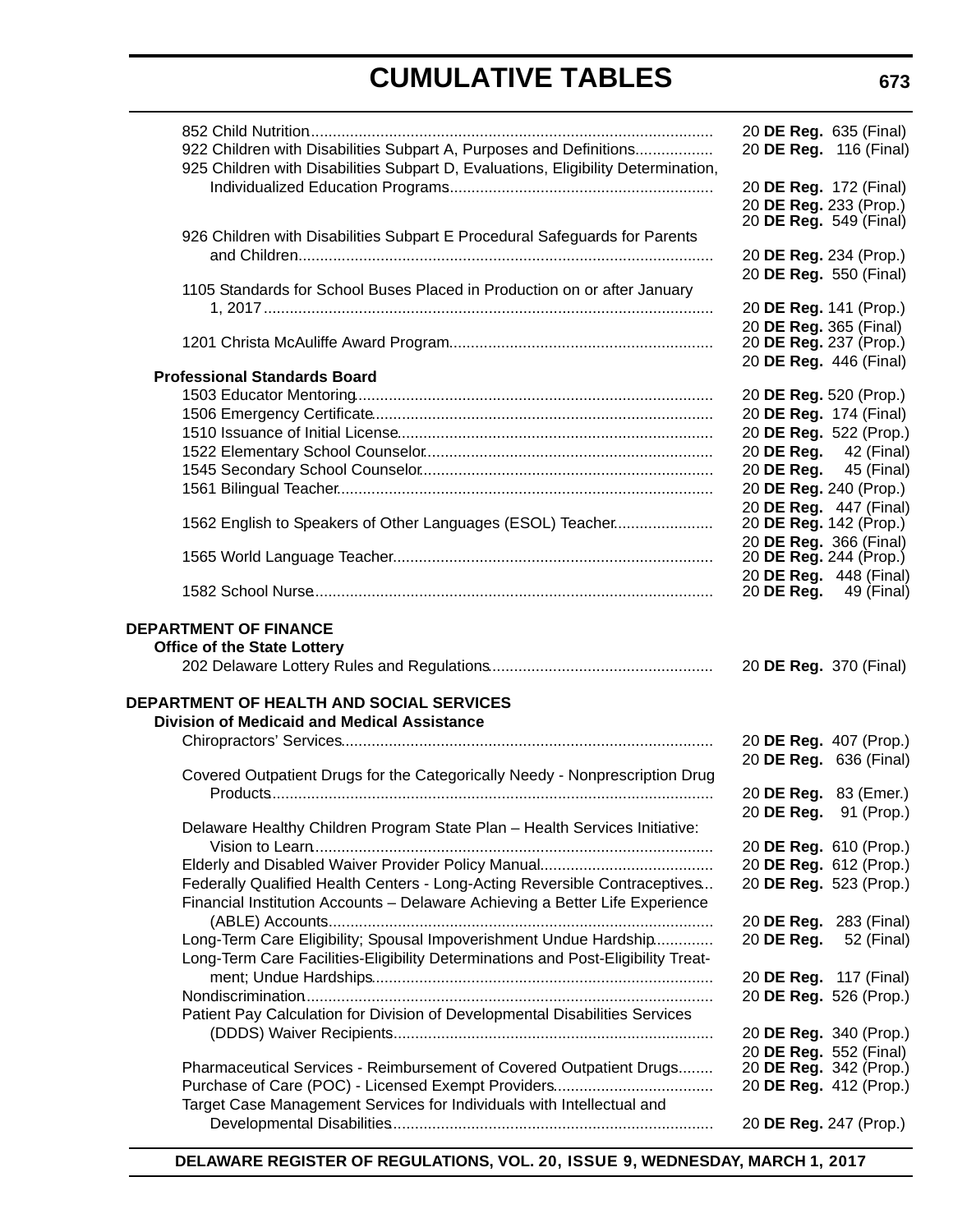| Target Case Management Services for Individuals with Intellectual and                                             |                                                         |
|-------------------------------------------------------------------------------------------------------------------|---------------------------------------------------------|
| Title XIX Medicaid State Plan: Medical Care and Other Types of Remedial                                           | 20 <b>DE Reg.</b> 452 (Final)                           |
| Care - Behavioral Interventions to Treat Autism Spectrum Disorder                                                 | 20 DE Reg. 11 (Prop.)<br>20 DE Reg. 291 (Final)         |
| Title XXI Delaware Healthy Children Program State Plan - Premium                                                  |                                                         |
|                                                                                                                   | 20 DE Reg. 416 (Prop.)                                  |
|                                                                                                                   | 20 DE Reg. 639 (Final)                                  |
| <b>Division of Public Health</b>                                                                                  |                                                         |
|                                                                                                                   | 20 DE Reg. 528 (Prop.)                                  |
|                                                                                                                   | 20 DE Reg 346 (Prop.)                                   |
|                                                                                                                   | 20 DE Reg. 641 (Final)<br>20 <b>DE Reg.</b> 176 (Final) |
|                                                                                                                   | 20 DE Reg. 249 (Prop.)                                  |
|                                                                                                                   | 20 DE Reg. 555 (Final)                                  |
| 4463 Licensing and Registration of Operators of Public Water Supply Systems<br><b>Division of Social Services</b> | 20 DE Reg. 531 (Prop.)                                  |
|                                                                                                                   | 20 DE Reg. 614 (Prop.)                                  |
| <b>Health Care Commission</b>                                                                                     |                                                         |
|                                                                                                                   | 20 DE Reg. 347 (Prop.)                                  |
|                                                                                                                   | 20 DE Reg. 395 (Errata)                                 |
| <b>DEPARTMENT OF INSURANCE</b>                                                                                    |                                                         |
| <b>Office of the Commissioner</b>                                                                                 |                                                         |
| 304 Standards and Commissioner's Authority for Companies Deemed to be                                             |                                                         |
|                                                                                                                   | 20 DE Reg. 146 (Prop.)                                  |
|                                                                                                                   | 20 DE Reg. 371 (Final)                                  |
|                                                                                                                   | 20 DE Reg. 149 (Prop.)                                  |
|                                                                                                                   | 20 DE Reg. 456 (Final)                                  |
| 1313 Arbitration of Health Insurance Disputes Between Carriers and Providers                                      | 20 DE Reg. 150 (Prop.)<br>20 DE Reg. 372 (Final)        |
|                                                                                                                   | 20 DE Reg. 457 (Final)                                  |
|                                                                                                                   | 20 DE Reg. 155 (Prop.)                                  |
|                                                                                                                   | 20 DE Reg. 420 (Prop.)                                  |
|                                                                                                                   | 20 <b>DE Reg.</b> 645 (Final)                           |
| <b>DEPARTMENT OF JUSTICE</b>                                                                                      |                                                         |
| <b>Fraud and Consumer Protection Division</b>                                                                     |                                                         |
| 104 Privacy Policies For Commercial Online Sites, Services and Applications.                                      | 20 DE Reg.<br>55 (Final)                                |
|                                                                                                                   | 20 DE Reg. 348 (Prop.)                                  |
|                                                                                                                   |                                                         |
| DEPARTMENT OF NATURAL RESOURCES AND ENVIRONMENTAL CONTROL                                                         |                                                         |
| <b>Division of Air Quality</b>                                                                                    |                                                         |
|                                                                                                                   | 20 DE Reg. 458 (Final)                                  |
| 1104 Particulate Emissions from Fuel Burning Equipment                                                            | 20 DE Reg. 512 (Errata)<br>20 DE Reg. 250 (Prop.)       |
|                                                                                                                   | 20 DE Reg. 556 (Final)                                  |
| 1105 Particulate Emissions from Industrial Process Operations                                                     | 20 DE Reg. 251 (Prop.)                                  |
|                                                                                                                   | 20 DE Reg. 556 (Final)                                  |
|                                                                                                                   | 20 DE Reg. 256 (Prop.)                                  |
|                                                                                                                   | 20 DE Reg. 556 (Final)<br>20 DE Reg. 257 (Prop.)        |
|                                                                                                                   | 20 DE Reg. 461 (Final)                                  |
| 1141 Limiting Emissions of Volatile Organic Compounds from Consumer and                                           |                                                         |
|                                                                                                                   | 20 <b>DE Reg.</b> 21 (Prop.)                            |
|                                                                                                                   | 20 DE Reg. 465 (Final)                                  |
|                                                                                                                   | 20 DE Reg. 258 (Prop.)                                  |

**DELAWARE REGISTER OF REGULATIONS, VOL. 20, ISSUE 9, WEDNESDAY, MARCH 1, 2017**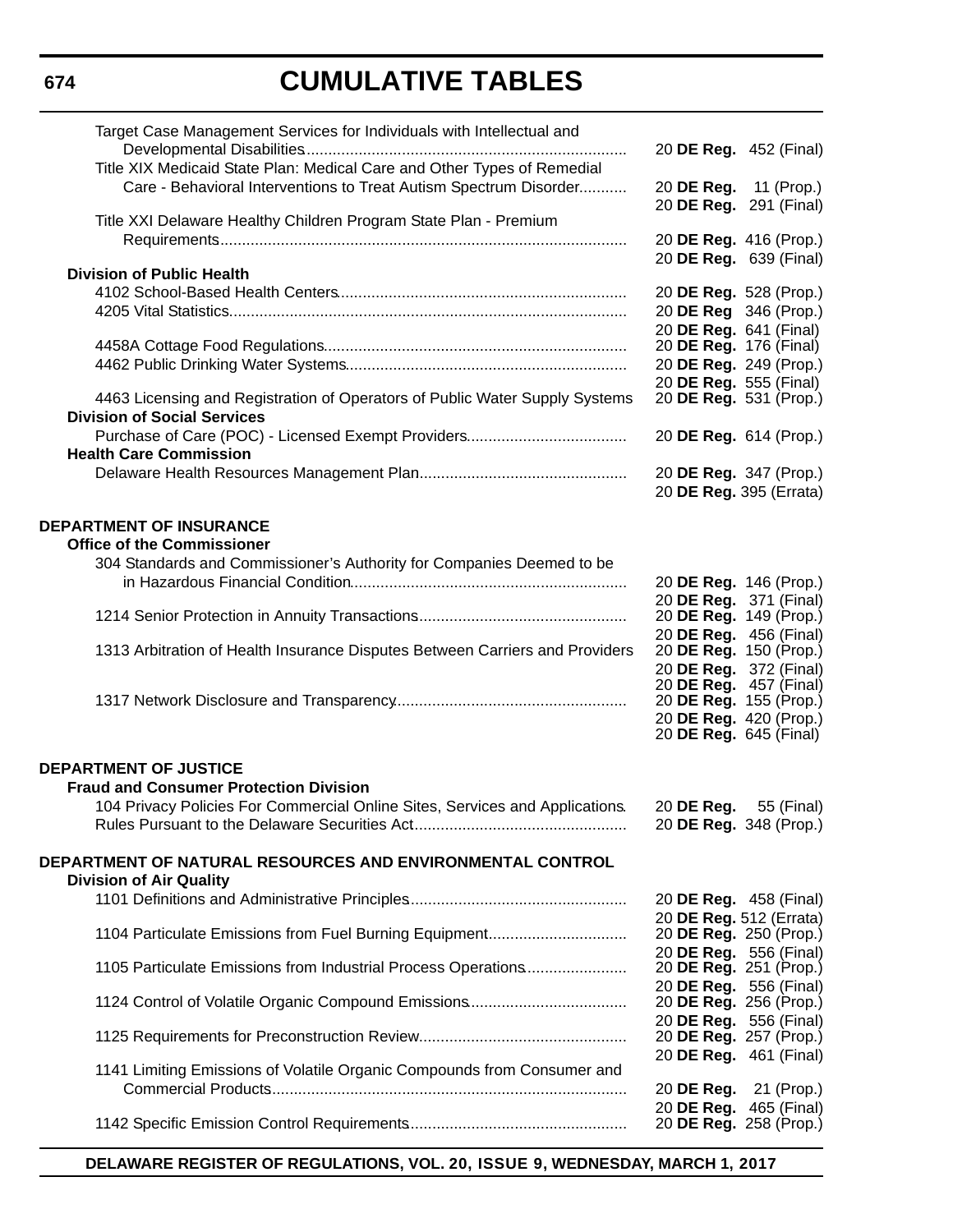| <b>Division of Energy and Climate</b>                                                               | 20 DE Reg. 556 (Final)                           |            |
|-----------------------------------------------------------------------------------------------------|--------------------------------------------------|------------|
| 2105 Evaluation, Measurement and Verification Procedures and Standards                              | 20 DE Reg. 95 (Prop.)<br>20 DE Reg. 558 (Final)  |            |
| <b>Division of Fish and Wildlife</b>                                                                |                                                  |            |
| 3503 Striped Bass Recreational Fishing Seasons; Methods of Take; Creel                              |                                                  |            |
|                                                                                                     | 20 DE Reg. 265 (Prop.)                           |            |
|                                                                                                     | 20 DE Reg. 467 (Final)                           |            |
|                                                                                                     | 20 DE Reg. $6$ (Emer.)                           |            |
|                                                                                                     | 20 DE Reg. 216 (Emer.)                           |            |
|                                                                                                     | 20 DE Reg. 265 (Prop.)                           |            |
|                                                                                                     | 20 <b>DE Reg.</b> 467 (Final)                    |            |
| 3505 Striped Bass Commercial Fishing Seasons; Quotas; Tagging and                                   |                                                  |            |
|                                                                                                     | 20 DE Reg. 265 (Prop.)                           |            |
|                                                                                                     | 20 DE Reg. 467 (Final)                           |            |
|                                                                                                     | 20 <b>DE Reg.</b> 58 (Final)                     |            |
| <b>Division of Waste and Hazardous Substances</b>                                                   |                                                  |            |
|                                                                                                     | 20 DE Reg. 82 (Errata)                           |            |
|                                                                                                     | 20 DE Reg. 296 (Final)<br>20 DE Reg. 353 (Prop.) |            |
|                                                                                                     |                                                  |            |
| 1352 Regulations Governing Aboveground Storage Tanks                                                | 20 DE Reg. 648 (Final)<br>20 DE Reg. 355 (Prop.) |            |
|                                                                                                     | 20 DE Reg. 617 (Prop.)                           |            |
| <b>Division of Water</b>                                                                            |                                                  |            |
| 7301 Regulations Governing the Construction and Use of Wells                                        | 20 DE Reg. 180 (Final)                           |            |
|                                                                                                     | 20 DE Reg. 374 (Final)                           |            |
| <b>Division of Watershed Stewardship</b>                                                            |                                                  |            |
|                                                                                                     | 20 DE Reg. 87 (Emer.)                            |            |
| 5102 Regulation Governing Beach Protection and the Use of Beaches                                   | 20 DE Reg. 120 (Final)                           |            |
|                                                                                                     | 20 DE Reg. 533 (Prop.)                           |            |
|                                                                                                     | 20 DE Reg. 183 (Final)                           |            |
|                                                                                                     |                                                  |            |
| DEPARTMENT OF SAFETY AND HOMELAND SECURITY                                                          |                                                  |            |
| <b>Division of State Police</b>                                                                     |                                                  |            |
| 1300 Board of Examiners of Private Investigators & Private Security Agencies,                       |                                                  |            |
|                                                                                                     | 20 DE Reg. 159 (Prop.)                           |            |
|                                                                                                     | 20 DE Reg. 470 (Final)                           |            |
|                                                                                                     | 20 DE Reg. 618 (Prop.)                           |            |
|                                                                                                     | 20 DE Reg. 162 (Prop.)                           |            |
|                                                                                                     | 20 DE Reg. 472 (Final)                           |            |
|                                                                                                     | 20 DE Reg.                                       | 61 (Final) |
| Section 4.0 Firearms Policy                                                                         | 20 DE Reg. 166 (Prop.)                           |            |
|                                                                                                     | 20 <b>DE Reg.</b> 473 (Final)                    |            |
|                                                                                                     | 20 DE Reg. 22 (Prop.)                            |            |
|                                                                                                     | 20 DE Reg. 299 (Final)                           |            |
|                                                                                                     | 20 DE Reg. 421 (Prop.)                           |            |
| DEPARTMENT OF SERVICES FOR CHILDREN, YOUTH AND THEIR FAMILIES<br><b>Division of Family Services</b> |                                                  |            |
|                                                                                                     |                                                  |            |
|                                                                                                     | 20 DE Reg. 270 (Prop.)<br>20 DE Reg. 474 (Final) |            |
|                                                                                                     | 20 <b>DE Reg.</b> 271 (Prop.)                    |            |
|                                                                                                     | 20 DE Reg. 484 (Final)                           |            |
|                                                                                                     | 20 DE Reg. 271 (Prop.)                           |            |
|                                                                                                     | 20 DE Reg. 485 (Final)                           |            |
|                                                                                                     |                                                  |            |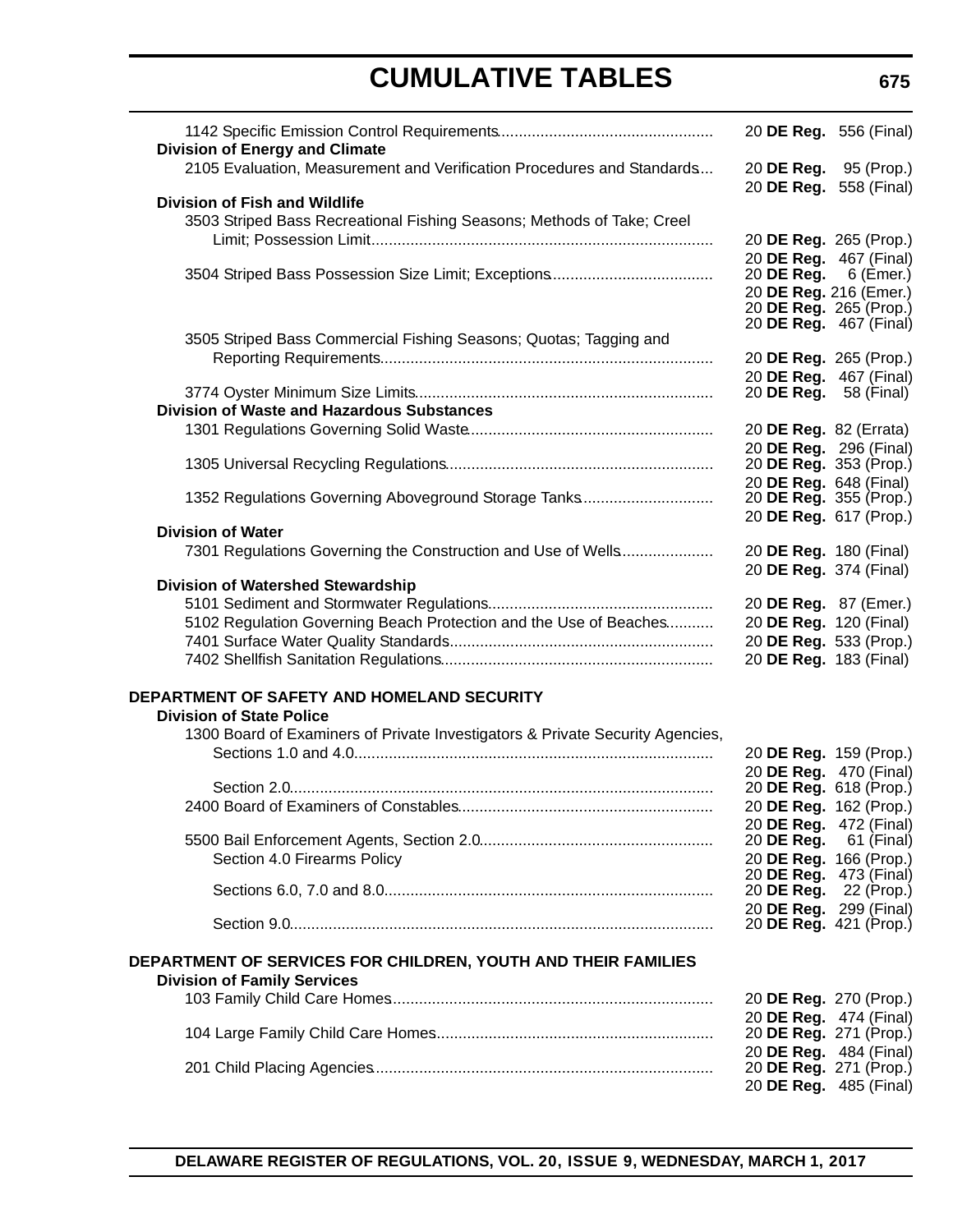#### **DEPARTMENT OF STATE Division of Professional Regulation** 100 Board of Accountancy................................................................................. 20 **DE Reg.** 422 (Prop.) 101 Regulations Governing Bingo...................................................................... 20 **DE Reg.** 619 (Prop.) 103 Regulations Governing Charitable Gambling Other Than Raffles............... 20 **DE Reg.** 123 (Final) 300 Board of Architects...................................................................................... 20 **DE Reg.** 375 (Final) 700 Board of Chiropractic................................................................................... 20 **DE Reg.** 186 (Final) 1000 Board of Pilot Commissioners................................................................... 20 **DE Reg.** 300 (Final) 1100 Board of Dentistry and Dental Hygiene..................................................... 20 **DE Reg.** 23 (Prop.) 20 **DE Reg.** 621 (Prop.) 20 **DE Reg.** 651 (Prop.) 1400 Board of Electrical Examiners................................................................... 20 **DE Reg.** 621 (Prop.) 1700 Board of Medical Licensure and Discipline................................................ 20 **DE Reg.** 356 (Prop.) 1770 Respiratory Care Practice Advisory Council.............................................. 20 **DE Reg.** 187 (Final) 1795 Midwifery Advisory Council........................................................................ 20 **DE Reg.** 62 (Final) 1799 Genetic Counselor Advisory Council......................................................... 20 **DE Reg.** 190 (Final) 1900 Board of Nursing....................................................................................... 20 **DE Reg.** 301 (Final) 2000 Board of Occupational Therapy Practice................................................... 20 **DE Reg.** 423 (Prop.) 2600 Examining Board of Physical Therapists and Athletic Trainers................. 20 **DE Reg.** 535 (Prop.) 2700 Board of Registration for Professional Land Surveyors............................. 20 **DE Reg.** 536 (Prop.) 2900 Real Estate Commission........................................................................... 20 **DE Reg.** 357 (Prop.) 20 **DE Reg.** 653 (Final) 2930 Council on Real Estate Appraisers............................................................ 20 **DE Reg.** 65 (Final) 3000 Board of Professional Counselors of Mental Health and Chemical Dependency Professionals.......................................................................... 20 **DE Reg.** 25 (Prop.) 20 **DE Reg.** 376 (Final) 3100 Board of Funeral Services......................................................................... 20 **DE Reg.** 540 (Prop.) 3300 Board of Veterinary Medicine.................................................................... 20 **DE Reg.** 168 (Prop.) 20 **DE Reg.** 562 (Final) 3600 Board of Geologists................................................................................... 20 **DE Reg.** 543 (Prop.) 3700 Board of Speech/Language Pathologists, Audiologists and Hearing Aid Dispensers................................................................................................... 20 **DE Reg.** 107 (Prop.) 3900 Board of Clinical Social Work Examiners.................................................. 20 **DE Reg.** 169 (Prop.) 20 **DE Reg.** 490 (Final) 5100 Board of Cosmetology and Barbering....................................................... 20 **DE Reg.** 624 (Prop.) 5300 Board of Massage and Bodywork............................................................. 20 **DE Reg.** 545 (Prop.) Uniform Controlled Substances Act Regulations................................................ 20 **DE Reg.** 31 (Prop.) 20 **DE Reg.** 124 (Final) 20 **DE Reg.** 513 (Emer.) 20 **DE Reg.** 564 (Final) 20 **DE Reg.** 624 (Prop.) **Office of the State Bank Commissioner** 2101 Operating Regulation................................................................................ 20 **DE Reg.** 304 (Final) 2201 Operating Regulation................................................................................ 20 **DE Reg.** 308 (Final) 2701 Operating Regulation................................................................................ 20 **DE Reg.** 309 (Final) 2901 Operating Regulation................................................................................ 20 **DE Reg.** 310 (Final) Amendments to Regulations 1103, 1104, 1105, 1106, 1107, 1108, 1109, 1110, 1111, 1112, and 1114.................................................................................... 20 **DE Reg.** 423 (Prop.) 20 **DE Reg.** 654 (Final) **Public Service Commission** 3001 Rules for Certification and Regulation of Electric Suppliers ..................... 20 **DE Reg.** 272 (Prop.) 20 **DE Reg.** 425 (Prop.)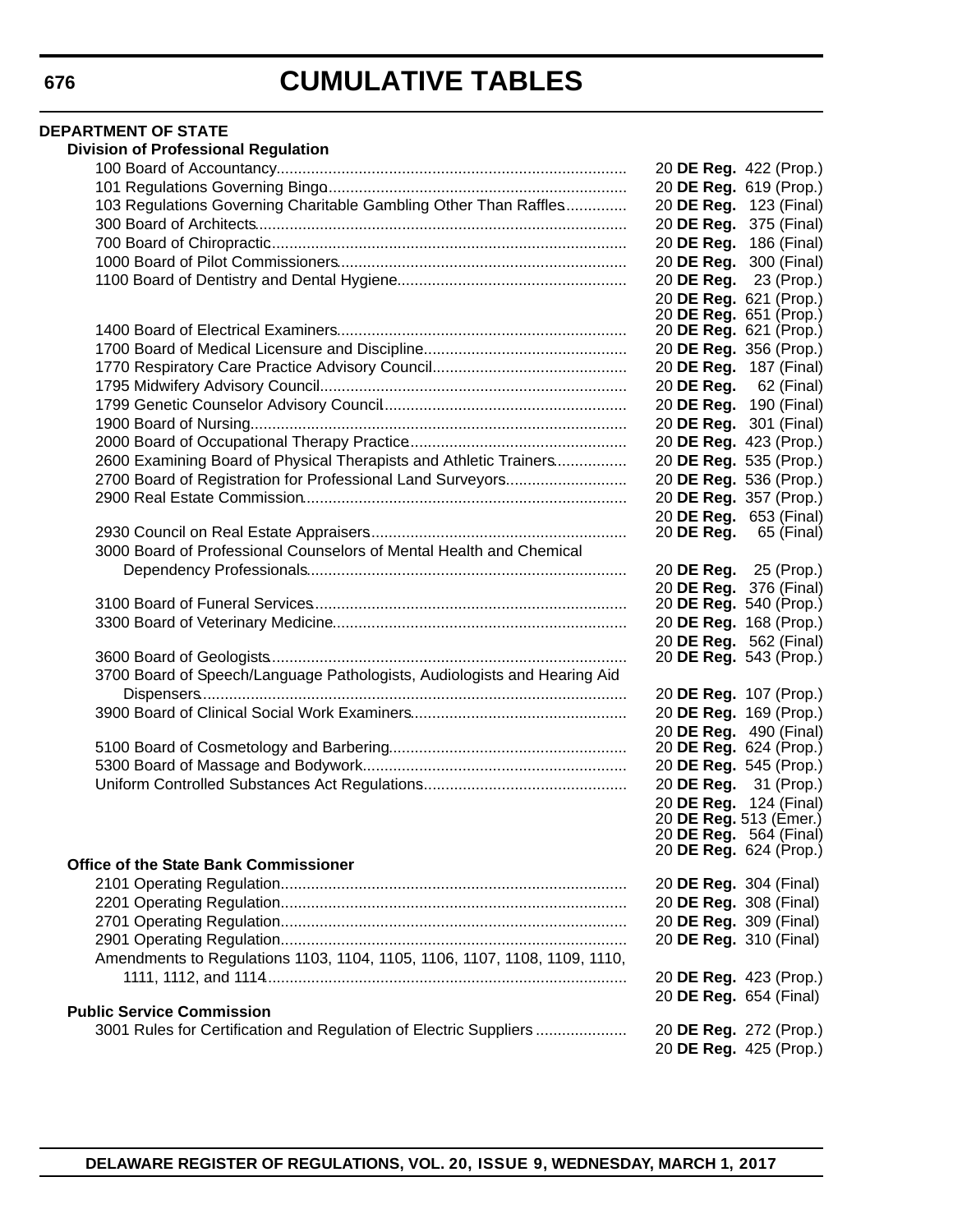| <b>DEPARTMENT OF TRANSPORTATION</b><br><b>Division of Motor Vehicles</b>                                                               |                               |             |
|----------------------------------------------------------------------------------------------------------------------------------------|-------------------------------|-------------|
| 2217 Driver License and Identification Card Application Procedures for<br>Delaware Compliant and Delaware Non-Compliant Identification |                               |             |
|                                                                                                                                        | 20 DE Reg. 546 (Prop.)        |             |
| 2224 Defensive Driving Course, Providers, and Instructors                                                                              | 20 DE Reg. 125 (Final)        |             |
| <b>Division of Transportation Solutions</b>                                                                                            | 20 DE Reg.                    | 66 (Final)  |
| 2405 Oversize/Overweight Hauling Permit Policy and Procedures Manual                                                                   | 20 <b>DE Reg.</b> 41 (Prop.)  |             |
|                                                                                                                                        | 20 DE Reg. 194 (Final)        |             |
|                                                                                                                                        | 20 <b>DE Reg.</b> 213(Errata) |             |
| <b>EXECUTIVE DEPARTMENT</b>                                                                                                            |                               |             |
| <b>Delaware Economic Development Authority</b>                                                                                         |                               |             |
| 401 Procedures Regarding Non-State Guaranteed Bonds                                                                                    | 20 DE Reg. 362 (Prop.)        |             |
|                                                                                                                                        | 20 DE Reg. 655 (Final)        |             |
|                                                                                                                                        | 20 DE Reg. 364 (Prop.)        |             |
|                                                                                                                                        | 20 DE Reg. 657 (Final)        |             |
| 477 Information Technology Training Grant Program Regulation                                                                           | 20 DE Reg. 364 (Prop.)        |             |
|                                                                                                                                        | 20 DE Reg. 658 (Final)        |             |
| 478 Neighborhood Assistance Act Tax Credit Program Regulation                                                                          | 20 DE Reg. 364 (Prop.)        |             |
| <b>Office of Management and Budget</b>                                                                                                 | 20 DE Reg. 659 (Final)        |             |
| <b>Statewide Benefits Office</b>                                                                                                       |                               |             |
| 2007 Disability Insurance Program Rules and Regulations                                                                                | 20 DE Reg.                    | 70 (Final)  |
|                                                                                                                                        | 20 DE Reg.                    | 660 (Final) |
| <b>OFFICE OF THE STATE TREASURER</b>                                                                                                   |                               |             |
| <b>Investments and Cash Management</b>                                                                                                 |                               |             |
| 1201 Objectives and Guidelines for the Investment of State of Delaware Funds                                                           | 20 DE Reg. 275 (Prop.)        |             |
|                                                                                                                                        | 20 DE Reg. 491 (Final)        |             |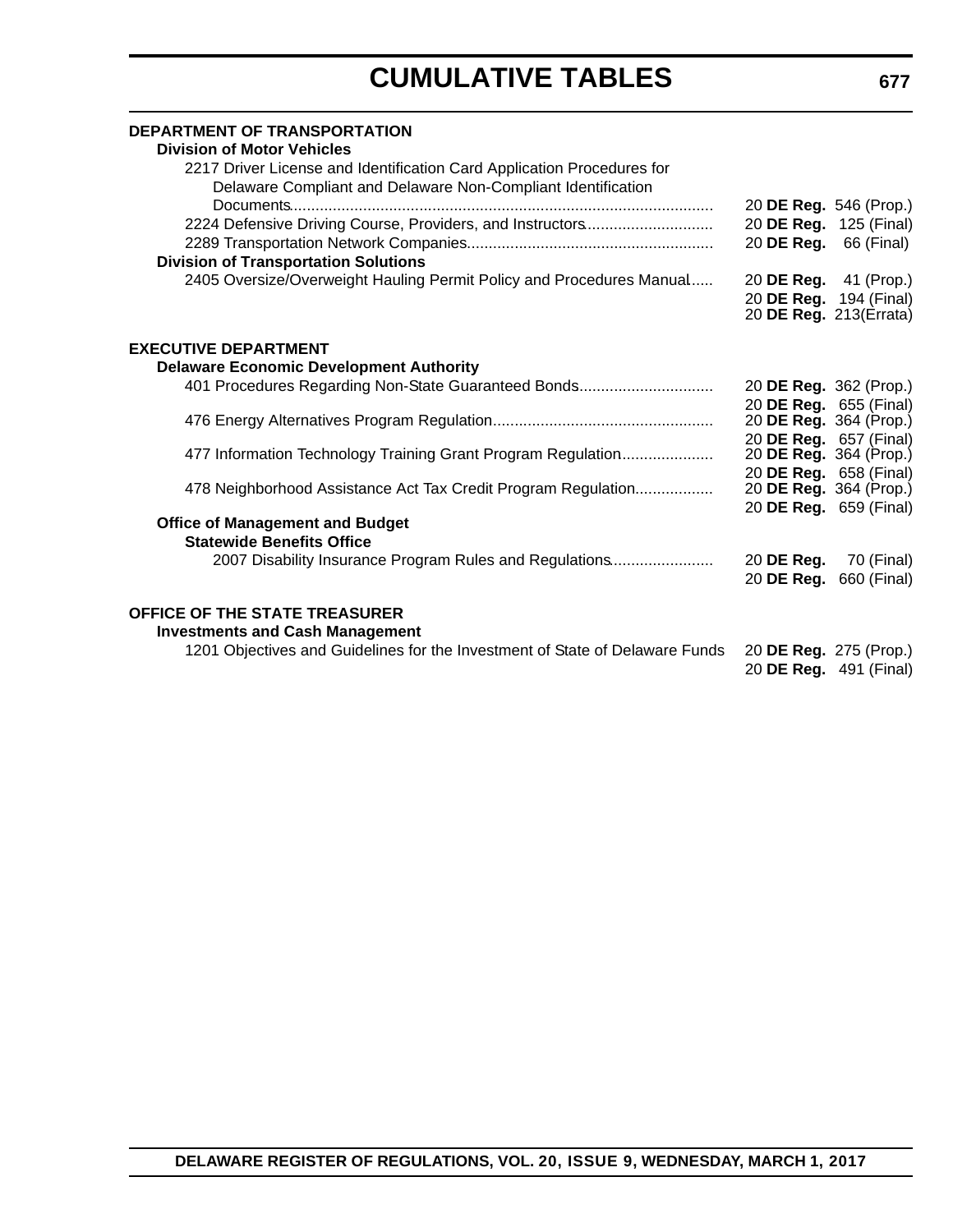# **ERRATA**

### <span id="page-11-0"></span>**[DEPARTMENT OF NATURAL RESOURCES AND ENVIRONMENTAL](http://www.dnrec.delaware.gov/Pages/Portal.aspx)  CONTROL**

#### **DIVISION [OF AIR QUALITY](http://www.dnrec.delaware.gov/air/Pages/Default.aspx)**

Statutory Authority: 7 Delaware Code, Chapter 60 (7 **Del.C.** Ch. 60)

#### **[Final Revisions to Delaware's State Implementation Plan \("SIP"\) to address the Start-up, Shutdown, and](#page-3-0)  Malfunction SIP Call of the United States Environmental Protection Agency (U.S. EPA)**

\***Please Note:** The submitted Final Revision to Delaware's State Implementation Plan ("SIP") to address the Start-up, Shutdown, and Malfunction SIP Call of the United States Environmental Protection Agency (U.S. EPA) (Secretary's Order No. 2016-A-0047), that was published as a General Notice in the January 2017 issue of the Delaware *Register of Regulations* (20 DE Reg. 567), contained typographical errors. The State Implementation Plan Revision was approved as originally published in the October 2016 issue of the *Register* (20 DE Reg. 317). The correct version is reprinted below. The effective date of the General Notice remains the same.

*Proposal*

**Delaware**

*State Implementation Plan Revision*

#### **Revision to Satisfy EPA's State Implementation Plan (SIP) Call Related to Air Emissions During Equipment Start-up and Shutdown**

#### **Submitted To U.S. Environmental Protection Agency**

#### **Submitted By Delaware Department of Natural Resources and Environmental Control**

#### **September 15, 2016**

#### **1. Introduction**

On June 12, 2015 the EPA, identified the State Implementation Plans (SIPs) of 36 states as inadequate because they allegedly allowed unregulated excess emissions (80 FR 33840). Seven Delaware regulations were cited in this SIP Call because the EPA believes the regulations do not appropriately restrict emissions during startup or shutdown events. The seven Delaware regulations are: 7 **DE Admin. Code** 1104, 1105, 1108, 1109, 1114, 1124 and 1142.

Delaware does not agree with the EPA for the reasons cited in the comments Delaware made to the EPA docket. Despite this disagreement Delaware is revising the Delaware's SIP to comport with the EPA SIP Call to ensure the State is not subject to punitive CAA sanctions. This document details the revisions Delaware is making to the SIP, and demonstrates that these revisions comport with the EPA's interpretation of the CAA and are consistent with the EPA's approach for attainment and maintenance of all National Ambient Air Quality Standards (NAAQS).

#### **2. SIP Revision and Impact Analysis**

- 2.1 7 **DE Admin. Code** 1104, Particulate Emissions from Fuel Burning Equipment
	- 2.1.1 Delaware requests that EPA revise 7 **DE Admin. Code** 1104, Particulate Emissions from Fuel Burning Equipment, in the Delaware SIP as follows<sup>1</sup>:

<sup>1.</sup> Along with the new provision (i.e., 2.2) the two provisions that are removed from the SIP (i.e., 1.5 and 2.1) will be retained and enforced by Delaware through the State regulation.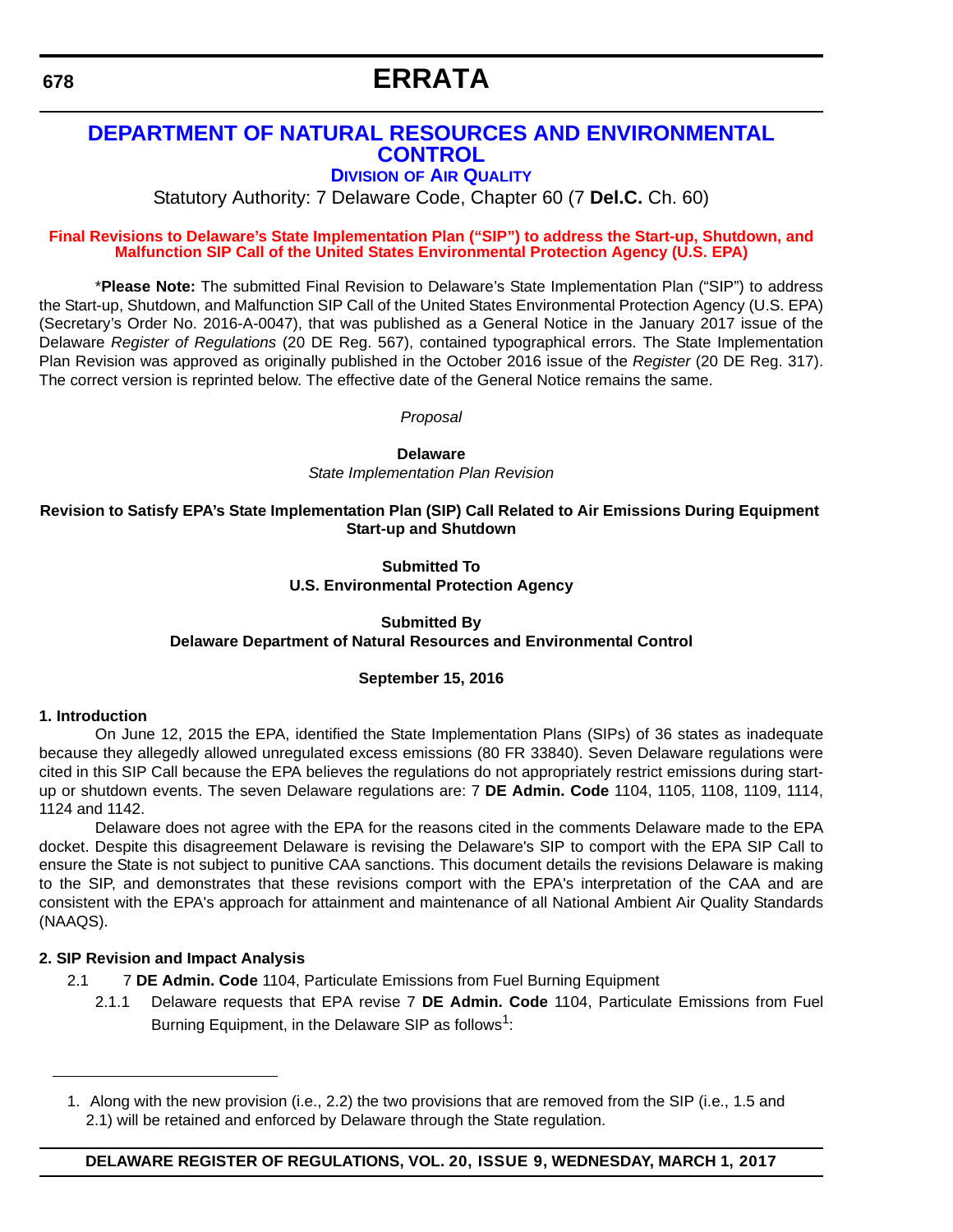# **ERRATA**

- 1.5 The provisions of this Regulation shall not apply to the start-up and shutdown of equipment which operates continuously or in an extended steady state when emissions from such equipment during start-up and shutdown are governed by an operation permit issued pursuant to the provisions of 2.0 of 7 **DE Admin. Code** 1102.
- 2.1 Reserved. No person shall cause or allow the emission of particulate matter in excess of 0.3 pound per million BTU heat input, maximum two-hour average, from any fuel burning equipment.
- 2.2 No person shall cause or allow the emission of particulate matter in excess of 0.3 pound per million BTU heat input, maximum 30-day rolling average, from any fuel burning equipment.
- 2.1.2 Impact on attainment and maintenance of NAAQS. This revision provides the opportunity for any subject source to compensate for higher emission rates during startup or shutdown events by operating at corresponding lower rates during normal operations, so long as continuous compliance is demonstrated on a 30-day rolling average basis. This revision does not change the existing continuous emission limit in the SIP, nor will it result in any increase in emissions on a tons per year basis.
- 2.2 7 **DE Admin. Code** 1105, Particulate Emissions from Industrial Process Operations
	- 2.2.1 Delaware requests that EPA revise 7 **DE Admin. Code** 1105 Particulate Emissions from Industrial Process Operations, in the Delaware SIP as follows<sup>2</sup>:
		- 1.7 The provisions of this Regulation shall not apply to the start-up and shutdown of equipment which operates continuously or in an extended steady state when emissions from such equipment during start-up and shutdown are governed by an operation permit issued pursuant to the provisions of 2.0 of 7 **DE Admin. Code** 1102.
		- 2.1 Reserved. No person shall cause or allow particulate emissions into the atmosphere from any source not provided for in subsequent sections of this Regulation in excess of 0.2 grains per standard cubic foot.
		- 2.2 No person shall cause or allow particulate emissions into the atmosphere from any source not provided for in subsequent sections of this Regulation in excess of 0.2 grains per standard cubic foot on a 30-day rolling average basis.
	- 2.2.2 Impact on attainment and maintenance of NAAQS. This revision provides the opportunity for any subject source to compensate for higher emission rates during startup or shutdown events by operating at corresponding lower rates during normal operations, so long as continuous compliance is demonstrated on a 30-day rolling average basis. This revision does not change the existing continuous emission limit in the SIP, nor will it result in any increase in emissions on a tons per year basis.
- 2.3 7 **DE Admin. Code** 1108, Sulfur Dioxide Emissions from Fuel Burning Equipment. For 7 **DE Admin. Code** 1108 the provision EPA identified as deficient (i.e., 1.2) was removed from the Regulation under Secretary's Order (2013-A-0021), which was signed on 6/11/2013 and submitted to the EPA as a SIP revision. Since this SIP Call only deals with 1.2 of 1108, and since the revised regulation which does not include 1.2 was submitted to the EPA as a SIP revision, no further action is required under this SIP Call by Delaware relative to 7 **DE Admin. Code** 1108.

Since the cited provision has been removed from the Delaware Regulation, and because the EPA has indicated the cited provision allows for excess emissions, this revision comports with the EPA's interpretation of the CAA and is consistent with the EPA's approach for attainment and maintenance of all National Ambient Air Quality Standards (NAAQS).

2.4 7 **DE Admin. Code** 1109, Emissions of Sulfur Compounds from Industrial Operations. For 7 **DE Admin. Code** 1109 Delaware requests that the EPA remove the entire regulation from the Delaware  $SIP<sup>3</sup>$ 

<sup>2.</sup> Along with the new provision (i.e., 2.2) the two provisions that are removed from the SIP (i.e., 1.7 and 2.1) will be retained and enforced by Delaware though the State regulation.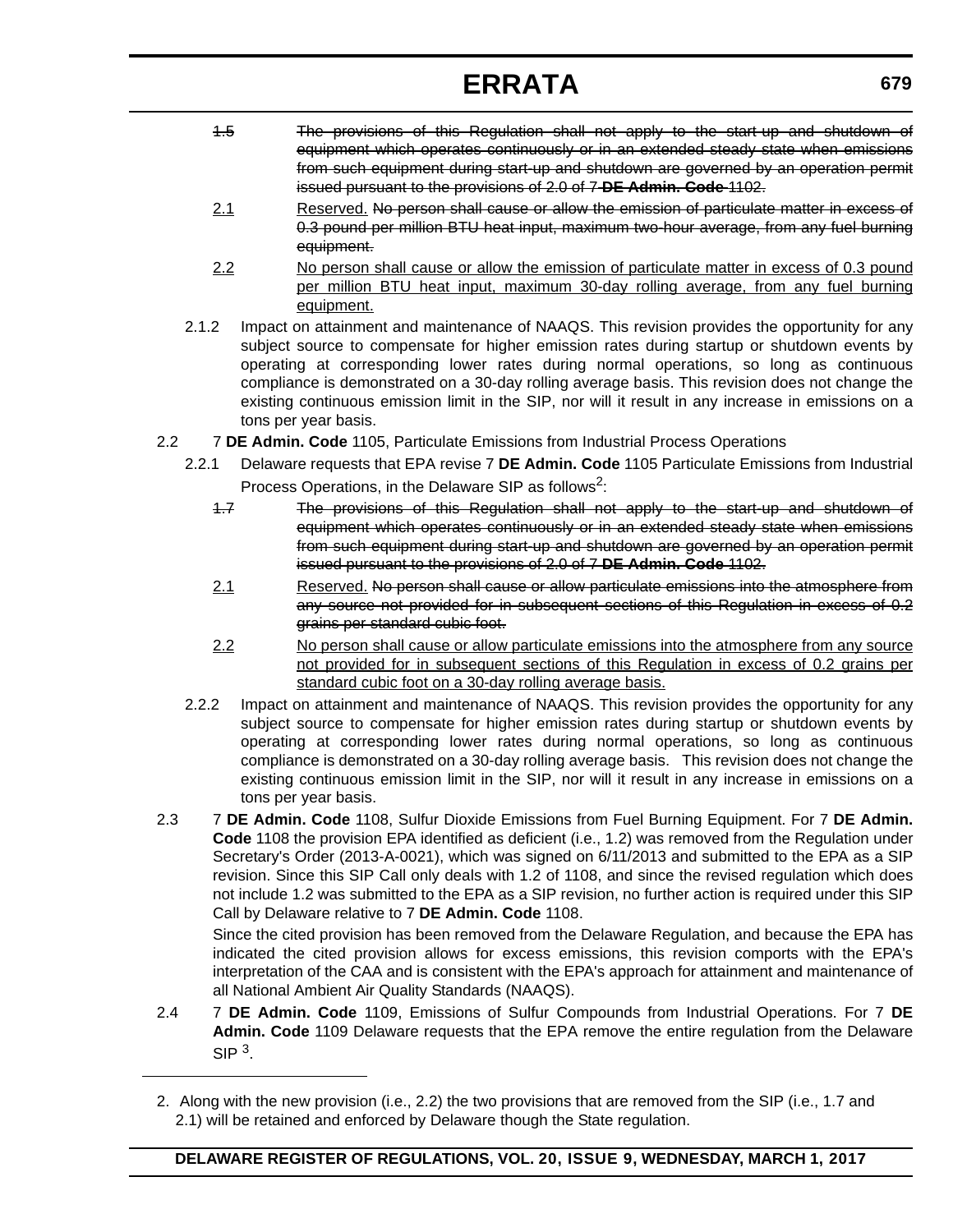# **ERRATA**

Delaware believes existing federal requirements like, for example, New Source Performance Standards are adequate to ensure attainment and maintenance of sulfur related NAAQS in Delaware. Delaware believes that removal of this regulation from the SIP will not result in any increase in emissions on a ton per year basis, and that this revision comports with the EPA's interpretation of the CAA and is consistent with the EPA's approach for attainment and maintenance of all NAAQS.

2.5 7 **DE Admin. Code** 1114, Visible Emissions. For 7 **DE Admin. Code** 1114 Delaware requests that the EPA remove the entire regulation from the Delaware SIP  $4$ .

Delaware believes existing federal requirements like, for example, New Source Performance Standards regulate visible emissions, plus other Delaware SIP regulations that regulate fine particulate matter and fine particulate matter precursors (e.g., 1108 and 1146) are adequate to ensure attainment and maintenance of any particulate related NAAQS in Delaware. Further, there is no quantifiable relationship between visibility emissions and fine particulate matter emissions. Delaware believes that removal of this regulation from the SIP will not result in any increase in emissions on a ton per year basis, and that this revision comports with the EPA's interpretation of CAA and is consistent with the EPA's approach for attainment and maintenance of all NAAQS.

- 2.6 7 **DE Admin. Code** 1124, Control of Volatile Organic Compound Emissions. For 7 **DE Admin. Code** 1124 Delaware requests that the EPA remove the provision EPA identified as deficient (1.4) from the Delaware SIP as follows:
	- 1.4 Reserved. The provisions of this regulation shall not apply to the startup and shutdown of equipment which operates continuously or in an extended steady-state when emissions from such equipment during startup and shutdown are governed by an Operating Permit issued pursuant to the provisions of 2.0 of 7 **DE Admin. Code** 1102.

Since the cited provision has been removed from the Delaware Regulation, and because the EPA has indicated the cited provision allows for excess emissions, this revision should be considered as strengthening the SIP and one which comports with the EPA's interpretation of the CAA and is consistent with EPA's approach for attainment and maintenance of all NAAQS.

- 2.7 7 **DE Admin. Code** 1142, Section 2.0, Control of NOx Emissions from Industrial Boilers and Process Heaters at Petroleum Refineries. For 7 **DE Admin. Code** 1142 Delaware requests that the EPA remove the provision EPA identified as deficient (2.3.1.6) from the Delaware SIP as follows:
	- 2.3.1.6 Reserved. The standards set out in 2.3 of this regulation shall not apply to the start-up and shutdown of equipment when emissions from such equipment during a start-up and shutdown are addressed in an operation permit issued pursuant to the provisions of 7 **DE Admin. Code** 1102.

Since the cited provision has been removed from the Delaware Regulation, and because the EPA has indicated the cited provision allows for excess emissions, this revision should be considered as strengthening the SIP and one which comports with the CAA and is consistent with EPA's approach for attainment and maintenance of all NAAQS.

#### **3. Conclusion**

Based on the analysis in the previous section of this document, Delaware concludes that this regulatory revision including the identified SIP revision will not have any adverse impact on Delaware's overall efforts for attaining and maintaining all NAAQS. Therefore, this SIP revision and its analysis meet the anti-backsliding provision of CAA Sec. 110(l).

<sup>3.</sup> The regulation will be retained and enforced by Delaware.

<sup>4.</sup> The regulation will be retained and enforced by Delaware.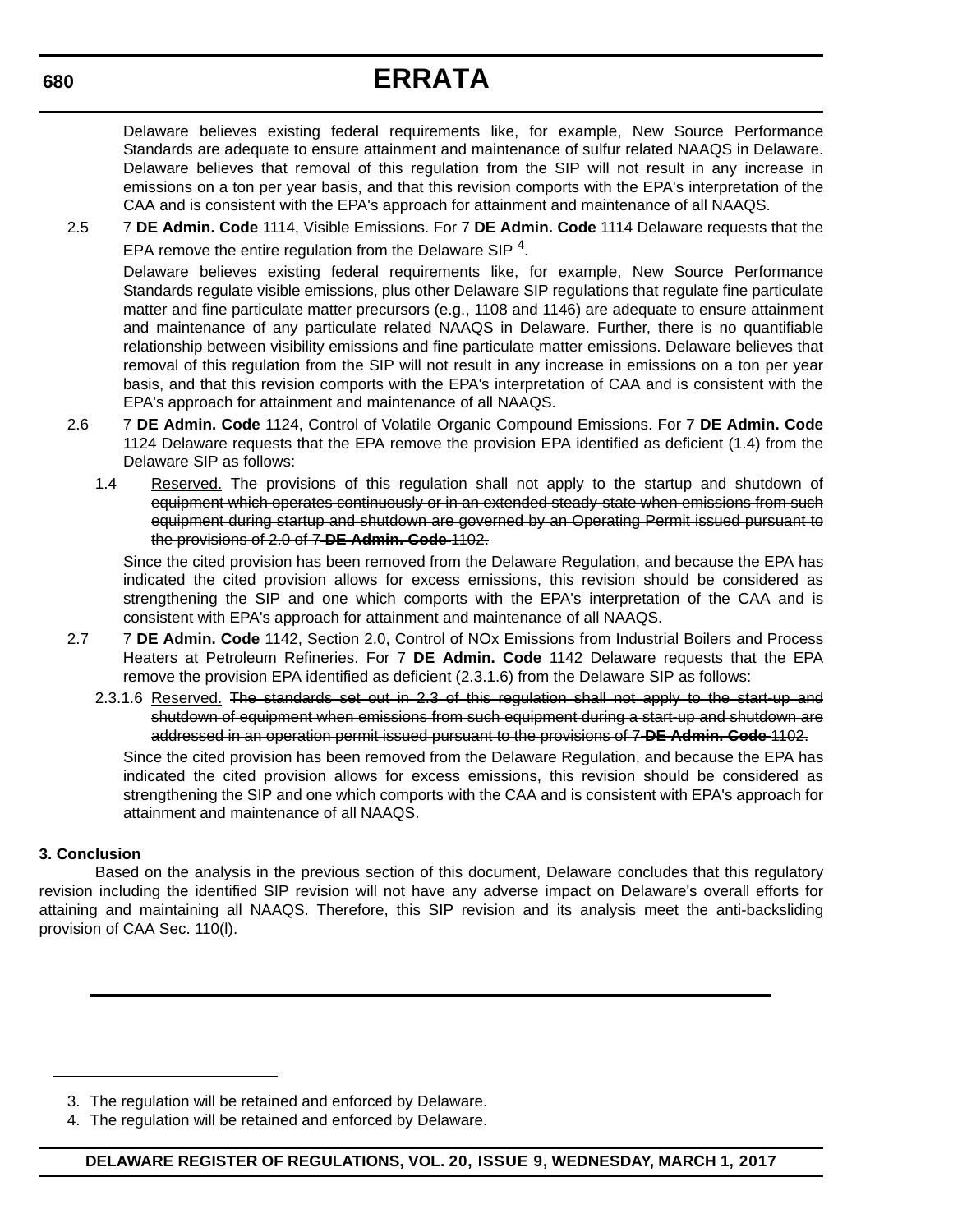### **Symbol Key**

<span id="page-14-0"></span>Arial type indicates the text existing prior to the regulation being promulgated. Underlined text indicates new text. Language which is stricken through indicates text being deleted.

### **Proposed Regulations**

Under 29 **Del.C.** §10115 whenever an agency proposes to formulate, adopt, amend or repeal a regulation, it shall file notice and full text of such proposals, together with copies of the existing regulation being adopted, amended or repealed, with the Registrar for publication in the *Register of Regulations* pursuant to §1134 of this title. The notice shall describe the nature of the proceedings including a brief synopsis of the subject, substance, issues, possible terms of the agency action, a reference to the legal authority of the agency to act, and reference to any other regulations that may be impacted or affected by the proposal, and shall state the manner in which persons may present their views; if in writing, of the place to which and the final date by which such views may be submitted; or if at a public hearing, the date, time and place of the hearing. If a public hearing is to be held, such public hearing shall not be scheduled less than 20 days following publication of notice of the proposal in the *Register of Regulations*. If a public hearing will be held on the proposal, notice of the time, date, place and a summary of the nature of the proposal shall also be published in at least 2 Delaware newspapers of general circulation. The notice shall also be mailed to all persons who have made timely written requests of the agency for advance notice of its regulation-making proceedings.

### **[DEPARTMENT OF AGRICULTURE](http://dda.delaware.gov/)**

**[THOROUGHBRED RACING COMMISSION](http://dda.delaware.gov/thoroughbred/index.shtml)**

Statutory Authority: 3 Delaware Code, Section 10103(c) (3 **Del.C.** §10103(c)) 3 **DE Admin. Code** 1001

#### **PUBLIC NOTICE**

#### **[1001 Thoroughbred Racing](#page-3-0) Rules and Regulations**

#### **Summary**

The Thoroughbred Racing Commission proposes to amend its Regulations adopted in accordance with Title 3, Chapter 101. The purpose of the amended regulations is to amend rule 14 to add new rules 14.19.1 relating to multiple disqualifications and 14.20 relating to dead heats and rule 15 to add new rule 15.22 relating to the adoption by reference of the ARCI Veterinary Practices Rule, rule 15.23 relating to the adoption by reference of the ARCI Prohibited Practices Rule and rule 15.24 relating to the adoption by reference of the ARCI Out of Competition Testing Rule and to delete the reference to stanozolol in rule 15.17.1.1. Other regulations issued by the Thoroughbred Racing Commission are not affected by this proposal. The Thoroughbred Racing Commission is issuing these proposed regulations in accordance with Title 3 of the Delaware Code. This notice is issued pursuant to the requirements of Chapter 101 of Title 29 of the Delaware Code.

#### **Comments**

A copy of the proposed regulations is being published in the March 1, 2017 edition of the Delaware *Register of Regulations*. A copy is also on file in the office of the Thoroughbred Racing Commission, 777 Delaware Park Boulevard, Wilmington, Delaware 19804 and is available for inspection during regular office hours. Copies are also published online at the *Register of Regulations* website: http://regulations.delaware.gov/services/ current\_issue.shtml

Interested parties may offer written comments on the proposed regulations or submit written suggestions, data, briefs or other materials to the Thoroughbred Racing Commission at the above address as to whether these proposed regulations should be adopted, rejected or modified. Pursuant to 29 **Del.C.** §10118(a), public comments must be received on or before March 31, 2017. Written materials submitted will be available for inspection at the above address.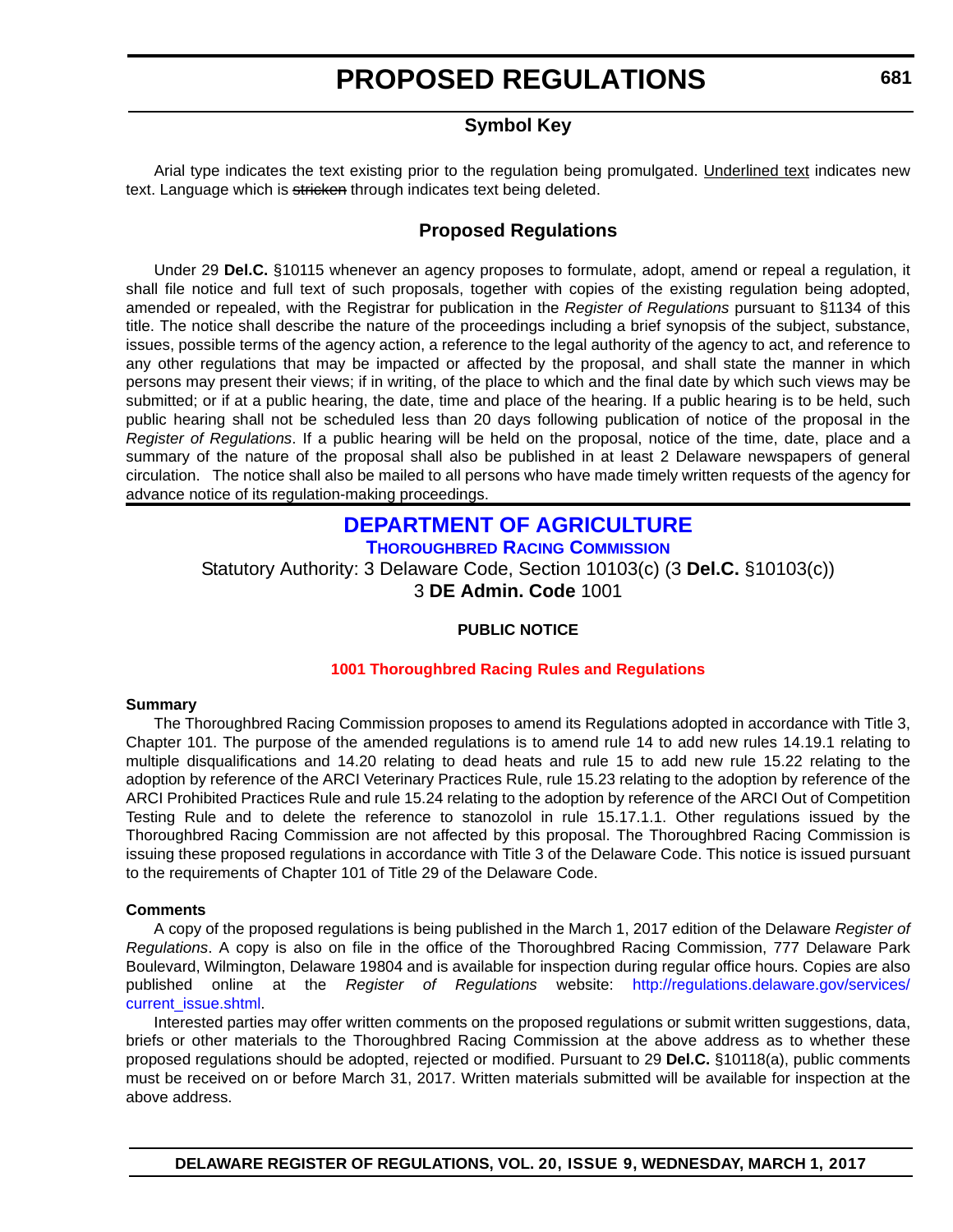#### <span id="page-15-0"></span>**Adoption of Proposed Regulation**

On or after March 31, 2017, following review of the public comment, the Thoroughbred Racing Commission will determine whether to amend its regulations by adopting the proposed rules or make additional changes because of the public comments received.

#### **\*Please Note:**

**(1) The Regulatory Flexibility Analysis and Impact Statement for this regulation, as required by 29 Del.C. Ch. 104, is available at:**

**<http://regulations.delaware.gov/register/march2017/proposed/20 DE Reg 681RFA 03-01-17.pdf>**

**(2) Due to the size of the proposed regulation, it is not being published here. A copy of the regulation is available at:**

**[1001 Thoroughbred Racin](http://regulations.delaware.gov/register/march2017/proposed/20 DE Reg 681 03-01-17.htm)[g](http://regulations.delaware.gov/) Rules and Regulations**

#### **[THOROUGHBRED RACING COMMISSION](http://dda.delaware.gov/thoroughbred/index.shtml)**

Statutory Authority: 29 Delaware Code, Section 4815(b)(4)c. (29 **Del.C.** §4815(b)(4)c.) 3 **DE Admin. Code** 1002

#### **PUBLIC NOTICE**

#### **[1002 Delaware Jockeys' Health and Welfare Benefit Board Regulations](#page-3-0)**

The Delaware Jockey's Health and Welfare Benefit Board, in accordance with 29 **Del.C.** §4815(b)(4)c. has proposed changes to its rules and regulations by amending existing Rule 2.1.1, Rule 2.1.2.1, Rule 2.1.2.2 and Rule 2.2 and adding new Rule 2.1.1.3 and Rule 2.4. Other regulations issued by the Delaware Jockey's Health and Welfare Benefit Board are not affected by this proposal.

#### **Comments**

A copy of the proposed regulations is being published in the March 1, 2017 edition of the Delaware *Register of Regulations*. A copy is also on file in the office of the Thoroughbred Racing Commission, 777 Delaware Park Boulevard, Wilmington, Delaware 19804 and is available for inspection during regular office hours. Copies are also published online at the *Register of Regulations* website: http://regulations.delaware.gov/services/ current\_issue.shtml.

Interested parties may offer written comments on the proposed regulations or submit written suggestions, data, briefs or other materials to the Delaware Jockey's Health and Welfare Benefit Board at the above address as to whether these proposed regulations should be adopted, rejected or modified. Pursuant to 29 **Del.C.** §10118(a), public comments must be received on or before March 31, 2017. Written materials submitted will be available for inspection at the above address.

#### **Adoption of Proposed Regulation**

On or after March 31, 2017, following review of the public comment, the Delaware Jockey's Health and Welfare Benefit Board will determine whether to amend its regulations by adopting the proposed new rules.

#### **\*Please Note: The Regulatory Flexibility Analysis and Impact Statement for this regulation, as required by 29 Del.C. Ch. 104, is available at:**

**<http://regulations.delaware.gov/register/march2017/proposed/20 DE Reg 682RFA 03-01-17.pdf>**

#### **1002 Delaware Jockeys' Health and Welfare Benefit Board Regulations**

#### **1.0 Introduction**

**DELAWARE REGISTER OF REGULATIONS, VOL. 20, ISSUE 9, WEDNESDAY, MARCH 1, 2017**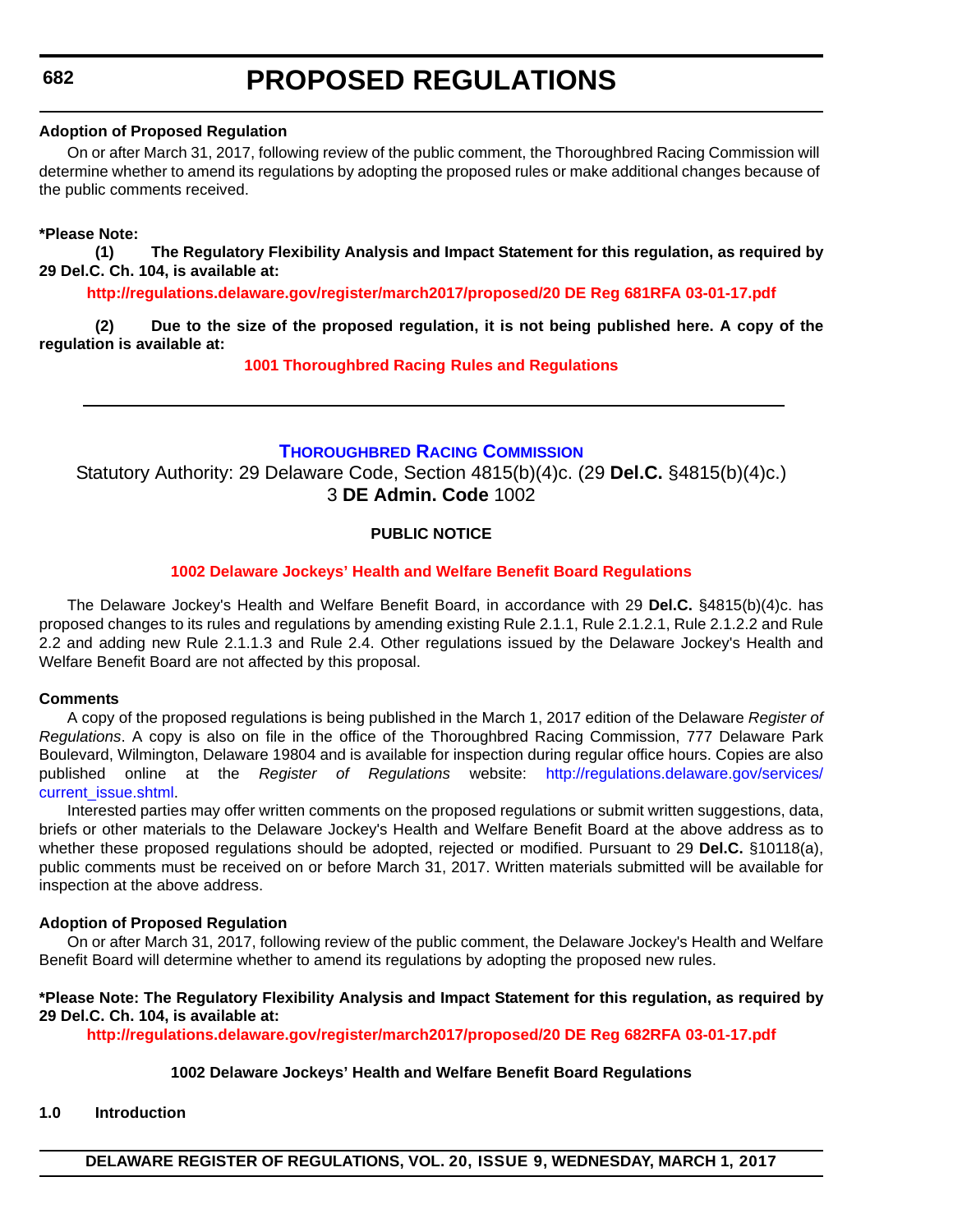1.1 These regulations are authorized pursuant to 3 **Del.C.** §10171 and 29 **Del.C.** §4815(b)(3)c 4815(b)(4)c. which established a Delaware Jockeys' Health and Welfare Benefit Board (hereinafter "the Board") and Delaware Jockeys' Health and Welfare Benefit Fund (hereinafter "the Fund").

#### *(Break in Continuity Within Section)*

1.5 A special fund of the State has been established and will be known as the "Delaware Jockeys' Health and Welfare Benefit Fund." The Fund shall consist of the proceeds transferred from the licensed video lottery agent and the purse account pursuant to 29 Del.C. §4815(b)(3)c 4815(b)(4)c. The proceeds transferred to the Fund will be maintained in an account established in the Department of Agriculture.

#### **2.0 Eligibility Criteria for Health Coverage**

- 2.1 The Board will pay from the Fund for health coverage for active jockeys who regularly ride in Delaware, eligible retired jockeys, and disabled Delaware jockeys.
	- 2.1.1 An Active Delaware Jockey, who regularly rides in Delaware, is eligible for health insurance coverage under the fund, if the jockey had fifty (50) one hundred (100) mounts in a Delaware Park season at Delaware Park; and

#### *(Break in Continuity Within Section)*

- 2.1.1.3 An Active Delaware Jockey who did not ride the qualifying number of mounts during a Delaware Park season due to circumstances beyond the control of the jockey may petition the Delaware Jockey's Health and Welfare Benefit Board for eligibility. The Delaware Jockey's Health and Welfare Benefit Board shall review the petition, and if in the discretion of the Board the circumstances warrant, may grant eligibility.
- 2.1.2 A Retired Delaware Jockey is eligible for health insurance coverage under the Fund if:
	- 2.1.2.1 The Jockey was receiving health insurance coverage as a retired jockey provided by the Delaware Thoroughbred Racing Commission's Jockey's Health and Welfare Benefit Board health insurance plan with the Jockey's Guild on January 1, 2006 December 31, 2016; or
	- 2.1.2.2 The Jockey rode a minimum of 100 mounts at Delaware Park during the regular Delaware Park season for at least seven ten years.

#### *(Break in Continuity Within Section)*

2.2 An active jockey, a retired jockey and/or the an eligible disabled jockey's family who meets the eligibility requirements of either an active Delaware jockey, a retired Delaware jockey, or a disabled Delaware jockey's family will be entitled to health coverage for one year beginning on the first day of the month after it can be determined calendar year following the year the eligibility requirements has have been met, and continuing until December 31<sup>st</sup> of the next calendar vear.

*(Break in Continuity Within Section)*

2.4 The Fund shall provide benefits secondary to Medicare or Medicaid for any member or an enrolled dependent of a member, who is eligible for Medicare or Medicaid health benefits.

**\*Please Note: As the rest of the sections were not amended, they are not being published. A copy of the regulation is available at:**

**[1002 Delaware Jockeys' Health and Welfare Benefit Board Regulations](http://regulations.delaware.gov/register/march2017/proposed/20 DE Reg 682 03-01-17.htm)**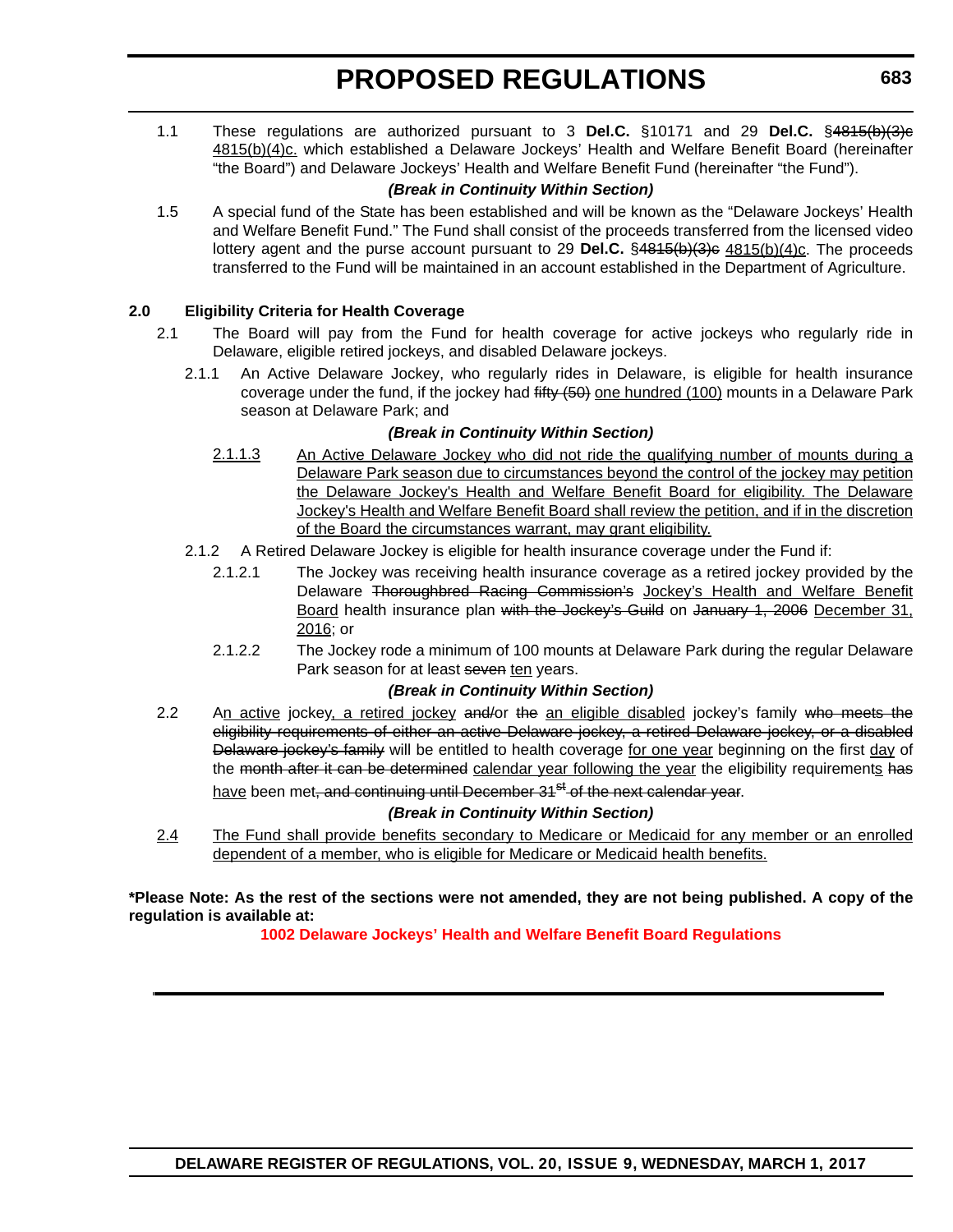### **[DEPARTMENT OF EDUCATION](http://www.doe.k12.de.us/)**

**OFFICE OF [THE SECRETARY](https://pubapps.doe.k12.de.us/EducationalDirectoryPublic/pages/DDOE/Branches.aspx?page=branches&BID=1)**

<span id="page-17-0"></span>Statutory Authority: 14 Delaware Code, Section 122(b) (14 **Del.C.** §122(b)) 14 **DE Admin. Code** 932

#### **PUBLIC NOTICE**

**Education Impact Analysis Pursuant To 14 Del.C. Section 122(d)**

#### **[932 Military-Connected Youth](#page-3-0)**

#### **A. TYPE OF REGULATORY ACTION REQUIRED**

Amendment to Existing Regulation

#### **B. SYNOPSIS OF SUBJECT MATTER OF THE REGULATION**

The Secretary of Education seeks the consent of the State Board of Education to amend 14 **DE Admin. Code** 932 Military-Connected Youth. This regulation is being amended to expand and clarify the meaning of "Recently Retired" to include those individuals identified as a disabled veteran and those killed in action. Specifically, this amendment is in response to inquiries received from those completing the form during the first year of implementation.

Persons wishing to present their views regarding this matter may do so in writing by the close of business on or before April 7, 2017 to Tina Shockley, Education Associate, Department of Education, Regulatory Review, at 401 Federal Street, Suite 2, Dover, Delaware 19901. A copy of this regulation may be viewed online at the Register of Regulation's website, http://regulations.delaware.gov/services/current\_issue.shtml, or obtained at the Department of Education, Finance Office located at the address listed above.

#### **C. IMPACT CRITERIA**

1. Will the amended regulation help improve student achievement as measured against state achievement standards? The amended regulation is intended to help improve student achievement as measured against state achievement standards by accurately identifying military-connected students.

2. Will the amended regulation help ensure that all students receive an equitable education? The amended regulation is intended to continue to help ensure all students receive an equitable education.

3. Will the amended regulation help to ensure that all students' health and safety are adequately protected? The amendment helps to ensure that students' health and safety are adequately protected.

4. Will the amended regulation help to ensure that all students' legal rights are respected? The amended regulation continues to help ensure that all student's legal rights are respected.

5. Will the amended regulation preserve the necessary authority and flexibility of decision making at the local board and school level? The amended regulation does not change the decision making at the local board and school level.

6. Will the amended regulation place unnecessary reporting or administrative requirements or mandates upon decision makers at the local board and school levels? The amended regulation does not place any unnecessary reporting or administrative requirements on decision makers.

7. Will the decision making authority and accountability for addressing the subject to be regulated be placed in the same entity? The decision making authority and accountability for addressing the subject to be regulated does not change because of the amendment.

8. Will the amended regulation be consistent with and not an impediment to the implementation of other state educational policies, in particular to state educational policies addressing achievement in the core academic subjects of mathematics, science, language arts and social studies? The amendment is consistent with and not an impediment to the implementation of other state educational policies.

9. Is there a less burdensome method for addressing the purpose of the regulation? There is not a less burdensome method for addressing the purpose of the regulation.

10. What is the cost to the State and to the local school boards of compliance with the regulation? There is no expected cost to implementing this amended regulation.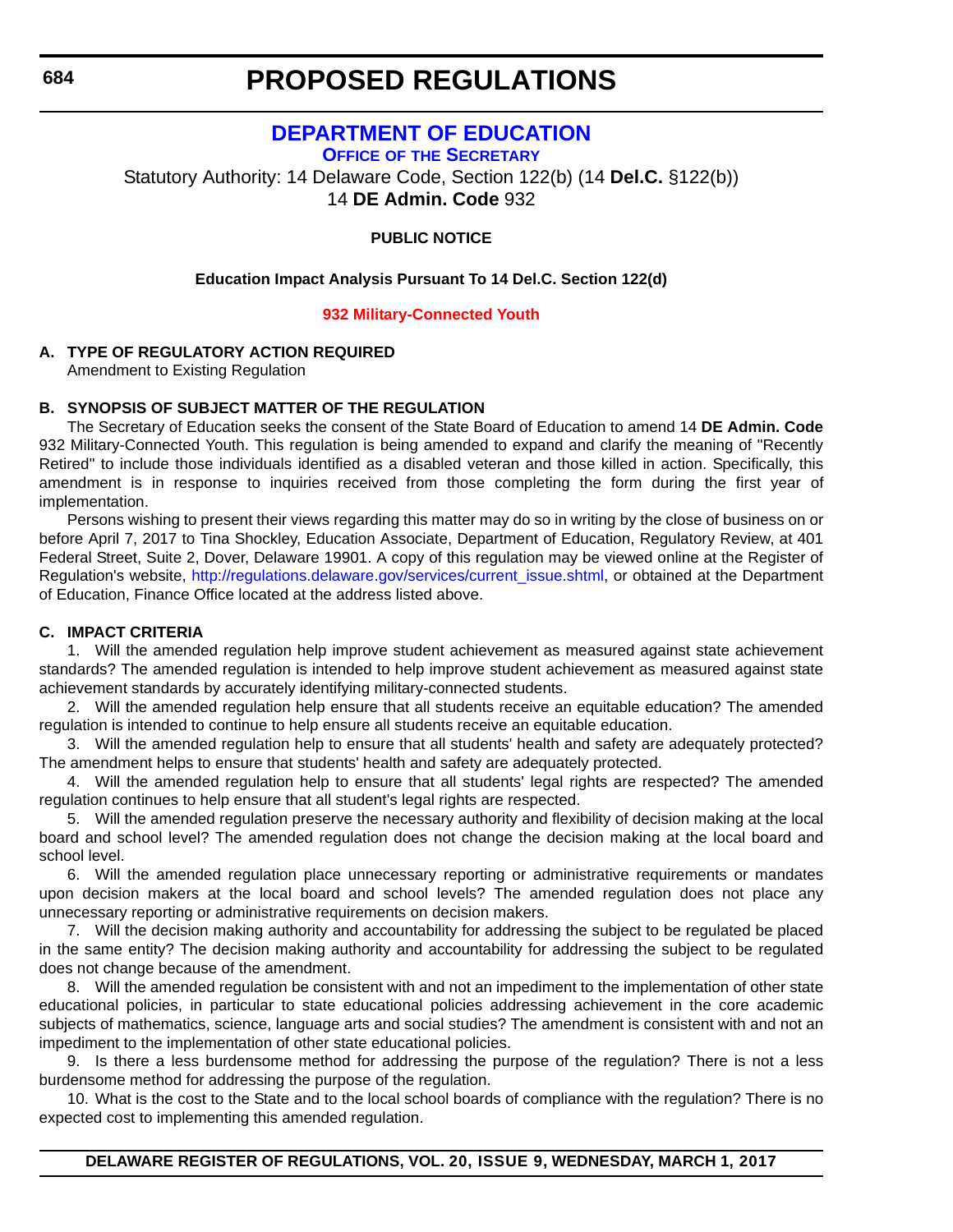<span id="page-18-0"></span>**\*Please Note: The Regulatory Flexibility Analysis and Impact Statement for this regulation, as required by 29 Del.C. Ch. 104, is available at:**

**<http://regulations.delaware.gov/register/march2017/proposed/20 DE Reg 684RFA 03-01-17.pdf>**

**932 Military-Connected Youth** *(Break in Continuity of Sections)*

#### **2.0 Definitions**

#### *(Break in Continuity Within Section)*

"**Recently Retired**" for the purposes of this regulation, means having left military service within 18 months prior to September 30 of the current school year; identified as a disabled veteran; or killed in action.

**\*Please Note: As the rest of the sections were not amended, they are not being published. A copy of the regulation is available at:**

**[932 Military-Connected Youth](http://regulations.delaware.gov/register/march2017/proposed/20 DE Reg 684 03-01-17.htm)**

### **OFFICE OF [THE SECRETARY](https://pubapps.doe.k12.de.us/EducationalDirectoryPublic/pages/DDOE/Branches.aspx?page=branches&BID=1)** Statutory Authority: 14 Delaware Code, Section 122(b) (14 **Del.C.** §122(b))

#### **PUBLIC NOTICE**

**Education Impact Analysis Pursuant To 14 Del.C. Section 122(d)**

**[1203 Scholarship Incentive Program \(ScIP\)](#page-3-0)**

#### **A. TYPE OF REGULATORY ACTION REQUIRED** New Regulation

#### **B. SYNOPSIS OF SUBJECT MATTER OF THE REGULATION**

The Secretary of Education intends to create 14 **DE Admin. Code** 1203 Scholarship Incentive Program (ScIP). This regulation is being created to provide eligibility criteria for the ScIP and to delineate the process for applying for ScIP scholarships, pursuant to 14 **Del.C.** §3411.

Persons wishing to present their views regarding this matter may do so in writing by the close of business on or before April 7, 2017 to Tina Shockley, Education Associate, Department of Education, Regulatory Review, at 401 Federal Street, Suite 2, Dover, Delaware 19901. A copy of this regulation may be viewed online at the Register of Regulation's website, http://regulations.delaware.gov/services/current\_issue.shtml, or obtained at the Department of Education, Finance Office located at the address listed above.

#### **C. IMPACT CRITERIA**

1. Will the regulation help improve student achievement as measured against state achievement standards? The regulation helps to improve student achievement as measured against state achievement standards by providing an opportunity for financial aid and future academic achievement.

2. Will the regulation help ensure that all students receive an equitable education? The regulation is intended to help ensure that all students who meet the established criteria will receive equal opportunity for this scholarship.

3. Will the regulation help to ensure that all students' health and safety are adequately protected? The regulation does not address students' health and safety.

4. Will the regulation help to ensure that all students' legal rights are respected? The regulation continues to help ensure that all student's legal rights are respected.

5. Will the regulation preserve the necessary authority and flexibility of decision making at the local board and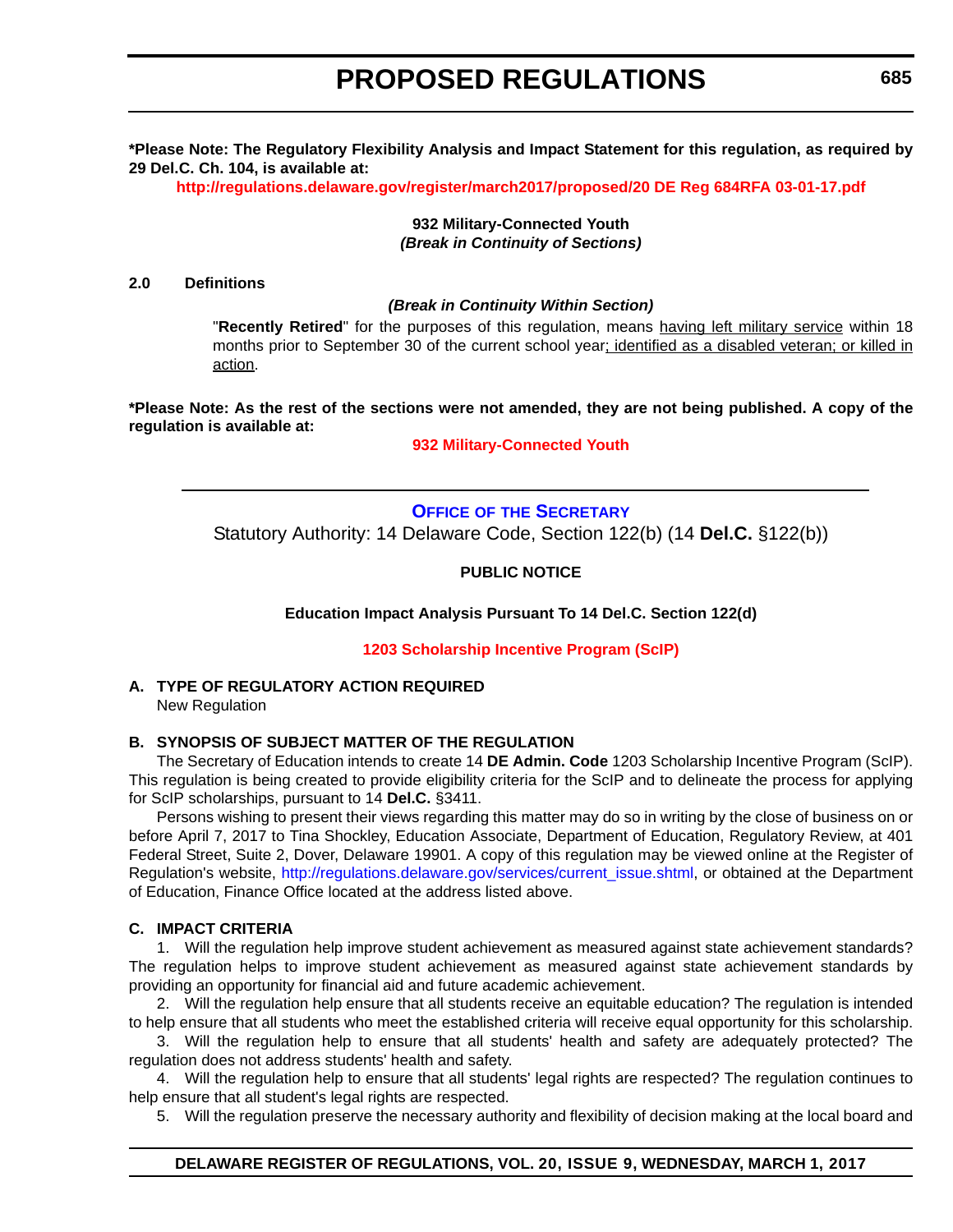school level? The regulation does not change the decision making at the local board and school level.

6. Will the regulation place unnecessary reporting or administrative requirements or mandates upon decision makers at the local board and school levels? The regulation does not place any unnecessary reporting or administrative requirements on decision makers.

7. Will the decision making authority and accountability for addressing the subject to be regulated be placed in the same entity? The decision making authority and accountability for addressing the subject to be regulated does not change because of this regulation.

8. Will the regulation be consistent with and not an impediment to the implementation of other state educational policies, in particular to state educational policies addressing achievement in the core academic subjects of mathematics, science, language arts and social studies? The regulation is consistent with and not an impediment to the implementation of other state educational policies.

9. Is there a less burdensome method for addressing the purpose of the regulation? There is not a less burdensome method for addressing the purpose of the regulation.

10. What is the cost to the State and to the local school boards of compliance with the regulation? There is no expected cost to implementing this regulation.

**\*Please Note: The Regulatory Flexibility Analysis and Impact Statement for this regulation, as required by 29 Del.C. Ch. 104, is available at:**

**<http://regulations.delaware.gov/register/march2017/proposed/20 DE Reg 685RFA 03-01-17.pdf>**

#### **1203 Scholarship Incentive Program (ScIP)**

#### **1.0 Purpose**

The purpose of this regulation is to provide eligibility criteria and to delineate the application process for the Scholarship Incentive Program (ScIP), pursuant to 14 **Del.C.** §3411.

#### **2.0 Definitions**

The following words and terms, when used in this regulation, shall have the following meaning unless the context in which they are used clearly indicates otherwise:

> "**Academic Record**" means the applicant's unofficial transcript from high school, college, or graduate school for the most recent academic year.

> "**Critical Need Area**" means classifications where there is a shortage of persons for employment in a particular field. These classifications are posted annually on the Delaware Higher Education Office (DHEO) website and are based on federal and state reporting.

> "**Delaware Higher Education Office (DHEO)**" is the Department of Education's office which administers specific programs related to higher education, including, but not limited to, scholarship and loan programs.

"**Direct Educational Expenses**" means tuition, mandatory fees, room, board, books, and supplies.

"**Expected Family Contribution (EFC)**" means a number that is calculated using the financial information an applicant provides on his or her Free Application for Federal Student Aid (FAFSA) to determine an applicant's eligibility for federal student aid.

"**Free Application for Federal Student Aid (FAFSA)**" means the data supplied in connection with the federal government's application for federal financial aid which DHEO uses to determine an applicant's eligibility for a ScIP scholarship.

"**Full-Time Student**" means an undergraduate student enrolled in 12 or more college credit hours or a graduate student enrolled in 9 or more credit hours.

"**Grade Point Average (GPA)**" means the number representing the average value of the accumulated final grades earned in courses over time.

"**Graduate Student**" means a full-time student enrolled in a post-baccalaureate program.

"**Regionally Accredited Institution**" means an institution of higher education accredited by one of the following regional accreditation organizations: Accrediting Commission for Community and Junior Colleges (ACCJC), Higher Learning Commission (HLC), Middle States Commission on Higher

**DELAWARE REGISTER OF REGULATIONS, VOL. 20, ISSUE 9, WEDNESDAY, MARCH 1, 2017**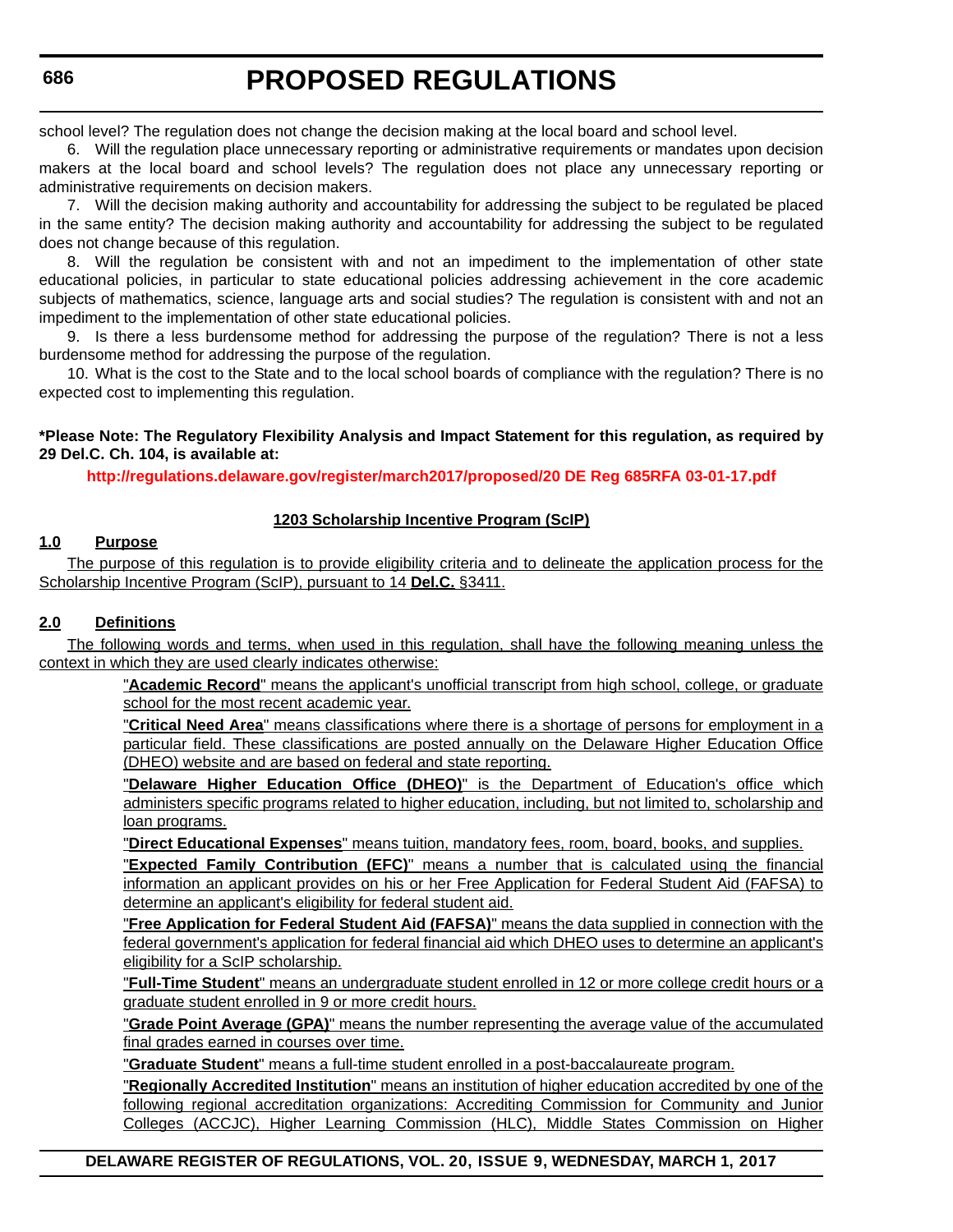Education (MSCHE), New England Association of Schools and Colleges (NEASC-CIHE), Southern Association of Colleges and Schools Commission on Colleges (SACSCOC), or WASC Senior College and University Commission (WSCUC).

"**Resident of the State**" means an applicant who meets the definition of residency as defined in 14 **Del.C.** §3402(f).

"**Semester**" means a half-year term in a school or college, typically lasting 15 to 18 weeks.

"**Student Account Access Site**" means the webpage on the DHEO's website where students can access scholarship opportunities.

"**Undergraduate Student**" means a full-time student at a regionally accredited college or university who has not yet earned a bachelor's or equivalent degree.

#### **3.0 Application Acceptance and Submission Period**

- 3.1 The application acceptance and submission period for the ScIP scholarship shall be posted on the DHEO's website by December 1 each calendar year.
	- 3.1.1 Applications shall not be accepted outside of the posted application acceptance period under any circumstances.
	- 3.1.2 Incomplete applications shall not be accepted or processed.
- 3.2 In order for an application to be considered complete, an applicant must:
	- 3.2.1 Complete the FAFSA for the school year in which the scholarship is sought by the state deadline for Delaware that is posted online at FAFSA.ed.gov.
	- 3.2.2 Submit the applicant's Academic Record to DHEO by mail, fax, or email by the last date of the application acceptance period.
		- 3.2.2.1 Notwithstanding subsection 3.2.2 of this regulation, and unless notified otherwise by DHEO, an applicant who is currently enrolled as a senior in a Delaware public or charter school is not required to submit his or her Academic Record to DHEO by mail, fax, or email.
	- 3.2.3 Submit the applicant's major and the name of the regionally accredited college or university in which the applicant will be enrolled for the school year in which the scholarship is sought through the Student Account Access Site by the last date of the application acceptance period.
		- 3.2.3.1 Applicants may update their enrollment information on the Student Account Access Site through the last date of the application acceptance period.
		- 3.2.3.2 A first time applicant must establish an account and provide his or her valid email address and permanent mailing address before being permitted to submit the information required in subsection 3.2.3 of this regulation.

#### **4.0 Eligibility**

- 4.1 Applicants must meet the following requirements to be eligible for the ScIP:
	- 4.1.1 Be a Resident of the State; and
	- 4.1.2 Be a Full-Time Student enrolled in:
		- 4.1.2.1 an undergraduate degree program at a regionally accredited college or university in Delaware; or
		- 4.1.2.2 an undergraduate degree program at a regionally accredited college or university outside of Delaware that is not offered by a publicly assisted college or university in Delaware; or
		- 4.1.2.3 a graduate or professional education degree program at a regionally accredited college or university outside of Delaware that is not offered by a publicly assisted college or university in Delaware and in pursuit of a degree that is deemed in the best interest of the State.
			- 4.1.2.3.1 For the purpose of subsection 4.1.2.3 of this regulation, an applicant who is in pursuit of a degree in either a Critical Need Area or for an occupation or industry in which there is a labor shortage as determined by DHEO based on current Delaware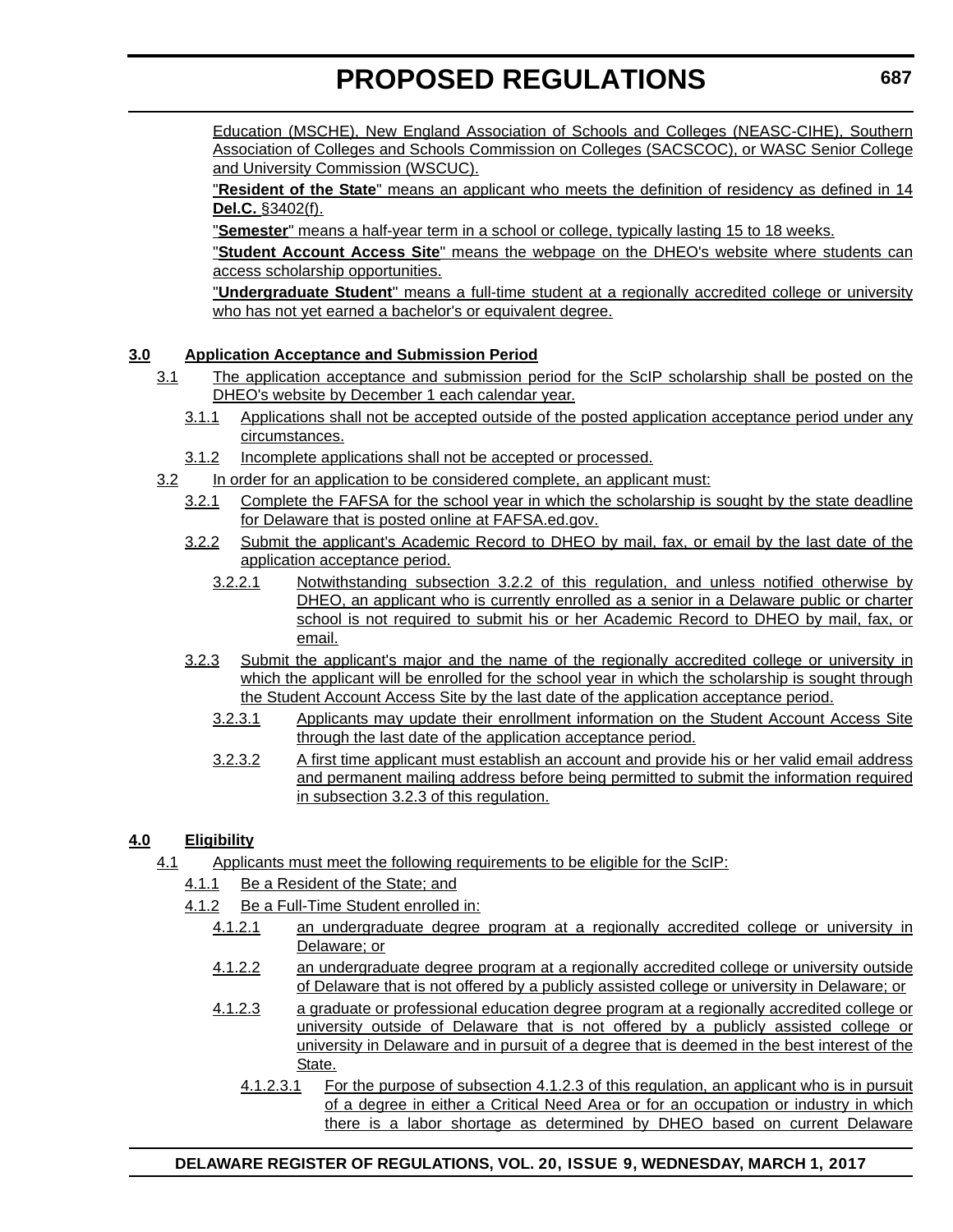Department of Labor projections is in pursuit of a degree that is deemed in the best interest of the State.

#### <span id="page-21-0"></span>**5.0 Awards**

- 5.1 DHEO determines the number and amount of scholarships to be awarded annually. The number and amount of awards each year will vary and is based on and subject to DHEO receiving funds appropriated for the ScIP.
	- 5.1.1 If DHEO receives funds appropriated for the ScIP, DHEO may allocate up to 80% of the total amount of funds received for awards for eligible Undergraduate Students and up to 20% of the total amount of funds received for awards for eligible Graduate Students provided that DHEO receives applications from both Undergraduate and Graduate Students in a given year.
- 5.2 DHEO shall award scholarships on the basis of financial need and academic merit.
	- 5.2.1 To determine an applicant's financial need, DHEO will consider:
		- 5.2.1.1 the applicant's EFC;
		- 5.2.1.2 the expense of attending the college or university in which the applicant is enrolled; and
		- 5.2.1.3 the applicant's eligibility for Pell grants and other federal, state, or private grant assistance.
	- 5.2.2 To determine an applicant's academic merit, DHEO will consider the applicant's GPA.
		- 5.2.2.1 For an applicant who is currently enrolled in high school, the applicant must have an unweighted, cumulative GPA of 2.5 or higher.
		- 5.2.2.2 For an applicant who is currently enrolled as an Undergraduate Student or Graduate Student, the applicant must have a cumulative GPA of 2.5 or higher.
		- 5.2.2.3 Notwithstanding subsection 5.2.2 of this regulation, for an applicant who is currently enrolled as a Graduate Student in a degree program in which pass or fail grading is the only option and a GPA is not calculated, the applicant must have passing grades in his or her courses from the previous school year.
- 5.3 An award shall be used for, and not in excess of, Direct Educational Expenses.
- 5.4 An award shall not be renewable. Students must submit a new application each school year.
- 5.5 No student may receive more than 5 annual scholarships for either undergraduate or graduate study.

#### **6.0 Award Payment**

- 6.1 DHEO shall contact a recipient's college or university to verify the recipient's academic, financial, and enrollment status each Semester prior to the scholarship funds being disbursed.
- 6.2 All payments shall be disbursed directly to the eligible recipient's college or university only.
- 6.3 If a recipient withdraws from school or otherwise does not qualify for full payment at the end of the add/ drop period for a semester, DHEO will apply the refund policy set forth in 14 **Del.C.** §3402(k).

#### **[PROFESSIONAL STANDARDS BOARD](https://pubapps.doe.k12.de.us/EducationalDirectoryPublic/pages/DDOE/WorkGroupStaff.aspx?page=branches&WGID=75&BID=1)**

Statutory Authority: 14 Delaware Code, Section 1205(b) (14 **Del.C.** §1205(b)) 14 **DE Admin. Code** 1511

#### **PUBLIC NOTICE**

#### **Educational Impact Analysis Pursuant to 14 Del.C. Section 122(d)**

#### **[1511 Issuance and Renewal of Continuing License](#page-3-0)**

**A. TYPE OF REGULATORY ACTION REQUESTED**

Amendment to Existing Regulation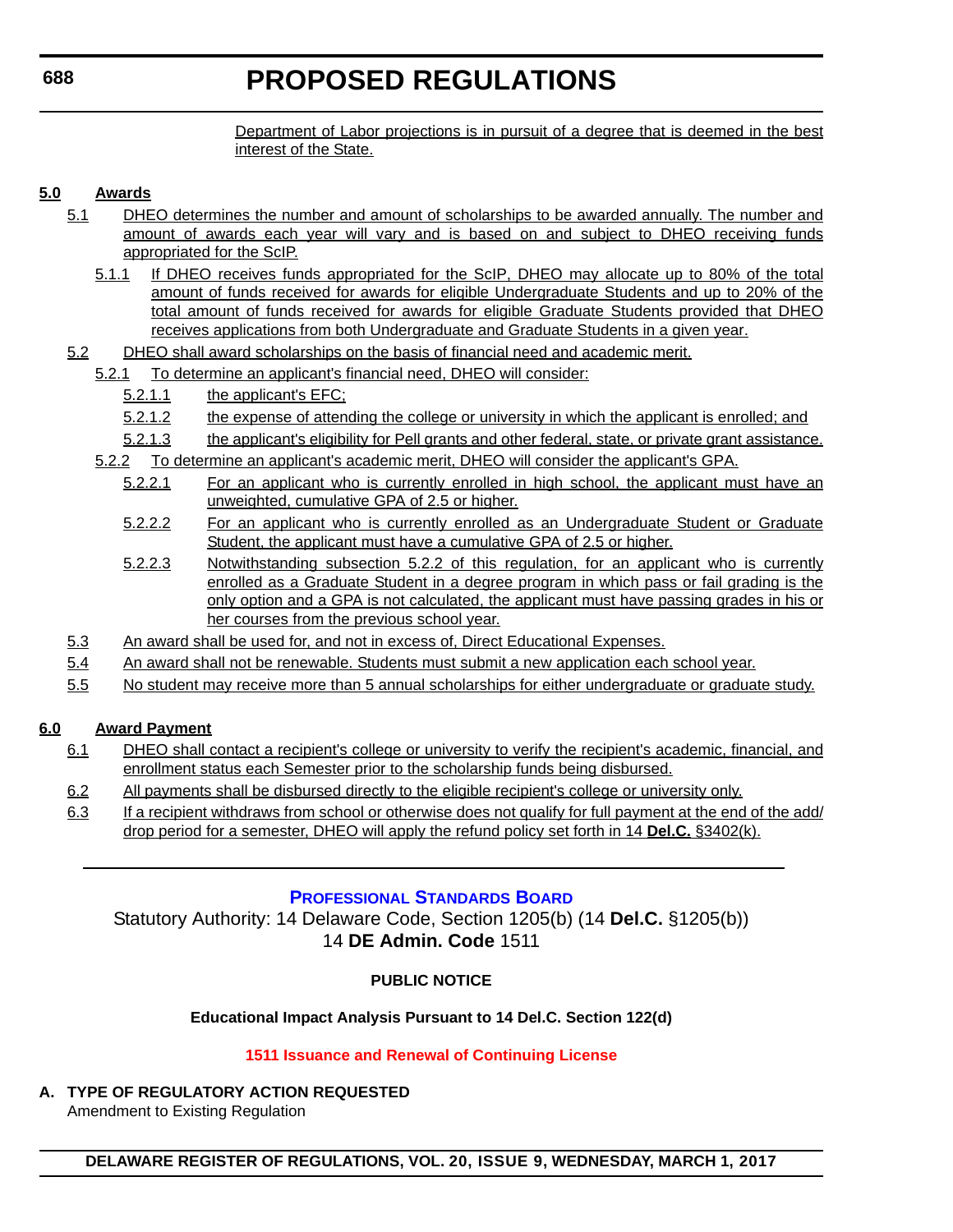#### **B. SYNOPSIS OF SUBJECT MATTER OF REGULATION**

The Professional Standards Board, acting in cooperation and collaboration with the Department of Education, seeks the consent of the State Board of Education to amend regulation 14 **DE Admin. Code** 1511 Issuance and Renewal of Continuing License. This regulation requires changes to bring Regulation 1511 into alignment with the new four-tier licensure system which was a result of Senate Bill 290.

Persons wishing to present their views regarding this matter may do so in writing by the close of business on Friday, March 31, 2017 to Mr. Chris Kenton, Executive Director, Delaware Professional Standards Board, The Townsend Building, 401 Federal Street, Dover, Delaware 19901. Copies of this regulation are available from the above address or may be viewed at the Professional Standards Board Business Office.

#### **C. IMPACT CRITERIA**

1. Will the amended regulation help improve student achievement as measured against state achievement standards? The amended regulation addresses student achievement by establishing standards for the issuance of a standard certificate to educators who have acquired the prescribed knowledge, skill and/or education to practice in a particular area, to teach a particular subject or to instruct a particular category of students to help ensure that students are instructed by educators who are highly qualified.

2. Will the amended regulation help ensure that all students receive an equitable education? The amended regulation helps to ensure that all teachers employed to teach students meet high standards and have acquired the prescribed knowledge, skill and/or education to practice in a particular area, to teach a particular subject or to instruct a particular category of students.

3. Will the amended regulation help to ensure that all students' health and safety are adequately protected? The amended regulation addresses educator certification, not students' health and safety.

4. Will the amended regulation help to ensure that all students' legal rights are respected? The amended regulation addresses educator certification, not students' legal rights.

5. Will the amended regulation preserve the necessary authority and flexibility of decision-makers at the local board and school level? The amended regulation will preserve the necessary authority and flexibility of decision makers at the local board and school level.

6. Will the amended regulation place unnecessary reporting or administrative requirements or mandates upon decision makers at the local board and school levels? The amended regulation will not place unnecessary reporting or administrative requirements or mandates upon decision makers at the local board and school levels.

7. Will decision making authority and accountability for addressing the subject to be regulated be placed in the same entity? The decision-making authority and accountability for addressing the subject to be regulated rests with the Professional Standards Board, in collaboration with the Department of Education, and with the consent of the State Board of Education.

8. Will the amended regulation be consistent with and not an impediment to the implementation of other state educational policies, in particular to state educational policies addressing achievement in the core academic subjects of mathematics, science, language arts and social studies? The amended regulation will be consistent with, and not an impediment to, the implementation of other state educational policies, in particular to state educational policies addressing achievement in the core academic subjects of mathematics, science, language arts and social studies.

9. Is there a less burdensome method for addressing the purpose of the amended regulation? 14 **Del.C.** §1205 requires that we promulgate this regulation.

10. What is the cost to the state and to the local school boards of compliance with the adopted regulation? There is no additional cost to local school boards for compliance with the regulation.

#### **\*Please Note:**

**(1) The Regulatory Flexibility Analysis and Impact Statement for this regulation, as required by 29 Del.C. Ch. 104, is available at:**

**<http://regulations.delaware.gov/register/march2017/proposed/20 DE Reg 688RFA 03-01-17.pdf>**

**(2) Due to the size of the proposed regulation, it is not being published here. A copy of the regulation is available at:**

**[1511 Issuance and Renewal of Continuing License](http://regulations.delaware.gov/register/march2017/proposed/20 DE Reg 688 03-01-17.htm)**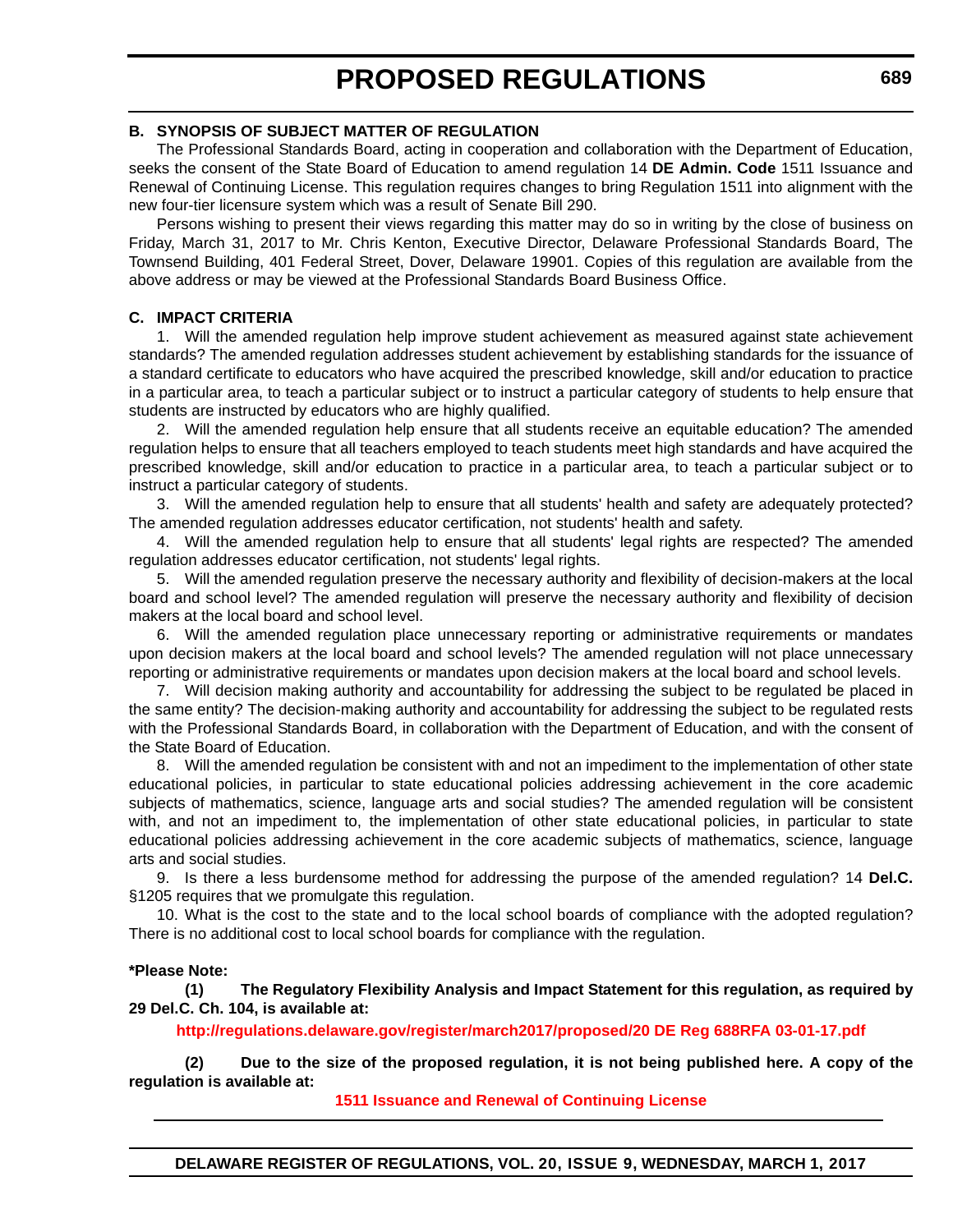<span id="page-23-0"></span>**690**

### **PROPOSED REGULATIONS**

#### **[PROFESSIONAL STANDARDS BOARD](https://pubapps.doe.k12.de.us/EducationalDirectoryPublic/pages/DDOE/WorkGroupStaff.aspx?page=branches&WGID=75&BID=1)**

Statutory Authority: 14 Delaware Code, Section 1205(b) (14 **Del.C.** §1205(b)) 14 **DE Admin. Code** 1512

#### **PUBLIC NOTICE**

**Educational Impact Analysis Pursuant to 14 Del.C. Section 122(d)**

#### **[1512 Issuance and Renewal of Advanced License](#page-3-0)**

#### **A. TYPE OF REGULATORY ACTION REQUESTED**

Amendment to Existing Regulation

#### **B. SYNOPSIS OF SUBJECT MATTER OF REGULATION**

The Professional Standards Board, acting in cooperation and collaboration with the Department of Education, seeks the consent of the State Board of Education to amend regulation 14 **DE Admin. Code** 1512 Issuance and Renewal of Advanced License. This regulation requires changes to bring Regulation 1512 into alignment with the new four-tier licensure system which was a result of Senate Bill 290.

Persons wishing to present their views regarding this matter may do so in writing by the close of business on Friday, March 31, 2017 to Mr. Chris Kenton, Executive Director, Delaware Professional Standards Board, The Townsend Building, 401 Federal Street, Dover, Delaware 19901. Copies of this regulation are available from the above address or may be viewed at the Professional Standards Board Business Office.

#### **C. IMPACT CRITERIA**

1. Will the amended regulation help improve student achievement as measured against state achievement standards? The amended regulation addresses student achievement by establishing standards for the issuance of a standard certificate to educators who have acquired the prescribed knowledge, skill and/or education to practice in a particular area, to teach a particular subject or to instruct a particular category of students to help ensure that students are instructed by educators who are highly qualified.

2. Will the amended regulation help ensure that all students receive an equitable education? The amended regulation helps to ensure that all teachers employed to teach students meet high standards and have acquired the prescribed knowledge, skill and/or education to practice in a particular area, to teach a particular subject or to instruct a particular category of students.

3. Will the amended regulation help to ensure that all students' health and safety are adequately protected? The amended regulation addresses educator certification, not students' health and safety.

4. Will the amended regulation help to ensure that all students' legal rights are respected? The amended regulation addresses educator certification, not students' legal rights.

5. Will the amended regulation preserve the necessary authority and flexibility of decision-makers at the local board and school level? The amended regulation will preserve the necessary authority and flexibility of decision makers at the local board and school level.

6. Will the amended regulation place unnecessary reporting or administrative requirements or mandates upon decision makers at the local board and school levels? The amended regulation will not place unnecessary reporting or administrative requirements or mandates upon decision makers at the local board and school levels.

7. Will decision making authority and accountability for addressing the subject to be regulated be placed in the same entity? The decision-making authority and accountability for addressing the subject to be regulated rests with the Professional Standards Board, in collaboration with the Department of Education, and with the consent of the State Board of Education.

8. Will the amended regulation be consistent with and not an impediment to the implementation of other state educational policies, in particular to state educational policies addressing achievement in the core academic subjects of mathematics, science, language arts and social studies? The amended regulation will be consistent with, and not an impediment to, the implementation of other state educational policies, in particular to state educational policies addressing achievement in the core academic subjects of mathematics, science, language arts and social studies.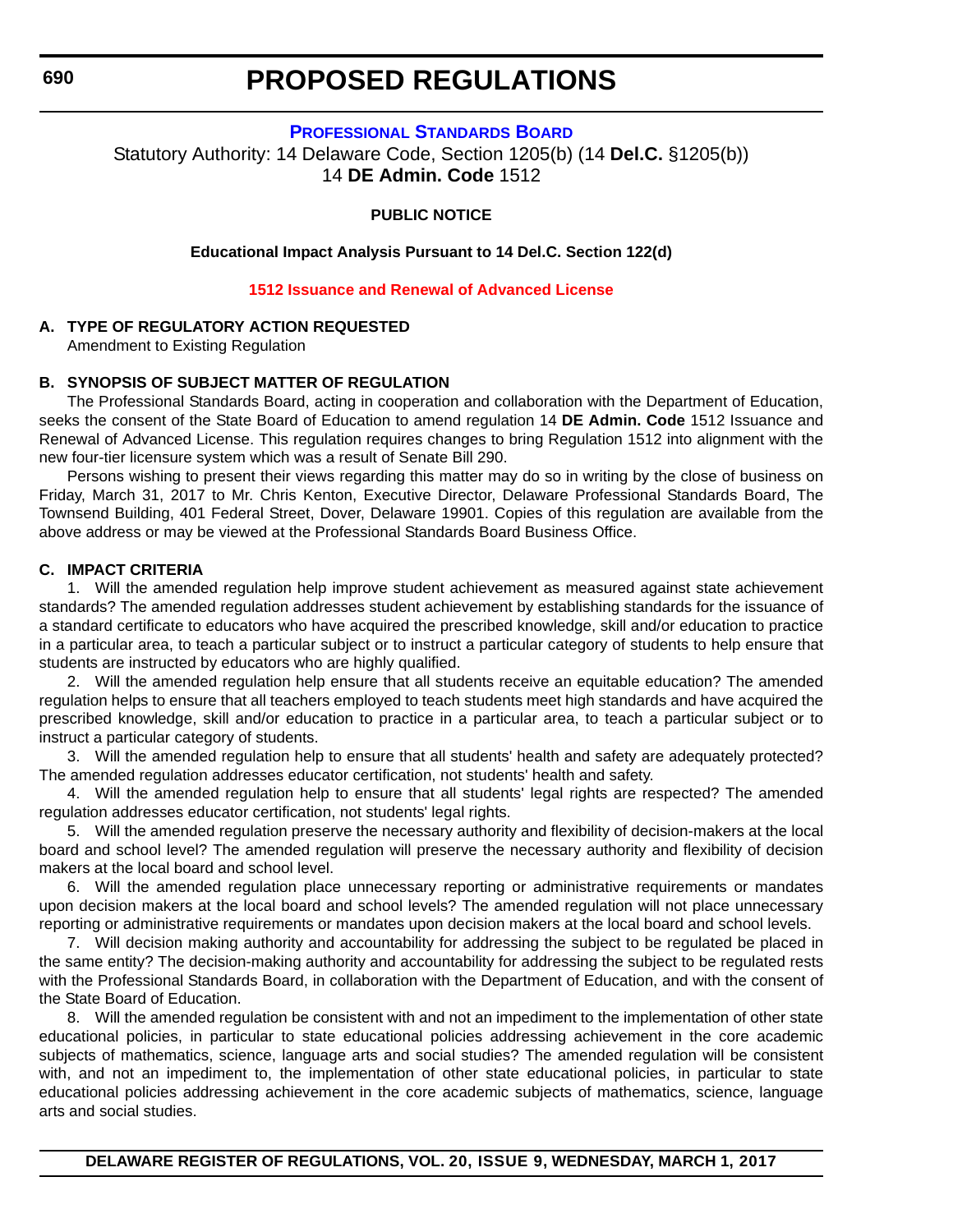9. Is there a less burdensome method for addressing the purpose of the amended regulation? 14 **Del.C.** §1205 requires that we promulgate this regulation.

10. What is the cost to the state and to the local school boards of compliance with the adopted regulation? There is no additional cost to local school boards for compliance with the regulation.

#### **\*Please Note: The Regulatory Flexibility Analysis and Impact Statement for this regulation, as required by 29 Del.C. Ch. 104, is available at:**

**<http://regulations.delaware.gov/register/march2017/proposed/20 DE Reg 690RFA 03-01-17.pdf>**

#### **1512 Issuance and Renewal of Advanced License** *(Break in Continuity of Sections)*

#### **2.0 Definitions**

The following words and terms, when used in this regulation, shall have the following meaning unless the context clearly indicates otherwise:

#### *(Break in Continuity Within Section)*

"**Educator**" means a person licensed and certified by the State under 14 **Del.C.** Chapter Ch. 12, to engage in the practice of instruction, administration or other related professional support services in Delaware public schools, including charter schools, pursuant to rules and regulations promulgated by the Standards Board and approved by the State Board. For purposes of 14 **Del.C.** Chapter 12, tThe term 'educator' does not include substitute teachers.

"**Exigent Circumstances**" The expiration of an educator's license before the end of the school year shall be considered an exigent circumstance, however the educator's license may only be extended to the end of that current school year means unanticipated circumstances or circumstances beyond the educator's control, including, but not limited to, expiration of a license during the school year, serious illness of the educator or a member of his or her immediate family, activation to active military duty, and other serious emergencies which necessitate the educator's temporarily leaving active service.

#### *(Break in Continuity Within Section)*

"**Maintenance of Proficiency**" means evidence of valid renewal of National Board for Professional Teaching Standards certification.

"**National Board Certified Teacher**" means an educator who holds National Board for Professional Teaching Standards certification.

"**National Board Certification**" means certification of an educator by the National Board for Professional Teaching Standards.

"**Standards Board**" means the Professional Standards Board established pursuant to 14 **Del.C.** Chapter 12 §1201.

"**State**" means State of Delaware.

#### **3.0 Advanced License**

- 3.1 In accordance with 14 **Del.C.** §1213, the Department, upon application and receipt of the list of successful candidates provided annually by the National Board for Professional Teaching Standards, shall issue an Advanced License to any educator who receives National Board for Professional Teaching Standards certification. An Advanced License is valid for up to 10 years unless extended pursuant to 14 **Del.C.** §1216 or revoked for cause, as defined in 14 **Del.C.** §1218.
- 3.2 The Department shall issue, upon application, an Advanced License to an educator licensed in another jurisdiction who provides verification of receipt of National Board certification. The term of the Advanced License shall be the same as the balance of the term of the educator's National Board for Professional Teaching Standards certification.
- 3.3 The Department shall not act on an application for licensure if the applicant is under official investigation by any state or local authority with the power to issue educator licenses or certifications, where the alleged conduct involves allegations of immorality, misconduct in office, incompetence,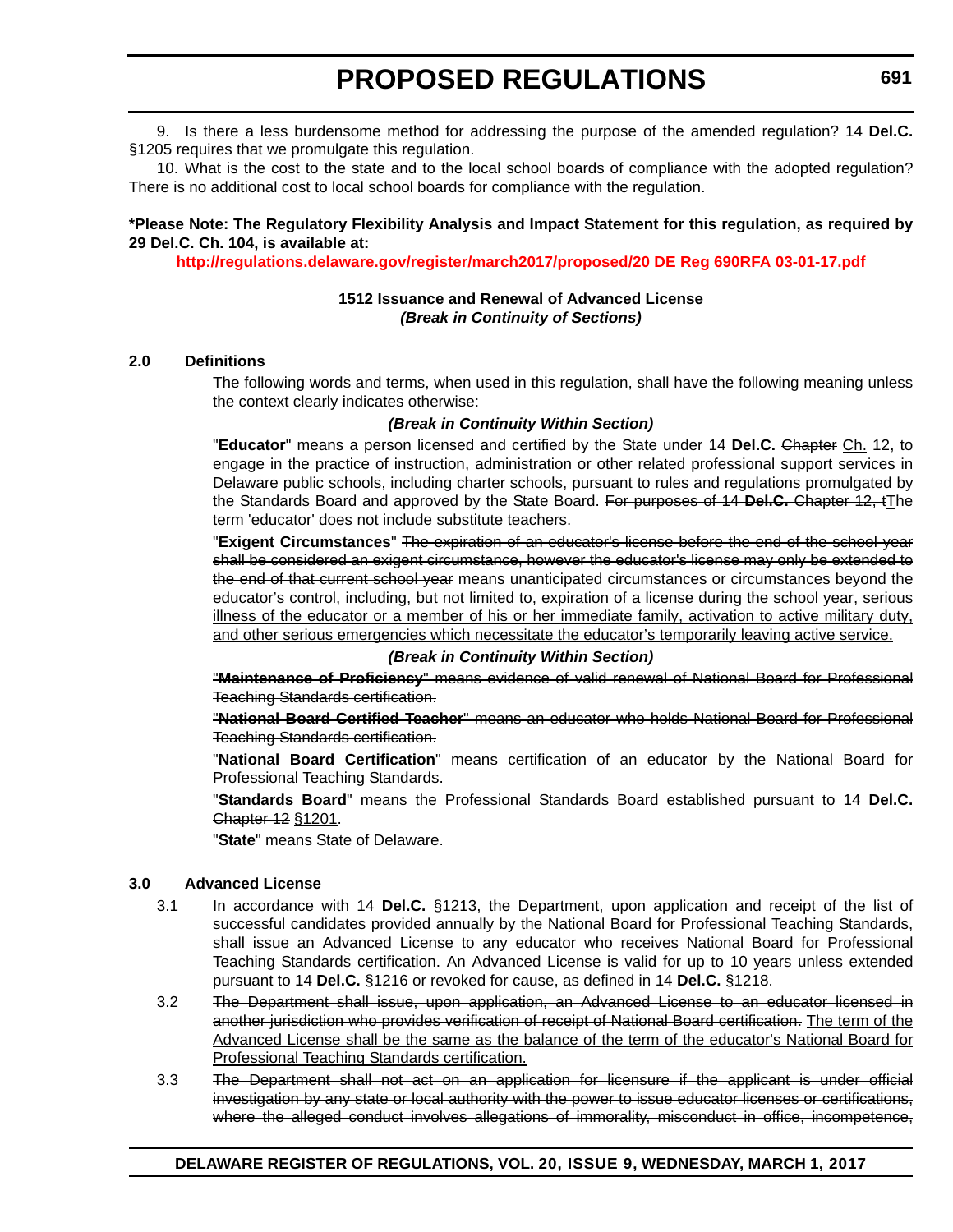willful neglect of duty, disloyalty or falsification of credentials, until the applicant provides evidence of the investigation's resolution. The Department may issue, upon application, an Advanced License to an educator licensed in another jurisdiction who provides verification of receipt of National Board certification.

3.4 The term of the advanced license shall be the same as the balance of the term of the educator's National Board for Professional Teaching Standards certification. The Department shall not act on an application for licensure if the applicant is under official investigation by any state or local authority with the power to issue educator licenses or certifications, where the alleged conduct involves allegations of immorality, misconduct in office, incompetence, willful neglect of duty, disloyalty or falsification of credentials, until the applicant provides evidence of the investigation's resolution.

#### **4.0 RESERVED (For Equivalent Program See 14 Del.C. §1213)**

#### **5.0 Renewal of Advanced License**

- 5.1 In accordance with 14 **Del.C.** §1214, upon application, the Department shall renew an Advanced License, valid for up to an additional 10 years, to an educator who has maintained proficiency through the National Board for Professional Teaching Standards. Proficiency for National Board certification shall be deemed to have been maintained if the educator provides evidence of valid renewal of National Board for Professional Teaching Standards certification.
- 5.2 The Department shall renew an Advanced License upon receipt of a list of successful Delaware candidates for renewal provided annually by the National Board for Professional Teaching Standards. The term of the renewed advanced license shall be the same as the balance of the term of the educator's National Board for Professional Teaching Standards certification.
- 5.3 An applicant who elects not to renew with the National Board for Professional Teaching standards or who fails to meet the recertification requirements set forth by the National Board shall be issued a Continuing License. The Department shall renew an Advanced License upon application and receipt of a list of successful Delaware candidates for renewal provided annually by the National Board for Professional Teaching Standards.
- 5.4 The term of the renewed advanced license shall be the same as the balance of the term of the educator's National Board for Professional Teaching Standards certification. An applicant who elects not to renew with the National Board for Professional Teaching standards or who fails to meet the recertification requirements set forth by the National Board shall be issued a Continuing License.

#### **6.0 Extension for Exigent Circumstances**

- 6.1 The Department may extend an Advanced License for a period not to exceed one (1) year, upon the license holder's showing of exigent circumstances warranting the necessity of such extension.
	- 6.1.1 A license holder whose Advanced License expires during the school year may have the Advanced License extended until the last day of the fiscal year upon a request from the district superintendent or charter school administrator. This extension shall be considered an exigent circumstance and shall not exceed one (1) year in length.

#### **7.0 Leave of Absence**

- 7.1 An At the discretion of the hiring district or charter school, an educator may take a leave of absence of up to three years with no effect upon the validity or expiration of the Advanced License. The date of expiration of the Advanced License will be extended commensurate with the length of the leave of absence.
- 7.2 The Department may require that the educator provide documentation sufficient to establish the leave of absence.
- 7.3 An educator's Advanced License shall not be automatically extended under this section and the burden is on the educator to submit an extension request with sufficient documentation to the Department and to establish the leave of absence.

#### **DELAWARE REGISTER OF REGULATIONS, VOL. 20, ISSUE 9, WEDNESDAY, MARCH 1, 2017**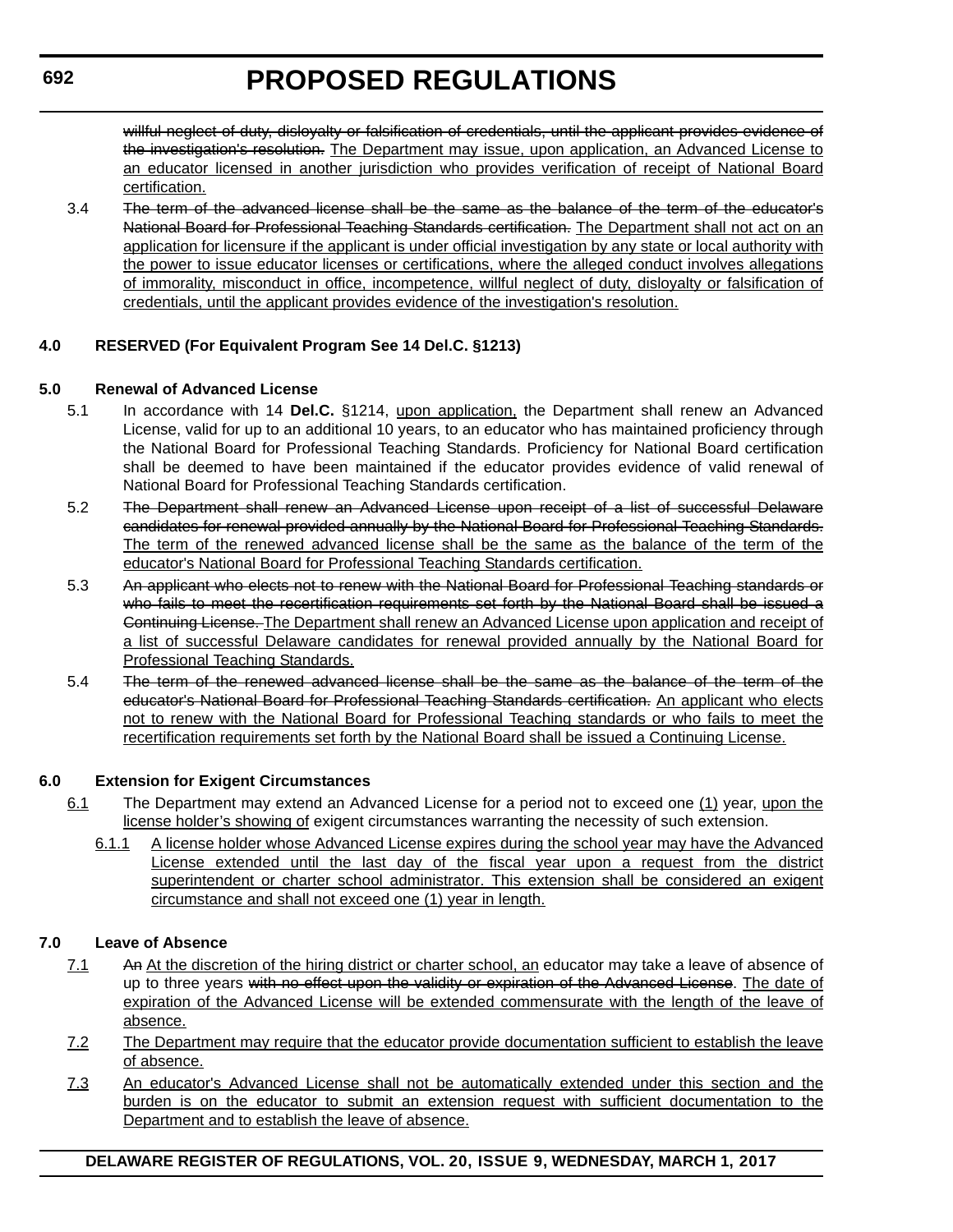#### <span id="page-26-0"></span>**8.0 Criminal Conviction History**

An applicant shall disclose his or her criminal conviction history upon application for an Advanced License, the renewal of an Advanced License, or upon the issuance of a Continuing License pursuant to subsection 5.2 5.4. Failure to disclose a criminal conviction history is grounds for denial or revocation of an advanced license Advanced License or a Continuing License and criminal prosecution as specified in 14 **Del.C.** §1219.

**\*Please Note: As the rest of the sections were not amended, they are not being published. A copy of the regulation is available at:**

**[1512 Issuance and Renewal of Advanced License](http://regulations.delaware.gov/register/march2017/proposed/20 DE Reg 690 03-01-17.htm)** 

#### **[DEPARTMENT OF HEALTH AND SOCIAL SERVICES](http://www.dhss.delaware.gov/dhss/index.html) DIVISION [OF LONG TERM CARE RESIDENTS PROTECTION](http://www.dhss.delaware.gov/dhss/dltcrp/)**

Statutory Authority: 31 Delaware Code, Section 512 (31 **Del.C.** §512) 16 **DE Admin. Code** 3220

#### **PUBLIC NOTICE**

#### **[3220 Training and Qualifications for Nursing Assistants and Certified Nursing Assistants](#page-3-0)**

The Division of Long Term Care Residents Protection (DLTCRP) is proposing a full the revision of Regulation 3220 Certified Nursing Assistants. The proposed regulations will replace the existing Regulation.

The action concerning the determination of whether to adopt the proposed regulation will be based upon the results of Department and Division staff analysis and the consideration of the comments and written materials filed by other interested persons.

#### **SUMMARY OF PROPOSED CHANGES**

#### **Background**

DLTCRP identified the fact that the regulation was last updated in December 2012. Many changes have occurred in the field. This revision will replace the current regulations and update it to meet the current standard and ensure they are in line with Federal requirements for training and certification.

#### **Summary of Proposal**

This regulatory proposal replaces the regulations for the purpose of bringing it into compliance with current standards.

Any person who wishes to make written suggestions, testimony, briefs or other written materials concerning the proposed regulation should submit such comments by March 31, 2017 to:

Renee Purzycki, Social Service Chief Administrator

Office of the Director for the Division of Long Term Care Residents Protection

Delaware Department of Health and Social Services

3 Mill Road Suite 308

Wilmington, DE 19806

Email: Renee.Purzycki@state.de.us

Fax: 302-421-7401

#### **\*Please Note:**

**(1) The Regulatory Flexibility Analysis and Impact Statement for this regulation, as required by 29 Del.C. Ch. 104, is available at:**

**<http://regulations.delaware.gov/register/march2017/proposed/20 DE Reg 693RFA 03-01-17.pdf>**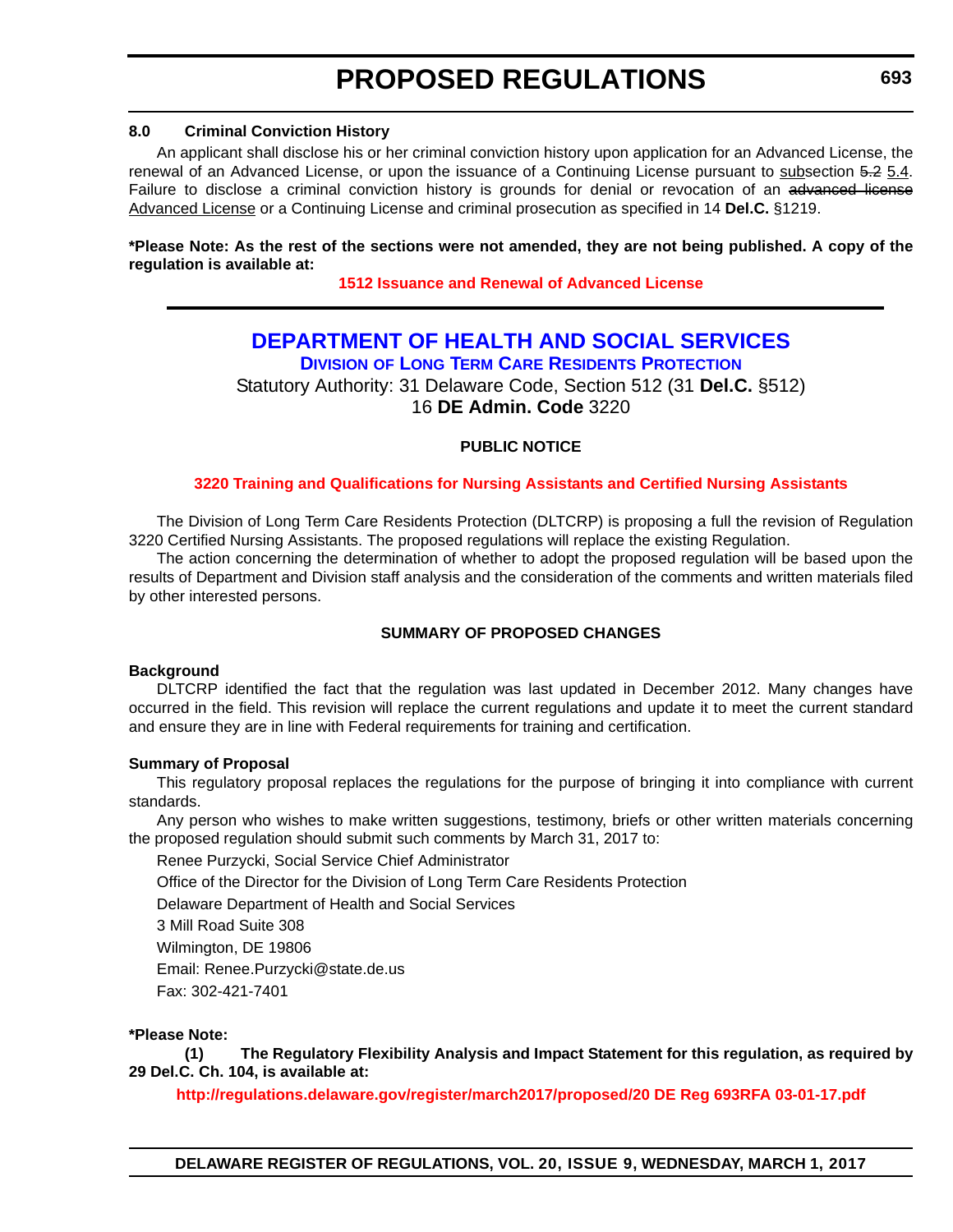<span id="page-27-0"></span>**694**

### **PROPOSED REGULATIONS**

**(2) Due to the size of the proposed regulation, it is not being published here. A copy of the regulation is available at:**

**[3220 Training and Qualifications for Nursing Assistants and Certified Nursing Assistants](http://regulations.delaware.gov/register/march2017/proposed/20 DE Reg 693 03-01-17.htm)** 

#### **DIVISION OF MEDICAID [AND MEDICAL ASSISTANCE](http://www.dhss.delaware.gov/dhss/dmma/)**

Statutory Authority: 31 Delaware Code, Section 512 (31 **Del.C.** §512)

#### **PUBLIC NOTICE**

#### **[Medicaid Eligibility- Out-of-State Former Foster Youth](#page-3-0)**

In compliance with the State's Administrative Procedures Act (APA - Title 29, Chapter 101 of the Delaware Code), 42 CFR §447.205, and under the authority of Title 31 of the Delaware Code, Chapter 5, Section 512, Delaware Health and Social Services (DHSS) / Division of Medicaid and Medical Assistance (DMMA) is proposing to amend the Title XIX Medicaid State Plan and Delaware Social Services Manual (DSSM) regarding Medicaid Coverage for Out-of-State Former Foster Youth.

Any person who wishes to make written suggestions, compilations of data, testimony, briefs or other written materials concerning the proposed new regulations must submit same to: Planning, Policy and Quality Unit, Division of Medicaid and Medical Assistance, 1901 North DuPont Highway, P.O. Box 906, New Castle, Delaware 19720-0906, Attention: Kimberly Xavier; by email to Kimberly.xavier@state.de.us; or by fax to 302-255-4425 by March 31, 2017. Please identify in the subject line: Medicaid Coverage for Out-of-State Former Foster Youth.

The action concerning the determination of whether to adopt the proposed regulation will be based upon the results of Department and Division staff analysis and the consideration of the comments and written materials filed by other interested persons.

#### **SUMMARY OF PROPOSAL**

The purpose of this notice is to advise the public that Delaware Health and Social Services (DHSS)/Division of Medicaid and Medical Assistance (DMMA) is proposing to amend the Title XIX Medicaid State Plan and Delaware Social Services Manual (DSSM) regarding Medicaid Coverage for Out-of-State Former Foster Youth.

#### **Statutory Authority**

- Patient Protection and Affordable Care Act (Pub. L. No. 111-148 as amended by the Health Care and Education Reconciliation Act of 2010 (Pub. L. No. 111-152)), together known as the *Affordable Care Act*
- §1902(a)(10)(ii)(XX) of the Social Security Act; *Optional eligibility group*
- §42 CFR 435.218; *Individuals with MAGI-based income above 133 percent FPL*
- §1115 of the Social Security Act; *Demonstration Projects*

#### **Background**

Title IV-E foster care youth have been a mandatory Medicaid eligibility category since the Adoption Assistance and Child Welfare Act of 1980 (Pub. L. 96-272). On March 23, 2010, the Affordable Care Act (ACA) was signed into law, making a number of changes to Medicaid eligibility effective, January 1, 2014. The ACA includes many provisions designed to expand and streamline Medicaid eligibility, such as the option to extend coverage to a new adult group of non-disabled, non-elderly citizens with income under 133 percent of the Federal Poverty Level (FPL). Additionally, to further the overall goal of the ACA to expand health coverage, it included a new provision to allow youth to maintain coverage under their parents' or guardians' health insurance plan until age 26 (to the extent that such plan extends coverage to dependents). Section 2004 of the ACA added a new mandatory Medicaid eligibility group at section 1902(a)(10)(A)(i)(IX) of the Act to provide a parallel opportunity for former foster care youth to obtain Medicaid coverage until age 26 from the state responsible for the individual's foster care.

On January 22, 2013, the Center for Medicaid Services (CMS) issued a notice of proposed rulemaking that proposed to implement the former foster care eligibility group in regulations at 42 CFR 435.150. As part of that provision, CMS proposed to provide states the option to cover youth who were in foster care under the

#### **DELAWARE REGISTER OF REGULATIONS, VOL. 20, ISSUE 9, WEDNESDAY, MARCH 1, 2017**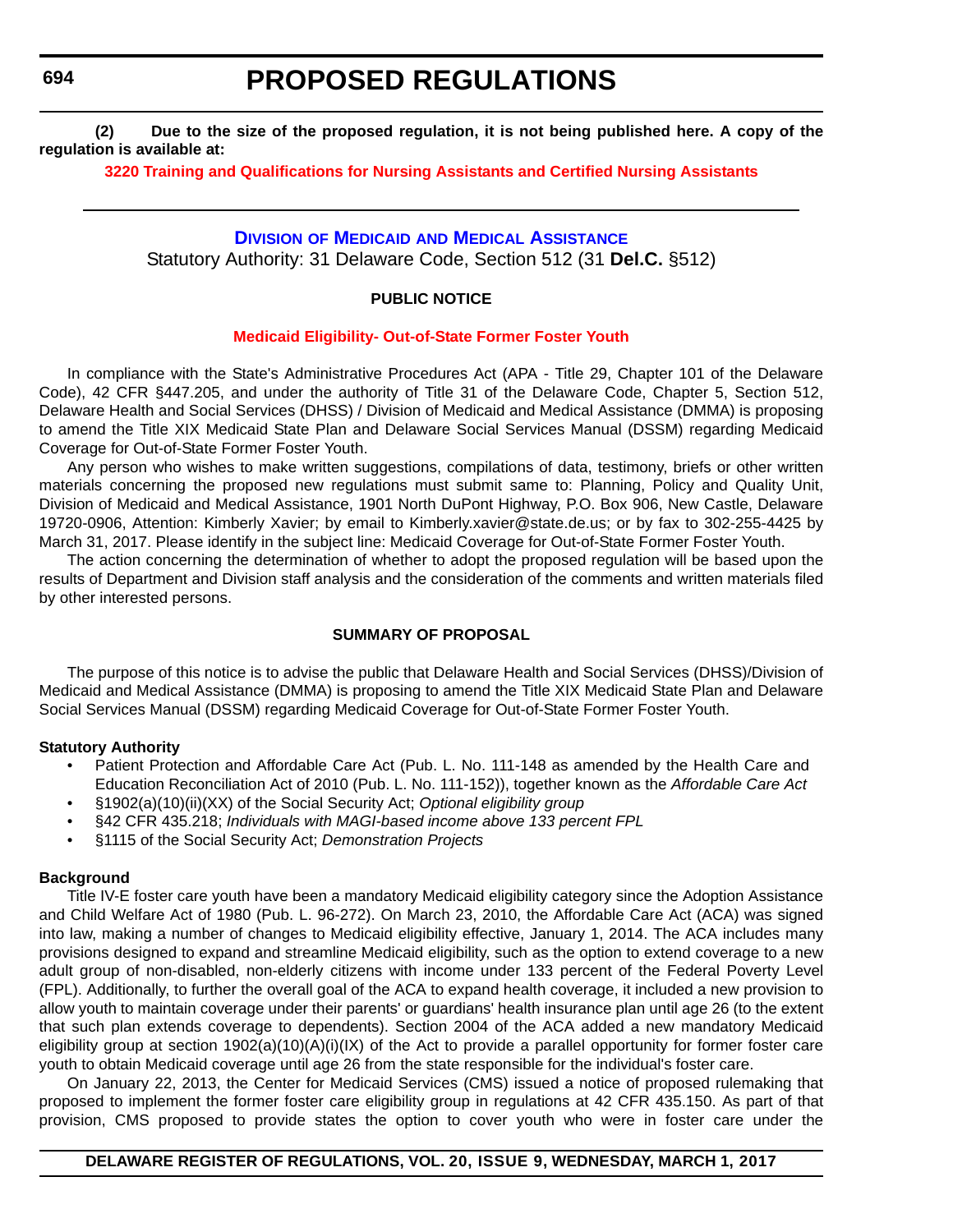responsibility of another state, and enrolled in Medicaid, upon turning 18 or "aging out" of foster care in the other state. On November 21, 2016, CMS published the final rule clarifying that the Department of Health and Human Services (HHS) had determined that the state option to cover youth who were in foster care under the responsibility of another state was not available under section 1902(a)(10)(A)(i)(IX) of the Act. That section provides that, to be eligible under this group, an individual must have been "in foster care under the responsibility of the state" and to have been "enrolled in the state plan under this title or under a waiver of the plan while in such foster care [.]" Because the provision requires coverage specifically for youth in foster care under the responsibility of "the state" not "a" or "any" state-CMS does not believe the provision provides states with the option to cover youth who were not under the responsibility of the state while in foster care under the former foster care eligibility group.

However, states can provide coverage to former foster care youth who were in Medicaid and foster care in a different state with income up to 133 percent of the federal poverty level (FPL) under the new adult group identified in the ACA. Additionally, states can use 1115 demonstration authority to provide coverage for former foster care youth who were in foster care under the responsibility of other states and have income higher than 133 percent of the FPL. States that provide coverage under the new adult group have the option of covering former foster care youth with MAGI-based income above 133 percent of the FPL, under the eligibility group described in section 1902(a)(10)(ii)(XX) of the Act and implementing regulations at 42 CFR 435.218 (the "XX" group). States would receive their standard Federal Medical Assistance Percentage (FMAP) for coverage of the "XX" group.

#### **Summary of Proposal**

Delaware currently provides coverage to former foster youth that have aged out of Delaware's foster care system. This proposed regulation will allow DMMA to extend coverage to former foster care children who had been enrolled in Medicaid and in foster care under the responsibility of another state at the time they "aged out" of the foster care system.

#### *Purpose*

If implemented as proposed, this regulation will accomplish the following, effective May 21, 2017:

- Make changes to the Medicaid State Plan, Modified Adjusted Gross Income (MAGI)-Based Eligibility Groups, form S33 and S50, to include individuals who were in foster care and enrolled in Medicaid in any state at the time they turned 18 or aged out of the foster care system.
- Add a provision to DSSM 15550 Former Foster Children Group to include individuals who were in foster care and enrolled in Medicaid in any state at the time they turned 18 or aged out of the foster care system.

#### *Public Notice*

In accordance with the *federal* public notice requirements established at Section 1902(a)(13)(A) of the Social Security Act and 42 CFR 447.205 and the *state* public notice requirements of Title 29, Chapter 101 of the Delaware Code, Delaware Health and Social Services (DHSS)/Division of Medicaid and Medical Assistance (DMMA) gives public notice and provides an open comment period for thirty (30) days to allow all stakeholders an opportunity to provide input on proposed regulations. Comments must be received by 4:30 p.m. on March 31, 2017.

#### *Centers for Medicare and Medicaid Services Review and Approval*

The provisions of this state plan amendment (SPA) relating to coverage and payment methodology for services are subject to approval by the Centers for Medicare and Medicaid Services (CMS). The draft SPA page(s) may undergo further revisions before and after submittal to CMS based upon public comment and/or CMS feedback. The final version may be subject to significant change.

#### *Provider Manuals Update*

Also, there may be additional provider manuals that will require small updates as a result of these changes. The applicable Delaware Medical Assistance Program (DMAP) Provider Policy Specific Manuals will be updated. Manual updates, revised pages or additions to the provider manual are issued, as required, for new policy, policy clarification, and/or revisions to the DMAP program. Provider billing guidelines or instructions to incorporate any new requirement may also be issued. A newsletter system is utilized to distribute new or revised manual material and to provide any other pertinent information regarding manual updates. DMAP provider manuals and official notices are available on the DMAP website: http://www.dmap.state.de.us/home/index.html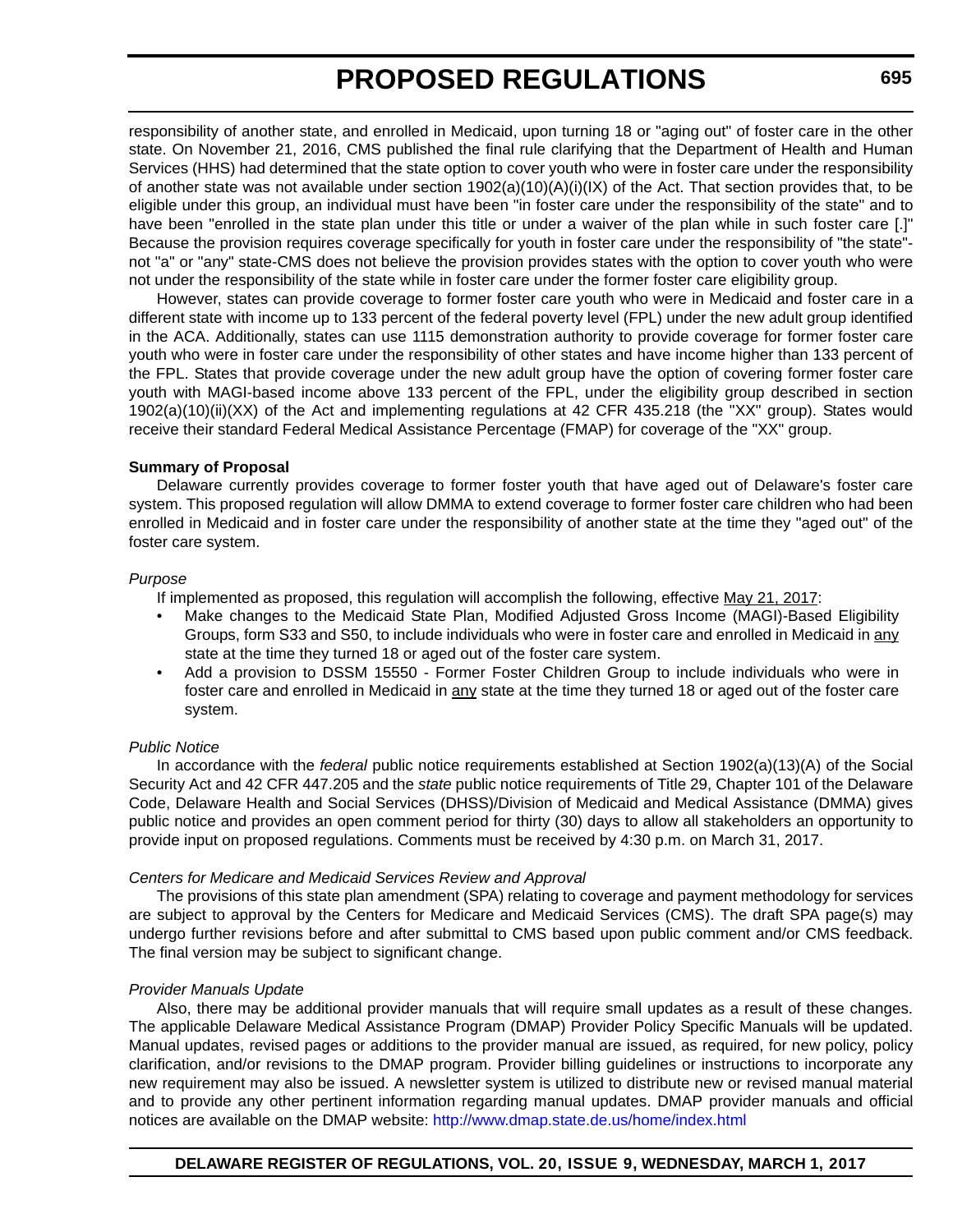#### **Fiscal Impact**

In state fiscal year 2016 there were approximately 150 former foster youth that aged out of Delaware's foster care system that were eligible for Medicaid under the ACA. Extending this rule to former foster youth from other states would most likely result in very few new clients and therefore won't have a significant fiscal impact.

#### **\*Please Note: The Regulatory Flexibility Analysis and Impact Statement for this regulation, as required by 29 Del.C. Ch. 104, is available at:**

**<http://regulations.delaware.gov/register/march2017/proposed/20 DE Reg 694RFA 03-01-17.pdf>**

#### **DMMA PROPOSED REGULATION #17-012a REVISION**

#### **[Eligibility Groups- Mandatory Coverage: Former Foster Care Children](http://regulations.delaware.gov/register/march2017/proposed/DMMA-17-012a)**

#### **DMMA PROPOSED REGULATION #17-012b REVISION**

**[Eligibility Groups- Options for Coverage: Individuals above 133% FPL](http://regulations.delaware.gov/register/march2017/proposed/DMMA-17-012b)**

#### **DMMA PROPOSED REGULATION #17-012c REVISION**

#### **15550 Former Foster Children Group**

This section describes the eligibility requirements for the Former Foster Children Group. This group is established through the enactment of the Affordable Care Act of 2010. Coverage under this group is effective January 1, 2014.

#### **15550.1 Former Foster Children Group General Eligibility Requirements**

An individual must meet the general eligibility requirements in Section 14000.

#### **15550.2 Technical Eligibility**

An individual must:

 $\Rightarrow$  15550.2.1 be age 18 or older and under age 26; and

b) 15550.2.2 have been in foster care under the responsibility of the Delaware Department of Services for Children, Youth, and Their Families (DSCYF) and enrolled in Delaware Medicaid upon attaining age 18 or older (up to age 21); or

15550.2.3 Have been in foster care and on Medicaid in any state at the time they turned 18 or aged out of the foster care system; and

 $\leftrightarrow$  15550.2.4 not be eligible under the following mandatory groups – Parent/Caretaker Relative, Transitional, Prospective, Pregnant Women, Children, and Supplemental Security Income (SSI).

#### **15550.3 Financial Eligibility**

There is no income or resource test for this group.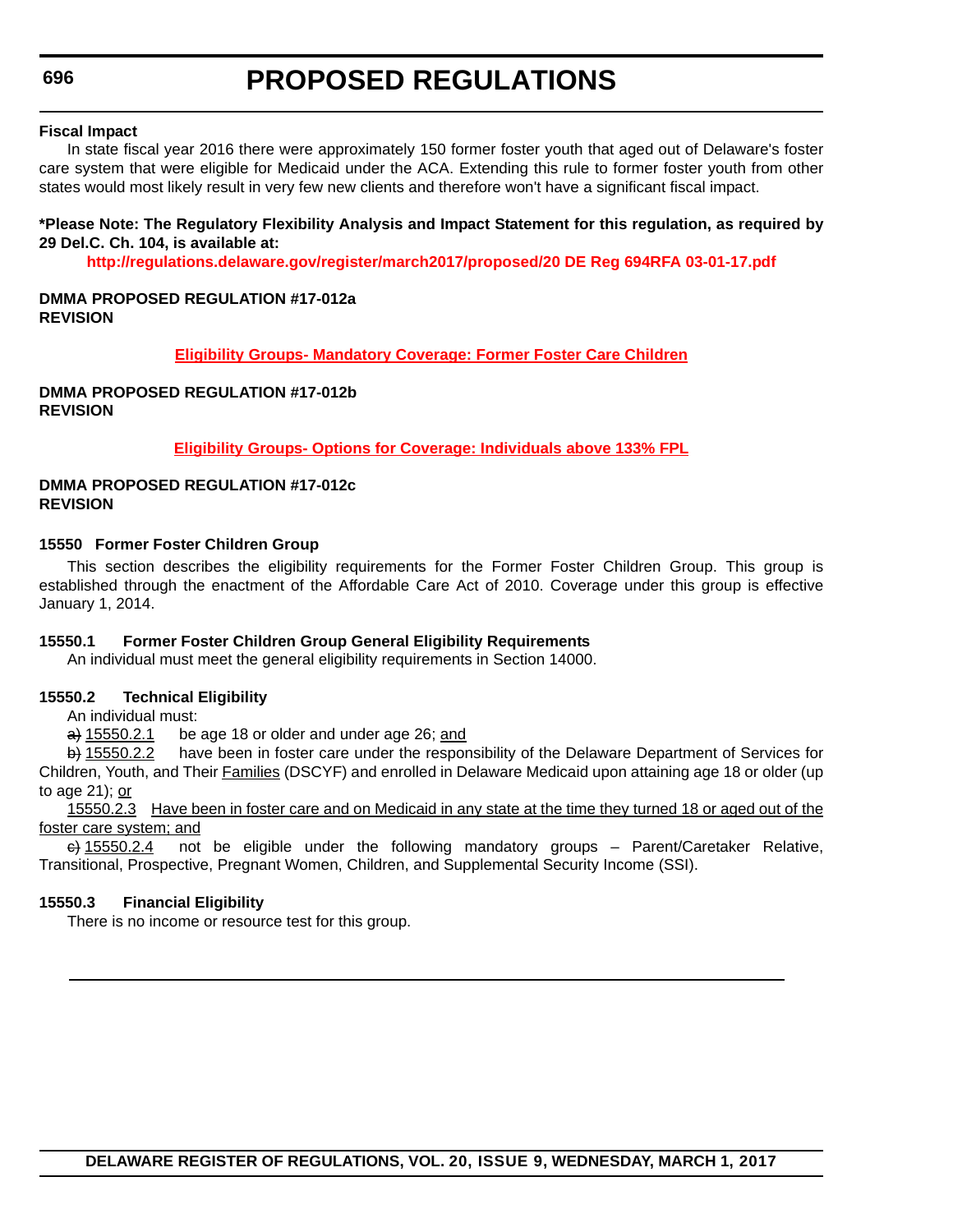#### **DIVISION [OF PUBLIC HEALTH](http://www.dhss.delaware.gov/dhss/dph/index.html)**

<span id="page-30-0"></span>Statutory Authority: 16 **Delaware Code**, Section 122(3)f. (16 **Del.C.** §122(3)f.) 16 **DE Admin. Code** 4461

#### **PUBLIC NOTICE**

#### **[4461 State of Delaware Milk Code](#page-3-0)**

The Division of Public Health, Department of Health and Social Services, is proposing revisions to the State of Delaware Milk Code (4461). The purpose of the amendments is to make technical corrections to bring the regulations in line with United States Department of Health and Human Services' Grade "A" Pasteurized Milk Ordinance - 2015 Revision. On March 1, 2017, DPH plans to publish as proposed the amended regulations, and hold them out for public comment per Delaware law.

Copies of the proposed regulations are available for review in the March 1, 2017 edition of the Delaware *Register of Regulations*, accessible online at: http://regulations.delaware.gov or by calling the DPH at (302) 744- 4951.

Any person who wishes to make written suggestions, testimony, briefs or other written materials concerning the proposed regulations must submit same to Jamie Mack by Friday, April 7, 2017, at:

Jamie Mack Division of Public Health 417 Federal Street Dover, DE 19901 Email: jamie.mack@state.de.us Phone: (302) 744-4951

**\*Please Note: The Regulatory Flexibility Analysis and Impact Statement for this regulation, as required by 29 Del.C. Ch. 104, is available at:**

**<http://regulations.delaware.gov/register/march2017/proposed/20 DE Reg 697RFA 03-01-17.pdf>**

#### **4461 State of Delaware Milk Code** *(Break in Continuity of Sections)*

#### **2.0 Adoption of United States Department of Health and Human Services' Grade "A" Pasteurized Milk Ordinance 2009 2015 Revision.**

- 2.1 The State of Delaware Milk Code adopts, as if fully set forth herein, the United States Department of Health and Human Services' Grade "A" Pasteurized Milk Ordinance 2009 2015 Revision as amended herein. The production, transportation, processing, handling, sampling, examination, labeling and sale of all Grade "A" milk and milk products sold for the ultimate consumption within the State of Delaware; the inspection of dairy farms, milk plants, receiving stations, transfer stations, milk tank truck cleaning facilities, milk tank trucks and bulk milk hauler/samplers; and the issuing and revocation of permits to milk producers, bulk milk hauler/samplers, milk tank trucks, milk transportation companies, milk plants, receiving stations, transfer stations, milk tank truck cleaning facilities, haulers, and distributors shall be regulated in accordance with the provisions of the current edition of the Grade "A" PMO.
- 2.2 Insert as footnote 4 2 the phrase "State of Delaware".
- 2.3 Amend Section 1, Subpart JJ "Regulatory Agency" by deleting the first sentence in its entirety and substituting in lieu thereof the following, "The Regulatory Agency shall mean the Secretary of the Delaware Department of Health and Social Services or their authorized representative." Amend Section 16 by deleting the section in its entirety and substituting in lieu thereof the following "Any person who shall violate any of the provisions of these Regulations shall be penalized in accordance with these Regulations and Title 16 of the Delaware Code."
- 2.4 Amend Section 3 by deleting the phrase "seventy-two (72) hours" as it appears therein and substituting in lieu thereof the following "ten (10) government business days". Amend Section 17 by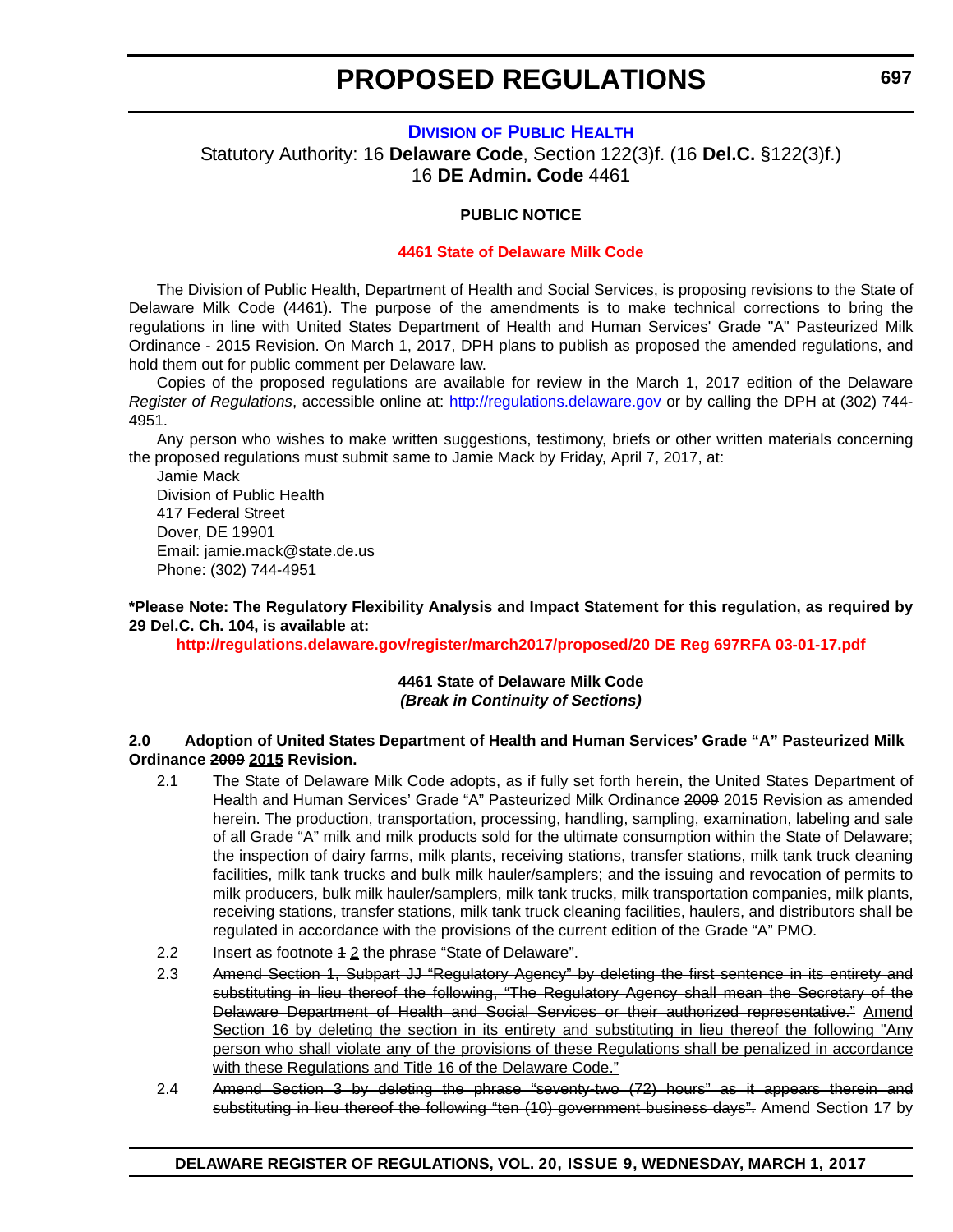### <span id="page-31-0"></span>**698**

# **PROPOSED REGULATIONS**

deleting the section in its entirety and substituting in lieu thereof the following, "All current or previous regulations or parts of Regulations in conflict with these Regulations are hereby repealed and these Regulations shall be in effect on July 1, 2017."

- 2.5 Amend Section 16 by deleting the section in its entirety and substituting in lieu thereof the following, "Any person who shall violate any of the provisions of these Regulations shall be penalized in accordance with these Regulations and Title 16 of the Delaware Code."
- 2.6 Amend Section 17 by deleting the section in its entirety and substituting in lieu thereof the following, "All current or previous regulations or parts of regulations in conflict with these Regulations are hereby repealed and these Regulations shall be in full force and effect on May 10, 2011."

**\*Please Note: As the rest of the sections were not amended, they are not being published. A copy of the regulation is available at:**

**[4461 State of Delaware Milk Code](http://regulations.delaware.gov/register/march2017/proposed/20 DE Reg 697 03-01-17.htm)** 

### **[DEPARTMENT OF NATURAL RESOURCES AND ENVIRONMENTAL](http://www.dnrec.delaware.gov/Pages/Portal.aspx)  CONTROL**

#### **DIVISION OF ENERGY [AND CLIMATE](http://www.dnrec.delaware.gov/energy/Pages/portal.aspx)**

Statutory Authority: 29 Delaware Code, Section 8003(7) (29 **Del.C.** §8003(7)) 7 **DE Admin. Code** 2102

> **REGISTER NOTICE SAN#: 2017- 02**

#### **[2102 Implementation of Renewable Energy Portfolio Standards Cost Cap Provisions](#page-3-0)**

#### **1. TITLE OF THE REGULATIONS:**

Regulation 2102, *Implementation of Renewable Energy Portfolio Standards Cost Cap Provisions*

#### **2. BRIEF SYNOPSIS OF THE SUBJECT, SUBSTANCE AND ISSUES:**

DNREC is proposing to repeal Regulation 2102, *Implementation of Renewable Energy Portfolio Standards Cost Cap Provisions*, which directs when and how the Director of the Division of Energy & Climate may freeze implementation of the Renewable Portfolio Standards under 26 **Del.C.** §354(i) & (j). DNREC is proposing this action to avoid inconsistencies with Public Service Commission Regulation 3008, *Rules and Procedures to Implement the Renewable Energy Portfolio Standard*.

#### **3. POSSIBLE TERMS OF THE AGENCY ACTION:**

DNREC is proposing to repeal Regulation 2102 in its entirety.

#### **4. STATUTORY BASIS OR LEGAL AUTHORITY TO ACT:**

29 **Del.C.** §8003(7)

(7) Establish and promulgate such rules and regulations governing the administration and operation of the Department as may be deemed necessary by the Secretary and which are not inconsistent with the laws of this State.

#### **5. OTHER REGULATIONS THAT MAY BE AFFECTED BY THE PROPOSAL:**

The Public Service Commission has recently reopened its Regulation Docket No. 56 to revise Regulation 3008, *Rules and Procedures to Implement the Renewable Energy Portfolio Standard*, pursuant to its authority under 26 **Del.C.** §362 (b). DNREC proposes to repeal Regulation 2102 to avoid inconsistencies with Public Service Commission Regulation 3008.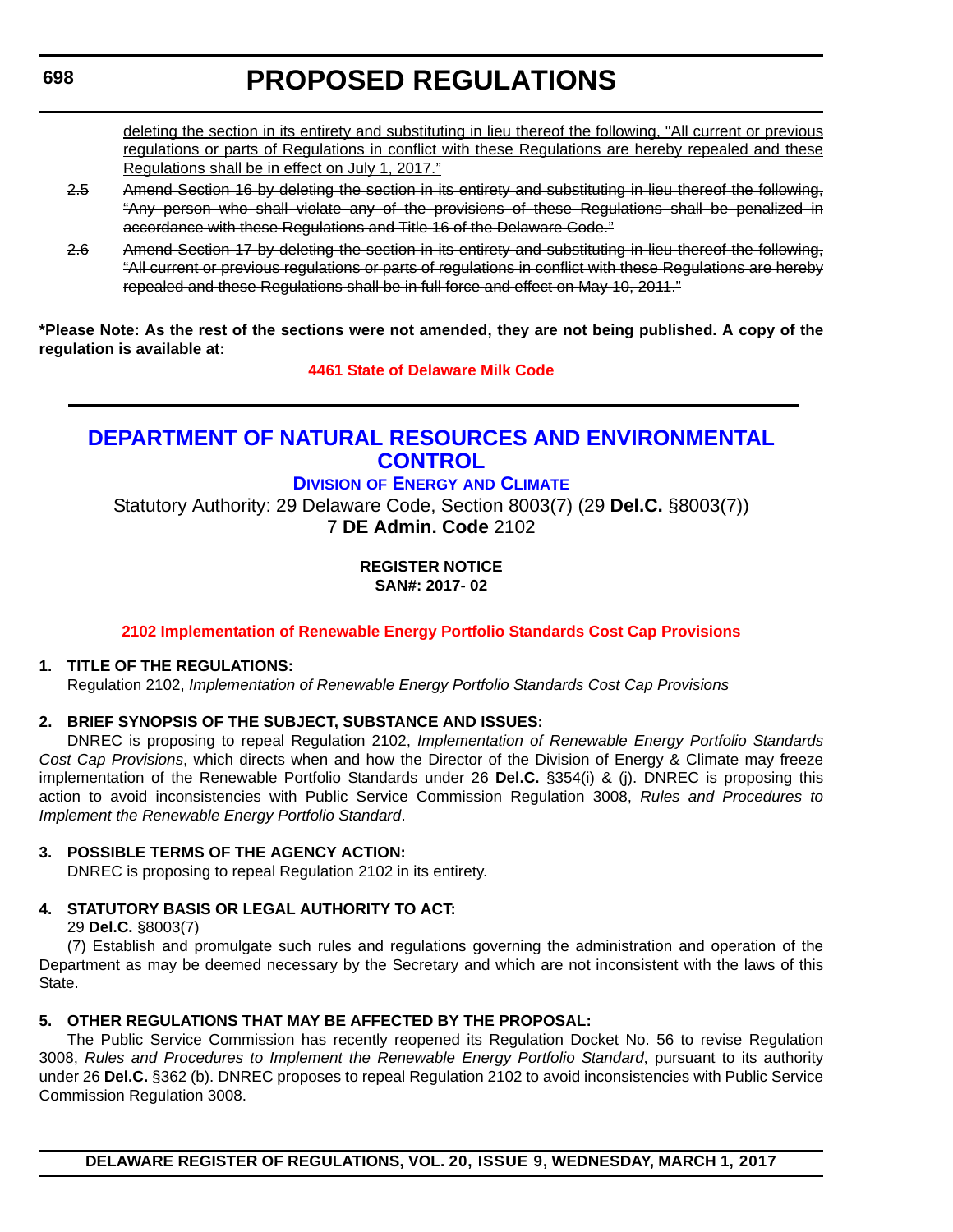#### **6. NOTICE OF PUBLIC COMMENT:**

DNREC will hold a public hearing Wednesday, March 22, 2017 starting at 6:00 p.m. in the Public Service Commission Hearing Room, 861 Silver Lake Boulevard, Suite 100, Dover DE, 19901.

Any person who wishes to may submit written comments concerning the proposed repeal to: Thomas Noyes, Principal Planner for Utility Policy, DNREC Division of Energy & Climate, 100 W. Water Street, Suite 5, Dover, DE 19904, by fax to 302.735.3480, or by email to thomas.noyes@state.de.us.

#### **7. PREPARED BY:**

Thomas Noyes Principal Planner for Utility Policy Division of Energy & Climate Tel: 302.735.3480, Fax: 302.739.1840 thomas.noyes@state.de.us

**\*Please Note: The Regulatory Flexibility Analysis and Impact Statement for this regulation, as required by 29 Del.C. Ch. 104, is available at:**

**<http://regulations.delaware.gov/register/march2017/proposed/20 DE Reg 698RFA 03-01-17.pdf>**

#### **2102 Implementation of Renewable Energy Portfolio Standards Cost Cap Provisions**

#### **1.0 Purpose**

These rules govern how the Director of the Division of Energy & Climate (Director) and the Division of Energy & Climate (Division) administer their obligations under 26 **Del.C.** §354(i) & (j). The statute directs when and whether the Director may institute a freeze on the implementation of the Renewable Energy Portfolio Standards as provided for in 26 **Del.C.** §354(a).

#### **2.0 Definitions**

For purposes of this regulation, the following words and phrases shall have the following meaning unless the context clearly indicates otherwise:

"**Alternative compliance payment**" means a payment of a certain dollar amount per megawatt hour, which a Commission-Regulated Electric Company may submit in lieu of supplying the minimum percentage of RECs from Eligible Energy Resources required as defined and set by 26 **Del.C.**  $\frac{1}{2}\frac{1}{2}\left(1\right)$  and 358(d).

"**Avoided system costs**" means reductions in electric generation, transmission or distribution costs.

"**Commission-Regulated Electric Company**" means the same as an Electric Distribution Company in 26 **Del.C.** §1001(12).

"**Compliance year**" means the calendar year beginning with June 1 and ending with May 31 of the following year, for which a Commission-Regulated Electric Company must demonstrate that it has met the requirements of the subchapter known as the "Renewable Energy Portfolio Standards Act".

"**Director**" means the Director of the Division of Energy & Climate, who is considered the State Energy Coordinator for the purpose of these rules.

"**Division**" means the Division of Energy & Climate, the successor agency to the Delaware Energy Office.

"**End-use customer**" means a person or entity in Delaware that purchases electrical energy at retail prices from regulated electric utilities.

"**Exempt sales**" means the retail customer sales of a Commission-Regulated Electric Company that is not included in the total retail sales for RPS compliance.

"**Externality benefits**" means reductions in environmental, health and mortality costs and improvements in habitat resulting from reduced emissions.

"**Freeze**" means suspension of enforcement or implementation of the annual increase in the RPS as provided for under 26 **Del.C.** §§352(3) & 354(a).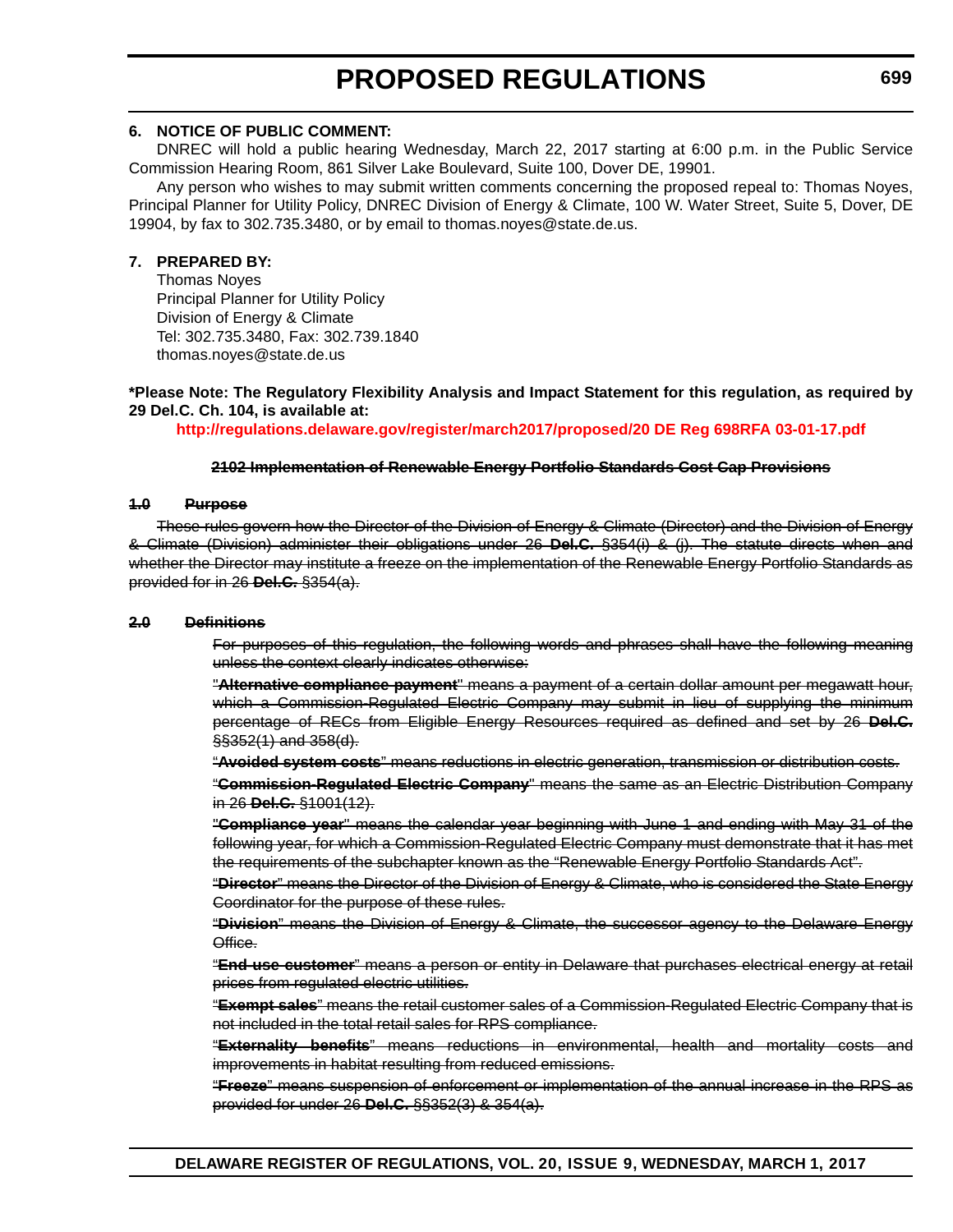"**Green Energy Fund**" means the grant program authorized under 29 **Del.C.** §8057.

"**Integrated Resource Plan**" or "**IRP**" means the plan filed by the Commission-Regulated Electric Company to meet the requirements of 26 **Del.C.** §1007(c) & (d).

"**Non-exempt sales**" means the retail customer sales of a Commission-Regulated Electric Company that is included in the total retail sales for RPS compliance.

"**PJM**" or "**PJM interconnection**" means the regional transmission organization that coordinates the movement of wholesale electricity in the PJM region, or its successors at law.

"**Price suppression effects**" means reductions in energy or capacity costs due to competitive pressures from renewable resources.

"**PSC**" means the Delaware Public Service Commission.

"**REC costs of compliance**" means the total costs expended by the Commission-Regulated Electric Company to achieve the applicable RPS percentage standards for RECs during a respective compliance year.

"**REC percentage requirements**" and "**SREC percentage requirements**" mean the renewable energy portfolio requirements for each compliance year as set forth in 26 **Del.C.** §354(a).

"**Renewable Energy Cost of Compliance**" means the total costs expended by the Commission-Regulated Electric Company to achieve the applicable RPS percentage standards for all renewable energy during a respective compliance year.

"**Renewable Energy Credit**" or "**REC**" means a tradable instrument defined by 26 **Del.C.** §352(18) used to demonstrate compliance with the percentage requirements set forth in 26 **Del.C.** §354(a).

"**RPS**" means the renewable portfolio standard, the minimum percentage of total electricity sales delivered to Delaware end-use customers that is derived from eligible energy resources established under 26 **Del.C.**, §354.

"**Solar alternative compliance payment**" means the payment of certain dollar amounts expended in lieu of supplying the minimum percentage from solar photovoltaics as defined and set by 26 **Del.C.** §§352(24) and 358(e).

"**Solar Renewable Energy Cost of Compliance**" means the total costs expended by a Commission-Regulated Electric Company to achieve the applicable RPS percentage standards for solar photovoltaic renewable energy during a respective compliance year.

"**Solar Renewable Energy Credit**" or "**SREC**" means the tradable instrument defined by 26 **Del.C.** §352(25) used to demonstrate compliance with the percentage requirements set forth in 26 **Del.C.**  $$354(a).$ 

"**Third party supplier**" means an electricity supplier that sells power to end-use customers delivered over the distribution facilities of the Commission-Regulated Electric Company. It does not include the Commission-Regulated Electric Company, Rural Electric Cooperatives or Municipal Electric Companies.

"**Total Retail Costs of Electricity**" means the total costs paid by customers of the Commission-Regulated Electric Company for the supply, transmission, distribution and delivery of retail electricity to serve non-exempt customers, including those served by third party suppliers, during a respective compliance year.

#### **3.0 Application**

- 3.1 These rules shall apply only to a Commission-Regulated Electric Company. These rules shall not apply to electric supply provided by either:
	- 3.1.1 an exempted municipal electric company or a municipal utility (as set forth in 26 **Del.C.** §363); or
	- 3.1.2 an exempted rural electric cooperative or a rural electric cooperative (as set forth in 26 **Del.C.** §363).
- 3.2 These rules will be applied immediately upon enactment.

#### **4.0 Calculation of the Cost of Compliance**

**DELAWARE REGISTER OF REGULATIONS, VOL. 20, ISSUE 9, WEDNESDAY, MARCH 1, 2017**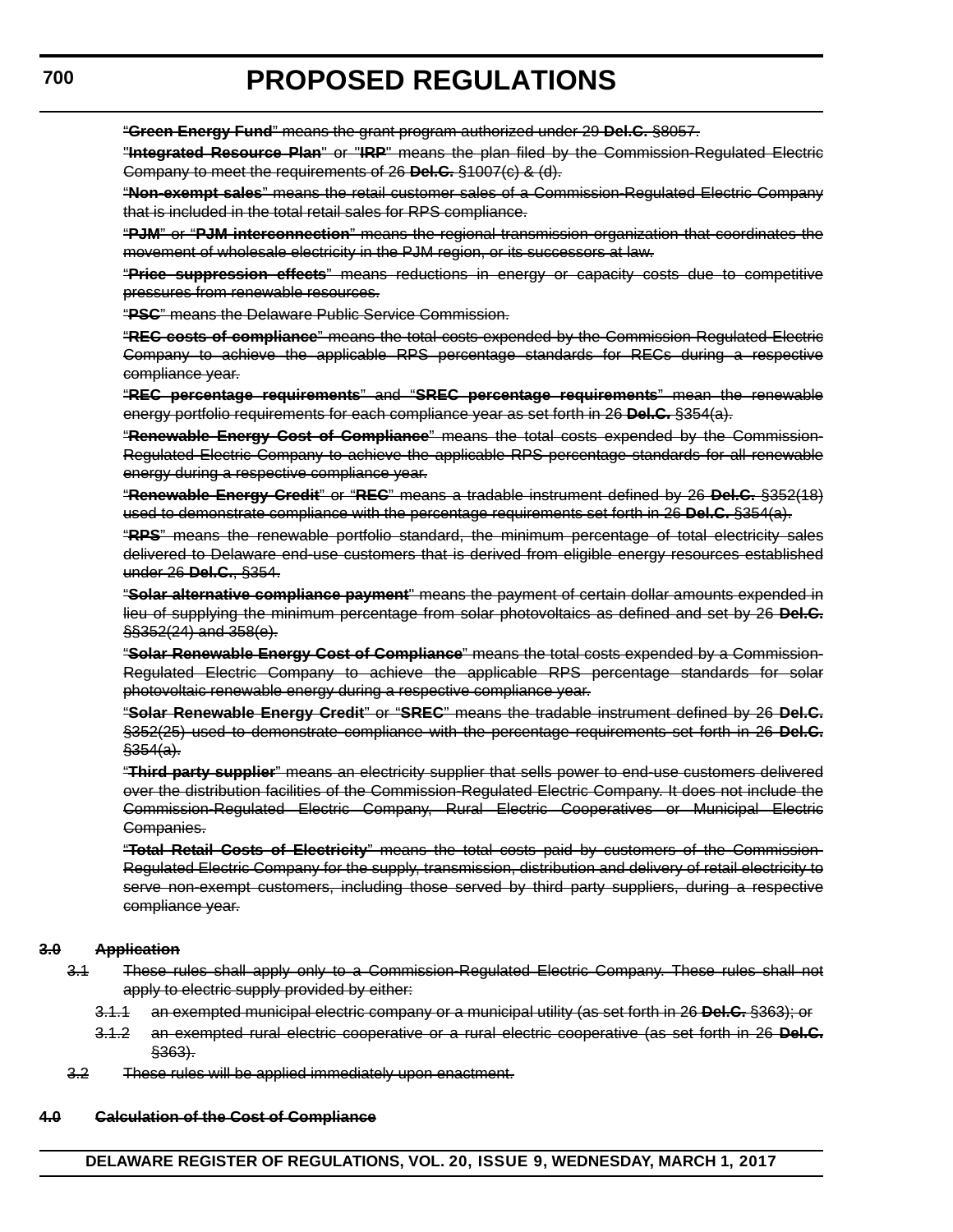- 4.1 The Division shall calculate the Renewable Energy Cost of Compliance, the Solar Renewable Energy Cost of Compliance and the Total Retail Cost of Electricity as follows.
- 4.2 The Division shall calculate the Renewable Energy Cost of Compliance for a particular compliance year to be:
	- 4.2.1 the total of contributions to that portion of the Green Energy Fund used to support the development of renewable resources, plus
	- 4.2.2 the cost of RECs and SRECs retired to satisfy the RPS requirement, plus
	- 4.2.3 all Alternative Compliance Payments.
- 4.3 The Division shall calculate the Solar Renewable Energy Cost of Compliance for a particular compliance year to be:
	- 4.3.1 the total of contributions to that portion of the Green Energy Fund used to support the development of photovoltaic renewable resources, plus
	- 4.3.2 the cost of SRECs retired to satisfy the RPS requirement, plus
	- 4.3.3 all Solar Alternative Compliance Payments for the solar photovoltaic requirement.
- 4.4 The Division will determine the Total Retail Costs of Electricity as all customer costs for non-exempt load customers for a particular compliance year.

#### **5.0 Determination by the Director**

- 5.1 The Director shall review the calculations of the Division.
- 5.2 If the Division calculations show that the Renewable Energy Cost of Compliance is greater than 3 percent of the Total Retail Costs of Electricity for the compliance year, the Director shall, after consulting with the PSC, determine whether a freeze should be implemented.
- 5.3 If the Division calculations show that the Solar Renewable Energy Cost of Compliance is greater than 1 percent of the Total Retail Costs of Electricity for the compliance year, the Director shall, after consulting with the PSC, determine whether a freeze should be implemented.
- 5.4 In making a determination, the Director shall consider:
	- 5.4.1 the overall energy market conditions;
	- 5.4.2 the avoided cost benefits from the RPS;
	- 5.4.3 the externality benefits due to the RPS; and
	- 5.4.4 the economic impacts of the deployment of renewable energy in Delaware.
- 5.5 Overall market conditions may include shifts in energy prices, long term market trends, adjustments for short term fluctuations, changes in compliance costs, consumer benefits of other state energy policies such as the implementation of energy efficiency programs, and the overall cost of energy to consumers.
- 5.6 Avoided cost benefits from the RPS may include avoided system costs and price suppression effects attributable to the deployment of renewable energy that result in lower net electricity costs.
- 5.7 Externality benefits of changes in energy markets may include externality savings in health and mortality costs and environmental impacts due to policies promoting cleaner energy in Delaware and regional energy generation. To the extent possible, the externality savings should be consistent with the current IRP filed by the Commission-Regulated Electric Company, except where other published methods or studies are determined to be more appropriate.
- 5.8 Economic development benefits may include the overall economic activity attributed to jobs created by the development of renewable energy in Delaware.

#### **6.0 Lifting of a Freeze**

- 6.1 If a freeze has been imposed, the Division will calculate compliance costs, using the methods described in Section 4.0 of this regulation.
- 6.2 The Director will review the calculation and determine whether to lift a freeze using the methods and criteria described in Section 5.0 of this regulation.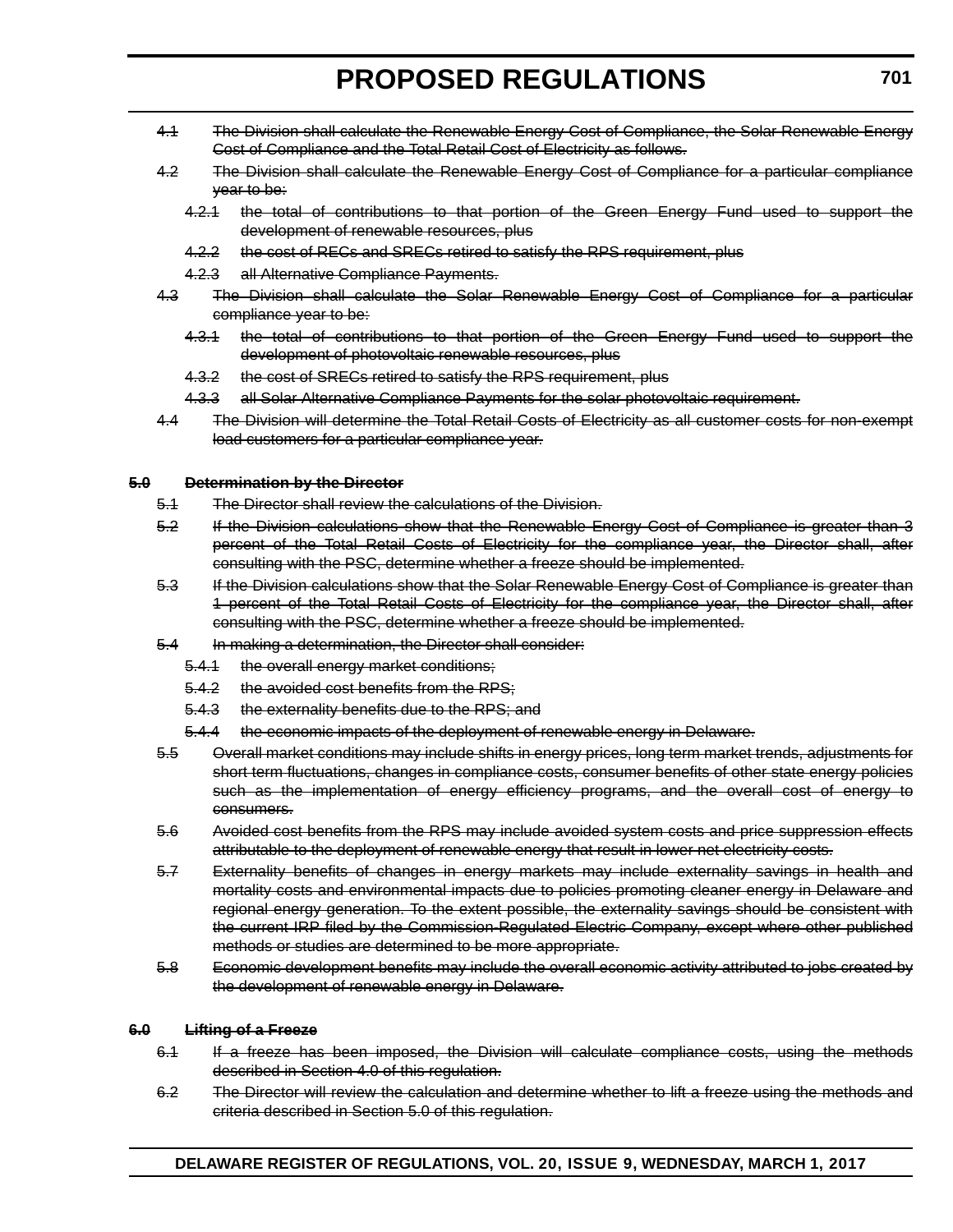- <span id="page-35-0"></span>6.3 If the total cost of compliance falls below the 3 percent threshold in subsection 5.2 of this regulation or the 1 percent threshold in subsection 5.3 of this regulation, the Director shall lift a freeze following consultation with the PSC.
- 6.4 If a freeze is lifted, the Director will promptly notify, electronically and by mail, the Commission-Regulated Electric Company that filed reports on RPS compliance. The Director will also:
	- 6.4.1 provide prior notice of the lifting of the freeze to the PSC; and
	- 6.4.2 publish notice of the lifting of the freeze in the next appropriate issue of the Delaware *Register of Regulations*.

#### **7.0 Administration**

- 7.1 Within 90 days after the end of any compliance year, the Commission-Regulated Electric Company shall submit to the Division in writing and electronically the following information for the applicable compliance year:
	- 7.1.1 the Renewable Energy Cost of Compliance for that compliance year;
	- 7.1.2 the Solar Renewable Energy Cost of Compliance costs for that compliance year; and
	- 7.1.3 the Total Retail Costs of Electricity for that compliance year.
- 7.2 Within 30 days from receipt of the information described in subsection 7.1 of this regulation from the Commission-Regulated Electric Company, the Division shall calculate the cost of compliance as described in Section 4.0 of this regulation and present the results to the Director.
- 7.3 Within 30 days of receipt of the calculations of the cost of compliance from the Division, the Director will, after receipt of the calculations and consultation with the PSC, make a determination as described in Section 5.0 of this regulation and notify the Commission-Regulated Electric Company that filed reports on RPS compliance. The Director will also publish notice of the freeze in the next appropriate issue of the Delaware *Register of Regulations*.
- 7.4 The public will have 15 business days from the publication of the Director's determination to offer comment. The Director may alter or amend the determination based on review of the public comments.
- 7.5 The Director shall make a final determination, including effective date, provide public notice to the Registrar, and notify electronically and by mail the PSC, the Commission-Regulated Electric Company, and other interested parties within 15 business days of the close of public comments.

#### **8.0 Existing Contracts**

In implementing a freeze under these rules, existing contracts for the production or delivery of RECs, SRECs, renewable energy supply or other environmental attributes shall not be abrogated.

#### **OFFICE OF [THE SECRETARY](http://www.dnrec.delaware.gov/Admin/Pages/ots.aspx)**

Statutory Authority: 7 Delaware Code, Section 7507A(b) (7 **Del.C.** §7507A(b)) 7 **DE Admin. Code** 109

#### **REGISTER NOTICE SAN#: 2017- 01**

#### **[109 Regulations Governing the Guidelines to Evaluate Land Being Considered for Permanent Protection](#page-3-0)**

#### **1. TITLE OF THE REGULATIONS:**

Regulations Governing the Guidelines to Evaluate Land Being Considered for Permanent Protection

**2. BRIEF SYNOPSIS OF THE SUBJECT, SUBSTANCE AND ISSUE:**

As a result of amendments to the Land Protection Act, effective August 3, 2016, the Guidelines to Evaluate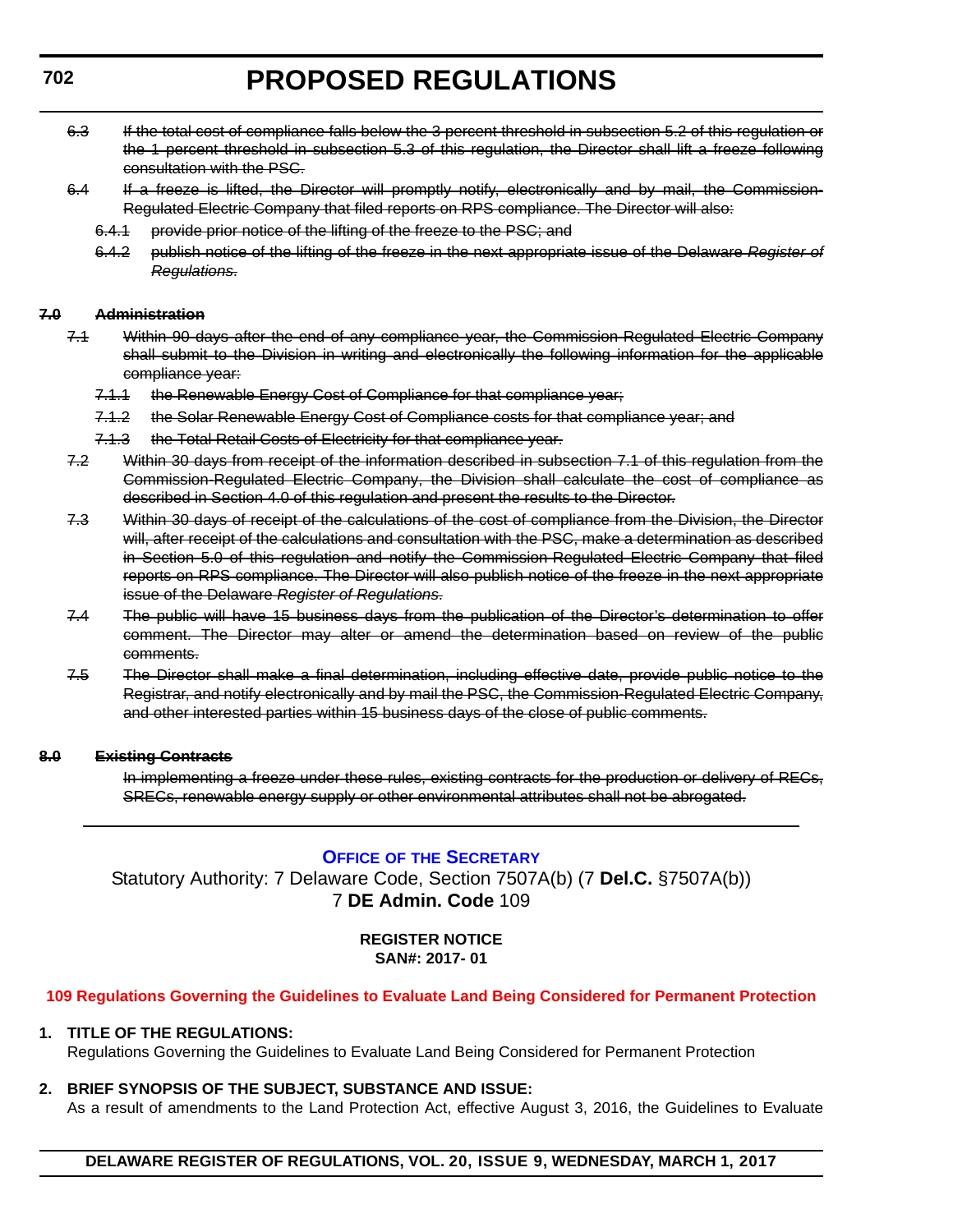Land Being Considered for Permanent Protection, last updated 12/7/16, currently being used by staff to support the Open Space Program must go through notice and public hearing pursuant to 29 **Del.C.** Ch. 101.

- **3. POSSIBLE TERMS OF THE AGENCY ACTION:** N/A
- **4. STATUTORY BASIS OR LEGAL AUTHORITY TO ACT:** 7 **Del.C** Ch. 75
- **5. LIST OF OTHER REGULATIONS THAT MAY BE IMPACTED OR AFFECTED BY THE PROPOSAL:** N/A

#### **6. NOTICE OF PUBLIC COMMENT:**

Public hearing is scheduled for March 23, 2017 at 6:00pm in the DNREC, Richardson and Robbins Building Auditorium. Individuals may submit written comments prior to the hearing regarding the proposed changes via email to Elena.Stewart@state.de.us or via the USPS to Elena Stewart, Land Preservation Specialist, DNREC, 89 Kings Highway, Dover, DE 19901 (302) 739-9935. The record will remain open and comments will be accepted until April 7, 2017.

#### **7. PREPARED BY:**

Elena Stewart elena.stewart@state.de.us 302-739-9935

**\*Please Note: The Regulatory Flexibility Analysis and Impact Statement for this regulation, as required by 29 Del.C. Ch. 104, is available at:**

**<http://regulations.delaware.gov/register/march2017/proposed/20 DE Reg 702RFA 03-01-17.pdf>**

#### **109 Regulations Governing the Guidelines to Evaluate Land Being Considered for Permanent Protection**

#### **1.0 Purpose of the Regulations**

The purpose of the Regulations contained herein is to detail the Guidelines to Evaluate Land Being Considered for Permanent Protection that the State agencies, as defined in 7 **Del.C.** §7504(10), shall use to evaluate land(s) that have been offered for permanent protection to ensure that the land(s) should be permanently protected and that permanently protecting the land furthers the purposes of the Land Protection Act, 7 **Del.C.** Ch. 75.

#### **2.0 Definitions**

As used in these Regulations, the following terms shall have the meanings set forth here:

"**Act**" refers to the Land Protection Act (7 **Del.C.** Ch. 75).

"**Buffer**" refers to a vegetated area near a stream or other water feature which helps improve water quality by serving as protection from impacts of adjacent land use.

"**Cultural/Historic Resources**" means those structures, improvements, sites or lands that are listed as significant in or eligible for listing in the National Register of Historic Places, either as individual listings or as contribution elements in listed or eligible historic districts (30 **Del.C.** §1803).

"**Early Successional Habitat**" or "**ESH**" refers to mixed stand of grasses and herbaceous flowering plants, old field habitat, pastureland, and shrubland.

"**ERES Waters**" refers to waterways or waterbodies having the designation requiring the highest level of protection for waters that are of "Exceptional Recreation or Ecological Significance" (ERES). These waterways are important habitats for a multitude of wildlife and are also popular recreation destinations.

"**Fisheries Access Area**" refers to an area where fish could be caught, such as a shoreline or pier or somewhere a boat could get access to the water for the purpose of fishing.

"**Fisheries Resource Protection Areas**" means critical nursery or spawning habitat for anadromous fish, bivalves, and shellfish.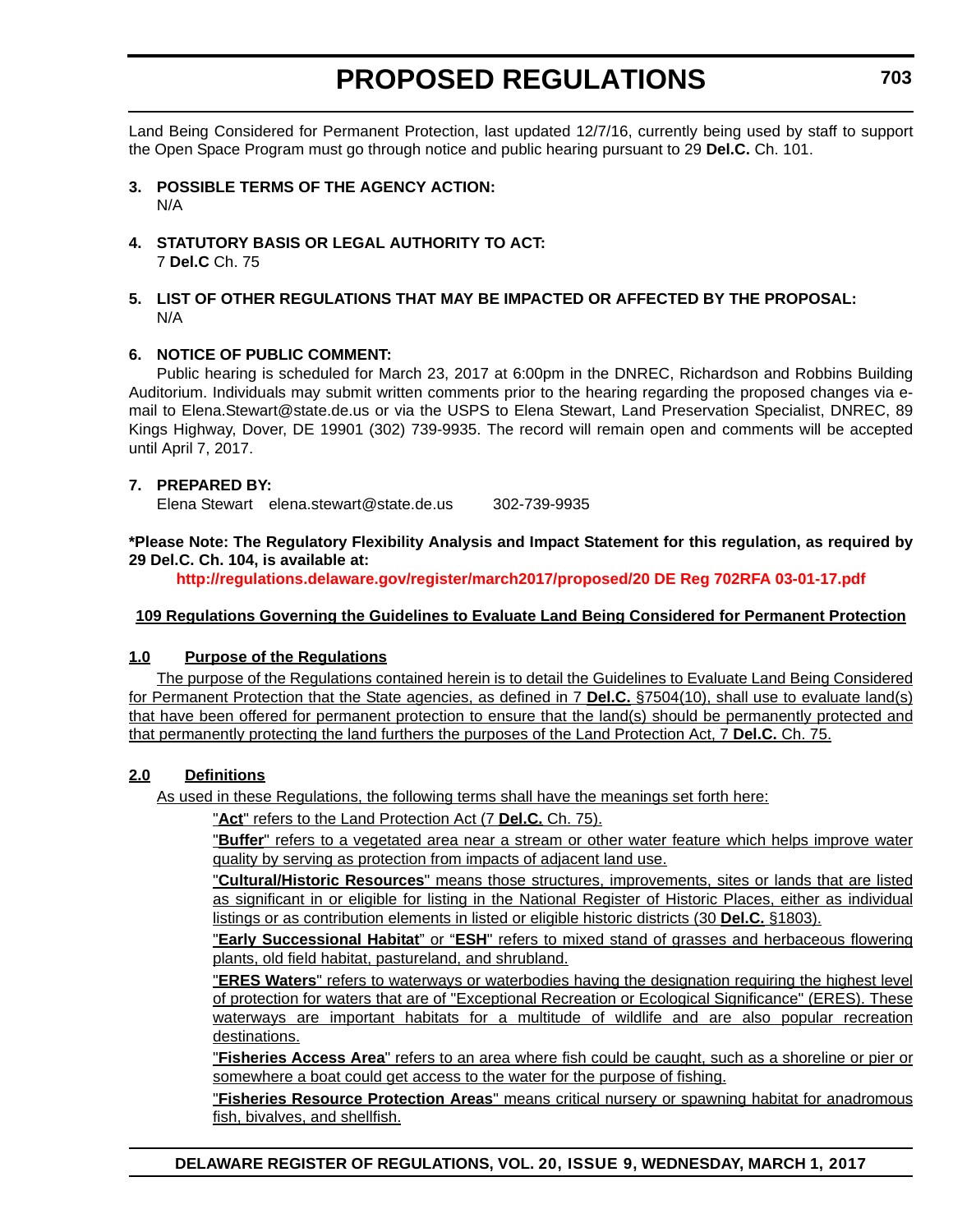"**Floodway**" means an area of land that impacts or is impacted by flooding.

"**Habitat of Conservation Concern (HCC)**" refers to habitats that are rare, have special significance in Delaware, are particularly sensitive to disturbance, and/or have a high diversity of rare plants.

"**Management Plan**" refers to a plan for the stewardship of land that would support the purposes of the Act.

"**Mean High Water (MHW)**" refers to the average of all the high water heights observed over a period of several years.

"**Nutrient Management Critical Priority Areas**" refers to areas established to help the Delaware Nutrient Management Commission decide where to focus their efforts with respect to their Nutrient Management Planning and Nutrient Relocation programs. The Delaware Nutrient Management Act (3 **Del.C.** Ch. 22) was enacted in June 1999 as part of an effort to address water quality concerns in Delaware.

"**One-Hundred-Year Floodplain**" refers to the area of inundation when the expected 100-year flood flow rate is mapped. A one-hundred-year flood is a flood event that has a 1% probability of occurring in any given year.

"**Open Space**" or "**open space land**" means any land the permanent protection of which will further any of the purposes listed in the Act.

"**Open Space Program**" means the conservation program created to carry out the purposes of the Act.

"**Permanent protection**", "**permanently protected**", "**permanently protect**", or "**preservation**" means the acquisition by purchase, gift, grant, bequest, devise, or otherwise of the fee or any lesser interest, development right, easement, covenant, or other contractual right in land in perpetuity necessary to achieve the purposes of this chapter.

"**Proximity to Population Base**" refers to the Strategies for State Policies and Spending document, which is developed by the Office of State Planning Coordination and adopted by Executive Order. Levels 1-3 are the areas wherein State policies will support growth and economic development activities, with Levels 1 and 2 being the primary focus.

"**Regional Priorities**" means priorities that an organization has developed that could support the purposes of the Act.

"**Restoration**" means renewing degraded, damaged, or destroyed ecosystems and habitats in the environment by active intervention and action.

"**S1 Species**" refers to species classified as extremely rare with typically 5 or fewer occurrences statewide.

"**S2 Species**" refers to species classified as very rare with typically 6 to 20 occurrences statewide.

"**S3 Species**" refers to species classifies as rare to uncommon with approximately 21 to 100 occurrences statewide.

"**Sea Level Rise (SLR) Adaptation**" means adaptations that allow for landward migration of a resource or loss of land due to sea level rise.

"**Species of Greatest Conservation Need (SGCN)**" refers to species identified according to a set of criteria provided in the Delaware Wildlife Action Plan. SGCN are species indicative of the overall diversity and health of the State's wildlife resources. Some may be rare or declining, may be vital components of certain habitats, and/or may have a significant portion of their population in Delaware.

"**Stand-alone**" means land that is not adjacent to properties that are already protected, or part of a greater management plan for an area that is already protected.

"**State agency**" means the Department of Natural Resources and Environmental Control (Division of Parks and Recreation or the Division of Fish and Wildlife), Department of State (Division of Historical and Cultural Affairs), or the Department of Agriculture (Delaware Forest Service) (7 **Del.C.** §7504(10)).

"**State Registry of Natural Areas**" means a list identifying all State-registered Natural Areas accompanied by a map on file at the Office of Nature Preserves.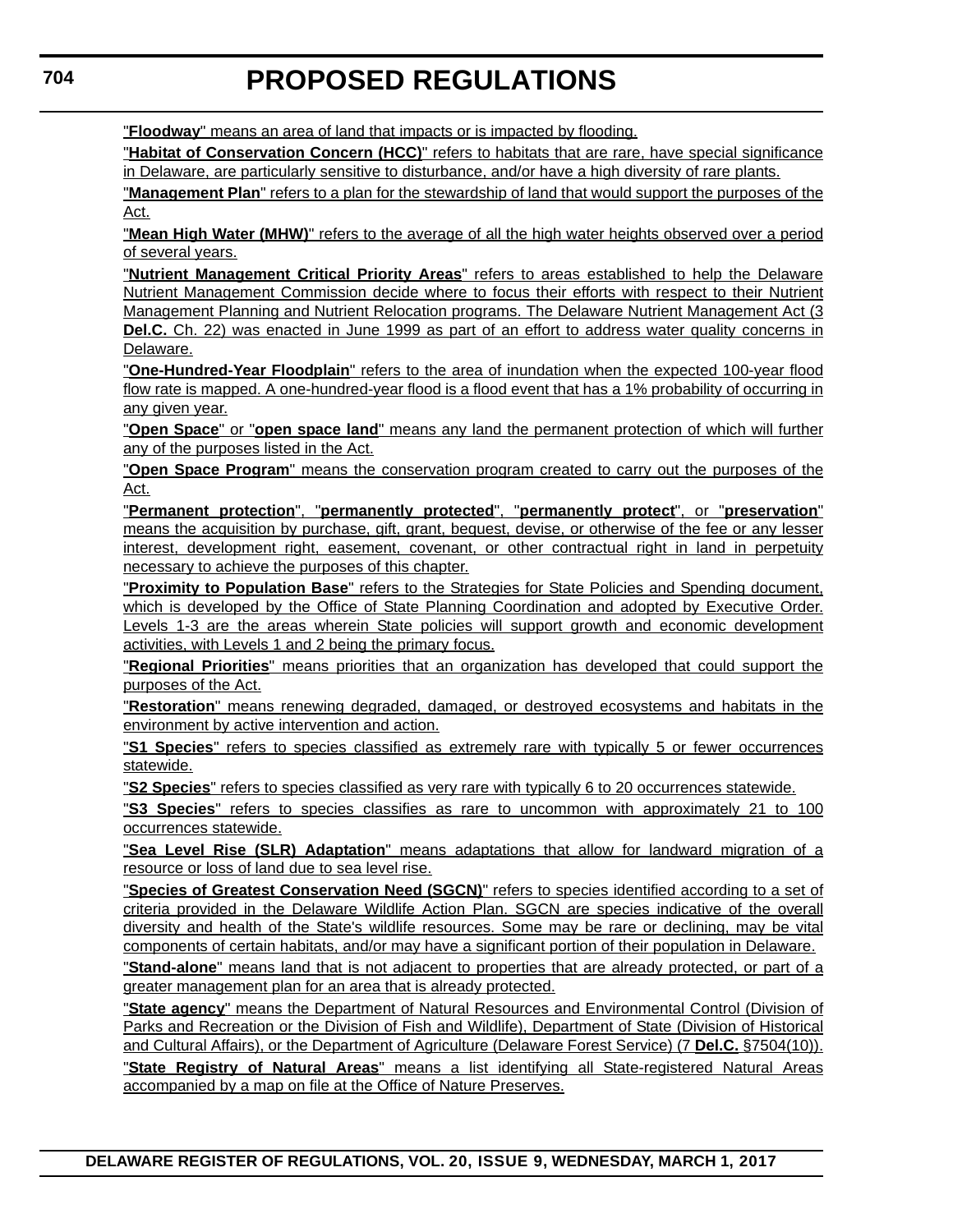<span id="page-38-0"></span>"**Statewide Comprehensive Outdoor Recreation Plan (SCORP)**" refers to a planning and policy document that identifies needs in outdoor recreation throughout the State of Delaware.

"**Utilities**" means aboveground public utilities that serve more than one entity, such as electric transmission or distribution lines, fiber optic/cable lines, cell tower and/or solar panel array.

"**Viewshed**" means an area of particular scenic or historic value that is deemed worthy of preservation against development or other change.

"**Watershed Impairment**" refers to waters that do not meet the standards of Section 303(d) of the Clean Water Act (CWA). Section 305(b) of the CWA requires reporting of the conditions of the waters of the State. If monitoring reveals that a stream has high pollutant levels that prevent it from achieving all of its designated uses, it is considered impaired and will be placed on the 303(d) list. This information is organized by watershed, or the land area draining to a particular water body.

#### **3.0 Open Space Criteria**

To be eligible for permanent protection, an area of land must include or exhibit, in whole or in part, one or more of the criteria set forth in 7 **Del.C.** §7507A(a).

#### **4.0 Open Space Evaluation**

4.1 State agencies shall use the Guidelines to Evaluate Land Being Considered for Permanent Protection, last updated 12/7/16, to evaluate land(s) which a landowner has offered for permanent protection to ensure that permanently protecting the land furthers the purposes of the Act. The Guidelines can be found here:

#### **[Guidelines to Evaluate Land Being Considered for Permanent Protection](http://regulations.delaware.gov/register/march2017/proposed/Guidelines to Evaluate Land.pdf)**

4.2 A representative of the Open Space Council or State agency may access the land being considered for permanent protection to perform onsite verification to gather information about the land only after the landowner executes the written permission form attached to the aforementioned guidelines granting the representative permission to enter upon the land.

### **[DEPARTMENT OF STATE](http://sos.delaware.gov/) DIVISION [OF PROFESSIONAL REGULATION](http://dpr.delaware.gov/) 2500 BOARD [OF PHARMACY](http://dpr.delaware.gov/boards/pharmacy/index.shtml)**

Statutory Authority: 24 Delaware Code, Section 2506(a)(1) (24 **Del.C.** §2506(a)(1)) 24 **DE Admin. Code** 2500

#### **PUBLIC NOTICE**

#### **[2500 Board of Pharmacy](#page-3-0)**

Pursuant to 24 **Del.C.** §2506(a)(1), the Delaware Board of Pharmacy ("Board") has proposed revisions to its rules and regulations.

A public hearing will be held on April 19, 2017 at 9:30 a.m. in the second floor conference room A of the Cannon Building, 861 Silver Lake Boulevard, Dover, Delaware, where members of the public can offer comments on the amendments to the rules and regulations. Anyone wishing to receive a copy of the proposed rules and regulations may obtain a copy from the Delaware Board of Pharmacy, 861 Silver Lake Boulevard, Dover, Delaware 19904. Persons wishing to submit written comments may forward these to the Board liaison, Christine Mast, at the above address.

The proposed regulations add to subsection 1.4.1, the biennial licensure renewal requirement that all licensees must complete two hours of continuing education in 1) the distribution, dispensing or delivery of controlled substances, or 2) the detection and recognition of symptoms, patterns of behavior, or other characteristics of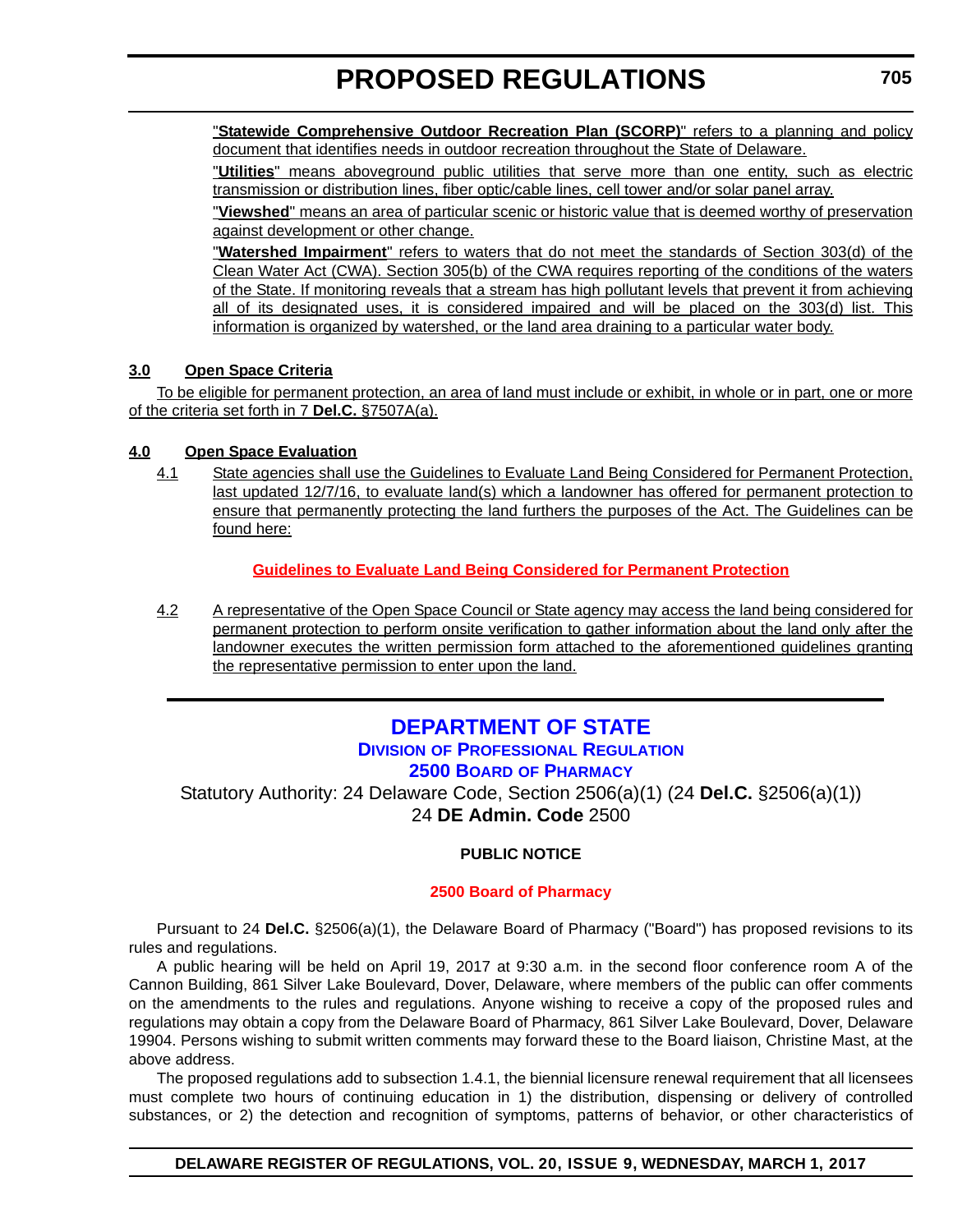impairment and dependency resulting from the abusive or illegal use of controlled substances. Subsection 1.2.4 has been revised to reflect new NAPLEX requirements for taking of the examination. The list of crimes substantially related to the practice of pharmacy, set forth in Section 17.0, has been updated to include amendments to the Uniform Controlled Substances Act. Finally, subsection 5.1.7, pertaining to compounded medications for office use, has been revised to delineate standards for both human use and animal use. The proposed changes allow veterinarians to administer and dispense compounded preparations for animal patients subject to certain specified requirements designed to maintain safety and quality for the protection of the public.

In accordance with 29 **Del.C.** §10118(a), the final date to receive written comments will be May 4, 2017, which is 15 days following the public hearing. The Board will deliberate on all of the public comment at its next regularly scheduled meeting, at which time it will determine whether to adopt the rules and regulations as proposed or make additional changes due to the public comment.

#### **\*Please Note: The Regulatory Flexibility Analysis and Impact Statement for this regulation, as required by 29 Del.C. Ch. 104, is available at:**

**<http://regulations.delaware.gov/register/march2017/proposed/20 DE Reg 705RFA 03-01-17.pdf>**

#### **2500 Board of Pharmacy**

#### **1.0 Pharmacist Licensure Requirements**

#### *(Break in Continuity Within Section)*

1.2 Examination Requirements

#### *(Break in Continuity Within Section)*

1.2.4 The Board will re-confirm the eligibility of an applicant who fails the NAPLEX. The applicant shall be entitled to take a re-examination at least ninety-one (94) forty-five (45) days following the date of the failure with a limit of three attempts in a 12-month period. If an applicant has failed the examination three times, and 12 months have passed since the failure of the last examination, he/ she shall be eligible to re-take the NAPLEX, provided that he/she produces evidence of working full-time as an intern for a period of six months or has attended an accredited college of pharmacy as a registered student for a minimum of one semester consisting of 12 credits during the interim. "College Practical Experience" form or an "affidavit of Intern Experience" must be furnished by the Dean of the College or the preceptor whichever the case may be.

#### *(Break in Continuity Within Section)*

- 1.4 Continuing Education Requirements
	- 1.4.1 A pharmacist must acquire 3.0 C.E.U.'s (30 hours) per biennial licensure period. No carry over of credit from one registration period to another period is permitted. Each biennial licensure renewal period, the required 30 hours must include the following:
		- 1.4.1.1 At least 2 hours of continuing education per biennial licensure period must be in the area of medication safety/errors-and;
		- 1.4.1.2 At least 2 hours of continuing education in: 1) the distribution, dispensing or delivery of controlled substances; or 2) the detection and recognition of symptoms, patterns of behavior, or other characteristics of impairment and dependency resulting from the abusive or illegal use of controlled substances.

#### *(Break in Continuity of Sections)*

#### **5.0 Dispensing**

5.1 The practice of dispensing shall include, but not be limited to the following acts which shall be performed only by a pharmacist, or a pharmacy intern or student participating in an approved College of Pharmacy coordinated, practical experience program under the direct supervision of a pharmacist.

#### *(Break in Continuity Within Section)*

5.1.7 Compounded medications for office use.

#### **DELAWARE REGISTER OF REGULATIONS, VOL. 20, ISSUE 9, WEDNESDAY, MARCH 1, 2017**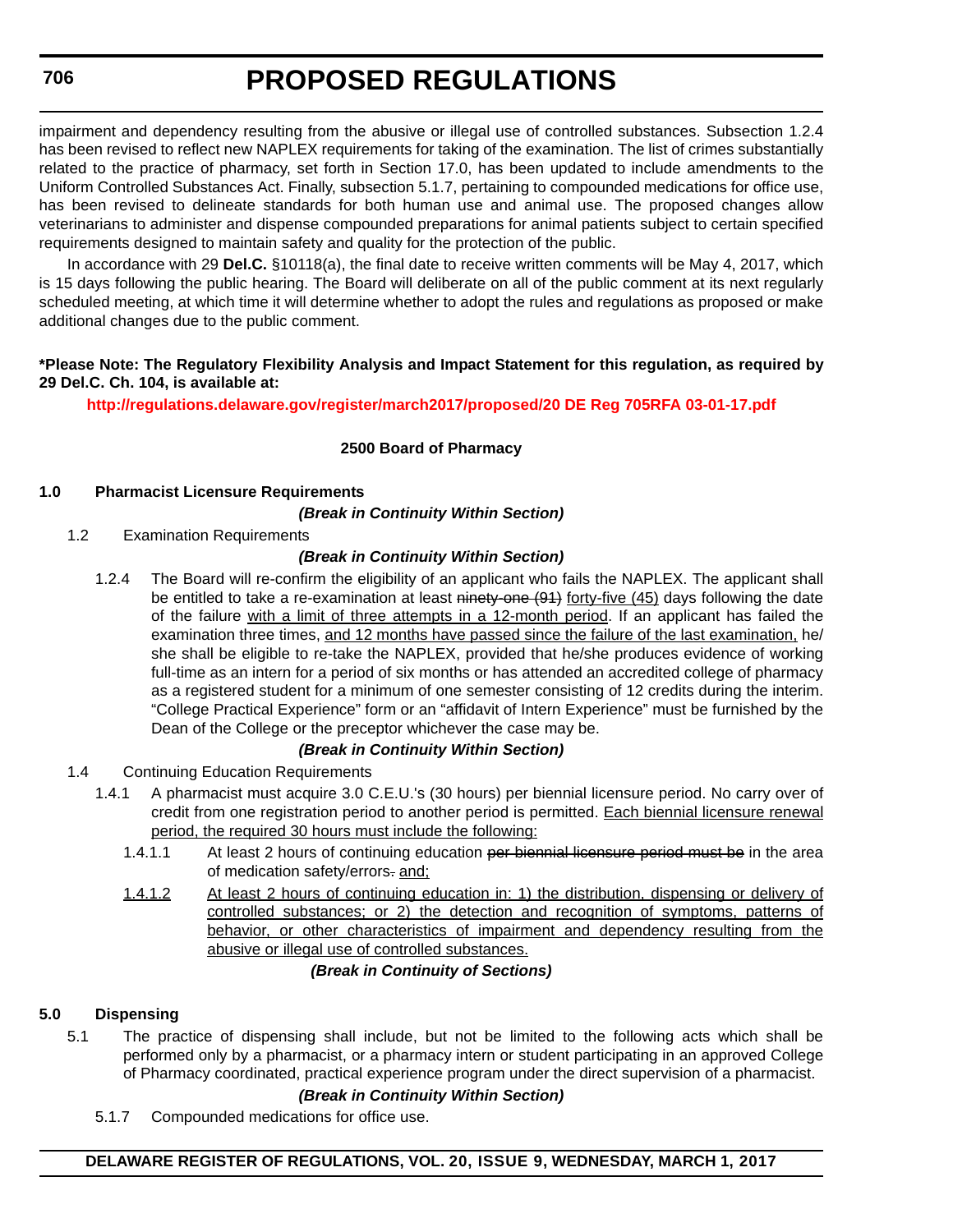- 5.1.7.1 Non-patient specific compounded products may not be sold to the practitioner for use in his or her office to administer to patients unless authorized by Federal authority. Compounded nonsterile or sterile preparations for human use without a patient specific prescription.
	- 5.1.7.1.1 Only an FDA-registered outsourcing facility properly licensed in Delaware may distribute to a practitioner for office use human compounded preparations without a patient-specific prescription.
- 5.1.7.2 Compounded nonsterile or sterile preparations for animal use without a patient specific prescription.
	- 5.1.7.2.1 A Delaware licensed pharmacy may provide a compounded nonsterile or sterile preparation without a patient-specific prescription to a Delaware licensed veterinarian who intends to administer to the animal patient in his or her care or to dispense to the patient's owner or caretaker only if the pharmacy:
		- 5.1.7.2.1.1 Complies with USP 795 or USP 797, or any updated versions, as applicable;
		- 5.1.7.2.1.2 Complies with applicable federal law; and
		- 5.1.7.2.1.3 Labels compounded nonsterile or sterile preparations with:
			- 5.1.7.2.1.3.1 The name and strength of the preparation; or a list of the active ingredients and the strength of the active ingredients in the preparation;
			- 5.1.7.2.1.3.2 An appropriate beyond-use date as determined by the pharmacist in accordance with USP-NF standards for pharmacy compounding;
			- 5.1.7.2.1.3.3 The quantity of the preparation; and
			- 5.1.7.2.1.3.4 The name, address and license number of the pharmacy.
	- 5.1.7.2.2 A Delaware licensed pharmacy may not provide compounded nonsterile or sterile preparations without a patient-specific prescription to Delaware licensed veterinarians:
		- 5.1.7.2.2.1 In an amount greater than 10% of the total amount of non-patient specific compounded preparations sold by the pharmacy in a rolling year; or
		- 5.1.7.2.2.2 If the compounded nonsterile or sterile preparations are copies or close approximations to products approved by the FDA.

#### *(Break in Continuity of Sections)*

#### **17.0 Crimes substantially related to the practice of pharmacy.**

- 17.1 For the purposes of this section the following definitions shall apply:
	- 17.1.1 "**Conviction**" means a verdict of guilty entered by a judge or jury, or a plea of guilty or a plea of *nolo contendere* or other similar plea such as a "**Robinson**" or "**Alford**" plea unless the individual has been discharged under 11 **Del.C.** §4218 (probation before judgment) or under 10 **Del.C.** §1024 (domestic violence diversion program) or under 16 **Del.C.** §4764 (first offenders controlled substances diversion program).
- 17.2 Conviction of any of the following crimes, or of the attempt to commit or of a conspiracy to commit or conceal the following crimes, is deemed to be a crime substantially related to the practice of pharmacy in the State of Delaware without regard to the place of conviction:
	- 17.2.1 Unlawfully administering drugs. 11 **Del.C.** §625.
	- 17.2.2 Unlawfully administering a controlled substance or counterfeit substance or narcotic drugs. 11 **Del.C.** §626.
	- 17.2.3 Prohibited acts as to substances releasing vapors or fumes; unclassified misdemeanor. 11 **Del.C.** §627.
	- 17.2.3 Unlawful sexual contact in the second degree; class F felony. 11 **Del.C.** §768
	- 17.2.4 Unlawful sexual contact in the first degree; class D felony. 11 **Del.C.** §769
	- 17.2.5 Rape in the fourth degree; class C felony. 11 **Del.C.** §770
	- 17.2.6 Rape in the third degree; class B felony 11 **Del.C.** §771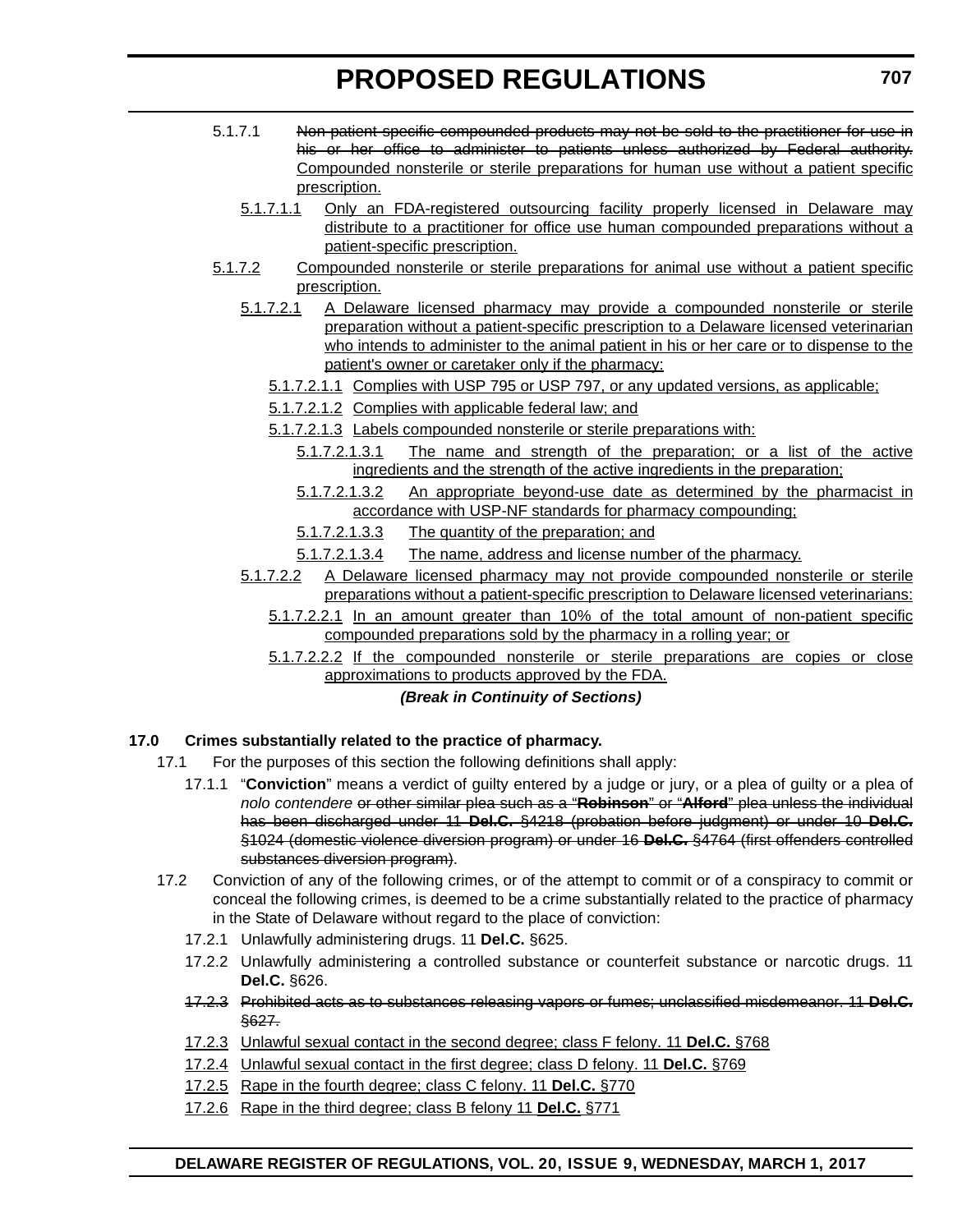- 17.2.7 Rape in the second degree; class B felony. 11 **Del.C.** §772
- 17.2.8 Rape in the first degree; class A felony. 11 **Del.C.** §773
- 17.2.9 Sexual extortion; class E felony. 11 **Del.C.** §774
- 17.2.10 Continuous sexual abuse of a child; class B felony. 11 **Del.C.** §776
- 17.2.11 Dangerous crime against a child, definitions, sentences. 11 **Del.C.** §777
- 17.2.12 Sex offender unlawful sexual conduct against a child. 11 **Del.C.** §777A
- 17.2.13 Sexual abuse of a child by a person in a position of trust, authority or supervision in the first degree. 11 **Del.C.** §778
- 17.2.14 Sexual abuse of a child by a person in a position of trust, authority or supervision in the second degree 11 **Del.C.** §778A
- 17.2.15 Female genital mutilation. 11 **Del.C.** §780
- 17.2.416Use of illegitimate retail sales receipt or UPC Universal Product Code Label. 11 **Del.C.** §840A.
- 17.2.517Theft. Felony. 11 **Del.C.** §841.
- 17.2.618Forgery. 11 **Del.C.** §861.
- 17.2.719Possession of forgery devices. 11 **Del.C.** §862.
- 17.2.820Falsifying business records. 11 **Del.C.** §871.
- 17.2.921Deceptive business practices. 11 **Del.C.** §906.
- 17.2.1022Insurance fraud. 11 **Del.C.** §913.
- 17.2.1123Health care fraud. 11 **Del.C.** §913A.
- 17.2.1224Unauthorized access to computer systems. 11 **Del.C.** §932.
- 17.2.1325Theft of computer services. 11 **Del.C.** §933.
- 17.2.1426Interruption of computer services. 11 **Del.C.** §934.
- 17.2.1527Misuse of computer system information. 11 **Del.C.** §935.
- 17.2.16 Unlawful delivery of noncontrolled substance. 16 **Del.C.** §4752A.
- 17.2.17 Trafficking in marijuana, cocaine, illegal drugs, methamphetamines, L.S.D., or designer drugs. 16 **Del.C.** §4753A.
- 17.2.18 Failure to keep drugs in original containers 16 **Del.C.** §4758.
- 17.2.19 Sexual harassment; unclassified misdemeanor. 11 **Del.C.** §763
- 17.2.20 Indecent exposure in the second degree; unclassified misdemeanor. 11 **Del.C.** §764
- 17.2.21 Indecent exposure in the first degree; class A misdemeanor. 11 **Del.C.** §765
- 17.2.22 Incest; class A misdemeanor. 11 **Del.C.** §766
- 17.2.23 Unlawful sexual contact in the third degree; class A misdemeanor. 11 **Del.C.** §767
- 17.2.24 Unlawful sexual contact in the second degree; class G felony. 11 **Del.C.** §768
- 17.2.25 Unlawful sexual contact in the first degree; class F felony. 11 **Del.C.** §769

17.2.26 Rape in the fourth degree; class C felony. 11 **Del.C.** §770

- 17.2.27 Rape in the third degree; class B felony 11 **Del.C.** §771
- 17.2.28 Rape in the second degree; class B felony. 11 **Del.C.** §772
- 17.2.29 Rape in the first degree; class A felony. 11 **Del.C.** §773
- 17.2.30 Sexual extortion; class E felony. 11 **Del.C.** §774
- 17.2.31 Bestiality. 11 **Del.C.** §775
- 17.2.32 Continuous sexual abuse of a child; class B felony. 11 **Del.C.** §776
- 17.2.33 Dangerous crime against a child, definitions, sentences. 11 **Del.C.** §777
- 17.2.34 Sex offender unlawful sexual conduct against a child. 11 **Del.C.** §777A
- 17.2.35 Sexual abuse of a child by a person in a position of trust, authority or supervision in the first degree. 11 **Del.C.** §778, 778A
- 17.2.36 Female genital mutilation. 11 **Del.C.** §780
- 17.2.28 Possession or theft of a prescription form or a pad. 11 **Del.C.** §841C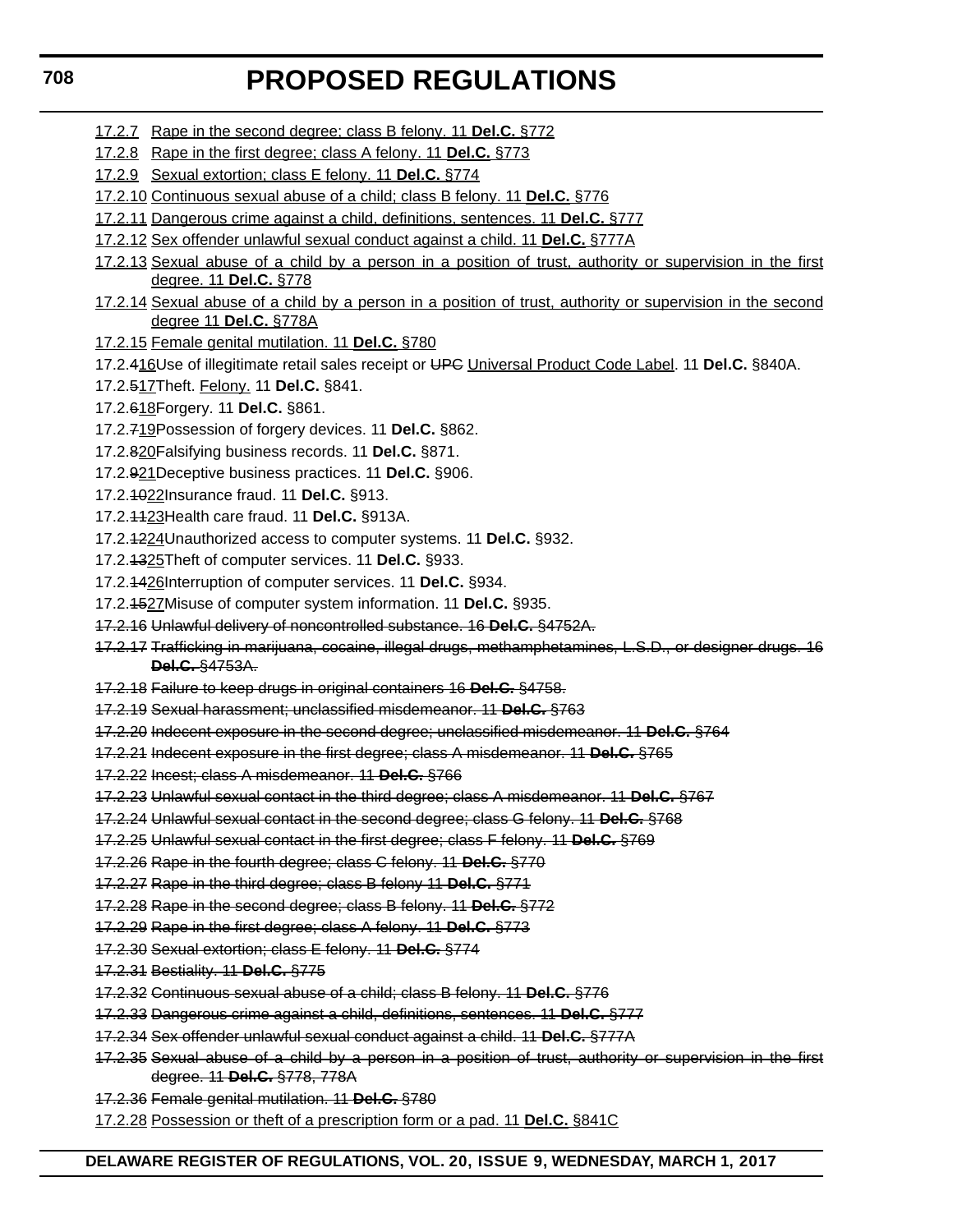- 17.2.3729Dealing in children. 11 **Del.C.** §1100
- 17.2.3830Sexual exploitation of a child. 11 **Del.C.** §1108
- 17.2.3931Unlawful dDealing in child pornography. 11 **Del.C.** §1109
- 17.2.4032Possession of child pornography. 11 **Del.C.** §1111
- 17.2.4133Sexual offenders; prohibitions from school zones. 11 **Del.C.** §1112
- 17.2.4234Sexual solicitation of a child. 11 **Del.C.** §1112A
- 17.2.35 Prohibited acts A. Former 16 **Del.C.** §4751
- 17.2.36 Prohibited acts B. Former 16 **Del.C.** §4752
- 17.2.37 Unlawful delivery of noncontrolled substance. Former 16 **Del.C.** §4752A
- 17.2.38 Prohibited acts C. Former 16 **Del.C.** §4753
- 17.2.39 Trafficking in marijuana, cocaine, illegal drugs, methamphetamines, L.S.D., or designer drugs. Former 16 **Del.C.** §4753A
- 17.2.40 Prohibited acts D. Former 16 **Del.C.** §4754
- 17.2.41 Possession and delivery of noncontrolled prescription drug. Former 16 **Del.C.** §4754A
- 17.2.42 Prohibited acts E. Former 11 **Del.C.** §4755
- 17.2.43 Prohibited acts. Former 11 Del.C. §4756
- 17.2.44 Hypodermic syringe or needle; delivering or possessing; disposal; exceptions. Former 16 **Del.C.** §4757
- 17.2.45 Keeping drugs in original containers. Former 16 **Del.C.** §4758
- 17.2.46 Distribution to persons under 21 years of age. Former 16 **Del.C.** §4761
- 17.2.47 Purchase of drugs from minors. Former 16 **Del.C.** §4761A
- 17.2.48 Distribution, delivery, or possession of controlled substance within 1,000 feet of school property. Former 16 **Del.C.** §4767
- 17.2.49 Distribution, delivery or possession of controlled substance in or within 300 feet of park, recreation area, church, synagogue or other place of worship. Former 16 **Del.C.** §4768
- 17.2.50 Drug dealing-Aggravated possession; class B felony. 16 **Del.C.** §4752
- 17.2.51 Drug dealing-Aggravated possession; class C felony. 16 **Del.C.** §4753
- 17.2.52 Drug dealing-Aggravated possession; class D felony. 16 **Del.C.** §4754
- 17.2.53 Aggravated possession; class E felony. 16 **Del.C.** §4755
- 17.2.54 Aggravated possession; class F felony. 16 **Del.C.** §4756
- 17.2.55 Miscellaneous drug crimes; class B, C and F felony. 16 **Del.C.** §4757
- 17.2.56 Unlawful dealing in a counterfeit or purported controlled substance; class E felony. 16 **Del.C.** §4758
- 17.2.57 Registrant crimes. 16 **Del.C.** §4759
- 17.2.58 Maintaining a drug property; class F felony. 16 **Del.C.** §4760
- 17.2.59 Operating or attempting to operate clandestine laboratories; cleanup; penalties. 16 **Del.C.** §4760A
- 17.2.60 Illegal possession and delivery of noncontrolled prescription drugs. 16 **Del.C.** §4761
- 17.2.61 Hypodermic syringe or needle; delivering or possessing; disposal; exceptions; penalties. 16 **Del.C.** §4762
- 17.2.62 Possession of controlled substances or counterfeit controlled substances; class A or B misdemeanor. 16 **Del.C.** §4763
- 17.2.43 Any conviction under Title 18 or Title 21 of the United States Code Annotated including, but not limited to Federal Health Care offenses.
- 17.3 Crimes substantially related to the practice of pharmacy shall be deemed to include any crimes under any federal law, state law, or valid town, city or county ordinance, that are substantially similar to the crimes identified in this rule.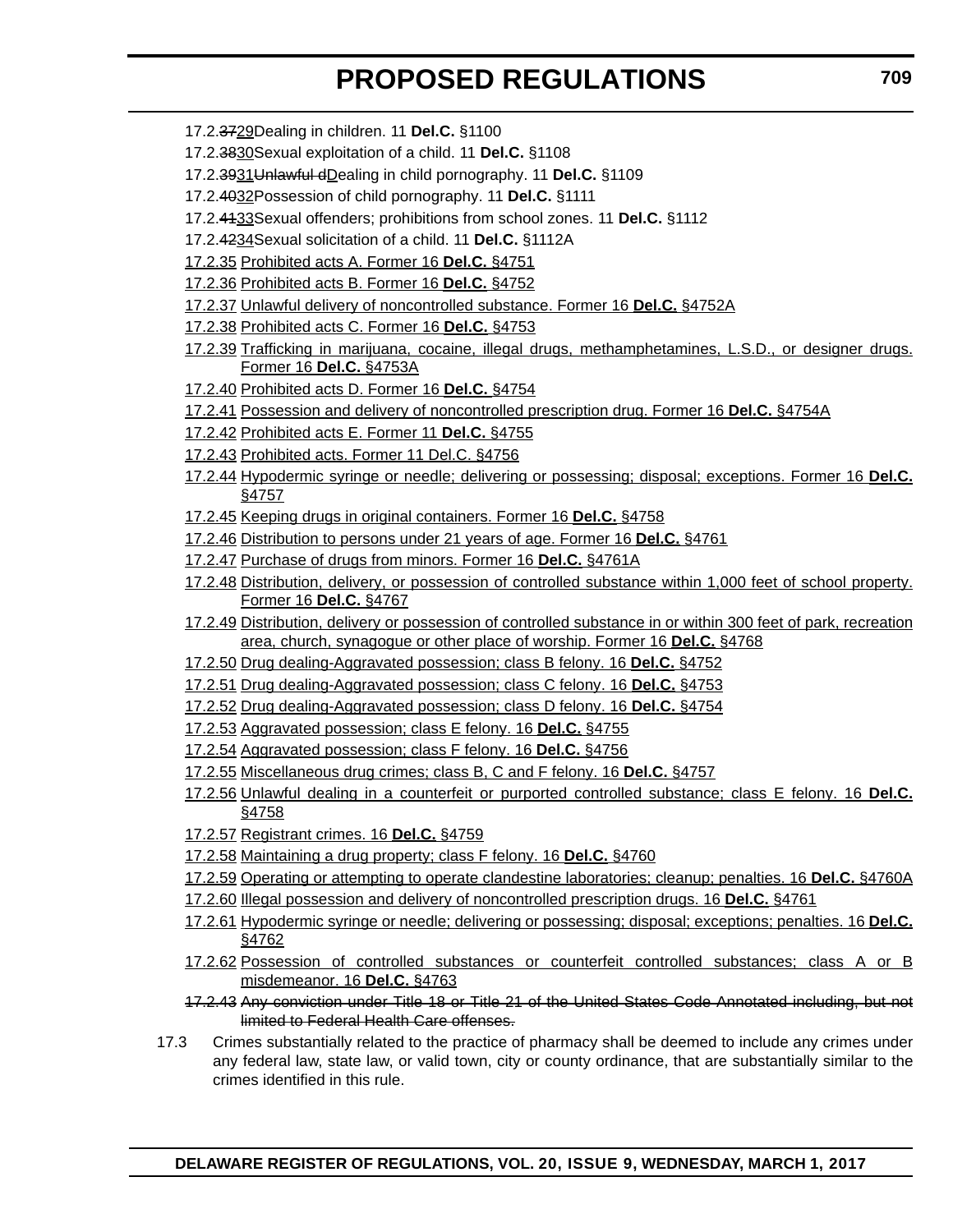<span id="page-43-0"></span>**710**

# **PROPOSED REGULATIONS**

**\*Please Note: As the rest of the sections were not amended, they are not being published. A copy of the regulation is available at:**

#### **[2500 Board of Pharmacy](http://regulations.delaware.gov/register/march2017/proposed/20 DE Reg 705 03-01-17.htm)**

### **DIVISION [OF PROFESSIONAL REGULATION](http://dpr.delaware.gov/) [4400 DELAWARE MANUFACTURED HOME INSTALLATION BOARD](http://dpr.delaware.gov/boards/manufactoredhomes/index.shtml)** Statutory Authority: 24 Delaware Code, Section 4416(b)(1) (24 **Del.C.** §4416(b)(1)) 24 **DE Admin. Code** 4400

### **PUBLIC NOTICE**

#### **[4400 Delaware Manufactured Home Installation Board](#page-3-0)**

Pursuant to 24 **Del.C.** §4416(b)(1), the Delaware Board of Manufactured Home Installation has proposed revisions to its rules and regulations. The rules pertaining to crimes substantially related to the practice of manufactured home installation are amended as well as a provision on qualifying education.

A public hearing will be held on April 10, 2017 at 9 a.m. in the second floor conference room B of the Cannon Building, 861 Silver Lake Boulevard, Dover, Delaware, where members of the public can offer comments on the amendments to the rules and regulations. Anyone wishing to receive a copy of the proposed rules and regulations may obtain a copy from the Delaware Board of Manufactured Home Installation, 861 Silver Lake Boulevard, Dover, Delaware 19904. Persons wishing to submit written comments may forward these to the Board at the above address, no later than April 25, 2017, in accordance with 29 **Del.C.** §10118(a).

#### **\*Please Note: The Regulatory Flexibility Analysis and Impact Statement for this regulation, as required by 29 Del.C. Ch. 104, is available at:**

**<http://regulations.delaware.gov/register/march2017/proposed/20 DE Reg 710RFA 03-01-17.pdf>**

#### **4400 Delaware Manufactured Home Installation Board** *(Break in Continuity of Sections)*

#### **4.0 Education**

- 4.1 All applicants must successfully complete a Board-approved course to qualify for licensure or certification. Completion of the HUD certification course satisfies this requirement.
	- 4.1.1 Training courses must provide at least fifteen (15) twelve (12) hours of education. An "hour" for purposes of this requirement shall mean fifty (50) minutes of instruction or participation in an appropriate course or program. Meals and breaks shall be excluded from credit.

#### *(Break in Continuity of Sections)*

#### **16.0 Crimes Substantially Related to the Practice of Manufactured Home Installation or Installation Inspection**

16.1 Conviction of any of the following crimes, or of the attempt to commit or of a conspiracy to commit or conceal or of solicitation to commit any of the following crimes, is deemed to be substantially related to the practice of manufactured home installation or manufactured home installation inspection in the State of Delaware, without regard to the place of conviction:

#### *(Break in Continuity Within Section)*

16.1.15 Sexual extortion. 11 **Del.C.** §776 774

16.1.16 Continuous sexual abuse of a child. 11 **Del.C.** §778 776

*(Break in Continuity Within Section)*

16.1.43 Forgery and related offenses. 11 **Del.C.** §863

**DELAWARE REGISTER OF REGULATIONS, VOL. 20, ISSUE 9, WEDNESDAY, MARCH 1, 2017**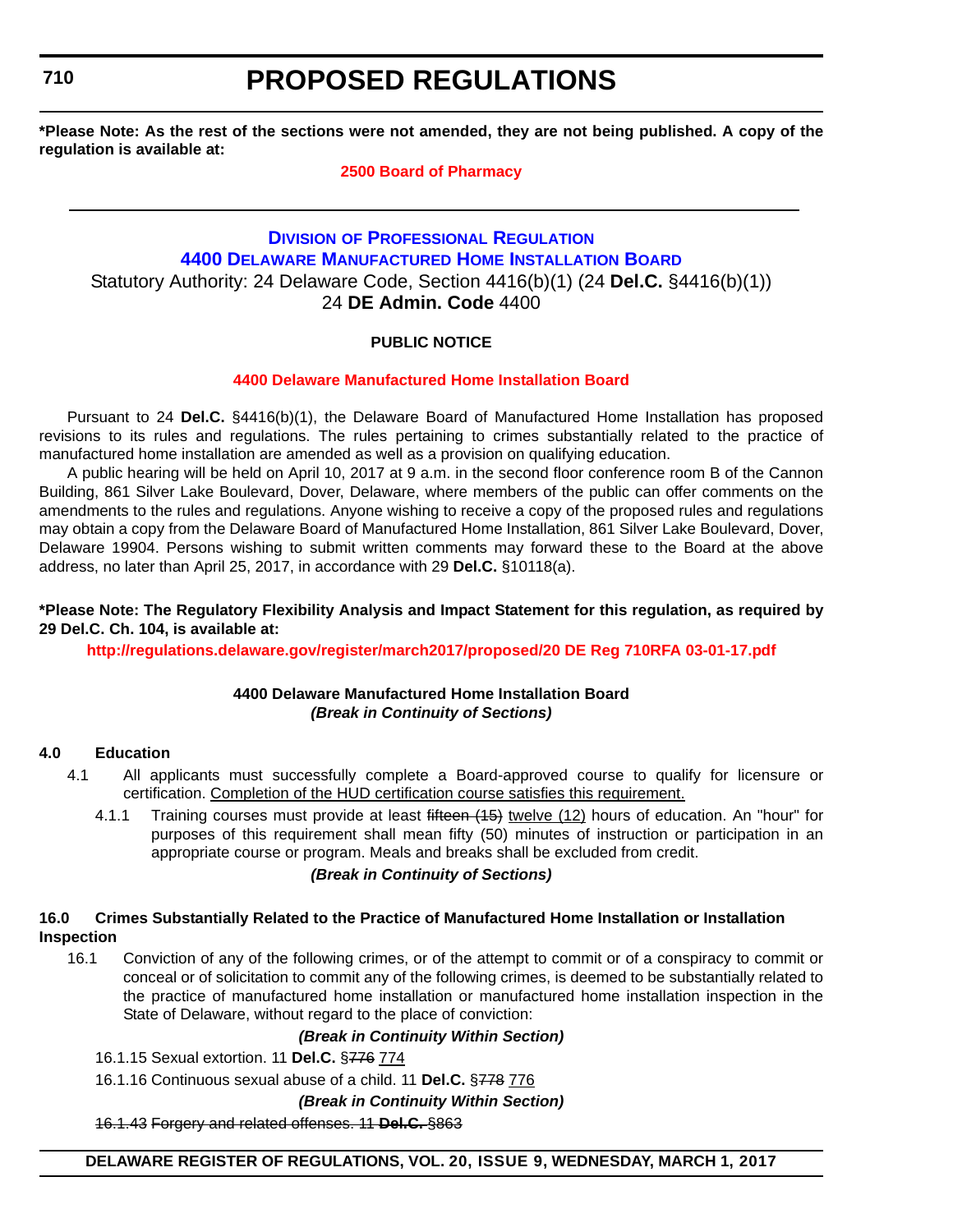| 16.1.4443 Falsifying business records. 11 Del.C. §871                                                                                              |  |
|----------------------------------------------------------------------------------------------------------------------------------------------------|--|
| 16.1.4544 Tampering with public records in the second degree. 11 Del.C. §873                                                                       |  |
| 16.1.4645 Tampering with public records in the first degree. 11 Del.C. §876                                                                        |  |
| 16.1.4746 Offering a false instrument for filing. 11 Del.C. §877                                                                                   |  |
| 16.1.4847 Issuing a false certificate. 11 Del.C. §878                                                                                              |  |
| 16.1.4948Bribery. 11 Del.C. §881                                                                                                                   |  |
| 16.1.5049Bribe receiving. 11 Del.C. §882                                                                                                           |  |
| 16.1.5450Deceptive business practices. 11 Del.C. §906                                                                                              |  |
| 16.1.5251 Criminal impersonation. 11 Del.C. §907                                                                                                   |  |
| 16.1.5352Criminal impersonation of a police officer, firefighter, emergency medical technician (EMT),<br>paramedic or fire police. 11 Del.C. §907B |  |
| 16.1.5453 Securing execution of documents by deception. 11 Del.C. §909                                                                             |  |
| 16.1.5554 Insurance fraud. 11 Del.C. §913                                                                                                          |  |
| 16.1.5655 Home improvement fraud. 11 Del.C. §916                                                                                                   |  |
| 16.1.5756New home construction fraud. 11 Del.C. §917                                                                                               |  |
| 16.1.5857Dealing in children. 11 Del.C. §1100A                                                                                                     |  |
| 16.1.5958 Sexual exploitation of a child. 11 Del.C. §1108                                                                                          |  |
| 16.1.6059 Unlawfully dealing in child pornography. 11 Del.C. §1109                                                                                 |  |
| 16.1.6460Possession of child pornography. 11 Del.C. §1111                                                                                          |  |
| 16.1.6261 Sexual offenders; prohibitions from school zones. 11 Del.C. §1112                                                                        |  |
| 16.1.6362 Sexual solicitation of a child. 11 Del.C. §1112A                                                                                         |  |
| 16.1.6463Bribery. 11 Del.C. §1201                                                                                                                  |  |
| 16.1.6564 Receiving a Bribe. 11 Del.C. §1203                                                                                                       |  |
| 16.1.6665 Giving unlawful gratuities. 11 Del.C. §1205                                                                                              |  |
| 16.1.6766 Receiving unlawful gratuities. 11 Del.C. §1206                                                                                           |  |
| 16.1.6867 Improper influence. 11 Del.C. §1207                                                                                                      |  |
| 16.1.6968 Official misconduct. 11 Del.C. §1211                                                                                                     |  |
| 16.1.7069 Profiteering. 11 Del.C. §1212                                                                                                            |  |
| 16.1.7470 Perjury in the third degree. 11 Del.C. §1221                                                                                             |  |
| 16.1.7271 Perjury in the second degree. 11 Del.C. §1222                                                                                            |  |
| 16.1.7372Perjury in the first degree. 11 Del.C. §1223                                                                                              |  |
| 16.1.7473 Making a false written statement. 11 Del.C. §1233                                                                                        |  |
| 16.1.7574 Terroristic threatening of public officials or public servants. 11 Del.C. §1240                                                          |  |
| 16.1.7675 Bribing a witness. 11 Del.C. §1261                                                                                                       |  |
| 16.1.7776Bribe receiving by a witness. 11 Del.C. §1262                                                                                             |  |
| 16.1.7877 Tampering with a witness. 11 Del.C. §1263                                                                                                |  |
| 16.1.7978 Interfering with a child witness. 11 Del.C. §1263A                                                                                       |  |
| 16.1.8079 Bribing a juror. 11 Del.C. §1264                                                                                                         |  |
| 16.1.8480 Bribe receiving by a juror. 11 Del.C. §1265                                                                                              |  |
| 16.1.8281 Tampering with a juror. 11 Del.C. §1266                                                                                                  |  |
| 16.1.8382Misconduct by a juror. 11 Del.C. §1267                                                                                                    |  |
| 16.1.8483Tampering with physical evidence. 11 Del.C. §1269                                                                                         |  |
| 16.1.8584 Hate crimes. 11 Del.C. §1304                                                                                                             |  |
| 16.1.8685Bombs, incendiary devices, Molotov cocktails and explosive devices. 11 Del.C. §1338                                                       |  |

- 16.1.8786Carrying a concealed deadly weapon. 11 **Del.C.** §1442
- 16.1.8887Carrying a concealed dangerous instrument. 11 **Del.C.** §1443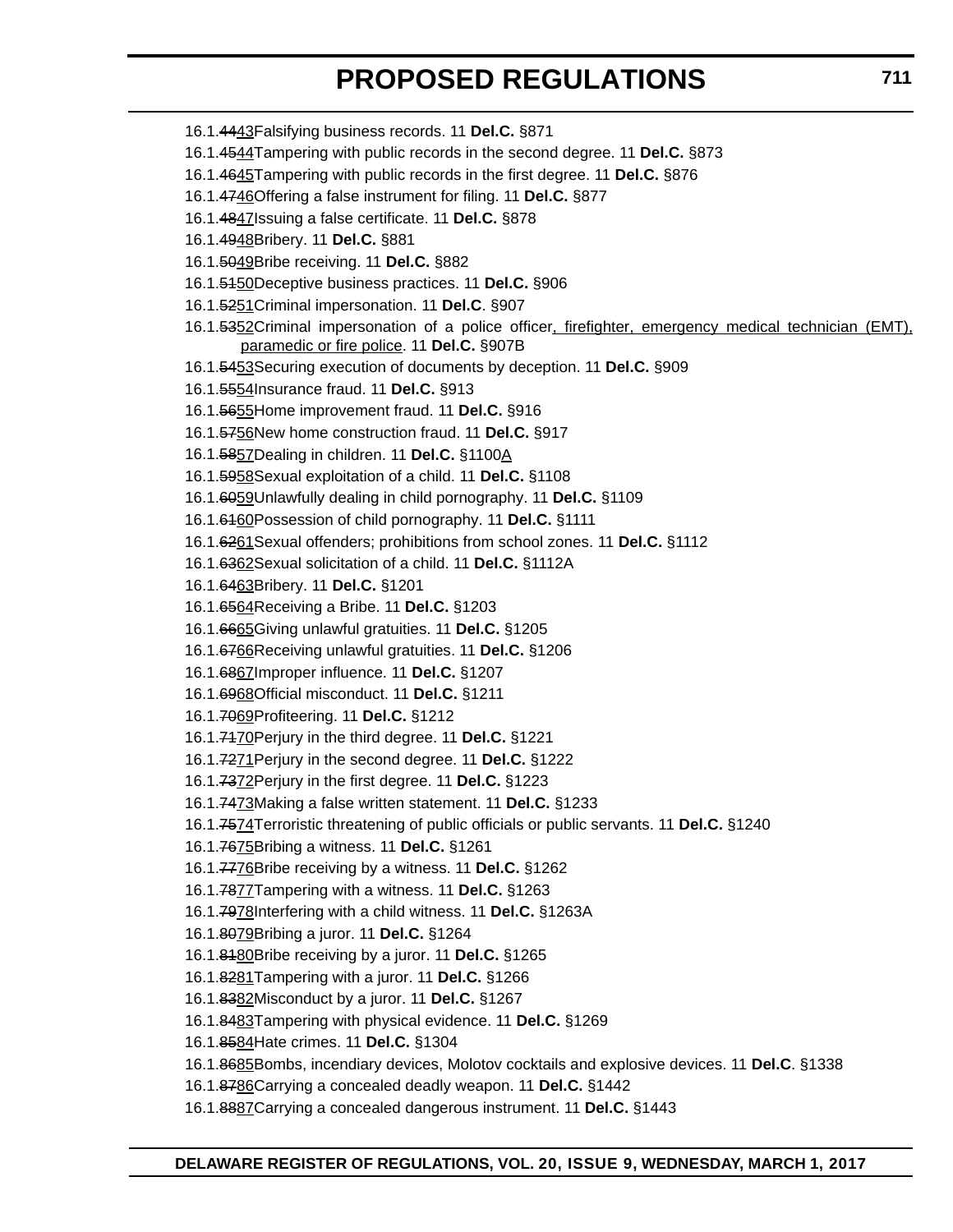### **712**

# **PROPOSED REGULATIONS**

- 16.1.8988Possessing a destructive weapon. 11 **Del.C.** §1444
- 16.1.9089Unlawfully dealing with a dangerous weapon. 11 **Del.C.** §1445
- 16.1.9190Unlawfully dealing with a switchblade knife. 11 **Del.C.** §1446
- 16.1.9291Possession of a deadly weapon during commission of a felony. 11 **Del.C.** §1447
- 16.1.9392Possession of a firearm during the commission of a felony. 11 **Del.C.** §1447A
- 16.1.9493Possession and purchase of deadly weapons by persons prohibited. 11 **Del.C.** §1448
- 16.1.9594Receiving a stolen firearm. 11 **Del.C**. §1450
- 16.1.9695Theft of a firearm. 11 **Del.C.** §1451
- 16.1.9796Unlawfully dealing with knuckles-combination knife. 11 **Del.C.** §1452
- 16.1.9897Unlawfully dealing with a martial arts throwing star. 11 **Del.C.** §1453
- 16.1.9998Giving a firearm to person prohibited. 11 **Del.C**. §1454
- 16.1.10099 Engaging in a firearms transaction on behalf of another. 11 **Del.C.** §1455
- 16.1.101100Unlawfully permitting a minor access to a firearm. 11 **Del.C.** §1456
- 16.1.102101Possession of a weapon in a Safe School and Recreation Zone. 11 **Del.C.** §1457
- 16.1.103102Removing a firearm from the possession of a law enforcement officer. 11 **Del.C.** §1458
- 16.1.104103Possession of a weapon with a removed, obliterated or altered serial number. 11 **Del.C.** §1459
- 16.1.105 Criminal Penalties, Organized Crime and Racketeering. 11 **Del.C.** §1504
- 16.1.106104Act of intimidation. 11 **Del.C.** §3532

16.1.107105Aggravated act of intimidation. 11 **Del.C.** §3533

- 16.1.108 Prohibited Acts A; penalties. 16 **Del.C.** §4751
- 16.1.109 Prohibited Acts B; penalties. 16 **Del.C.** §4752
- 16.1.110 Unlawful delivery of non controlled substance. 16 **Del.C**. §4752A
- 16.1.111 Prohibited Acts C; penalties. 16 **Del.C.** §4753
- 16.1.112 Trafficking in marijuana, cocaine, illegal drugs, methamphetamines, Lysergic Acid Diethylamide (L.S.D.), designer drugs, or 3,4-methylenedioxymethamphetaminie (MDMA). 16 **Del.C.** §4753A
- 16.1.113 Prohibited acts D; penalties. 16 **Del.C.** §4754
- 16.1.114 Possession and delivery of non controlled prescription dug. 16 **Del.C.** §4754A
- 16.1.115 Prohibited acts; penalties. 16 **Del.C.** §4756
- 16.1.116 Hypodermic syringe or needle; delivering or possessing; disposal; exceptions; penalties. 16 **Del.C.** §4757
- 16.1.117 Distribution to persons under 21 years of age; penalties. 16 **Del.C.** §4761
- 16.1.118 Purchase of drugs from minors; penalties. 16 **Del.C.** §4761A
- 16.1.119 Distribution, delivery, or possession of controlled substance within 1,000 feet of school property; penalties; defenses. 16 **Del.C**. §4767
- 16.1.120 Distribution, delivery or possession of controlled substance in or within 300 feet of park, recreation area, church, synagogue or other place of worship; penalties; defenses. 16 **Del.C.** §4768
- 16.1.121 Drug paraphernalia. 16 **Del.C.** §4771(a) and (b)
- 16.1.122 Penalties [drug paraphernalia]. 16 **Del.C.** §4774
- 16.1.123106Attempt to evade or defeat tax. 30 **Del.C.** §571
- 16.1.124107Failure to collect or pay over tax. 30 **Del.C.** §572
- 16.1.125108Failure to file return, supply information or pay tax. 30 **Del.C.** §573
- 16.1.126109Fraud and false statements. 30 **Del.C.** §574
- 16.1.127110Obtaining benefit under false representation. 31 **Del.C.** §1003
- 16.1.128111Reports, statements or and documents. 31 **Del.C.** §1004(1)-(4)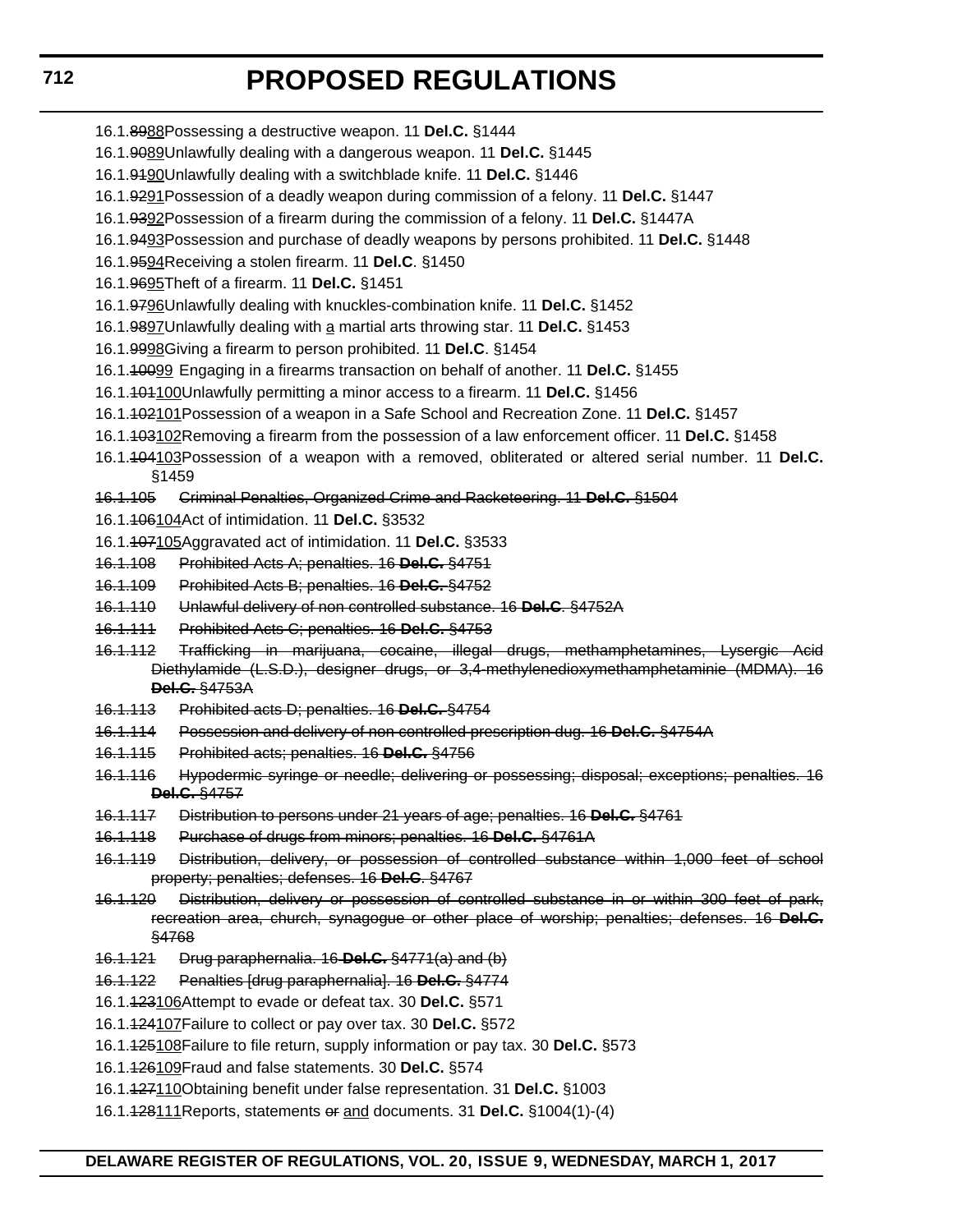- <span id="page-46-0"></span>16.1.129112Unlawful possession or manufacture of proof of insurance. 21 **Del.C.** §2118A
- 16.1.130113Altering or forging certificate of title, manufacturer's certificate of origin, registration card, vehicle warranty or certification sticker or vehicle identification plate. 21 **Del.C.** §2316
- 16.1.131114Unlawful application for or use of license or identification card. 21 **Del.C.** §2751
- 16.1.132115False statements. 21 **Del.C.** §2752
- 16.1.133116Removed, falsified or unauthorized identification number on vehicle, bicycle or engine; removed or affixed license/registration plate with intent to misrepresent identity; penalty. 21 **Del.C.** §6705(a)-(e)
- 16.1.434117Possession of blank title; blank registration card; vehicle identification plate; warranty sticker and registration card. 21 **Del.C.** §6708(a) and (b).
- 16.1.135118Removal of warranty or certification stickers; vehicle identification plates; confidential vehicle identification numbers; penalty. 21 **Del.C.** §6709(a)
- 16.1.<del>136119</del>Unlawful possession of assigned titles, assigned registration cards, vehicle identification plates and warranty stickers; penalty. 21 **Del.C.** §6710(a)
- 16.1.137120Permits Required [regarding environmental control]. 7 **Del.C.** §6003

#### 16.1.138 Criminal Penalties [for violation of §6003 or Regulations]. 7 **Del.C.** §6013

16.2 Crimes substantially related to the practice of manufactured home installation or manufactured home installation inspection shall be deemed to include any crimes under any federal law, state law or valid town, city or county ordinance, that are substantially similar to the crimes identified in this rule.

**\*Please Note: As the rest of the sections were not amended, they are not being published. A copy of the regulation is available at:**

#### **[4400 Delaware Manufactured Home Installation Board](http://regulations.delaware.gov/register/march2017/proposed/20 DE Reg 710 03-01-17.htm)**

#### **[PUBLIC SERVICE COMMISSION](http://depsc.delaware.gov/)**

Statutory Authority: 26 Delaware Code, Sections 209(a) and 362(b) (26 **Del.C.** §§209(a) & 362(b))

### 26 **DE Admin. Code** 3008

| | | | | | | | | |

IN THE MATTER OF THE ADOPTION OF RULES AND PROCEDURES TO IMPLEMENT THE RENEWABLE ENERGY PORTFOLIO STANDARDS ACT, 26 *DEL. C.* §§ 351-363, AS APPLIED TO RETAIL ELECTRICITY SUPPLIERS (OPENED AUGUST 23, 2005; REOPENED SEPTEMBER 4, 2007; AUGUST 5, 2008; SEPTEMBER 22, 2009; AUGUST 17, 2010; SEPTEMBER 6, 2011, SEPTEMBER 18, 2012; FEBRUARY 2, 2017)

PSC REGULATION DOCKET NO. 56

#### **PUBLIC NOTICE OF PROPOSED REGULATIONS**

**[3008 Rules and Procedures to Implement the Renewable Energy Portfolio Standard \(Opened August 23,](#page-3-0)  2005)**

The Delaware Public Service Commission, in compliance with the Memorandum Opinion, issued December 30, 2016, in *Delaware Division of the Public Advocate v. Delaware Public Service Commission,* C.A. N15A-12-002 AML, and pursuant to 26 **Del.C.** §362(b), proposes to revise its regulations for the limited purpose of complying with the Memorandum Opinion, issued December 30, 2016, in *Delaware Division of the Public Advocate v. Delaware Public Service Commission,* C.A. N15A-12-002 AML; that is, specifically to promulgate regulations to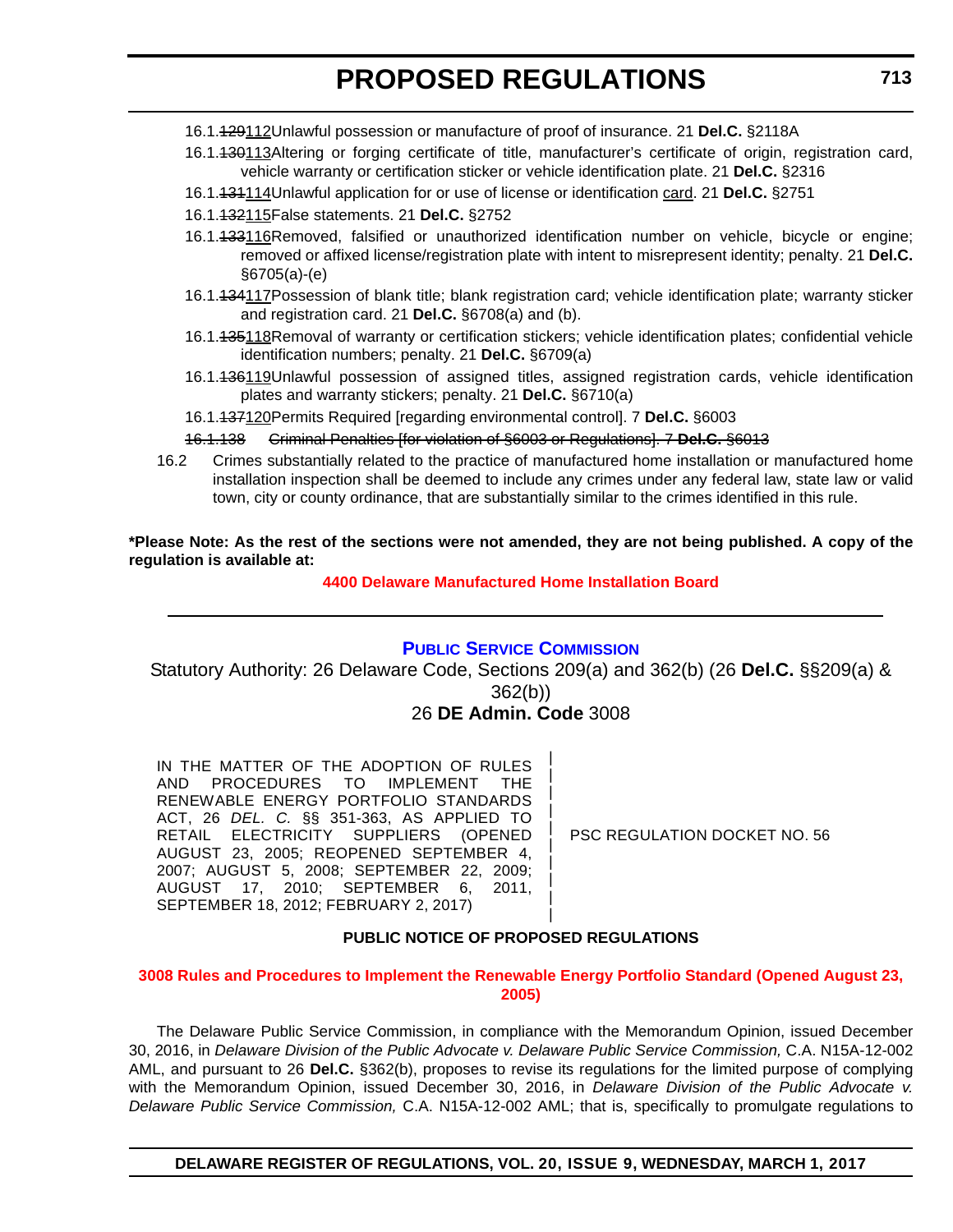amend 26 Del. Admin. C. §3008-3.2.21 and related regulations as needed to specify the procedures for freezing the minimum cumulative solar photovoltaic and eligible energy resource requirements under 26 **Del.C.** §§354(i) and (j).

You can review the proposed revised Rules in the March 2017 issue of the Delaware *Register of Regulations*. You can also review the Order and the proposed revised Rules in the PSC's electronic filing system DelaFile at http://delafile.delaware.gov/ and for docket # input "Reg. 56." If you wish to obtain written copies of the Order and proposed revised Rules, please contact the PSC at (302) 736-7500. Copies in excess of the first twenty pages are \$0.10 per page. Payment is expected prior to copying (if you wish the copies to be mailed) or at the time the copies are retrieved (if you retrieve them in person).

The Delaware Public Service Commission will hold a public hearing on the proposed regulation change on Thursday, April 6, 2017 at 1:00 p.m., during its regularly-scheduled meeting, in the Hearing Room, Cannon Building, 861 Silver Lake Blvd., First Floor, Dover, Delaware 19904.

Written comments can be filed electronically in DelaFile at http://delafile.delaware.gov/ by filling out the Public Comment Form located under Public Links. Written comments can also be mailed to Joseph DeLosa, Public Service Commission, Cannon Building, 861 Silver Lake Blvd., Suite 100, Dover, DE 19904 or via email to joseph.delosa@state.de.us, with the subject line "Regulation Docket No. 56." Written comments will be accepted until Monday, April 24, 2017 pursuant to 29 **Del.C.** §10118(a).

#### **ORDER NO. 9024**

AND NOW, this 2<sup>nd</sup> day of February, 2017, the Delaware Public Service Commission ("Commission") determines and orders the following:

**WHEREAS**, on October 2, 2015, in Docket No. 15-1462, the Delaware Division of the Public Advocate ("DPA") filed a Petition requesting that this Commission open a docket to consider whether to amend 26 Del. Admin. C. § 3008-3.2.21 to issue regulations governing when a freeze of the minimum percentages of eligible energy resources and solar photovoltaics may be declared pursuant to 26 **Del.C.** §354(i) and (j); and on October 12, 2015, the Caesar Rodney Institute ("CRI") submitted a Petition supporting the DPA's Petition;

**WHEREAS**, on October 27, 2015, the Commission Staff ("Staff") and the DNREC filed a Joint Motion opposing the Petitions of the DPA and CRI and requesting that the Commission deny the Petitions (the "Joint Motion"); and on October 29, 2015, the DPA and CRI filed a joint response ("Joint Response") to the Joint Motion;

**WHEREAS**, the Commission also received a letter signed by eight members of the Delaware House of Representatives supporting the Petition, and written comments from Dr. Jeremy Firestone and the Mid-Atlantic Renewable Energy Coalition opposing the Petition;

**WHEREAS**, on November 3, 2015, the Commission met at its regularly-scheduled meeting to consider the Petition, the Joint Motion, the Joint Response, and other written comments, and to hear oral argument from the parties. After deliberations, the Commission denied the Petition and closed the docket. This decision was memorialized in Order No. 8807, which explained the Commission's decision as follows:

The language of the REPSA [Renewable Energy Portfolio Standards Act, 26 **Del.C.** §§351-363] is not a model of clarity. We believe that the language could be improved to make the respective responsibilities of the Commission and DNREC clearer, and we question whether the aims of the statute will be accomplished given the dispute about how to interpret the language. We urge the General Assembly to clarify those responsibilities going forward. In the meantime, we interpret Sections 354(i) and (j) to provide DNREC with the primary responsibility for issuing regulations governing when a freeze of the minimum

percentages of eligible energy resources and solar photovoltaics may be declared.<sup>1</sup>

**WHEREAS**, on December 7, 2015, the DPA filed a Notice of Appeal of the Commission's decision in Order No. 8807 with the Superior Court of the State of Delaware (the "Court"); and

**WHEREAS**, after briefing and oral argument by the DPA and the Commission, on December 30, 2016, the Court issued a Memorandum Opinion<sup>2</sup> reversing the Commission's decision in Order No. 8807 and remanding to the Commission for proceedings consistent with the decision; and

2. Memorandum Opinion, *Delaware Division of the Public Advocate v. Delaware Public Service Commission*, C.A. N15A-12-002 AML (Dec. 30, 2016).

<sup>1.</sup> Order No. 8807, ¶ 19 (Dec. 3, 2015).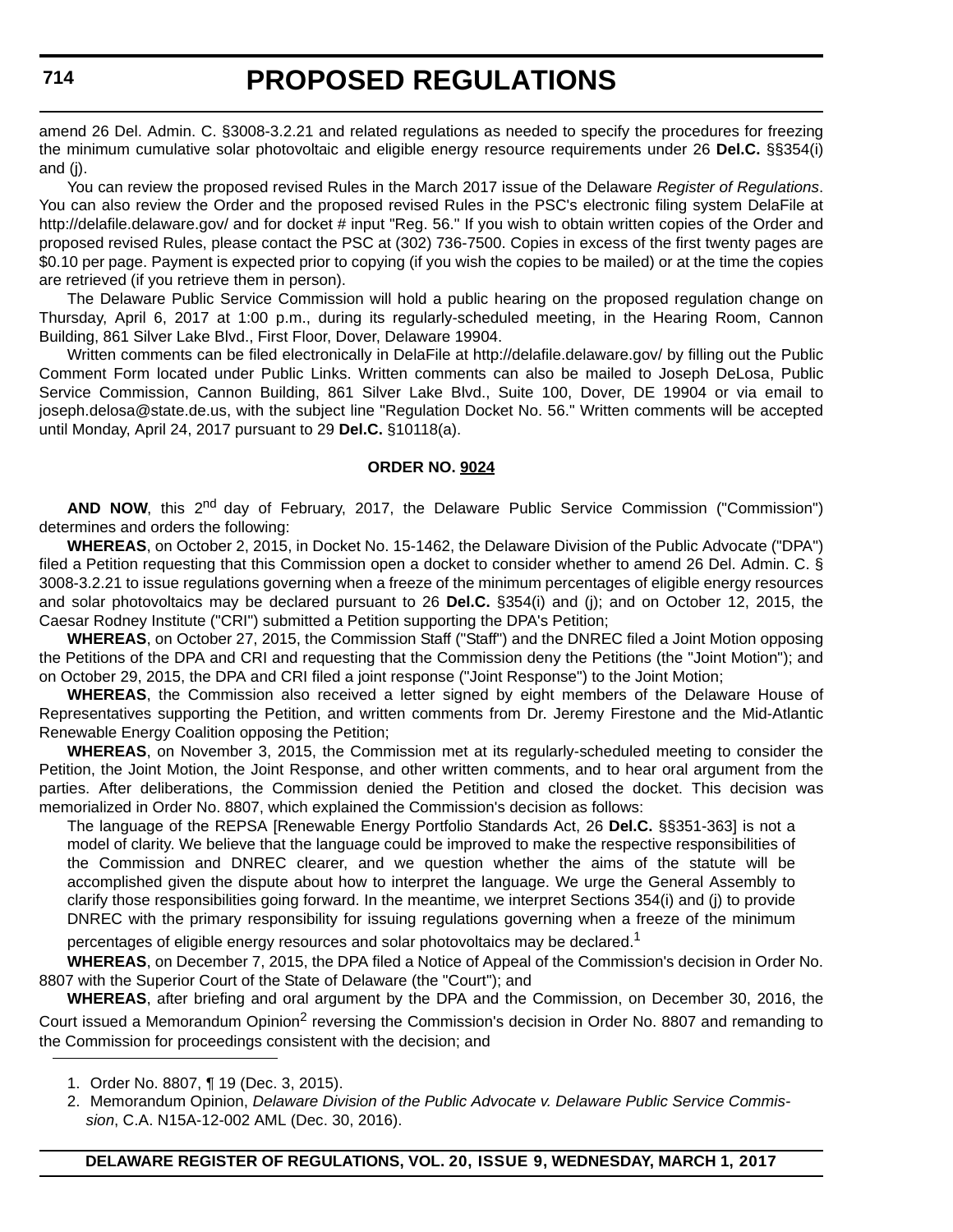**WHEREAS**, in compliance with the Court's Memorandum Opinion, on February 2, 2017, the Commission adopted Order No. 9025 in Docket No. 15-1462, which 1) re-opened Docket No. 15-1462 for the limited purpose of complying with the Memorandum Opinion, issued December 30, 2016, in *Delaware Division of the Public Advocate v. Delaware Public Service Commission,* C.A. N15A-12-002 AML; 2) reversed Ordering Paragraph No. 21 of Order No. 8807, which denied the Petition of the DPA and CRI; and 3) directed Staff to re-open Regulation Docket 56 for the limited purpose of complying with the Memorandum Opinion, issued December 30, 2016, in Delaware Division of the Public Advocate v. Delaware Public Service Commission, C.A. N15A-12-002 AML;

#### **NOW, THEREFORE, IT IS HEREBY ORDERED BY THE AFFIRMATIVE VOTE OF NOT FEWER THAN THREE COMMISSIONERS:**

1. That Regulation Docket No. 56, is hereby re-opened for the limited purpose of complying with the Memorandum Opinion, issued December 30, 2016, in *Delaware Division of the Public Advocate v. Delaware Public Service Commission,* C.A. N15A-12-002 AML; that is, specifically to promulgate regulations to amend 26 Del. Admin. C. §3008-3.2.21 and related regulations as needed to specify the procedures for freezing the minimum cumulative solar photovoltaic and eligible energy resource requirements under 26 **Del.C.** §§354(i) and (j). The proposed revision is set forth herein in Exhibit "A".

2. That, pursuant to 29 **Del.C.** §§1133 and 10115(a), the Commission Secretary shall transmit to the Registrar of Regulations for publication on March 1, 2017 in the Delaware *Register of Regulations* a copy of this Order, along with copies of the proposed and current Rules (Exhibits "A" and "B", respectively).

3. That the Commission Secretary shall publish in the manner described below the Notice of Proposed Rulemaking attached as Exhibit "C.". Such notice shall be published in the *Delaware State News* and *The News Journal* by March 1, 2017. The notice shall also be sent to the Delaware *Registrar of Regulations* for publication on March 1, 2017 in the Delaware *Register of Regulations*.

4. That, pursuant to 29 **Del.C.** §§10115(a) and 10116, the Commission encourages persons or entities to submit written comments, on or before Monday, April 24, 2017. Pursuant to 29 **Del.C.** §10117, the Commission will conduct a public hearing on Thursday, April 6, 2017 at 1:00 PM, at the Commission's office at 861 Silver Lake Boulevard, Cannon Building, Suite 100, Dover, Delaware.

5. That the Commission reserves jurisdiction and authority to enter such further orders as may be deemed necessary or proper.

#### **BY ORDER OF THE COMMISSION:**

Dallas Winslow, Chair (absent) Joann T. Conaway, Commissioner Mike Karia, Commissioner Harold B. Gray, Commissioner K. F. Drexler, Commissioner

ATTEST:

Donna Nickerson, Secretary

#### **\*Please Note:**

**(1) The Regulatory Flexibility Analysis and Impact Statement for this regulation, as required by 29 Del.C. Ch. 104, is available at:**

**<http://regulations.delaware.gov/register/march2017/proposed/20 DE Reg 713RFA 03-01-17.pdf>**

**(2) Due to the size of the proposed regulation, it is not being published here. A copy of the regulation is available at:**

**[3008 Rules and Procedures to Implement the Renewable Energy Portfolio Standard \(Opened August 23,](http://regulations.delaware.gov/register/march2017/proposed/20 DE Reg 713 03-01-17.htm)  2005)**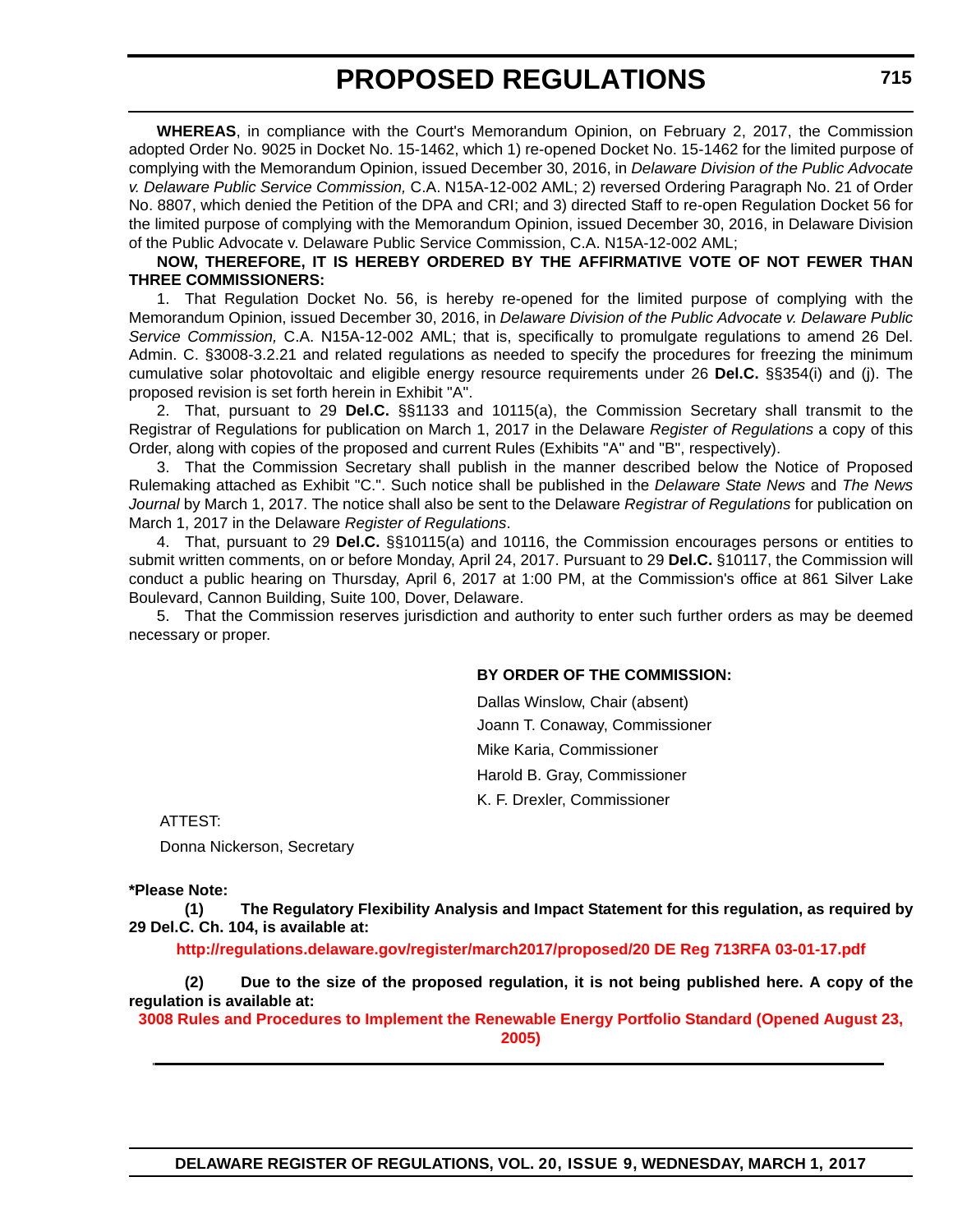### **Symbol Key**

<span id="page-49-0"></span>Arial type indicates the text existing prior to the regulation being promulgated. Underlined text indicates new text added at the time of the proposed action. Language which is stricken through indicates text being deleted. **Bracketed Bold language]** indicates text added at the time the final order was issued. **Bracketed bold stricken through]** indicates language deleted at the time the final order was issued.

### **Final Regulations**

The opportunity for public comment shall be held open for a minimum of 30 days after the proposal is published in the *Register of Regulations*. At the conclusion of all hearings and after receipt within the time allowed of all written materials, upon all the testimonial and written evidence and information submitted, together with summaries of the evidence and information by subordinates, the agency shall determine whether a regulation should be adopted, amended or repealed and shall issue its conclusion in an order which shall include: (1) A brief summary of the evidence and information submitted; (2) A brief summary of its findings of fact with respect to the evidence and information, except where a rule of procedure is being adopted or amended; (3) A decision to adopt, amend or repeal a regulation or to take no action and the decision shall be supported by its findings on the evidence and information received; (4) The exact text and citation of such regulation adopted, amended or repealed; (5) The effective date of the order; (6) Any other findings or conclusions required by the law under which the agency has authority to act; and (7) The signature of at least a quorum of the agency members.

The effective date of an order which adopts, amends or repeals a regulation shall be not less than 10 days from the date the order adopting, amending or repealing a regulation has been published in its final form in the *Register of Regulations*, unless such adoption, amendment or repeal qualifies as an emergency under §10119.

### **[DEPARTMENT OF EDUCATION](http://www.doe.k12.de.us/)**

**OFFICE OF [THE SECRETARY](https://pubapps.doe.k12.de.us/EducationalDirectoryPublic/pages/DDOE/Branches.aspx?page=branches&BID=1)** Statutory Authority: 14 Delaware Code, Section 122(b) (14 **Del.C.** §122(b)) 14 **DE Admin. Code** 712

#### **REGULATORY IMPLEMENTING ORDER**

#### **[712 Employee Leave](#page-4-0)**

#### **I. SUMMARY OF THE EVIDENCE AND INFORMATION SUBMITTED**

The Secretary of Education intends to amend 14 **DE Admin. Code** 712 Employee Leave. This regulation is being amended as part of the 2016 Regulation Review as required by 29 **Del.C.** §10407. Public comment was received for this regulation which asked the Department of Education to include language that requires current employees to use their annual leave in a lump sum when retired/terminated so that a new employee can be hired. The Department consulted with Human Resources Directors on the comment and found that this was a not a concern and they did not support the change as requested. The Department did make changes to the annual leave portion of the regulation for purposes of clarification.

Notice of the proposed regulation was published in the *News Journal* and the *Delaware State News* on January 1, 2017 in the form hereto attached as *Exhibit "A"*. No comments were received for this regulation.

#### **II. FINDINGS OF FACTS**

The Secretary finds that it is appropriate to amend 14 **DE Admin. Code** 712 Employee Leave only to make minor changes to the annual leave portion of the regulation for purposes of clarification.

#### **III. DECISION TO AMEND THE REGULATION**

For the foregoing reasons, the Secretary concludes that it is appropriate to amend 14 **DE Admin. Code** 712 Employee Leave. Therefore, pursuant to 14 **Del.C.** §122, 14 **DE Admin. Code** 712 Employee Leave attached hereto as *Exhibit "B"* is hereby amended. Pursuant to the provision of 14 **Del.C.** §122(e), 14 **DE Admin. Code** 712

**DELAWARE REGISTER OF REGULATIONS, VOL. 20, ISSUE 9, WEDNESDAY, MARCH 1, 2017**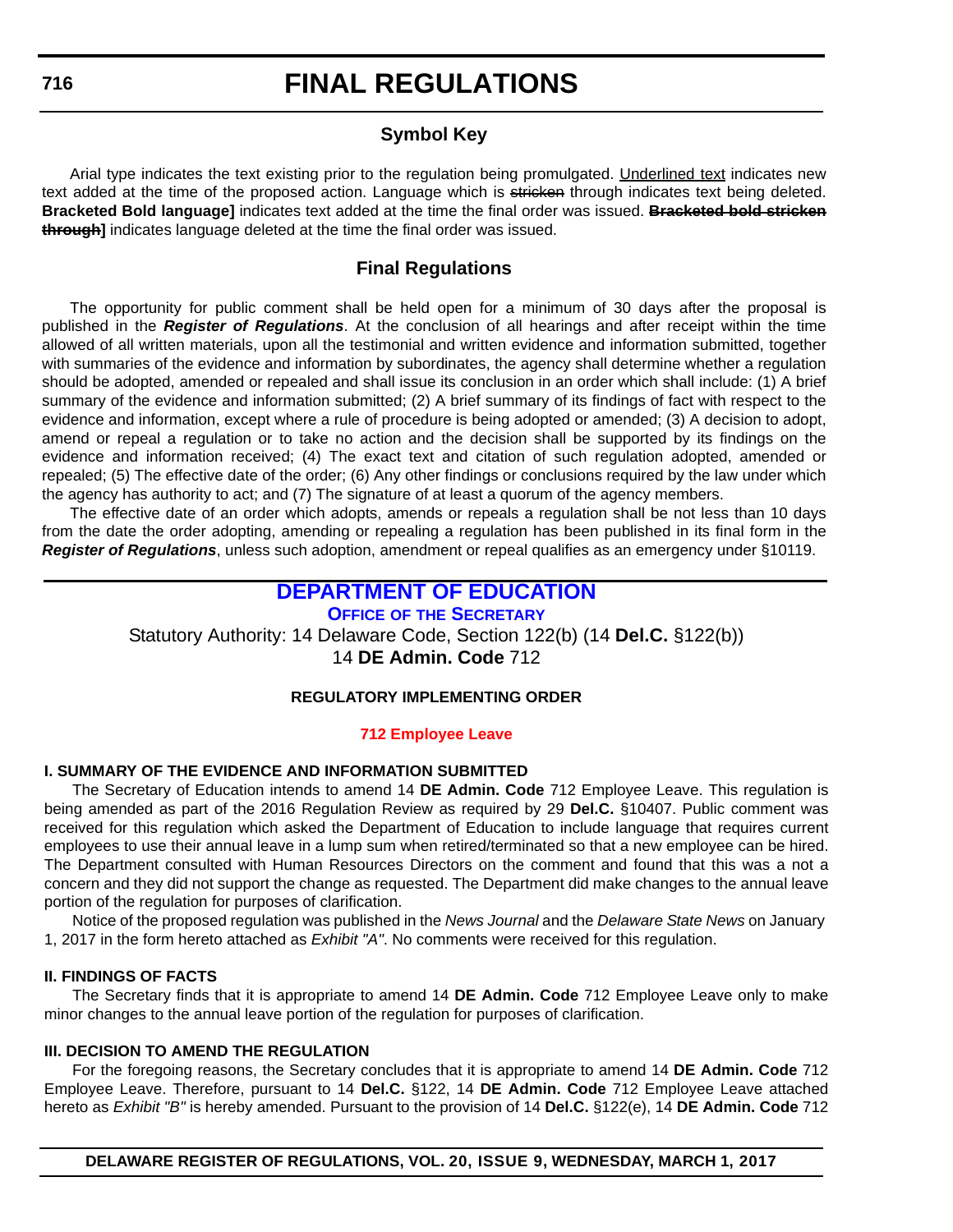<span id="page-50-0"></span>Employee Leave hereby amended shall be in effect for a period of five years from the effective date of this order as set forth in Section V. below.

#### **IV. TEXT AND CITATION**

The text of 14 **DE Admin. Code** 712 Employee Leave amended hereby shall be in the form attached hereto as *Exhibit "B"*, and said regulation shall be cited as 14 **DE Admin. Code** 712 Employee Leave in the *Administrative Code of Regulations* for the Department of Education.

#### **V. EFFECTIVE DATE OF ORDER**

The actions hereinabove referred to were taken by the Secretary pursuant to 14 **Del.C.** §122 on February 16, 2017. The effective date of this Order shall be ten (10) days from the date this Order is published in the Delaware *Register of Regulations*.

**IT IS SO ORDERED** the 16<sup>th</sup> day of February 2017.

#### **Department of Education**

Susan Bunting, Secretary of Education Approved this 16<sup>th</sup> day of February 2017

**\*Please note that no changes were made to the regulation as originally proposed and published in the January 2017 issue of the** *Register* **at page 517 (20 DE Reg. 517). Therefore, the final regulation is not being republished. A copy of the final regulation is available at:**

**[712 Employee Leave](http://regulations.delaware.gov/register/march2017/final/20 DE Reg 716 03-01-17.htm)**

#### **OFFICE OF [THE SECRETARY](https://pubapps.doe.k12.de.us/EducationalDirectoryPublic/pages/DDOE/Branches.aspx?page=branches&BID=1)**

Statutory Authority: 14 Delaware Code, Section 122(b) (14 **Del.C.** §122(b)) 14 **DE Admin. Code** 733

#### **REGULATORY IMPLEMENTING ORDER**

#### **[733 Payment of Substitutes for Teachers](#page-4-0)**

#### **I. SUMMARY OF THE EVIDENCE AND INFORMATION SUBMITTED**

The Secretary of Education intends to amend 14 **DE Admin. Code** 733 Payment of Substitutes for Teachers. This regulation is being amended as part of the 2016 Regulation Review as required by 29 **Del.C.** §10407. During this review, public comment was received for this regulation. The Department was requested to include language that prohibits school districts from requiring teachers to pay for substitutes out of their own money. The Department considered the comment but did not make specific amendments to this effect. The Department did make minor changes for clarification purposes. Additionally, the regulation was reviewed pursuant to the required five-year review cycle.

Notice of the proposed regulation was published in the *News Journal* and the *Delaware State News* on January 1, 2017 in the form hereto attached as *Exhibit "A"*. Comments were received from the Delaware State Education Association (DSEA) as to why the section regarding kindergarten teachers on abbreviated days was removed. Since the time of the original regulation, full day kindergarten has been adopted throughout the state, thus this clause was considered to be non-applicable. A second comment by DSEA asked if any schools currently require teachers to pay for substitutes out of their own money. The Department is not aware of any such requirement, and also notes that this is not permitted per the regulation.

#### **II. FINDINGS OF FACTS**

The Secretary finds that it is appropriate to amend 14 **DE Admin. Code** 733 Payment of Substitutes for Teachers in order to make minor changes beyond the comments received and for clarification purposes.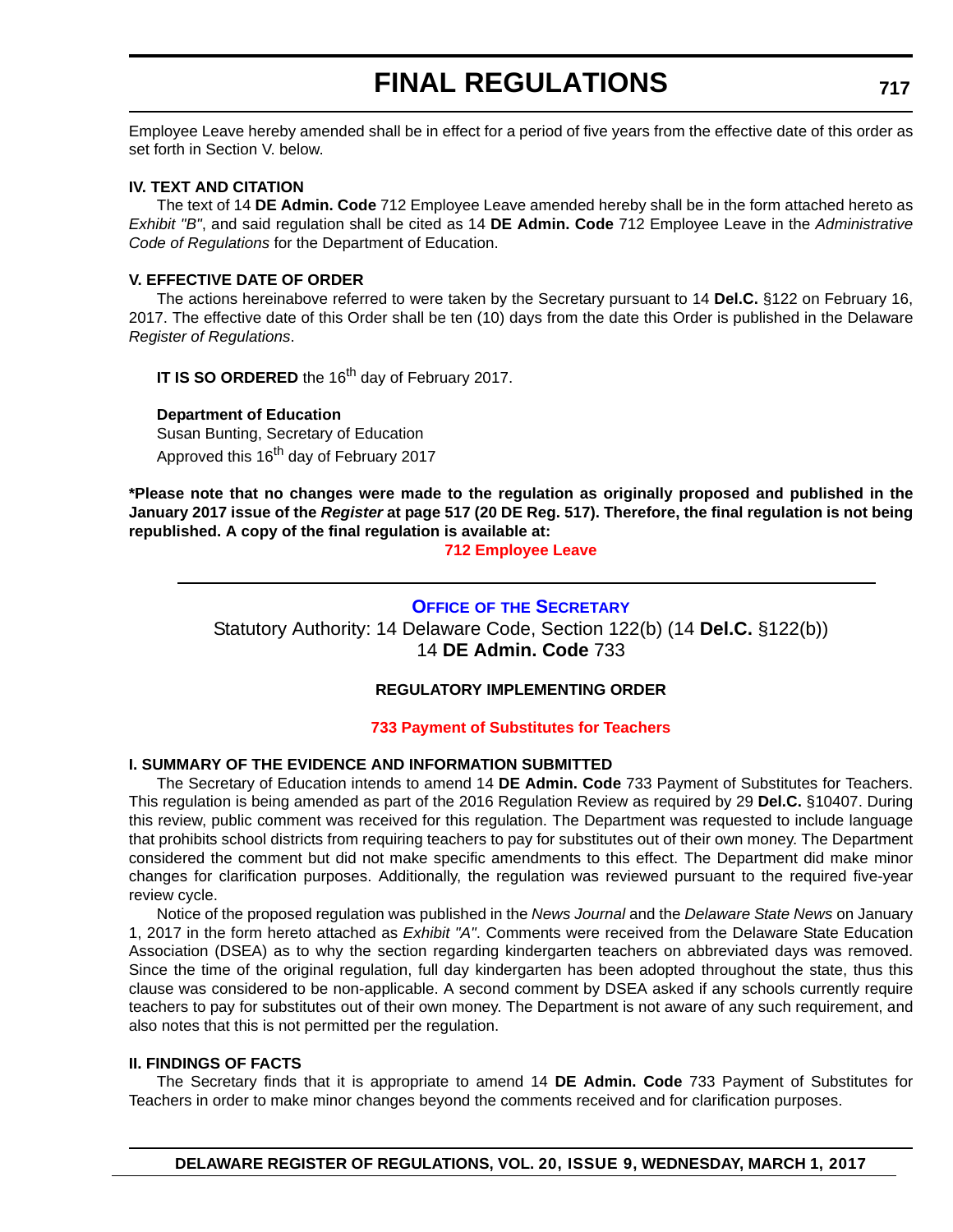<span id="page-51-0"></span>**718**

# **FINAL REGULATIONS**

#### **III. DECISION TO AMEND THE REGULATION**

For the foregoing reasons, the Secretary concludes that it is appropriate to amend 14 **DE Admin. Code** 733 Payment of Substitutes for Teachers. Therefore, pursuant to 14 **Del.C.** §122, 14 **DE Admin. Code** 733 Payment of Substitutes for Teachers attached hereto as *Exhibit "B"* is hereby amended. Pursuant to the provision of 14 **Del.C.** §122(e), 14 **DE Admin. Code** 733 Payment of Substitutes for Teachers hereby amended shall be in effect for a period of five years from the effective date of this order as set forth in Section V. below.

#### **IV. TEXT AND CITATION**

The text of 14 **DE Admin. Code** 733 Payment of Substitutes for Teachers amended hereby shall be in the form attached hereto as *Exhibit "B"*, and said regulation shall be cited as 14 **DE Admin. Code** 733 Payment of Substitutes for Teachers in the *Administrative Code of Regulations* for the Department of Education.

#### **V. EFFECTIVE DATE OF ORDER**

The actions hereinabove referred to were taken by the Secretary pursuant to 14 **Del.C.** §122 on February 16, 2017. The effective date of this Order shall be ten (10) days from the date this Order is published in the Delaware *Register of Regulations*.

**IT IS SO ORDERED** the 16<sup>th</sup> day of February 2017.

**Department of Education** Susan S. Bunting, Secretary of Education Approved this 16<sup>th</sup> day of February 2017

**\*Please note that no changes were made to the regulation as originally proposed and published in the January 2017 issue of the** *Register* **at page 519 (20 DE Reg. 519). Therefore, the final regulation is not being republished. A copy of the final regulation is available at:**

**[733 Payment of Substitutes for Teachers](http://regulations.delaware.gov/register/march2017/final/20 DE Reg 717 03-01-17.htm)**

### **[PROFESSIONAL STANDARDS BOARD](https://pubapps.doe.k12.de.us/EducationalDirectoryPublic/pages/DDOE/WorkGroupStaff.aspx?page=branches&WGID=75&BID=1)** Statutory Authority: 14 Delaware Code, Section 1205(b) (14 **Del.C.** §1205(b)) 14 **DE Admin. Code** 1503

#### **REGULATORY IMPLEMENTING ORDER**

#### **[1503 Educator Mentoring](#page-4-0)**

#### **I. SUMMARY OF THE EVIDENCE AND INFORMATION SUBMITTED**

The Professional Standards Board, acting in cooperation and consultation with the Department of Education, seeks the approval of the State Board of Education to amend 14 **DE Admin. Code** 1503 Educator Mentoring. The proposed regulation replaces references to "DPAS" with "DPAS II or a state-approved alternative educator evaluation system;" adds professional development and mentoring activities required for novice educators in their first, second, and third and fourth years of employment in sections 4.0, 5.0, and 6.0, respectively; adds professional development and mentoring activities required for experienced educators new to Delaware in section 7.0; replaces "category" with area" and adds professional development and mentoring activities for experienced educators who are new to an area in section 8.0; clarifies the duties and responsibilities of lead mentors and educator mentors in section 9.0; and replaces the requirement that the Department provide quarterly reports with an annual presentation in section 11.0.

Notice of the proposed regulation was published in the *Register of Regulations* on January 1, 2017 in the form attached hereto as Exhibit "A." Persons who wished to present their views regarding the proposed regulation were invited to do so in writing by January 31, 2017. The Professional Standards Board did not receive written comments. The Professional Standards Board believes that the proposed regulation serves to improve the quality of instruction for Delaware's children and that the amendments are designed to improve the quality of the Delaware

**DELAWARE REGISTER OF REGULATIONS, VOL. 20, ISSUE 9, WEDNESDAY, MARCH 1, 2017**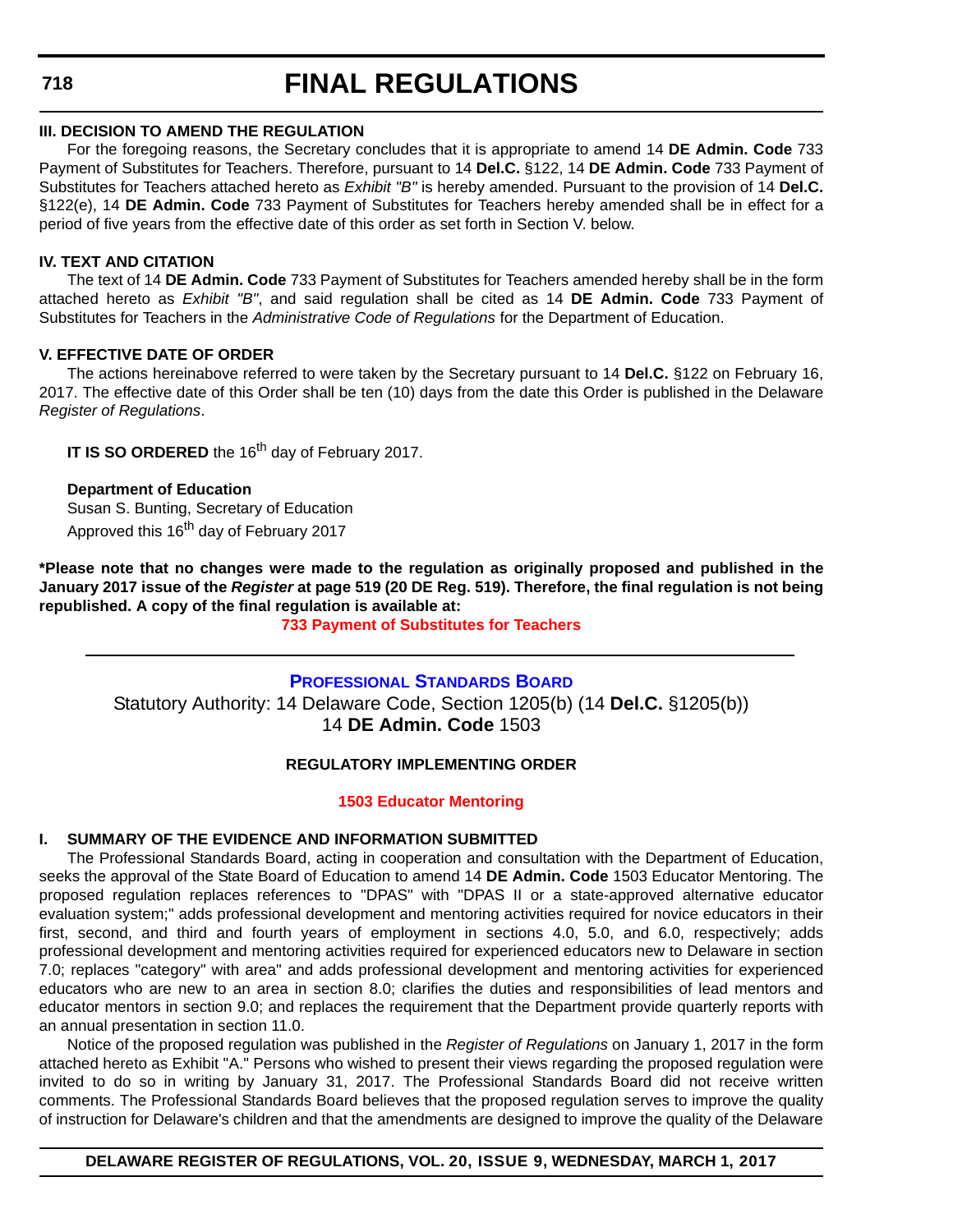educator workforce and to improve student performance.

#### **II. FINDINGS OF FACT**

The Professional Standards Board finds that it is appropriate to amend 14 **DE Admin. Code** 1503 Educator Mentoring to replace references to "DPAS" with "DPAS II or a state- approved alternative educator evaluation system;" add professional development and mentoring activities required for novice educators in their first, second, and third and fourth years of employment in sections 4.0, 5.0, and 6.0, respectively; add professional development and mentoring activities required for experienced educators new to Delaware in section 7.0; replace "category" with area" and add professional development and mentoring activities for experienced educators who are new to an area in section 8.0; clarify the duties and responsibilities of lead mentors and educator mentors in section 9.0; and replace the requirement that the Department provide quarterly reports with an annual presentation in section 11.0.

#### **Ill. DECISION TO AMEND THE REGULATION**

For the foregoing reasons, the Professional Standards Board concludes that it is appropriate to amend 14 **DE Admin. Code** 1503 Educator Mentoring.

Therefore, pursuant to 14 **Del.C.** §1203, the regulation attached hereto as Exhibit "A" is hereby proposed subject to the approval of the State Board of Education. If approved by the State Board of Education, the proposed regulation will have the force and effect of law.

#### **IV. TEXT AND CITATION**

Subject to the approval of the State Board of Education, the text of 14 **DE Admin. Code** 1503 Educator Mentoring amended shall be in the form attached hereto as Exhibit "A" and said regulation shall be cited as 14 **DE Admin. Code** 1503 Educator Mentoring in the Administrative Code.

#### **V. EFFECTIVE DATE OF ORDER**

The actions hereinabove referred to were taken by the Professional Standards Board pursuant to 14 **Del.C.** §1203 on February 7, 2017. This Order will be presented to the State Board of Education at its regular monthly meeting on February 16, 2017. If State Board of Education approves the text of 14 **DE Admin. Code** 1503 Educator Mentoring amended, the effective date of the State Board of Education's Order will be ten (10) days from the date the Order is published in its final form in the *Register of Regulations*.

**IT IS SO ORDERED** the 2<sup>nd</sup> day of February, 2017 by the Professional Standards Board.

Byron Murphy, Chairman **David Kohan, Vice Chairman** Diane Albanese (voted no) Gerald Allen (voted no) Amber Augustus **Amber Augustus** Jennifer Burton (voted no) Stephanie DeWitt (voted no) Nelia Dolan Rosaria Macera **Darlene O'Neill** Mary Pinkston (voted no) Dr. Stephanie Smith Sue Smith

Dr. Laura Glass Dr. Darren T. Guido (absent)

**IT IS SO ORDERED** the 16<sup>th</sup> day of February, 2017.

#### **Department of Education**

Susan Bunting, Ed.D., Secretary of Education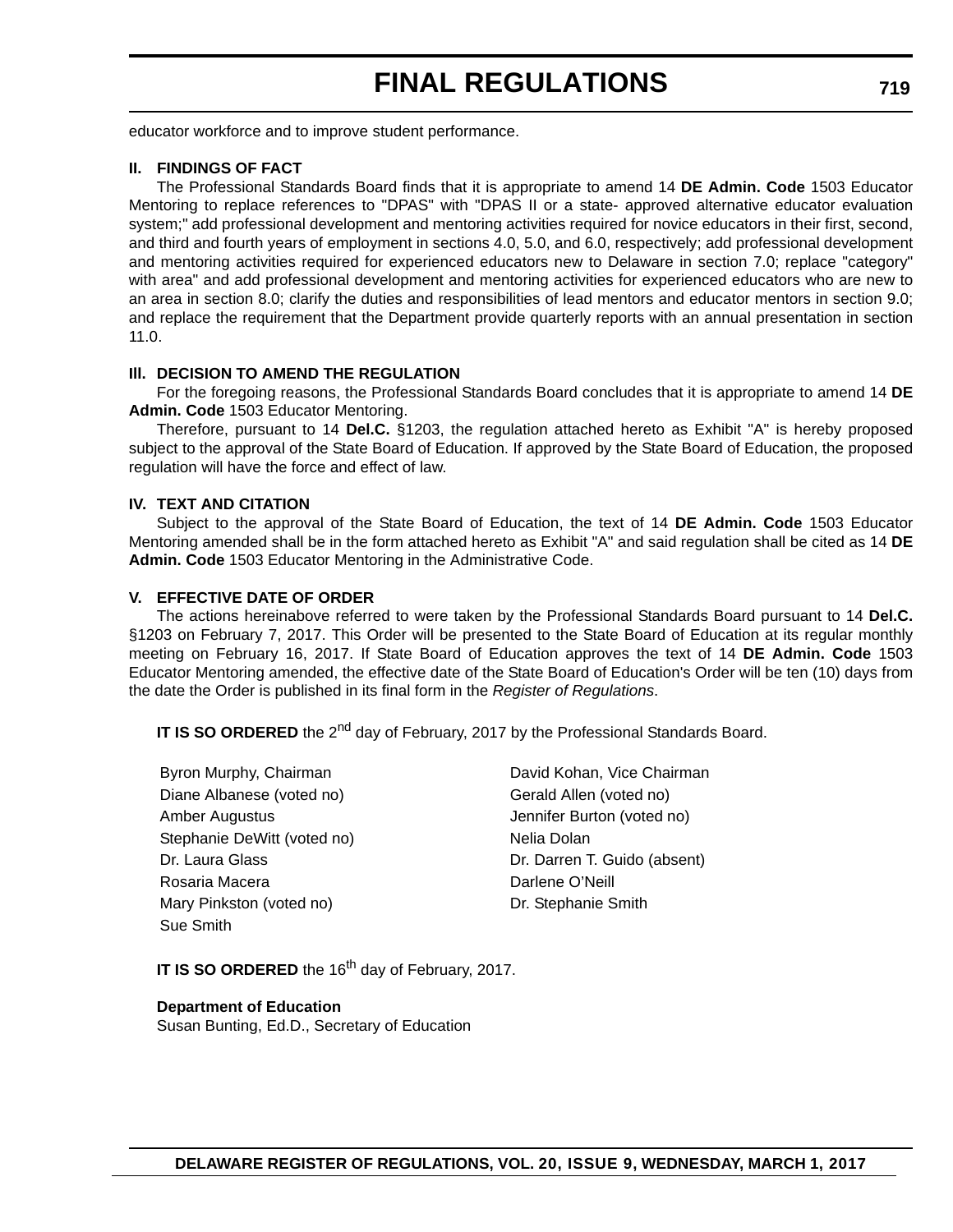#### <span id="page-53-0"></span>**720**

# **FINAL REGULATIONS**

### **Approved this 16th day of February, 2017 by the State Board of Education**

Teri Quinn Gray, Ph.D., President G. Patrick Heffernan Nina Lou Bunting, Vice President Barbara B. Rutt (not present) Gregory B. Coverdale, Jr. Terry M. Whittaker

**\*Please note that no changes were made to the regulation as originally proposed and published in the January 2017 issue of the** *Register* **at page 520 (20 DE Reg. 520). Therefore, the final regulation is not being republished. A copy of the final regulation is available at:**

**[1503 Educator Mentoring](http://regulations.delaware.gov/register/march2017/final/20 DE Reg 718 03-01-17.htm)**

### **[DEPARTMENT OF HEALTH AND SOCIAL SERVICES](http://www.dhss.delaware.gov/dhss/index.html)**

**DIVISION OF MEDICAID [AND MEDICAL ASSISTANCE](http://www.dhss.delaware.gov/dhss/dmma/)**

Statutory Authority: 31 Delaware Code, Section 512 (31 **Del.C.** §512)

**ORDER**

#### **[Pharmaceutical Services – Reimbursement of Covered Outpatient Drugs](#page-4-0)**

#### **NATURE OF THE PROCEEDINGS:**

Delaware Health and Social Services ("Department") / Division of Medicaid and Medical Assistance initiated proceedings to amend the Title XIX Medicaid State Plan regarding Pharmaceutical Services, specifically, *to clarify reimbursement methodology for covered outpatient drugs*. The Department's proceedings to amend its regulations were initiated pursuant to 29 Delaware Code Section 10114 and its authority as prescribed by 31 Delaware Code Section 512.

The Department published its notice of proposed regulation changes pursuant to 29 Delaware Code Section 10115 in the November 2016 Delaware *Register of Regulations*, requiring written materials and suggestions from the public concerning the proposed regulations to be produced by December 1, 2016 at which time the Department would receive information, factual evidence and public comment to the said proposed changes to the regulations.

#### **SUMMARY OF PROPOSAL**

The purpose of this notice is to advise the public that Delaware Health and Social Services (DHSS)/Division of Medicaid and Medical Assistance (DMMA) is proposing to amend the Title XIX Medicaid State Plan regarding Pharmaceutical Services, specifically, *to clarify reimbursement methodology for covered outpatient drugs*.

#### **Statutory Authority**

- 1927 of the Social Security Act, *Payment for Covered Outpatient Drugs*
- 42 CFR §447.512, Drugs: *Aggregate upper limits of payment*
- 42 CFR §447.201, *State plan requirements*
- 42 CFR §447.205, *Public notice of changes in Statewide methods and standards for setting payment rates*

#### **Background**

Under the Medicaid program, States may provide coverage of outpatient drugs as an optional service under section 1905(a)(12) of the Social Security Act (the Act). Section 1903(a) of the Act provides for Federal financial participation (FFP) in State expenditures for these drugs. States generally reimburse pharmacies for prescribed covered outpatient drugs dispensed to Medicaid beneficiaries based on a two-part formula consisting of the ingredient cost of a drug and a professional dispensing fee. States have flexibility to determine reimbursement amounts, consistent with applicable statutory and regulatory requirements. These reimbursement amounts are subject to review and approval by the Centers for Medicare & Medicaid Services (CMS) through the State Plan Approval (SPA) process.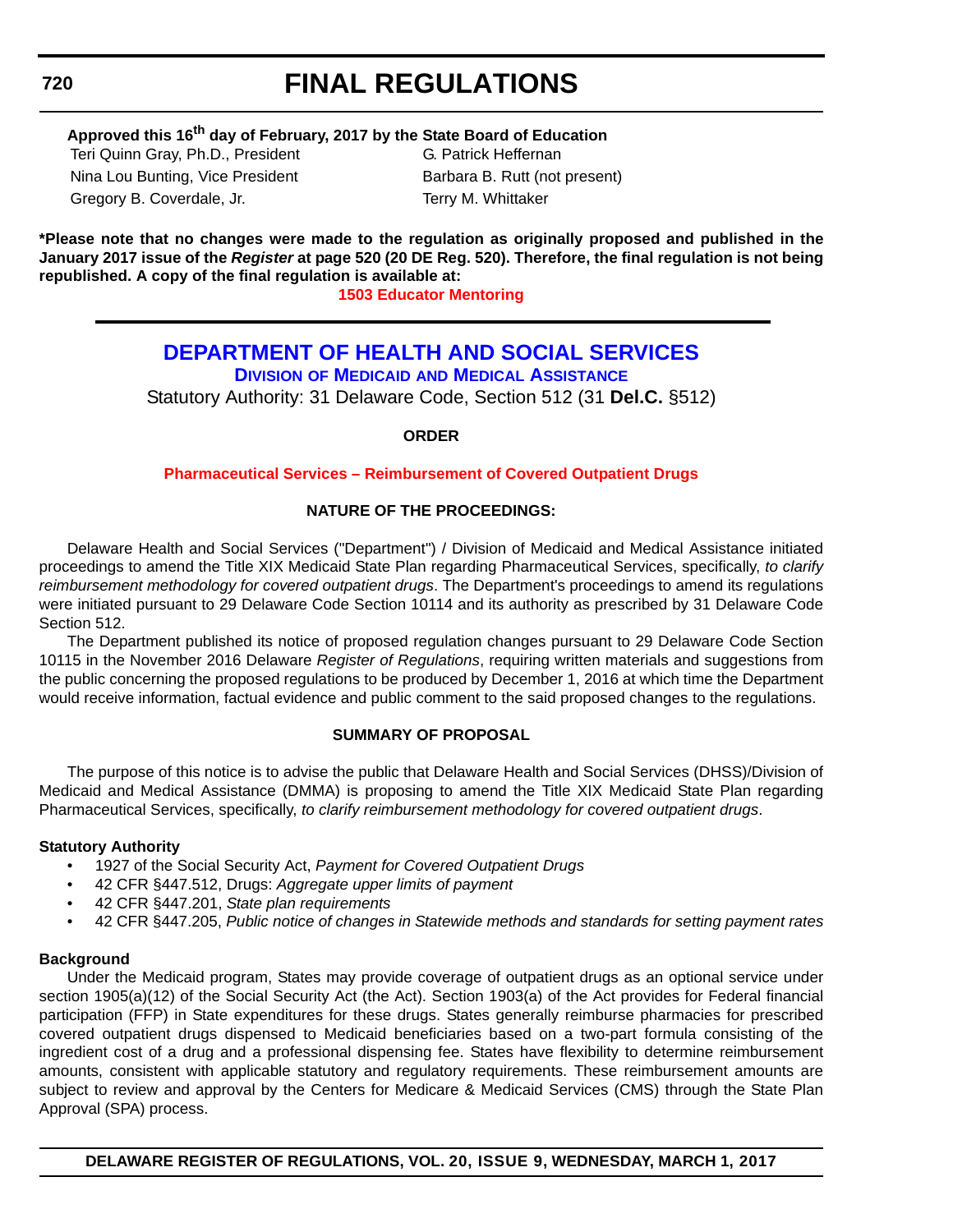On February 1, 2016 CMS published the Covered Outpatient Drug Rule. This rule became final on April 1, 2016 and implements provisions of the Patient Protection and Affordable Care Act of 2010, as amended by the Health Care and Education Reconciliation Act of 2010 (collectively referred to as the Affordable Care Act) pertaining to Medicaid reimbursement for covered outpatient drugs (CODs). The regulations direct the Medicaid programs to reimburse all outpatient covered drugs based on the actual acquisition cost of the medication and the professional dispensing fee if applicable.

The Division of Medicaid & Medical Assistance (DMMA) has been applying an Actual Acquisition Cost (AAC) plus a professional dispensing fee since April 1, 2016 for all dispensed products, as well as for medications that are administered in a clinical setting. Medications can be purchased through different avenues depending on the type of entity purchasing the drugs. Prices can be published using multiple methods. DMMA will no longer be using the drug file that list Average Wholesale Prices. The new drug file will contain the Wholesale Acquisition Cost. Additionally, CMS has requested that all possible sources of drugs have a corresponding definition for reimbursement. Drugs reimbursed when administered either in a clinic or physician's office are submitted using a procedure code. These codes have been manually reviewed to establish an acquisition cost for any provider. The SPA is documenting the steps that are taken to develop those reimbursement levels.

#### **Summary of Proposal**

#### *Purpose*

To add language to the Medicaid State plan to clarify the reimbursement methodology for covered outpatient drugs.

#### *Summary of Proposed Changes*

Effective for services provided on and after January 1, 2017 Delaware Health and Social Services/Division of Medicaid and Medical Assistance (DHSS/DMMA) proposes to amend Attachment 4.19-B Page 14 and Page 14a to clarify the reimbursement methodology for all outpatient medications for the DMMA beneficiaries, by defining the Actual Acquisition Cost Methodology used

#### *Public Notice*

In accordance with the *federal* public notice requirements established at Section 1902(a)(13)(A) of the Social Security Act and 42 CFR 447.205 and the *state* public notice requirements of Title 29, Chapter 101 of the Delaware Code, Delaware Health and Social Services (DHSS)/Division of Medicaid and Medical Assistance (DMMA) gives public notice and provides an open comment period for thirty (30) days to allow all stakeholders an opportunity to provide input to the methods and standards governing payment methodology for pharmaceutical services. Comments were to be received by 4:30 p.m. on December 1, 2016.

#### *CMS Review and Approval*

The provisions of this draft state plan amendment (SPA) are subject to the Centers for Medicare and Medicaid Services (CMS) review and approval. The draft SPA page(s) may undergo further revisions before and after submittal to CMS based upon public comment and/or CMS feedback. The final version may be subject to significant change.

#### *Provider Manual Update*

Also, upon CMS approval, the applicable Delaware Medical Assistance Program (DMAP) Provider Policy Specific Manuals will be updated. Manual updates, revised pages or additions to the provider manual are issued, as required, for new policy, policy clarification, and/or revisions to the DMAP program. Provider billing guidelines or instructions to incorporate any new requirement may also be issued. A newsletter system is utilized to distribute new or revised manual material and to provide any other pertinent information regarding manual updates.

#### **Fiscal Impact**

The proposed amendment is being implemented to clarify current practices attested to by DMAP pharmacy providers. Therefore, there is no impact on the General Fund.

#### **Summary of Comments Received with Agency Response and Explanation of Changes**

The State Council for Persons with Disabilities (SCPD), Governor's Advisory Council for Exceptional Citizens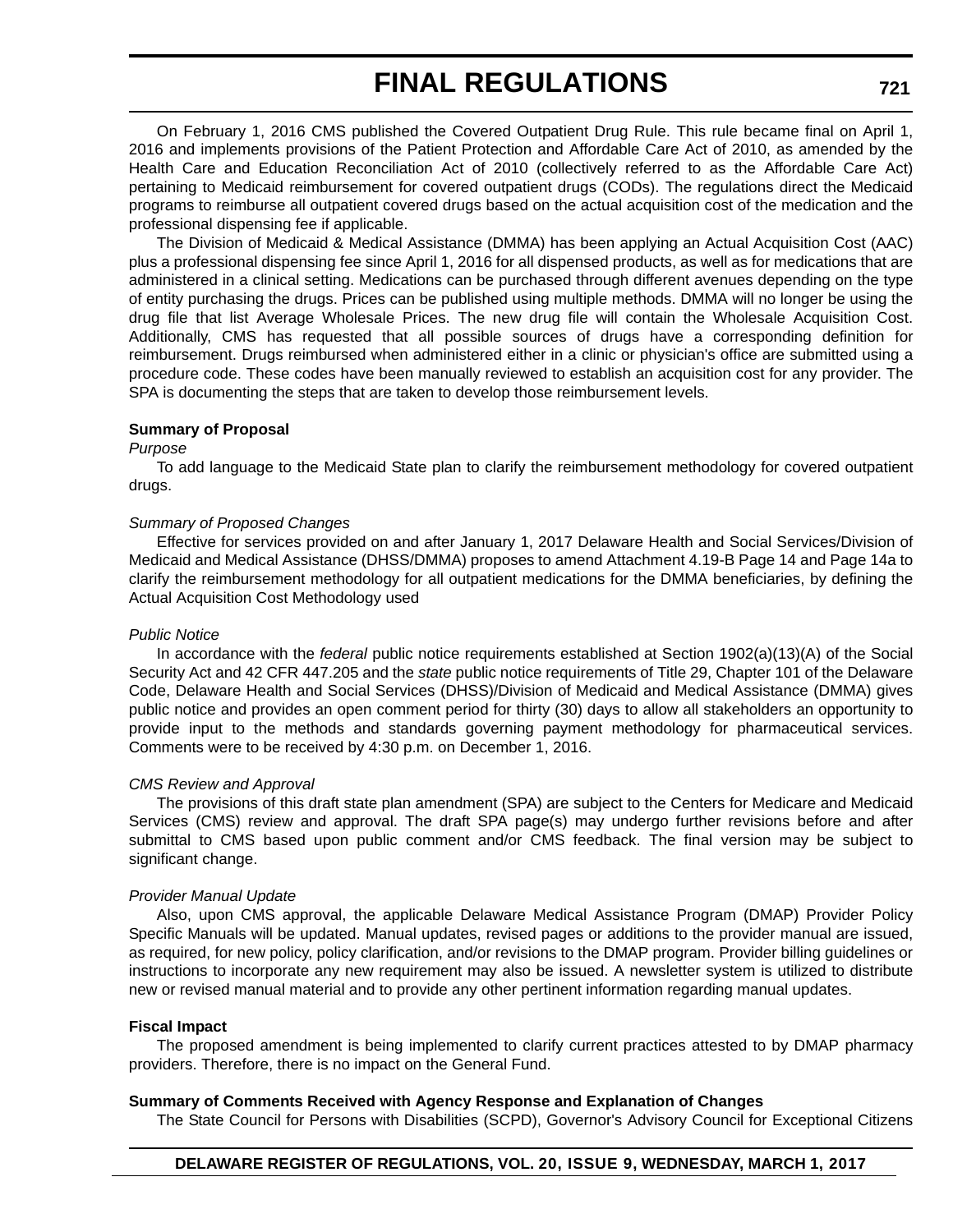(GACEC), Planned Parenthood, Nanticoke Health Services, Henrietta Johnson Medical Center, La Red Health Center, Christiana Care Health Systems, Saint Francis Healthcare, and Bay Health Medical Center offered the following summarized observations:

First, the dispensing fee standard is less "blunt" under the initiative. Instead of a blanket \$10 fee, a table is inserted which has higher dispensing rates in a few contexts ("specialty drugs-mailed"; "clotting factor"). There is also an apt "catch-all" provision "carried over" from the current version of the State Plan: "Exceptions will be made if documentation provided demonstrates that the product can only be obtained at a higher rate."

*Agency Response:* The table was inserted to clarify the specific requirements that CMS requires DMMA to address. The table format was adopted to keep each required response addressed. Providers have separate contracts with the managed care plans. State Plan reimbursement policies are for providers that submit fee-forservice claims directly to DMMA for reimbursement.

Second, the Plan amendment (p. 346) includes the following deletion:

Exceptions of the reimbursement of FUL and DMAC can be made if a physician certifies in their own handwriting that a specific brand is medically necessary. The medical necessity must be documented on a FDA Med Watch form based on the client experiencing an adverse reaction.

DMMA has traditionally implemented a system in which physicians could request approval of a non-generic drug based on medical necessity for an individual client considering factors such as efficacy and adverse reactions.

*Agency Response:* The ability to obtain a brand product, for multi-sourced products, when clinical necessary is still available to the practitioners who provide service to the DMMA clients.

Third, Delaware should refrain from applying an actual acquisition cost for reimbursement limitation to physician-administered drugs and to drugs that are reimbursed as part of a patient's medical benefit.

*Agency Response:* DMMA is reimbursing for all outpatient drugs based on actual acquisition cost regardless of the source of obtaining these medications. The professional dispensing fee or clinical component of the service should address the additional cost for providing the medication.

Fourth, the state's professional dispensing fee methodology should recognize the higher cost incurred by 340- B providers.

*Agency Response:* The professional dispensing fee is based on the delivery of the medication to the DMMA client for self-administration. Your comments note four areas where counseling and administration are provided. The costs associated with the provision of these services are covered under the office visit or the clinical coverage.

Fifth, the state should not apply actual acquisition cost restrictions to drugs purchased through the 340-B program.

*Agency Response:* DMMA's approach to the reimbursement of all outpatient drugs is to cover the cost of the product specifically. The service to deliver the product can be reimbursed based on the clinician's scope of effort to provide the medication. With this approach DMMA can treat all providers equally, regardless of the special circumstances regarding the acquisition of the medications.

Sixth, DMMA should clarify that this proposal's reimbursement does not apply to Medicaid Managed Care plans. Specifically, DMMA should confirmation that DMMA's proposed rule, including the AAC billing and contract pharmacy carve-out requirements, does not apply to Medicaid managed care drugs.

*Agency Response:* The proposed regulation, 20 DE Reg. 342, referred to as 16-023 in your letter, sets forth the method by which DMMA will reimburse a covered entity for any claim submitted by that covered entity for reimbursement of a covered outpatient drug (COD). To the extent the cost for most managed care CODs is bundled into the capitated rate paid by DMMA to each of the managed care organizations, such costs are generally not submitted by covered entities directly to DMMA for payment and, therefore, are not contemplated by this proposed regulation. Providers have separate contracts with the managed care plans. State Plan reimbursement policies are for providers that submit fee-for-service claims directly to DMMA for reimbursement. The state plan amendment should not be interpreted as applying to claims paid by other processors.

Seventh, you request clarity on the use of 340B for Medicaid populations, specifically that a covered entity's

#### **DELAWARE REGISTER OF REGULATIONS, VOL. 20, ISSUE 9, WEDNESDAY, MARCH 1, 2017**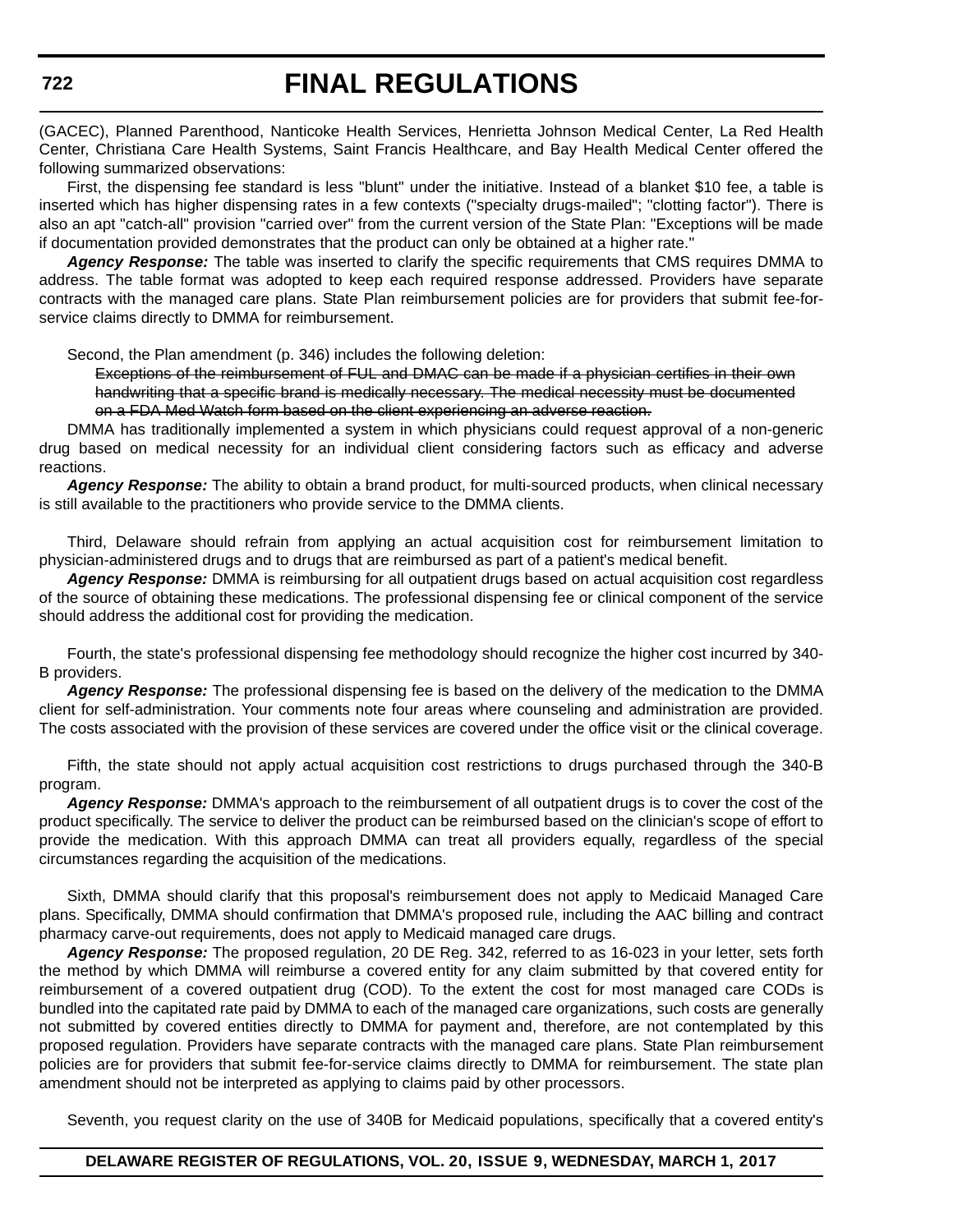<span id="page-56-0"></span>carve-in request to use 340B drugs for its Medicaid population "will be granted automatically if DMAP and the covered entities have a system for avoiding duplicate discounts."

*Agency Response:* This question does not relate to the proposed regulation, 20 DE Reg. 342, but rather appears to seek clarification of Delaware's previously approved State Plan Amendment (SPA 16-001), the purpose of which was to clarify reimbursement methodology for entities that purchase 340B drug products. The deadline for any public comments to SPA 16-001, which was noticed for public comment in the November 2015 Delaware *Register of Regulations*, was November 30, 2015. Furthermore, SPA 16-001 in its final form was approved by the Centers for Medicare and Medicaid Services ("CMS") on October 13, 2016. Because this inquiry falls outside of the deadline for public comments and, more importantly, concerns a regulation that has already been approved by CMS, DMMA declines to address that question.

No changes were made to the regulation as a result of these comments.

DMMA is pleased to provide the opportunity to receive public comments and greatly appreciates the thoughtful input given.

#### **FINDINGS OF FACT:**

The Department finds that the proposed changes as set forth in the November 2016 *Register of Regulations* should be adopted.

THEREFORE, IT IS ORDERED, that the proposed regulation to amend the Title XIX Medicaid State Plan regarding Pharmaceutical Services, specifically, *to clarify reimbursement methodology for covered outpatient drugs,* is adopted and shall be final effective March 11, 2017.

Date of Signature: 2/20/17 Kara Odom Walker, MD, MPH, MSHS Secretary, DHSS

**\*Please note that no changes were made to the regulation as originally proposed and published in the November 2016 issue of the** *Register* **at page 342 (20 DE Reg. 342). Therefore, the final regulation is not being republished. A copy of the final regulation is available at:**

**[Pharmaceutical Services – Reimbursement of Covered Outpatient Drugs](http://regulations.delaware.gov/register/march2017/final/20 DE Reg 720 03-01-17.htm)**

**DIVISION OF MEDICAID [AND MEDICAL ASSISTANCE](http://www.dhss.delaware.gov/dhss/dmma/)** Statutory Authority: 31 Delaware Code, Section 512 (31 **Del.C.** §512)

#### **ORDER**

#### **[Federally Qualified Health Centers - Long-Acting Reversible Contraceptives](#page-4-0)**

#### **NATURE OF THE PROCEEDINGS:**

Delaware Health and Social Services ("Department") / Division of Medicaid and Medical Assistance initiated proceedings to amend the Title XIX Medicaid State Plan regarding Federally Qualified Health Care Centers, specifically, to *increase access to Long-Acting Reversible Contraceptives*. The Department's proceedings to amend its regulations were initiated pursuant to 29 Delaware Code Section 10114 and its authority as prescribed by 31 Delaware Code Section 512.

The Department published its notice of proposed regulation changes pursuant to 29 Delaware Code Section 10115 in the January 2017 Delaware *Register of Regulations*, requiring written materials and suggestions from the public concerning the proposed regulations to be produced by January 31, 2017 at which time the Department would receive information, factual evidence and public comment to the said proposed changes to the regulations.

#### **SUMMARY OF PROPOSAL**

The purpose of this notice is to advise the public that Delaware Health and Social Services (DHSS)/Division of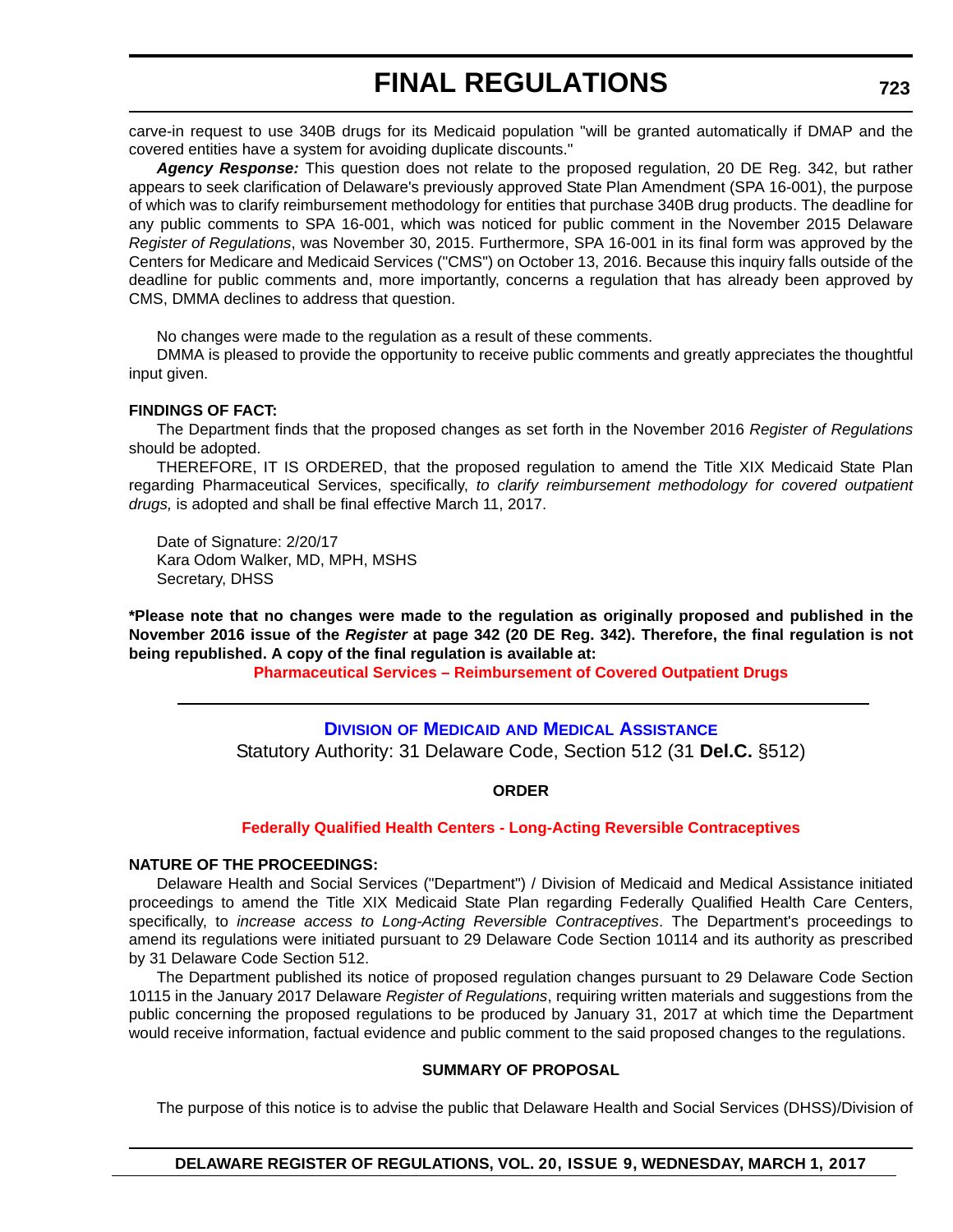#### **724**

# **FINAL REGULATIONS**

Medicaid and Medical Assistance (DMMA) is proposing to amend the Title XIX Medicaid State Plan regarding Federally Qualified Health Care Centers, specifically, *to increase access to Long-Acting Reversible Contraceptives*.

#### **Statutory Authority**

- §1902(a)(19) of the Social Security Act, *Care and services under a Medicaid state plan be provided in a manner consistent with simplicity of administration and the best interests of beneficiaries*
- §1905(a)(4)(C) of the Social Security Act, Family Planning Services and Supplies
- §1927 of the Social Security Act, *Payment for Covered Outpatient Drugs*
- 42 CFR §440.210, *Required services for the categorically needy; family planning services*
- 42 CFR §441.20, *Family Planning Services and Supplies*
- 42 CFR §440.120, *Prescribed drugs*
- 42 CFR §447.45, *Timely claims payment*
- State Medicaid Manual, Section 4270, *Family Planning Services*

#### **Background**

#### *Family Planning Services and Supplies*

Family planning is classified as a "mandatory" benefit under Medicaid, meaning that all Medicaid programs must cover family planning, but states have considerable discretion in identifying the specific services and supplies that are included in the benefit. There is no formal definition of family planning in the Medicaid program. Rather, federal law at Section 1905(a)(4)(C) generally allows payment for "family planning services and supplies furnished (directly or under arrangements with others) to individuals of child-bearing age who are eligible under the State plan and who desire such services and supplies." Contraception is one of the primary services included as family planning, and most states offer broad coverage for prescription contraceptive products in their Medicaid programs. Family planning providers include office-based physicians, federally qualified health centers, family planning clinic, health departments, and other clinics. Medicaid beneficiaries can obtain family planning services and supplies from any Medicaid-participating provider. This freedom of choice is maintained even if the individual is enrolled in a managed care plan.

Delaware Health and Social Services/Division of Medicaid and Medical Assistance (DHSS/DMMA) currently provides Medicaid coverage and reimbursement for family planning services and supplies, including LARCs. LARCs are long-acting reversible contraceptives, such as intrauterine devices (IUDs) and contraceptive implants. The Center for Medicaid and CHIP Services (CMCS), the U.S. Department of Health and Human Services Secretary's Advisory Committee on Infant Mortality (SACIM), the Health Resources and Services Administration, and the American Congress of Obstetricians and Gynecologists (ACOG) all recommend the use of LARCs.

States may cover LARCs through the pharmacy benefit or medical benefit. Covering LARCs through the pharmacy benefit means that dispensing pharmacies bill the state for the LARCs and applicable dispensing fees, then deliver the LARCs to providers for insertion or administration. The provider then bills the state for the furnished insertion or implantation service. In many cases this is appropriate; however, these steps may present barriers to access in some instances since this process requires the Medicaid recipient to see the provider twice: once to obtain the LARC prescription and then again for insertion or administration. While covering LARCs through the medical benefit could address these barriers to access, high upfront costs required to maintain a stock of LARCs, may deter providers from implementing this approach, resulting in barriers to access due to a potential unwillingness of providers to furnish LARCs.

#### **Summary of Proposal**

The purpose of the proposed rule is to provide a mechanism for Federally Qualified Health Centers (FQHC) to be compensated for these expensive LARCs that are not included in the FQHC's rates. This would provide FQHC's the ability to maintain an adequate stock of LARCs, thus increasing access to important family planning services for Medicaid recipients.

#### *Summary of Proposed Changes*

If implemented as proposed, the state plan amendment will accomplish the following, effective January 1, 2017:

Add language to Attachment 4.19-B, Page 2, that provides a mechanism for FQHCs to receive reimbursement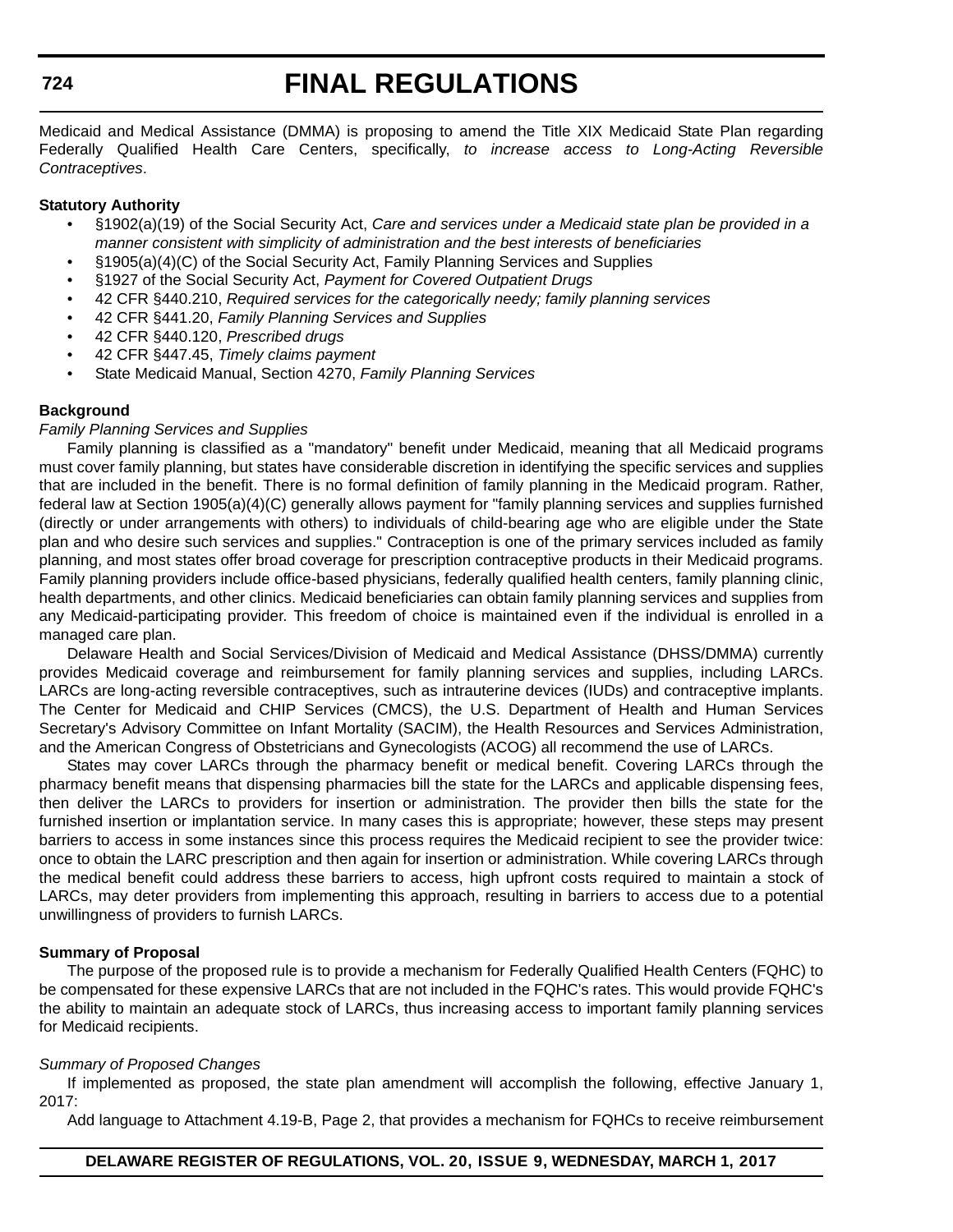for distributed LARCs based on actual acquisition cost (ACC).

#### *Public Notice*

In accordance with the *federal* public notice requirements established at Section 1902(a)(13)(A) of the Social Security Act and 42 CFR 447.205 and the *state* public notice requirements of Title 29, Chapter 101 of the Delaware Code, Delaware Health and Social Services (DHSS)/Division of Medicaid and Medical Assistance (DMMA) gives public notice and provides an open comment period for thirty (30) days to allow all stakeholders an opportunity to provide input on proposed regulations. Comments were to have been received by 4:30 p.m. on January 31, 2017.

#### *Centers for Medicare and Medicaid Services Review and Approval*

The provisions of this state plan amendment (SPA) relating to coverage and payment methodology for services are subject to approval by the Centers for Medicare and Medicaid Services (CMS). The draft SPA page(s) may undergo further revisions before and after submittal to CMS based upon public comment and/or CMS feedback. The final version may be subject to significant change.

#### *Provider Manuals Update*

Also, upon CMS approval, the applicable Delaware Medical Assistance Program (DMAP) Provider Policy Specific Manuals will be updated. Manual updates, revised pages or additions to the provider manual are issued, as required, for new policy, policy clarification, and/or revisions to the DMAP program. Provider billing guidelines or instructions to incorporate any new requirement may also be issued. A newsletter system is utilized to distribute new or revised manual material and to provide any other pertinent information regarding manual updates. DMAP provider manuals and official notices are available on the DMAP website: http://www.dmap.state.de.us/home/ index.html

#### **Fiscal Impact**

The proposed regulation modifies Division of Medicaid and Medical Assistance's practice and procedures to assist FQHCs in administering LARCs. It does not have a fiscal impact; the policy change is budget neutral.

#### **Summary of Comments Received with Agency Response and Explanation of Changes**

No public comments were received for this regulation.

#### **FINDINGS OF FACT:**

The Department finds that the proposed changes as set forth in the January 2017 *Register of Regulations* should be adopted.

**THEREFORE, IT IS ORDERED**, that the proposed regulation to amend the Title XIX Medicaid State Plan regarding Federally Qualified Health Care Centers, specifically, *to increase access to Long-Acting Reversible Contraceptives*, is adopted and shall be final effective March 11, 2017.

Date of Signature: 2/20/17 Kara Odom Walker, MD, MPH, MSHS, Secretary, DHSS

**\*Please note that no changes were made to the regulation as originally proposed and published in the January 2017 issue of the** *Register* **at page 523 (20 DE Reg. 523). Therefore, the final regulation is not being republished. A copy of the final regulation is available at:**

**[Federally Qualified Health Centers - Long-Acting Reversible Contraceptives](http://regulations.delaware.gov/register/march2017/final/20 DE Reg 723 03-01-17.htm)**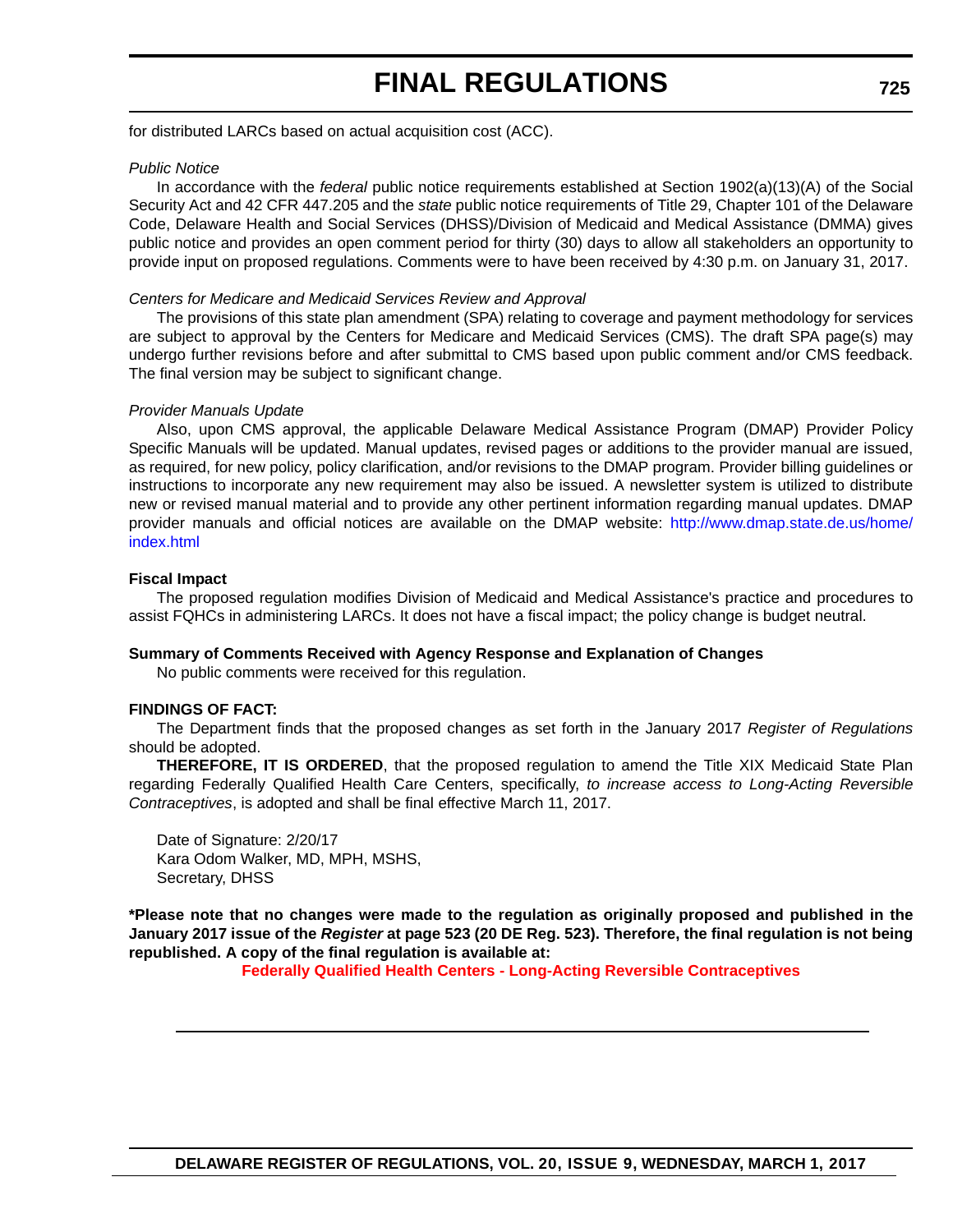<span id="page-59-0"></span>**726**

### **FINAL REGULATIONS**

#### **DIVISION OF MEDICAID [AND MEDICAL ASSISTANCE](http://www.dhss.delaware.gov/dhss/dmma/)** Statutory Authority: 31 Delaware Code, Section 512 (31 **Del.C.** §512)

#### **ORDER**

#### **[Nondiscrimination](#page-4-0)**

#### **NATURE OF THE PROCEEDINGS:**

Delaware Health and Social Services ("Department") / Division of Medicaid and Medical Assistance initiated proceedings to amend the Title XIX Medicaid State Plan and Delaware Social Services Manual (DSSM) regarding nondiscrimination, specifically, *to modify language to be more inclusive and to ensure compliance with Federal Regulation*. The Department's proceedings to amend its regulations were initiated pursuant to 29 Delaware Code Section 10114 and its authority as prescribed by 31 Delaware Code Section 512.

The Department published its notice of proposed regulation changes pursuant to 29 Delaware Code Section 10115 in the January 2017 Delaware *Register of Regulations*, requiring written materials and suggestions from the public concerning the proposed regulations to be produced by January 31, 2017 at which time the Department would receive information, factual evidence and public comment to the said proposed changes to the regulations.

#### **SUMMARY OF PROPOSAL**

The purpose of this notice is to advise the public that Delaware Health and Social Services (DHSS)/Division of Medicaid and Medical Assistance (DMMA) is proposing to amend the Title XIX Medicaid State Plan and Delaware Social Services Manual (DSSM) regarding nondiscrimination, specifically, *to modify language to be more inclusive and to ensure compliance with Federal Regulation*.

#### **Background**

The Department of Health and Social Services (DHSS) is the agency designated by the State as responsible for Delaware's public assistance programs. Within the Department, the Division of Social Services (DSS) is responsible for administering the following programs in an accurate and timely fashion while treating clients with respect and dignity: Temporary Assistance for Needy Families (TANF), General Assistance Program, Food Supplement Program, Refugee Resettlement Program, Child Care Subsidy Program, and Employment and Training Services. Additionally, the Division of Medicaid and Medical Assistance (DMMA) is responsible for furnishing medical assistance to eligible low-income families and to eligible aged, blind and/or disabled people whose income is insufficient to meet the cost of necessary medical services.

DHSS, and its divisions, are required to provide these services in accordance with title VI of the Civil Rights Act of 1964 (42 U.S.C. 2000d et. seq.), Section 504 of the Rehabilitation Act of 1973 (29 U.S.C. 70b), and the regulations at 7 CFR §272.6(a), 42 CFR §440.262; and 45 CFR Parts 80, and 84, 90, and 92, such that no individual shall be subject to discrimination under this plan on the grounds of race, color, national origin, age, disability, sex, sexual orientation, gender identity, religious creed, political beliefs, limited English proficiency (LEP) and/or retaliation.

#### **Summary of Proposal**

The purpose of the proposed rule is to expand existing nondiscrimination protections to be more inclusive and to ensure compliance with Federal Regulation.

#### *Summary of Proposed Changes*

If implemented as proposed, the state plan amendment will accomplish the following, effective January 1, 2017:

Modify language on page 87, in Section 7 - General Provisions, to include discrimination based on sex, sexual orientation, gender identity, and limited English proficiency (LEP).

If implemented as proposed, the Delaware Social Services Manual (DSSM) amendment will accomplish the following, effective March 11, 2017:

**DELAWARE REGISTER OF REGULATIONS, VOL. 20, ISSUE 9, WEDNESDAY, MARCH 1, 2017**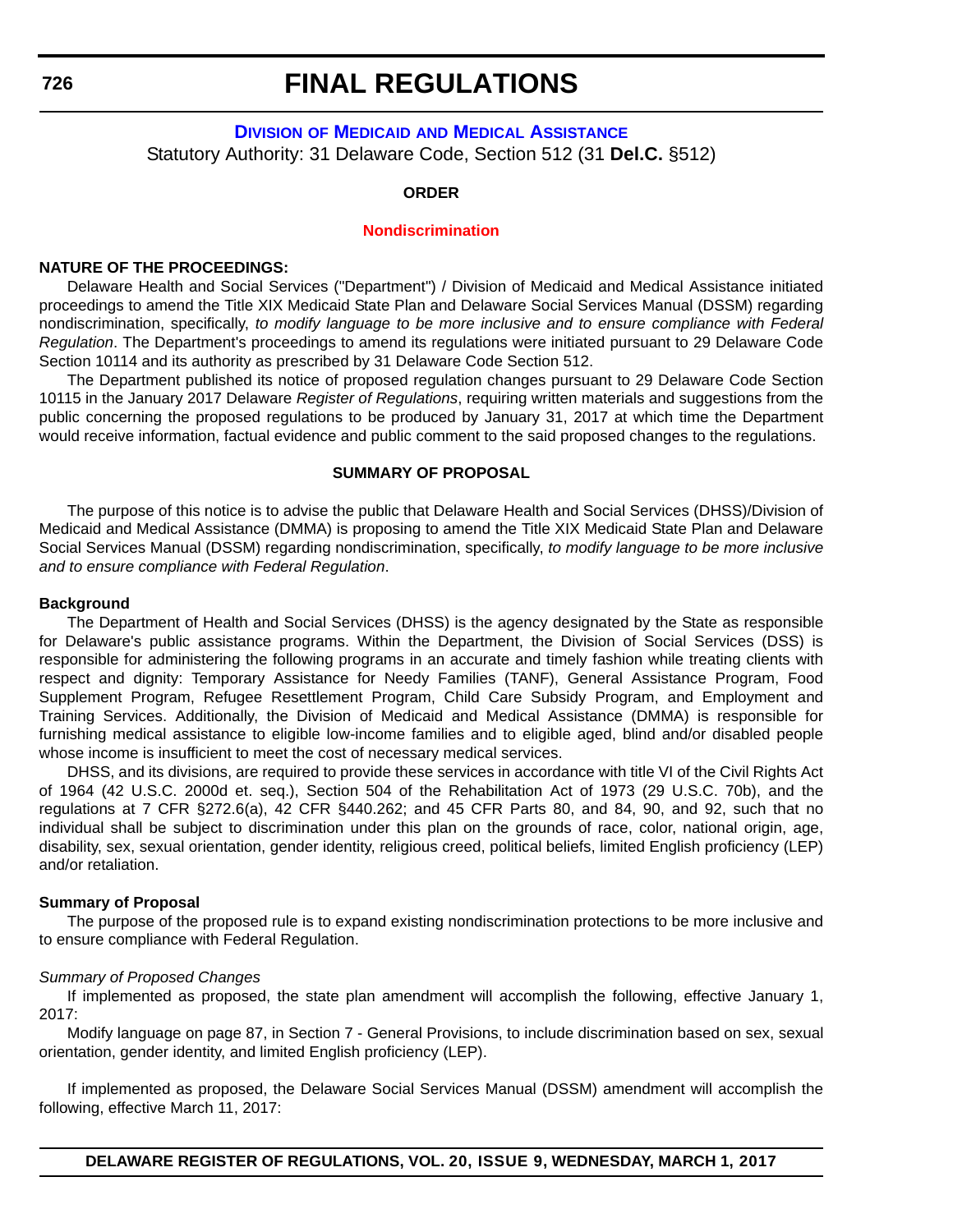Modify language in the following sections, to include discrimination based on sex, sexual orientation, gender identity, and limited English proficiency (LEP).

| <b>DSSM 1000</b>   | Definitions                                              |
|--------------------|----------------------------------------------------------|
| <b>DSSM 1006</b>   | Guaranteeing Civil Rights and Non-Discrimination         |
| <b>DSSM 1006.1</b> | Ensuring Non-discrimination in the Provision of Services |
| <b>DSSM 1006.4</b> | Assuring Compliance in Area Operations                   |
|                    | DSSM 1006.6 Publicizing the Civil Rights Program         |
| <b>DSSM 1007</b>   | <b>Making Civil Rights Complaints</b>                    |
| <b>DSSM 1007.3</b> | <b>Routing Civil Rights Complaints</b>                   |
|                    | DSSM 1007.4 Keeping Track of Civil Rights Complaints     |

#### *Public Notice*

In accordance with the *federal* public notice requirements established at Section 1902(a)(13)(A) of the Social Security Act and 42 CFR 447.205 and the *state* public notice requirements of Title 29, Chapter 101 of the Delaware Code, Delaware Health and Social Services (DHSS)/Division of Medicaid and Medical Assistance (DMMA) gives public notice and provides an open comment period for thirty (30) days to allow all stakeholders an opportunity to provide input on the expansion of existing nondiscrimination protections to be more inclusive and to ensure compliance with Federal Regulation. Comments were to be received by 4:30 p.m. on January 31, 2017.

#### *Centers for Medicare and Medicaid Services Review and Approval*

The provisions of this state plan amendment (SPA) relating to coverage and payment methodology for services are subject to approval by the Centers for Medicare and Medicaid Services (CMS). The draft SPA page(s) may undergo further revisions before and after submittal to CMS based upon public comment and/or CMS feedback. The final version may be subject to significant change.

#### *Provider Manuals Update*

Also, upon CMS approval, the applicable Delaware Medical Assistance Program (DMAP) Provider Policy Specific Manuals will be updated. Manual updates, revised pages or additions to the provider manual are issued, as required, for new policy, policy clarification, and/or revisions to the DMAP program. Provider billing guidelines or instructions to incorporate any new requirement may also be issued. A newsletter system is utilized to distribute new or revised manual material and to provide any other pertinent information regarding manual updates. DMAP provider manuals and official notices are available on the DMAP website: http://www.dmap.state.de.us/home/ index.html

#### **Fiscal Impact**

The proposed regulation clarifies practice and procedures currently used by the Division of Medicaid and Medical Assistance and Division of Social Services and therefore will result in no fiscal impact.

#### **Summary of Comments Received with Agency Response and Explanation of Changes**

No public comments were received for this regulation.

#### **FINDINGS OF FACT:**

The Department finds that the proposed changes as set forth in the January 2017 *Register of Regulations* should be adopted.

**THEREFORE, IT IS ORDERED**, that the proposed regulation to amend the Title XIX Medicaid State Plan and Delaware Social Services Manual (DSSM) regarding nondiscrimination, specifically, *to modify language to be more inclusive and to ensure compliance with Federal Regulation,* is adopted and shall be final effective March 11, 2017.

Date of Signature: 2/20/17 Kara Odom Walker, MD, MPH, MSHS Secretary, DHSS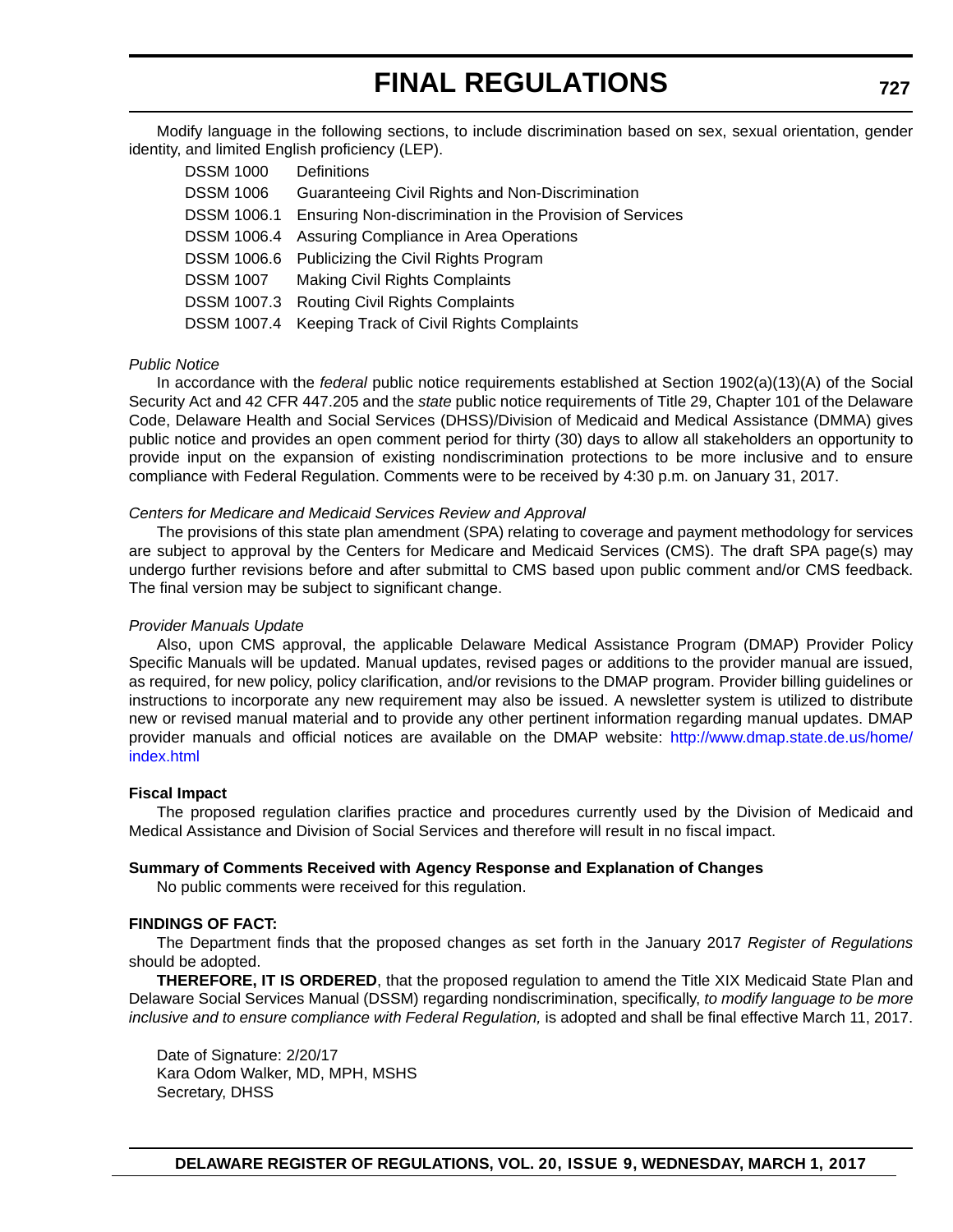<span id="page-61-0"></span>**\*Please note that no changes were made to the regulation as originally proposed and published in the January 2017 issue of the** *Register* **at page 526 (20 DE Reg. 526). Therefore, the final regulation is not being republished. A copy of the final regulation is available at:**

**[Nondiscrimination](http://regulations.delaware.gov/register/march2017/final/20 DE Reg 726 03-01-17.htm)**

### **[DEPARTMENT OF JUSTICE](http://attorneygeneral.delaware.gov/) FRAUD [AND CONSUMER PROTECTION DIVISION](http://attorneygeneral.delaware.gov/fraud/index.shtml) INVESTOR PROTECTION UNIT**

Statutory Authority: 6 Delaware Code, Section 73-102(b) (6 **Del.C.** §73-102(b))

#### **ORDER**

#### **[Rules Pursuant to the Delaware Securities Act](#page-4-0)**

**WHEREAS**, on November 1, 2016, the Delaware *Registrar of Regulations*, pursuant to the request of the Investor Protection Director, caused the proposed rules and regulations pursuant to the Delaware Securities Act to be published in the Delaware *Register of Regulations*, 20 DE Reg. 330 (11/01/16); and

**WHEREAS**, the proposed rules and regulations were held open for public comment until December 1, 2016; and

**WHEREAS**, no comments were received by the Investor Protection Director, and therefore no evaluation or summarization of comments is presented in the accompanying "Summary of Evidence";

**NOW THEREFORE, IT IS HEREBY ORDERED** this 16th day of February, 2017, that the information set forth herein shall constitute the required summary of evidence and information submitted; the summary of findings of fact with respect to the evidence and information submitted; and the decision to adopt the rules and regulations in the form attached hereto as Exhibit A.

**IT IS FURTHER ORDERED** that, pursuant to 6 **Del.C.** §73-102(b) and 29 **Del.C.** §10118(b)(3), upon consideration of the information submitted to the Director of the Investor Protection Unit, and based upon the findings of fact with respect to the information submitted, the Rules and Regulations Pursuant to the Delaware Securities Act, in the form attached hereto as Exhibit A, are adopted effective April 1, 2017.

#### **A. SUMMARY OF EVIDENCE AND INFORMATION SUBMITTED**

The public comment period was open from November 1, 2016 to December 1, 2016. No comments were received on the proposed regulations during the public comment period and no changes have been made to the proposed regulations.

#### **B. SUMMARY FINDINGS OF FACT**

The revision makes changes to the Rules and Regulations Pursuant to the Delaware Securities Act (the "Rules"). The Rules are being changed as follows:

1. To permit issuers offering securities pursuant to Regulation A Tier 1 to file a copy of Form 1-A with our office, in lieu of a registration statement, when registering their offering pursuant to Rule 401.

2. To require a fee for notice filings of Regulation A - Tier 2 Offerings pursuant to Rule 404. The proposed fee is identical to the current fee for notice filing by Form D. Rule 404 is also amended to require a fee for notice filings of intrastate crowdfunding offerings.

3. Rule 406, pertaining to notice filing of Form D, is amended consistent with a December 9, 2014 Order Adopting The Electronic Filing Depository as a Permissible Means of Filing Form D, and also mandates the use of Electronic Filing Depository for such notice filings as of June 1, 2017.

4. To add new Rule 407 to the Rules which requires issuers of securities relying on the exemption from registration in Section 3(b)(2) of the Securities Act of 1933 and Rule 251(a)(2) pursuant to the Securities Act of 1933, known as Regulation A Tier 2 offerings, to file notice with the Director. This new Rule is based on a NASAA model rule and will promote uniformity with other states that also choose to adopt the model rule to cover notice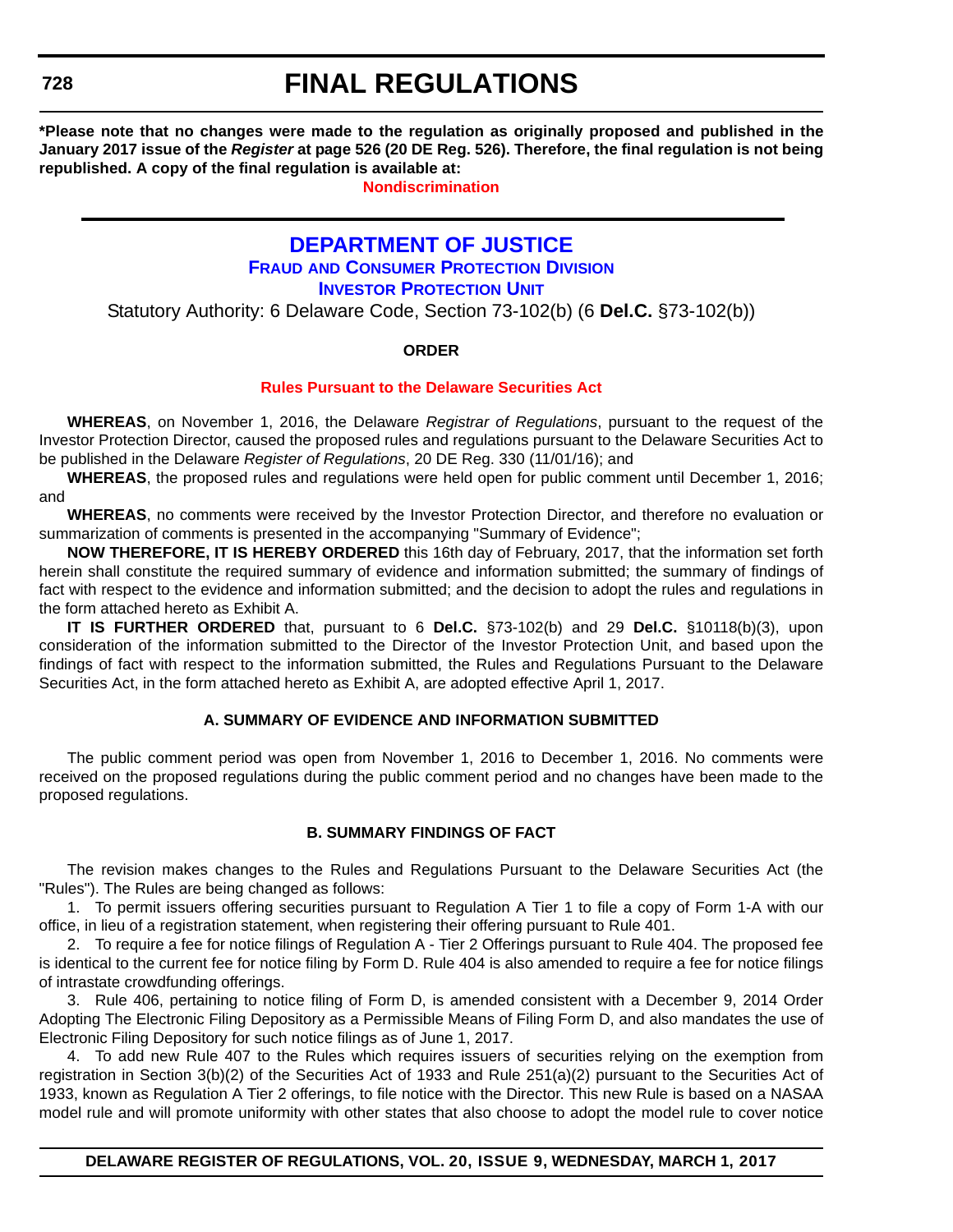filings for Regulation A Tier 2 offerings.

5. To add new Rule 408 to the Rules which pertains to the new intrastate crowdfunding exemption and provides detail regarding the notice filing issuers relying on this exemption are required to file as well as detail regarding the registration requirements for Internet Site Operators involved in intrastate crowdfunding offerings.

6. To strike an out of print manual from the list and to add two new manuals published by OTC Markets to the Manual Exemption Rule 508.

7. Proposed Rule 402 will not become final due to an SEC Rule Change that occurred after the Rule was proposed that requires a substantive change to the proposed rule. Accordingly, Proposed Rule 402 will be amended and re-proposed at a later date.

DATED THIS 16<sup>th</sup> DAY OF FEBRUARY, 2017

BY ORDER OF:

Gregory Strong Investor Protection Director for the State of Delaware

**\*Please note that the proposed changes to Rule 402 were not approved as final at this time. No additional changes were made to the regulation as originally proposed and published in the November 2016 issue of the** *Register* **at page 348 (20 DE Reg. 348). A copy of the final regulation is available at:**

**[Rules Pursuant to the Delaware Securities Act](http://regulations.delaware.gov/)**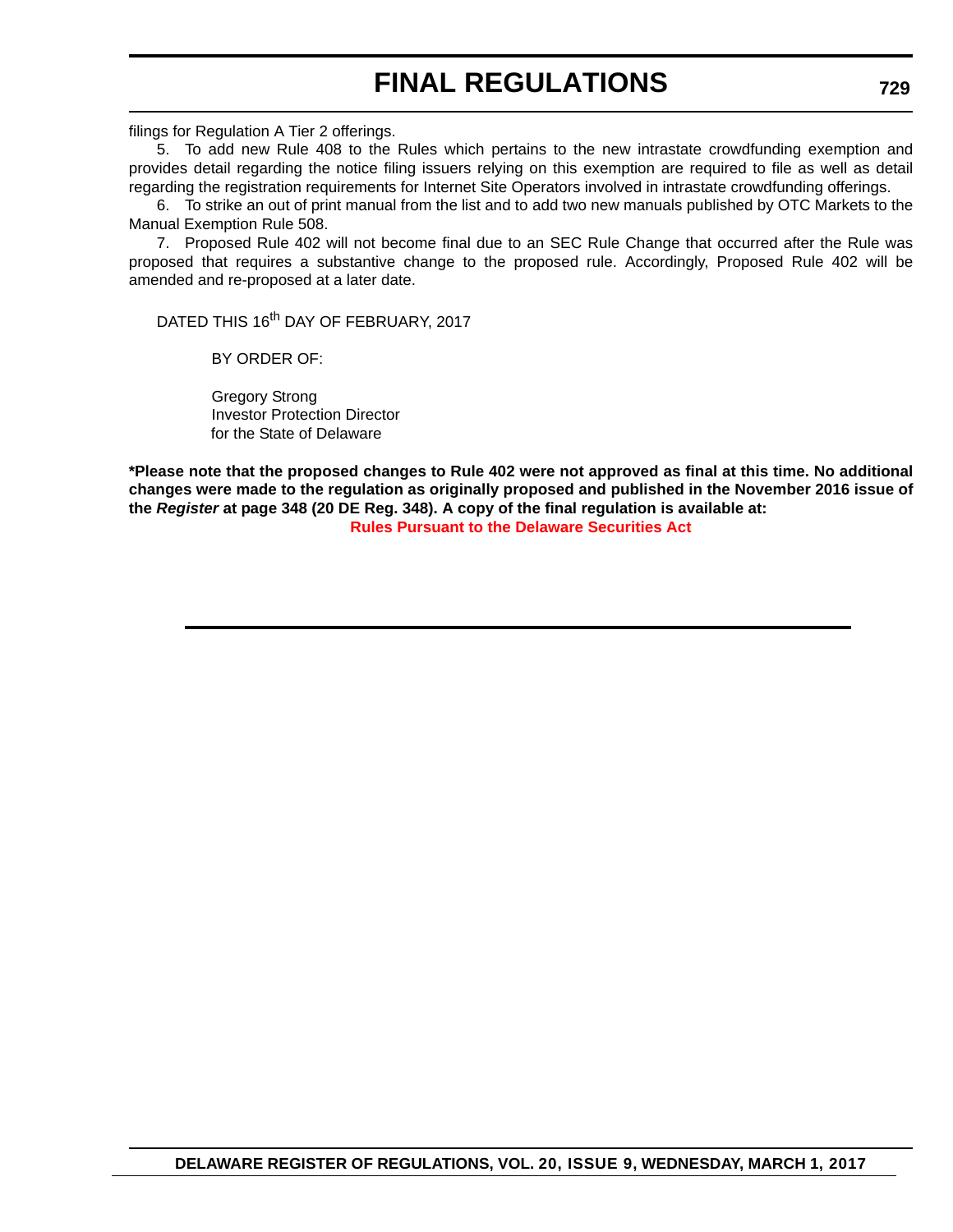### **GENERAL NOTICES**

### **[DELAWARE RIVER BASIN COMMISSION](http://www.state.nj.us/drbc/)**

#### **[Notice of Special Public Hearing](#page-4-0)**

<span id="page-63-0"></span>**AGENCY:** Delaware River Basin Commission

**ACTION:** Notice of Public Hearing

#### **SUMMARY:**

The Delaware River Basin Commission ("DRBC" or "Commission") will hold a special public hearing on a draft resolution to recognize significant water quality improvements in the Delaware River Estuary and provide for a formal review of the designated aquatic life uses and water quality criteria necessary to support these uses.

In order to fulfill their obligation under the federal Clean Water Act ("CWA") to designate and protect uses for surface waters including the shared waters of the Delaware River Estuary, the States of Delaware and New Jersey and the Commonwealth of Pennsylvania either defer to DRBC water quality standards that they have jointly established or provide for application of the more stringent of state and DRBC standards within the basin. In 1967 the DRBC established water quality standards for the Estuary, including as designated uses for Water Quality Zones 3, 4 and the upper portion of Zone 5, "the maintenance of resident fish and other aquatic life and the passage of anadromous fish". Significant water quality improvements have occurred since these uses and supporting water quality criteria were adopted, an achievement that has been the result of effective water management by DRBC, the federal government, and the four basin states, and substantial investment by public entities and private industry to upgrade treatment works.

A study of existing aquatic life uses in the Estuary with respect to resident and anadromous fish species was completed by DRBC in 2015. Based on this study, the Commission proposes to recognize formally that water quality and aquatic life uses in portions of the Estuary have substantially and significantly improved since 1967 and that the evidence supports further study on the inclusion of propagation as a designated use in Zones 3 and 4 and the upper portion of Zone 5.

The Commission's draft resolution outlines the need for additional studies, among others, to: determine the dissolved oxygen ("DO") requirements of resident and migratory fish species and the nutrient loadings from point and non-point sources that can be discharged while maintaining these DO levels in Estuary waters; evaluate the variety of factors affecting attainment of potential "higher" uses, including technical, social and economic factors; and identify and evaluate opportunities for early action to reduce oxygen depleting discharges to the Estuary in the short term.

The resolution also identifies goals for the Estuary that are shared by the Commission, the Estuary states, and the U.S. Environmental Protection Agency, including: protection of the water quality improvements achieved to date; continuous improvement in water quality in these shared waters; an update of the water quality standards, including designated uses and criteria, consistent with CWA goals as quickly as possible and practicable; early actions based on optimizing the use of existing infrastructure; and consultation with all stakeholders, including the regulated community, in updating and implementing regulatory changes.

Action on the proposed resolution can occur only at a duly noticed DRBC business meeting following the close of the written comment period.

**DATES:** The public hearing will be held at 2:00 P.M. on Wednesday, March 15, 2017. Individuals who wish to comment during the public hearing are asked to sign up in advance by contacting Ms. Paula Schmitt of the Commission staff, at paula.schmitt@drbc.nj.gov. The hearing will continue until all those wishing to testify have had an opportunity to do so. Written comments will be accepted and must be received by 5:00 P.M. on Thursday, April 13, 2017.

**ADDRESSES:** The public hearing will be held at the Washington Crossing Historic Park Visitor Center, 1112 River Road, Washington Crossing, Pa. Written comment on items scheduled for hearing may be delivered by hand at the public hearing or: by hand, U.S. Mail or private carrier to: Commission Secretary, P.O. Box 7360, 25 Cosey Road,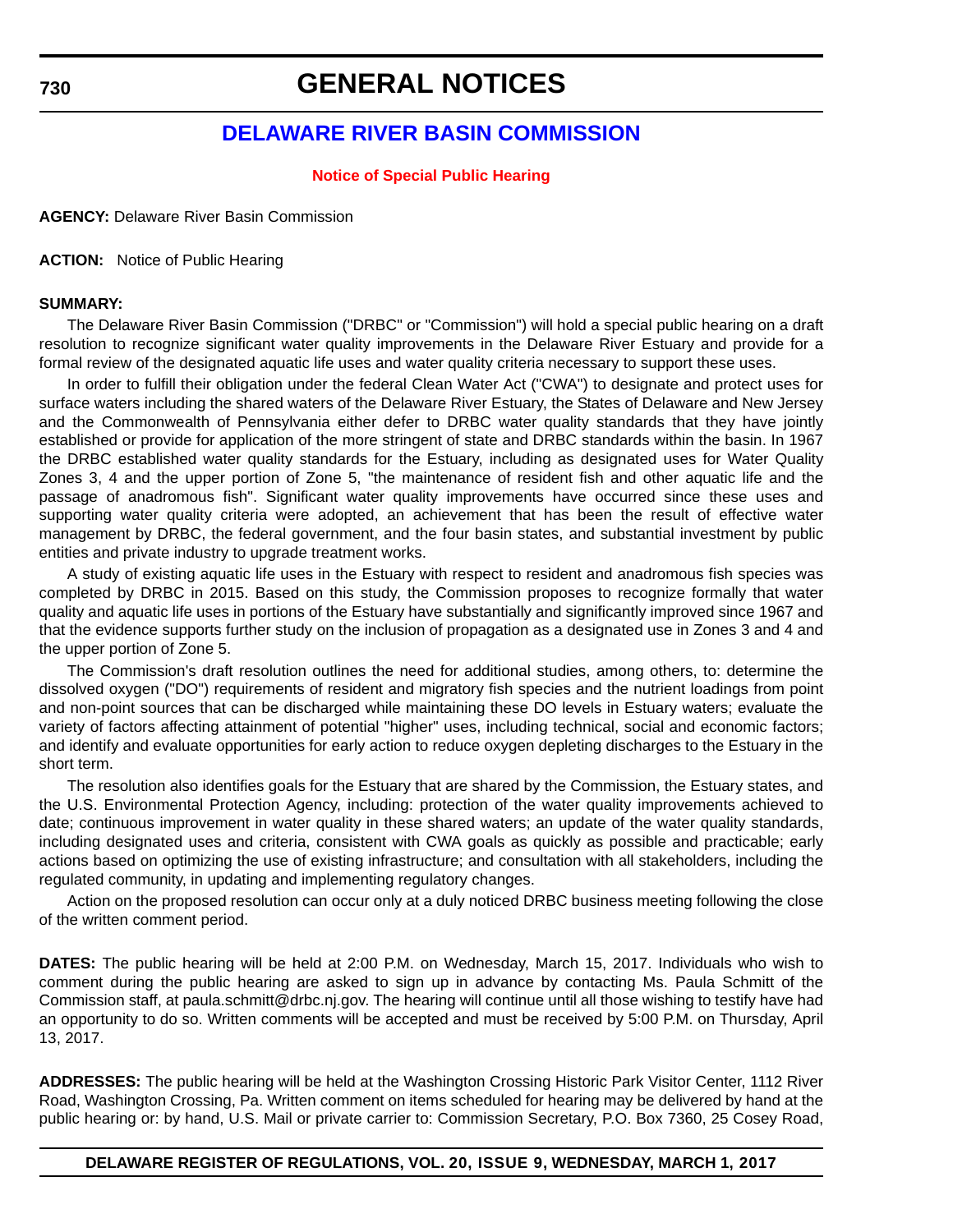# **GENERAL NOTICES**

<span id="page-64-0"></span>West Trenton, NJ 08628; by fax to Commission Secretary, DRBC at 609-883-9522; or by email (preferred) to paula.schmitt@drbc.nj.gov.

**FOR FURTHER INFORMATION:** The resolution can be viewed on the commission's web site at<www.drbc.net>.

Dated: February 23, 2017 PAMELA M. BUSH, ESQ. Commission Secretary

### **[DEPARTMENT OF HEALTH AND SOCIAL SERVICES](http://www.dhss.delaware.gov/dhss/index.html) DIVISION [OF MANAGEMENT SERVICES](http://www.dhss.delaware.gov/dhss/dms/)**

Statutory Authority: 16 Delaware Code, Sections 210-218 (16 **Del.C.** §§210-218)

#### **Notice of Public Comment [IDEA Part C Grant Application for FFY 2017](#page-4-0)**

#### **Summary**

The Delaware Department of Health and Social Services will submit its annual grant application under Part C of the Individuals with Disabilities Education Improvement Act of 2004. Public comment is being accepted from February 15 - March 15, 2017, and the application will be available until April 15, 2017.

#### **Background**

The Birth to Three Early Intervention System (Birth to Three) operates under the authorization of Part C of the Individuals with Disabilities Education Improvement Act of 2004 (IDEA), with the Delaware Department of Health and Social Services (DHSS) as the lead agency.

To receive its allocation of the IDEA Part C funds, the State must submit an application to the U.S. Department of Education (USDOE), Secretary of Education. The application verifies that Birth to Three has reviewed its policies and procedures, and assures that Birth to Three will comply with the provisions required by Part C of IDEA 2004. As part of this process, USDOE requires all states to publish the application and receive comments.

#### **Notice of Public Comment**

A copy of the annual grant application is available for review by contacting the Birth to Three office at 302-255- 9134 (call collect from Kent and Sussex). Send your written comments to:

> **Birth to Three Early Intervention Systems Department of Health and Social Services Division of Management Services 1901 North DuPont Highway New Castle, DE 19720 302-255-4407 (fax)**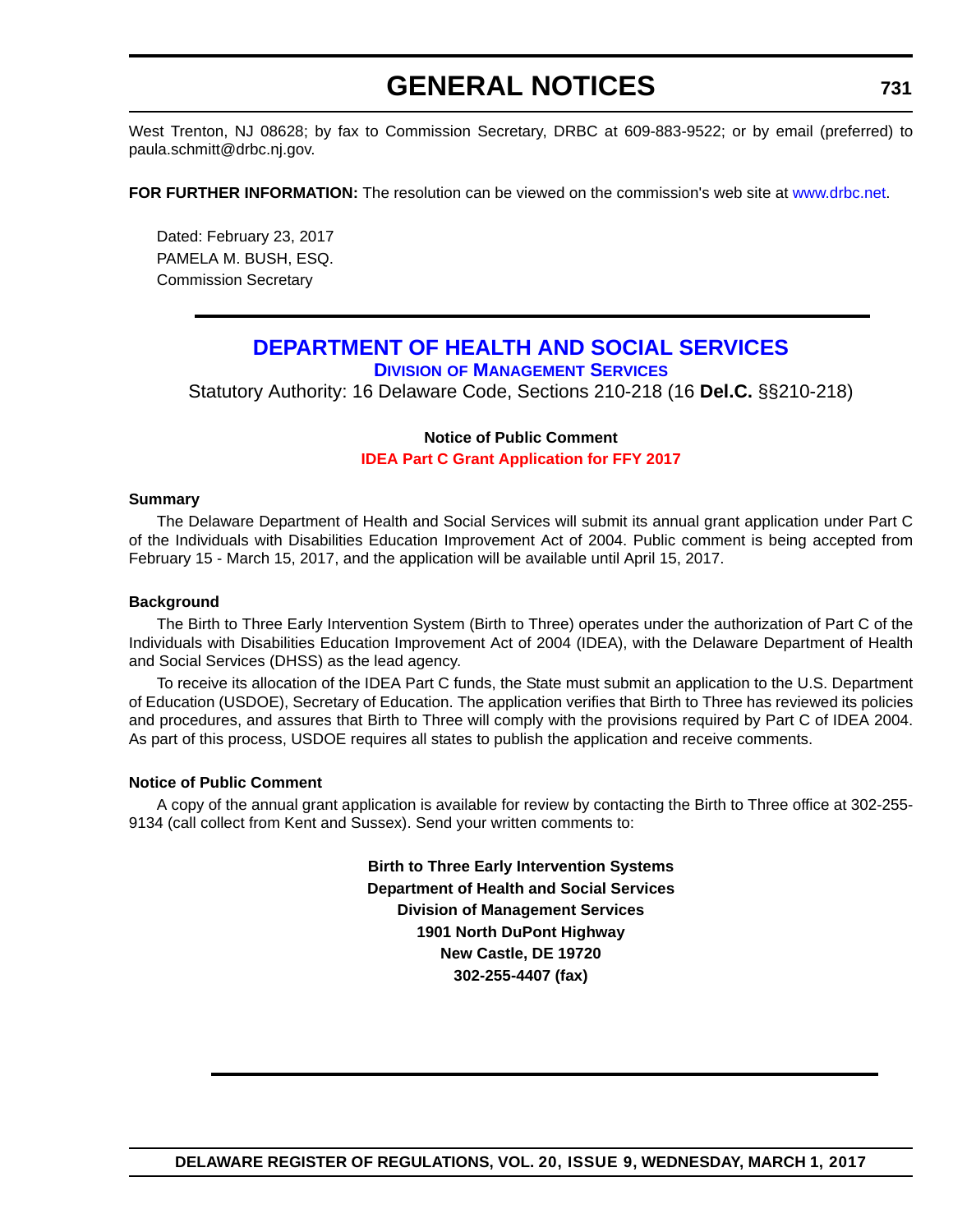#### **[DEPARTMENT OF AGRICULTURE](http://dda.delaware.gov/) [THOROUGHBRED RACING COMMISSION](http://dda.delaware.gov/thoroughbred/index.shtml) [PUBLIC NOTICE](#page-4-0)**

#### **1001 Thoroughbred Racing Rules and Regulations**

<span id="page-65-0"></span>The Thoroughbred Racing Commission proposes to amend its Regulations adopted in accordance with Title 3, Chapter 101. The purpose of the amended regulations is to amend rule 14 to add new rules 14.19.1 relating to multiple disqualifications and 14.20 relating to dead heats and rule 15 to add new rule 15.22 relating to the adoption by reference of the ARCI Veterinary Practices Rule, rule 15.23 relating to the adoption by reference of the ARCI Prohibited Practices Rule and rule 15.24 relating to the adoption by reference of the ARCI Out of Competition Testing Rule and to delete the reference to stanozolol in rule 15.17.1.1. Other regulations issued by the Thoroughbred Racing Commission are not affected by this proposal. The Thoroughbred Racing Commission is issuing these proposed regulations in accordance with Title 3 of the Delaware Code. This notice is issued pursuant to the requirements of Chapter 101 of Title 29 of the Delaware Code.

A copy of the proposed regulations is being published in the March 1, 2017 edition of the Delaware *Register of Regulations*. A copy is also on file in the office of the Thoroughbred Racing Commission, 777 Delaware Park Boulevard, Wilmington, Delaware 19804 and is available for inspection during regular office hours. Copies are also published online at the *Register of Regulations* website: http://regulations.delaware.gov/services/ current\_issue.shtml.

Interested parties may offer written comments on the proposed regulations or submit written suggestions, data, briefs or other materials to the Thoroughbred Racing Commission at the above address as to whether these proposed regulations should be adopted, rejected or modified. Pursuant to 29 **Del.C.** §10118(a), public comments must be received on or before March 31, 2017. Written materials submitted will be available for inspection at the above address.

On or after March 31, 2017, following review of the public comment, the Thoroughbred Racing Commission will determine whether to amend its regulations by adopting the proposed rules or make additional changes because of the public comments received.

### **[THOROUGHBRED RACING COMMISSION](http://dda.delaware.gov/thoroughbred/index.shtml) [PUBLIC NOTICE](#page-4-0)**

#### **1002 Delaware Jockeys' Health and Welfare Benefit Board Regulations**

The Delaware Jockey's Health and Welfare Benefit Board, in accordance with 3 **Del.C.** §10103(c) has proposed changes to its rules and regulations by amending existing Rule 2.1.1, Rule 2.1.2.1, Rule 2.1.2.2 and Rule 2.2 and adding new Rule 2.1.1.3 and Rule 2.4. Other regulations issued by the Delaware Jockey's Health and Welfare Benefit Board are not affected by this proposal.

A copy of the proposed regulations is being published in the March 1, 2017 edition of the Delaware *Register of Regulations*. A copy is also on file in the office of the Thoroughbred Racing Commission, 777 Delaware Park Boulevard, Wilmington, Delaware 19804 and is available for inspection during regular office hours. Copies are also published online at the *Register of Regulations* website: http://regulations.delaware.gov/services/ current\_issue.shtml.

Interested parties may offer written comments on the proposed regulations or submit written suggestions, data, briefs or other materials to the Delaware Jockey's Health and Welfare Benefit Board at the above address as to whether these proposed regulations should be adopted, rejected or modified. Pursuant to 29 **Del.C.** §10118(a), public comments must be received on or before March 31, 2017. Written materials submitted will be available for inspection at the above address.

On or after March 31, 2017, following review of the public comment, the Delaware Jockey's Health and Welfare Benefit Board will determine whether to amend its regulations by adopting the proposed new rules.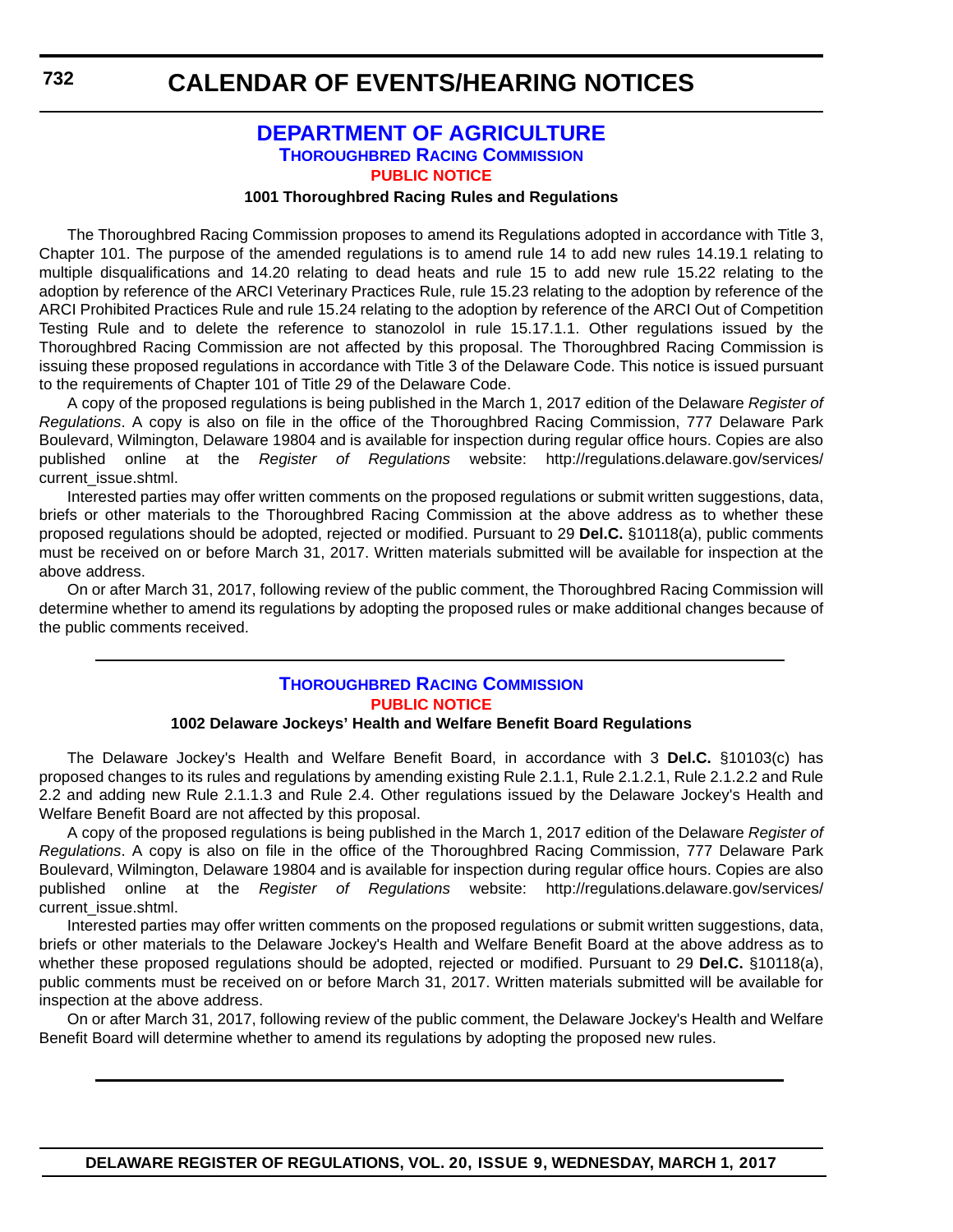### **[DEPARTMENT OF EDUCATION](http://www.doe.k12.de.us/) [PUBLIC NOTICE](#page-4-0)**

<span id="page-66-0"></span>The State Board of Education will hold its monthly meeting on Thursday, March 16, 2017 at 1:00 p.m. in the Townsend Building, Dover, Delaware.

### **[DEPARTMENT OF HEALTH AND SOCIAL SERVICES](http://www.dhss.delaware.gov/dhss/index.html) DIVISION [OF LONG TERM CARE RESIDENTS PROTECTION](http://www.dhss.delaware.gov/dhss/dltcrp/) [PUBLIC NOTICE](#page-4-0)**

#### **3220 Training and Qualifications for Nursing Assistants and Certified Nursing Assistants**

The Division of Long Term Care Residents Protection (DLTCRP) is proposing a full the revision of Regulation 3220 Certified Nursing Assistants. The proposed regulations will replace the existing Regulation.

The action concerning the determination of whether to adopt the proposed regulation will be based upon the results of Department and Division staff analysis and the consideration of the comments and written materials filed by other interested persons.

This regulatory proposal replaces the regulations for the purpose of bringing it into compliance with current standards.

Any person who wishes to make written suggestions, testimony, briefs or other written materials concerning the proposed regulation should submit such comments by March 31, 2017 to:

Renee Purzycki, Social Service Chief Administrator

Office of the Director for the Division of Long Term Care Residents Protection

Delaware Department of Health and Social Services

3 Mill Road Suite 308

Wilmington, DE 19806

Email: Renee.Purzycki@state.de.us

Fax: 302-421-7401

### **DIVISION OF MEDICAID [AND MEDICAL ASSISTANCE](http://www.dhss.delaware.gov/dhss/dmma/) [PUBLIC NOTICE](#page-4-0)**

#### **Medicaid Eligibility- Out of State Former Foster Youth**

In compliance with the State's Administrative Procedures Act (APA - Title 29, Chapter 101 of the Delaware Code), 42 CFR §447.205, and under the authority of Title 31 of the Delaware Code, Chapter 5, Section 512, Delaware Health and Social Services (DHSS) / Division of Medicaid and Medical Assistance (DMMA) is proposing to amend the Title XIX Medicaid State Plan and Delaware Social Services Manual (DSSM) regarding Medicaid Coverage for Out-of-State Former Foster Youth.

Any person who wishes to make written suggestions, compilations of data, testimony, briefs or other written materials concerning the proposed new regulations must submit same to: Planning, Policy and Quality Unit, Division of Medicaid and Medical Assistance, 1901 North DuPont Highway, P.O. Box 906, New Castle, Delaware 19720-0906, Attention: Kimberly Xavier; by email to Kimberly.xavier@state.de.us; or by fax to 302-255-4425 by March 31, 2017. Please identify in the subject line: Medicaid Coverage for Out-of-State Former Foster Youth.

The action concerning the determination of whether to adopt the proposed regulation will be based upon the results of Department and Division staff analysis and the consideration of the comments and written materials filed by other interested persons.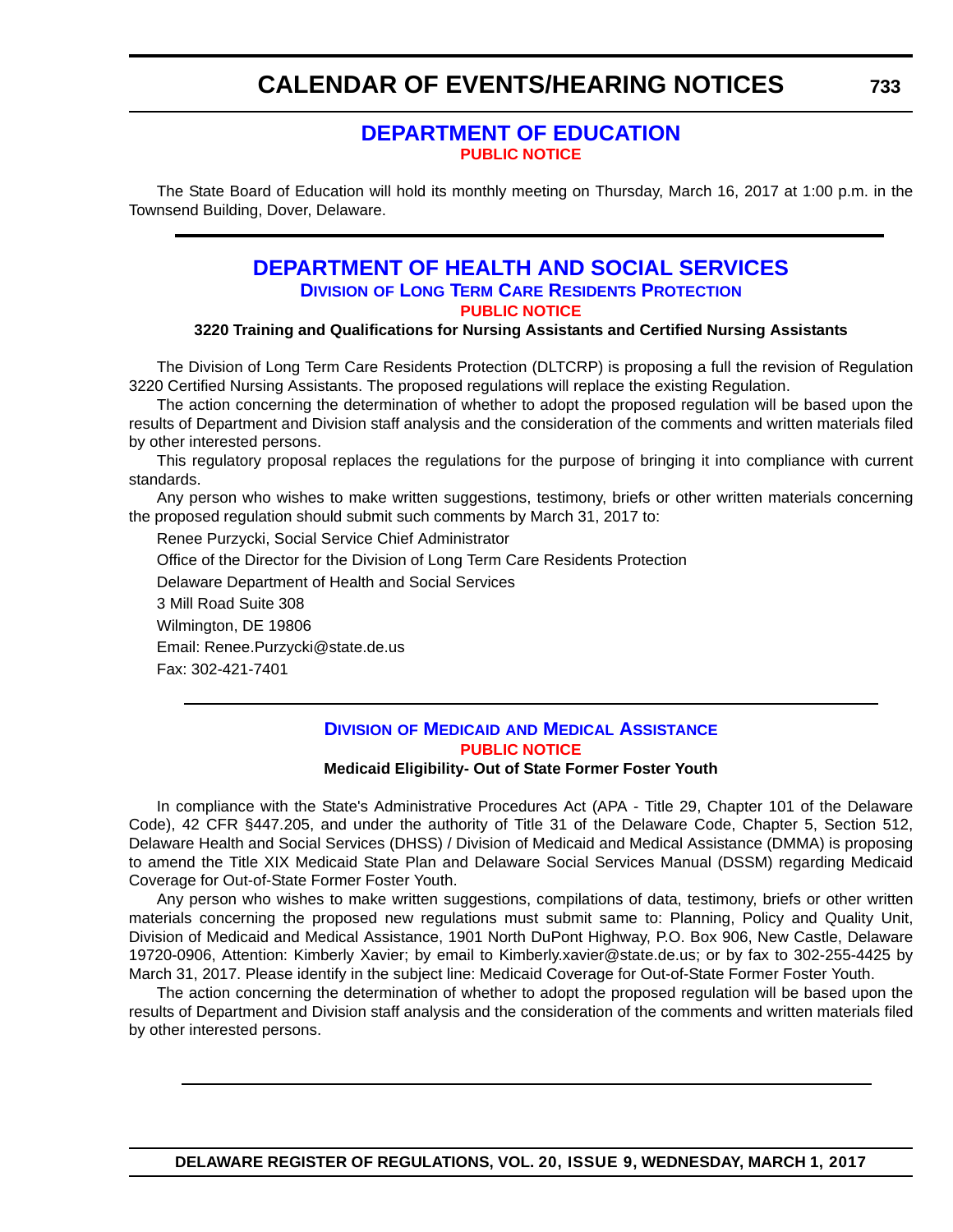### **DIVISION [OF PUBLIC HEALTH](http://www.dhss.delaware.gov/dhss/dph/index.html) [PUBLIC NOTICE](#page-4-0)**

#### **4461 State of Delaware Milk Code**

<span id="page-67-0"></span>The Division of Public Health, Department of Health and Social Services, is proposing revisions to the State of Delaware Milk Code (4461). The purpose of the amendments is to make technical corrections to bring the regulations in line with United States Department of Health and Human Services' Grade "A" Pasteurized Milk Ordinance - 2015 Revision. On March 1, 2017, DPH plans to publish as proposed the amended regulations, and hold them out for public comment per Delaware law.

Copies of the proposed regulations are available for review in the March 1, 2017 edition of the Delaware *Register of Regulations*, accessible online at: http://regulations.delaware.gov or by calling the DPH at (302) 744- 4951.

Any person who wishes to make written suggestions, testimony, briefs or other written materials concerning the proposed regulations must submit same to Jamie Mack by Friday, April 7, 2017, at:

Jamie Mack Division of Public Health 417 Federal Street Dover, DE 19901 Email: jamie.mack@state.de.us Phone: (302) 744-4951

### **[DEPARTMENT OF NATURAL RESOURCES AND ENVIRONMENTAL](http://www.dnrec.delaware.gov/Pages/Portal.aspx)  CONTROL**

#### **DIVISION OF ENERGY [AND CLIMATE](http://www.dnrec.delaware.gov/energy/Pages/portal.aspx)**

**[PUBLIC NOTICE](#page-4-0)**

#### **2102 Implementation of Renewable Energy Portfolio Standards Cost Cap Provisions**

DNREC is proposing to repeal Regulation 2102, *Implementation of Renewable Energy Portfolio Standards Cost Cap Provisions*, which directs when and how the Director of the Division of Energy & Climate may freeze implementation of the Renewable Portfolio Standards under 26 **Del.C.** §354(i) & (j). DNREC is proposing this action to avoid inconsistencies with Public Service Commission Regulation 3008, *Rules and Procedures to Implement the Renewable Energy Portfolio Standard*.

The Public Service Commission has recently reopened its Regulation Docket No. 56 to revise Regulation 3008, *Rules and Procedures to Implement the Renewable Energy Portfolio Standard*, pursuant to its authority under 26 **Del.C.** §362 (b). DNREC proposes to repeal Regulation 2102 to avoid inconsistencies with Public Service Commission Regulation 3008.

DNREC will hold a public hearing Wednesday, March 22, 2017 starting at 6:00 p.m. in the Public Service Commission Hearing Room, 861 Silver Lake Boulevard, Suite 100, Dover DE, 19901.

Any person who wishes to may submit written comments concerning the proposed repeal to: Thomas Noyes, Principal Planner for Utility Policy, DNREC Division of Energy & Climate, 100 W. Water Street, Suite 5, Dover, DE 19904, by fax to 302.735.3480, or by email to thomas.noyes@state.de.us.

#### **OFFICE OF [THE SECRETARY](http://www.dnrec.delaware.gov/Admin/Pages/ots.aspx) [PUBLIC NOTICE](#page-4-0)**

#### **109 Regulations Governing the Guidelines to Evaluate Land Being Considered for Permanent Protection**

As a result of amendments to the Land Protection Act, effective August 3, 2016, the Guidelines to Evaluate Land Being Considered for Permanent Protection, last updated 12/7/16, currently being used by staff to support the Open Space Program must go through notice and public hearing pursuant to 29 **Del.C.** Ch. 101.

Public hearing is scheduled for March 23, 2017 at 6:00pm in the DNREC, Richardson and Robbins Building Auditorium. Individuals may submit written comments prior to the hearing regarding the proposed changes via email to Elena.Stewart@state.de.us or via the USPS to Elena Stewart, Land Preservation Specialist, DNREC, 89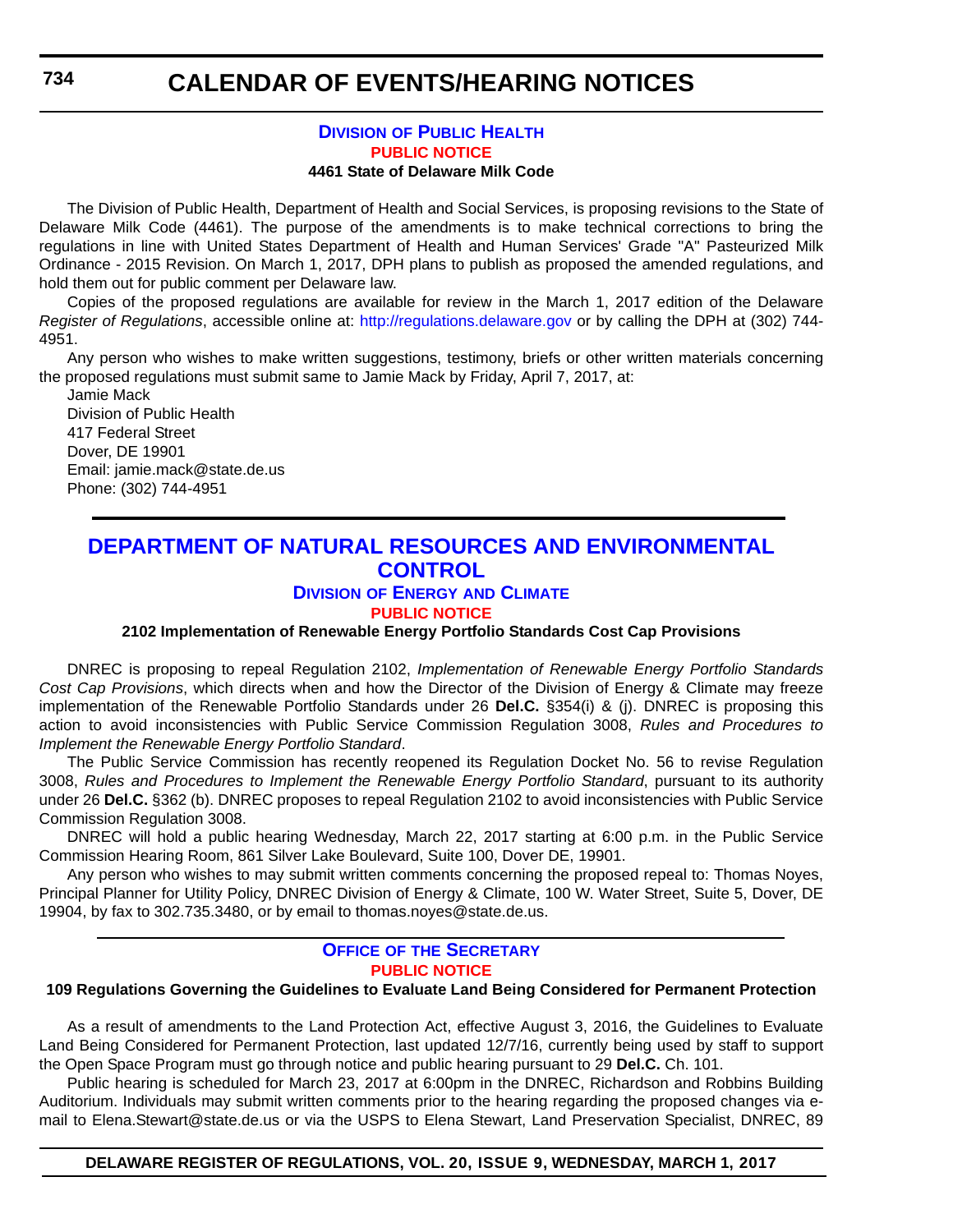<span id="page-68-0"></span>Kings Highway, Dover, DE 19901 (302) 739-9935. The record will remain open and comments will be accepted until April 7, 2017.

#### **[DEPARTMENT OF STATE](http://sos.delaware.gov/) DIVISION [OF PROFESSIONAL REGULATION](http://dpr.delaware.gov/) 2500 BOARD OF PHARMACY [PUBLIC NOTICE](#page-4-0)**

Pursuant to 24 **Del.C.** §2506(a)(1), the Delaware Board of Pharmacy ("Board") has proposed revisions to its rules and regulations.

A public hearing will be held on April 19, 2017 at 9:30 a.m. in the second floor conference room A of the Cannon Building, 861 Silver Lake Boulevard, Dover, Delaware, where members of the public can offer comments on the amendments to the rules and regulations. Anyone wishing to receive a copy of the proposed rules and regulations may obtain a copy from the Delaware Board of Pharmacy, 861 Silver Lake Boulevard, Dover, Delaware 19904. Persons wishing to submit written comments may forward these to the Board liaison, Christine Mast, at the above address.

The proposed regulations add to subsection 1.4.1, the biennial licensure renewal requirement that all licensees must complete two hours of continuing education in 1) the distribution, dispensing or delivery of controlled substances, or 2) the detection and recognition of symptoms, patterns of behavior, or other characteristics of impairment and dependency resulting from the abusive or illegal use of controlled substances. Subsection 1.2.4 has been revised to reflect new NAPLEX requirements for taking of the examination. The list of crimes substantially related to the practice of pharmacy, set forth in Section 17.0, has been updated to include amendments to the Uniform Controlled Substances Act. Finally, subsection 5.1.7, pertaining to compounded medications for office use, has been revised to delineate standards for both human use and animal use. The proposed changes allow veterinarians to administer and dispense compounded preparations for animal patients subject to certain specified requirements designed to maintain safety and quality for the protection of the public.

In accordance with 29 **Del.C.** §10118(a), the final date to receive written comments will be May 4, 2017, which is 15 days following the public hearing. The Board will deliberate on all of the public comment at its next regularly scheduled meeting, at which time it will determine whether to adopt the rules and regulations as proposed or make additional changes due to the public comment.

#### **DIVISION [OF PROFESSIONAL REGULATION](http://dpr.delaware.gov/) 4400 DELAWARE MANUFACTURED HOME INSTALLATION BOARD [PUBLIC NOTICE](#page-4-0)**

Pursuant to 24 **Del.C.** §4416(b)(1), the Delaware Board of Manufactured Home Installation has proposed revisions to its rules and regulations. The rules pertaining to crimes substantially related to the practice of manufactured home installation are amended as well as a provision on qualifying education.

A public hearing will be held on April 10, 2017 at 9 a.m. in the second floor conference room B of the Cannon Building, 861 Silver Lake Boulevard, Dover, Delaware, where members of the public can offer comments on the amendments to the rules and regulations. Anyone wishing to receive a copy of the proposed rules and regulations may obtain a copy from the Delaware Board of Manufactured Home Installation, 861 Silver Lake Boulevard, Dover, Delaware 19904. Persons wishing to submit written comments may forward these to the Board at the above address, no later than April 25, 2017, in accordance with 29 **Del.C.** §10118(a).